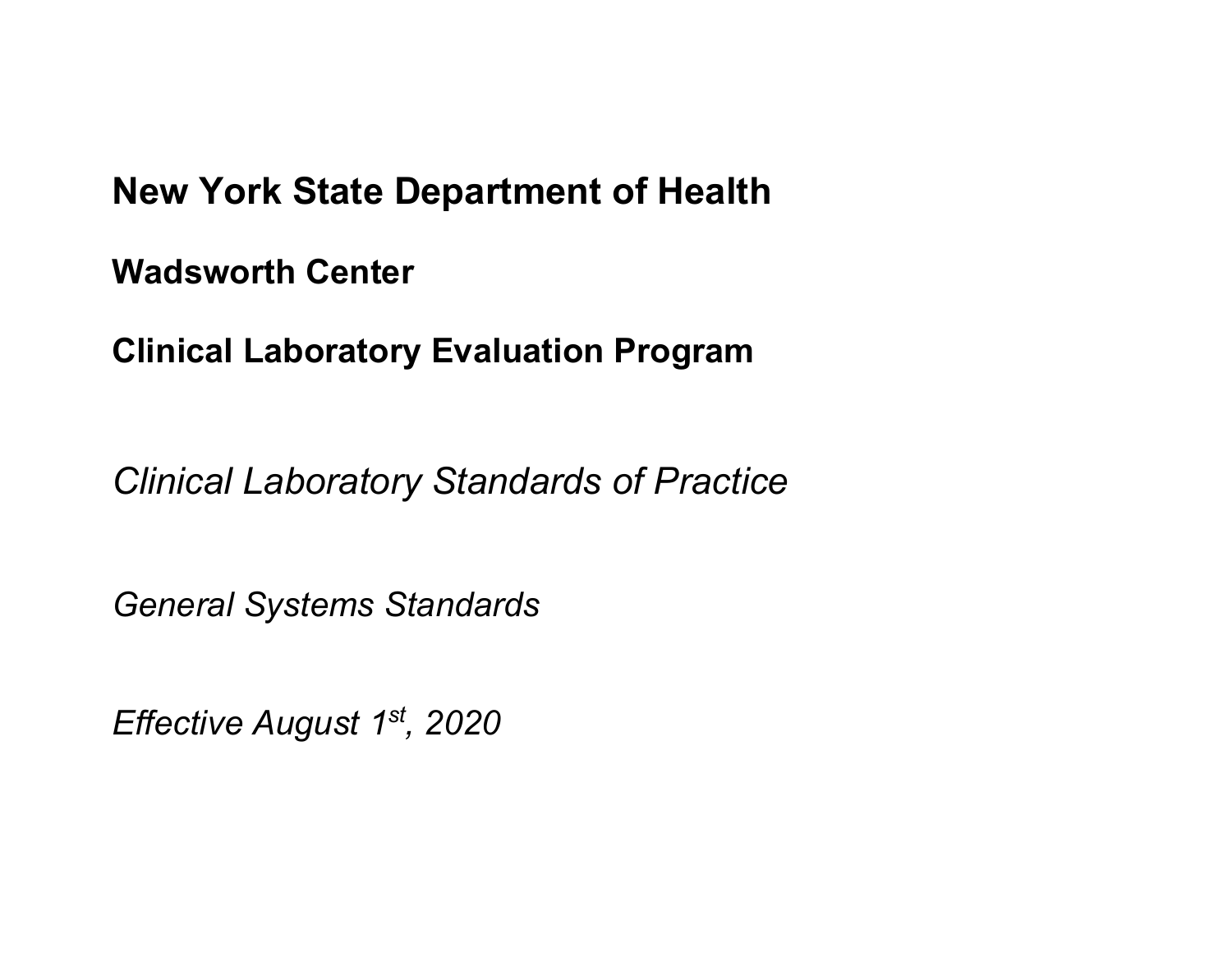*New York State Department of Health Clinical Laboratory Standards of Practice General Systems Standards*

Laboratories located in New York State, and laboratories conducting clinical or forensic testing on specimens originating in New York State regardless of location, must hold a New York State Department of Health clinical laboratory permit pursuant to Article 5, Title V, Section 574 of the New York State Public Health Law.

All laboratories and blood banks holding a New York State clinical laboratory permit must adhere to applicable Clinical Laboratory Standards of Practice, including:

- General Systems Standards; and
- Specialty Requirements by Category.

There are no category specific standards for the following permit categories:

- Clinical Chemistry
- Endocrinology
- Therapeutic Substance Monitoring/Quantitative Toxicology
- Transplant Monitoring
- Wet Mounts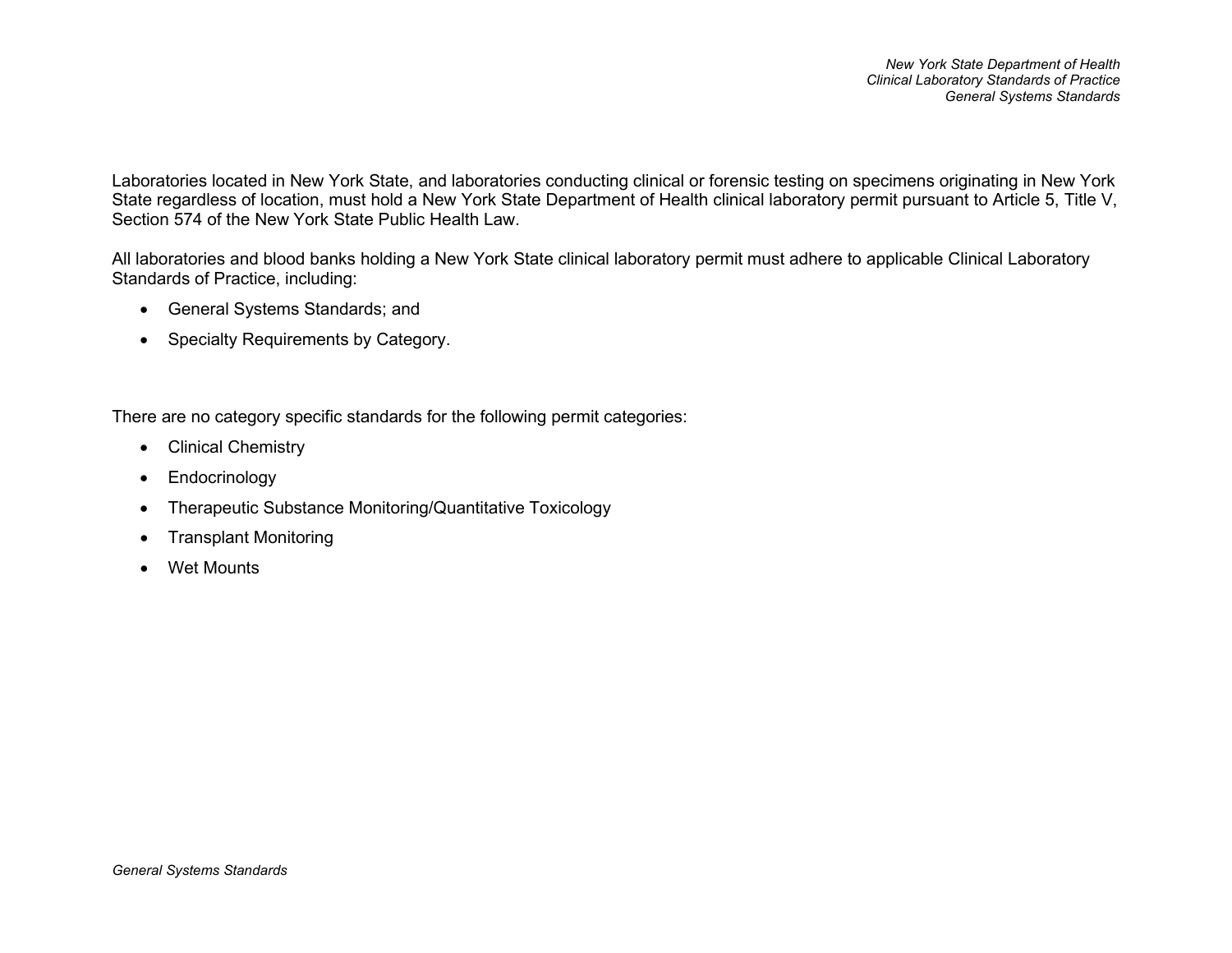### **TABLE OF CONTENTS**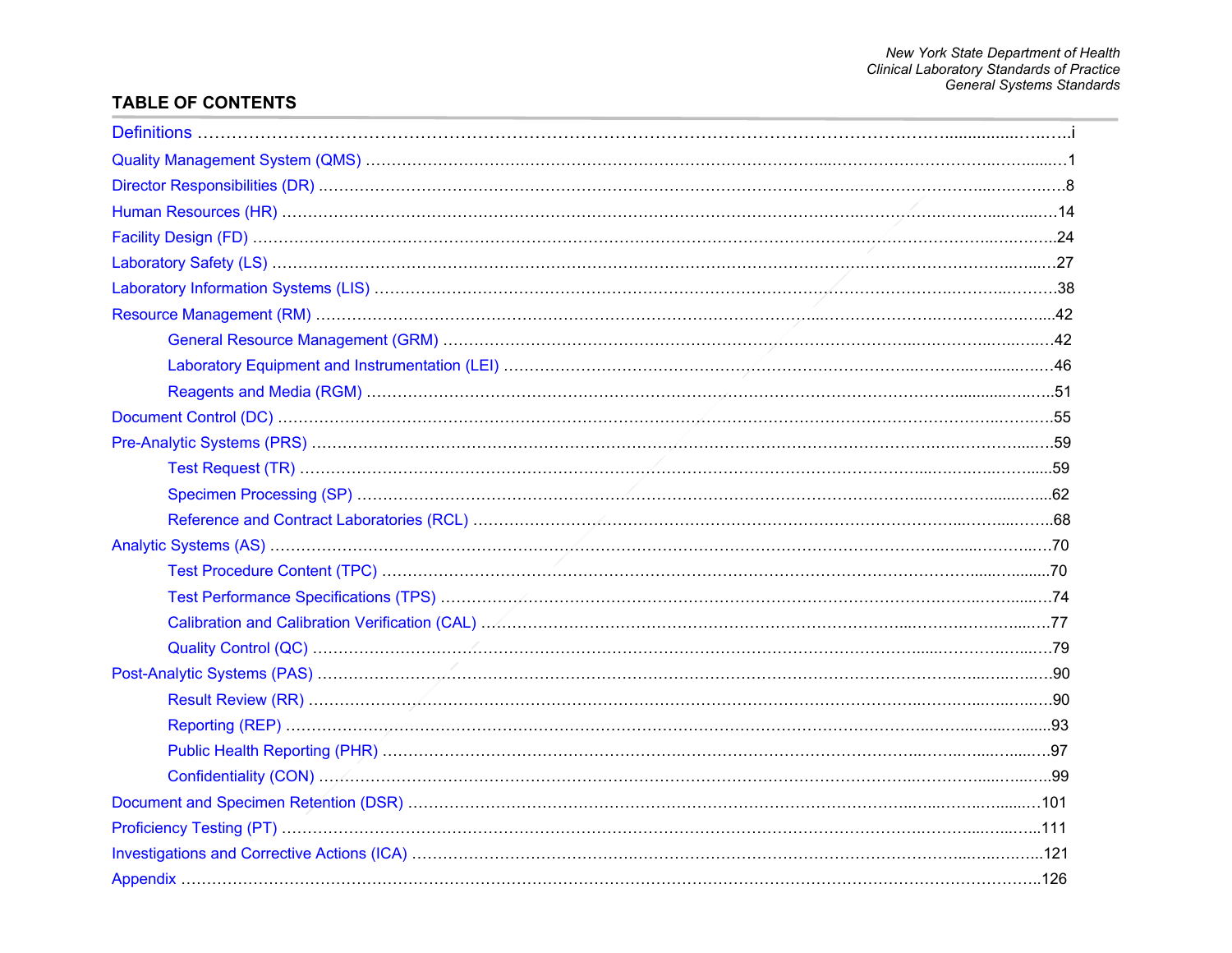<span id="page-3-0"></span>**Acceptability criteria**: Laboratory or manufacturer-defined performance requirements (pass/fail) that must be met before proceeding with the next step in a process.

**Alternative assessment**: Assessment to verify test result accuracy and reliability when no formal proficiency testing (PT) program is available or where PT participation is not required.

**Amended report**: A report containing a modification from the original report, where the modification does not change the original result or interpretation (e.g., name, address, additional pathological information).

**Annual**: An event that takes place once per year and where the interval between events is at least ten (10) months and not more than fourteen (14) months.

**Assistant director(s)**: An individual holding a certificate of qualification (CQ) who is designated administrative and/or management responsibilities in eCLEP by the laboratory director for a specific permit category or permit categories. The director retains responsibility for a specific category and/or all permit categories unless there is a sole assistant director for the category(ies).

**Auditing**: A planned and systematic examination of some or all the laboratory's Quality Management System (QMS) to determine conformance with QMS quality goals, quality indicators and performance expectations.

**Autorelease**: Electronic system to release test results without intervention by laboratory staff.

**Autoverification**: Software-based rules to verify test results prior to release.

**Blood bank**: A facility for the collection, processing, storage and/or distribution of human blood, blood components or blood derivatives**.** 

**Category**: An area, discipline or specialty of laboratory medicine defined by the Department. A director or assistant director must hold a certificate of qualification (CQ) for each category for which a New York State clinical laboratory permit is sought or held.

**Certificate of qualification (CQ)**: A credential issued by the Department to applicants who meet the minimum laboratory director qualifications set forth in Part 19 of 10NYCRR.

**Clinical laboratory**: A facility for the microbiological, immunological, chemical, hematological, biophysical, cytological, pathological, genetic or other examination of materials derived from the human body for the purpose of obtaining information for the diagnosis, prevention or treatment of disease, or the assessment of a health condition, or for identification purposes as described in Article 5, Title 5, Section 571 (1).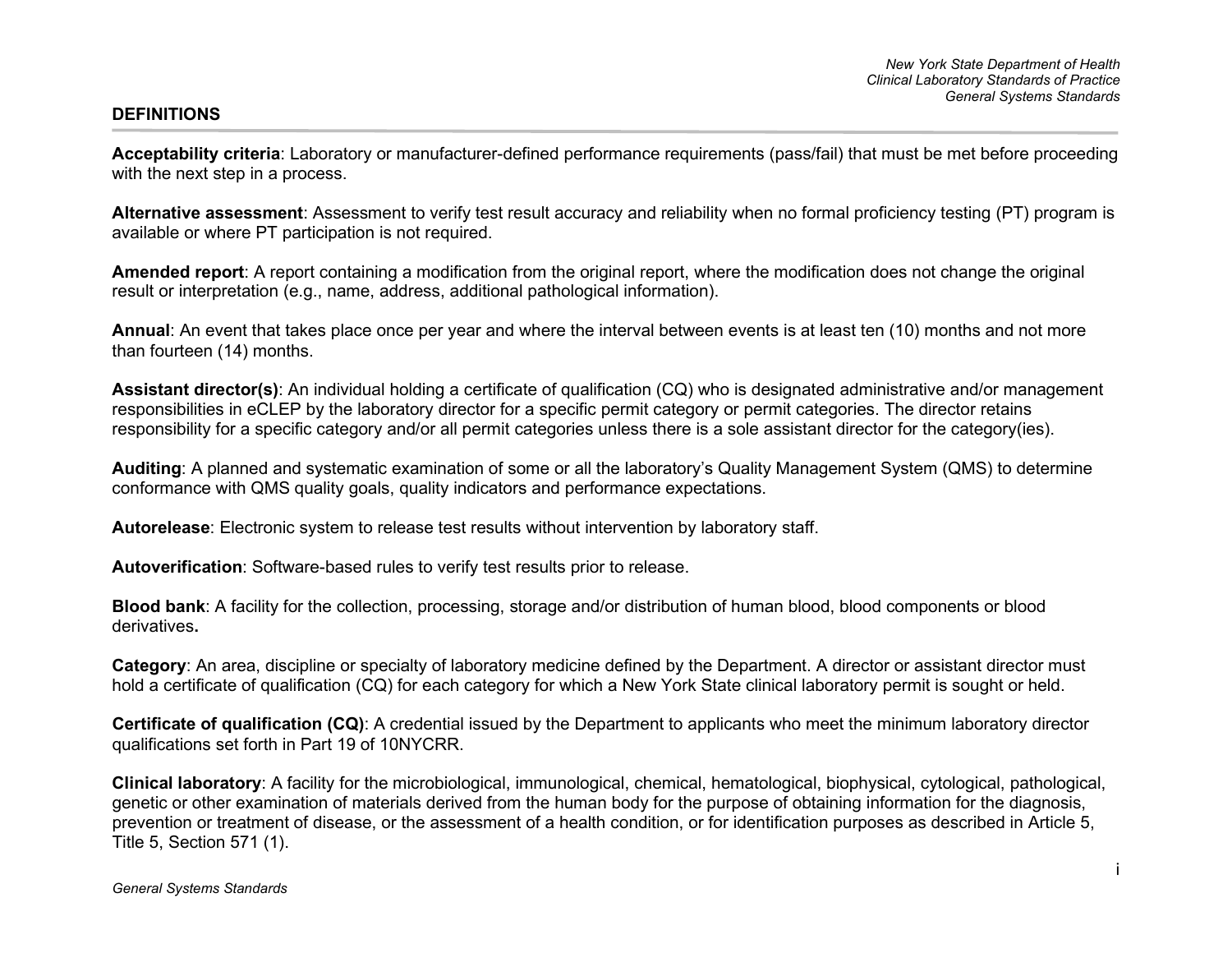**Corrected report**: A report containing a change in a previously reported result and/or interpretation.

**Corrective action**: Action(s) taken to remedy a nonconformity, or other unwanted event, that does not comply with the laboratory's quality goals, performance expectations, established procedures and policies, and/or performance specifications.

**Data integrity**: Generating, transforming, maintaining and assuring the accuracy, completeness and consistency of data for a specimen. Data encompass all information collected, and data generated, to produce a test result.

**Delegate:** To authorize another individual to perform duties for which you are responsible.

**Director (Clinical Laboratory Director)**: An individual who is responsible for the administration of the technical and scientific operation of a clinical laboratory or blood bank, including the supervision of procedures, reporting of results, and other duties and responsibilities specified in Section 19.3 of 10 NYCRR and Article 5, Title V, Section 571 of Public Health Law. Such person shall possess a certificate of qualification (CQ) issued pursuant to Part 19 of 10 NYCRR. An individual cannot be director, or sole assistant director, for more than two (2) clinical laboratories and/or blood banks as set forth in SubPart58-1 of 10NYCRR.

**Document control**: Refers to a system to manage the creation, review, revision, distribution, accessibility and storage of documents. Documents subject to document control include, but are not limited to, standard operating procedures, policies, instructions, programs, plans and manuals, and as indicated in any part of the New York State Clinical Laboratory Standards of Practice.

**Equipment**: Articles or implements that are used for a specific purpose or activity but that do not directly analyze specimens or samples. Examples of equipment include, but are not limited to, centrifuges, thermometers, balances, incubators, refrigerators, freezers, biological safety cabinets, fume hoods and pipettes.

**Function check**: Process performed at prescribed intervals to confirm that an instrument or equipment is operating according to manufacturer or laboratory performance specifications.

**Health Commerce System (HCS)**: A secure New York State Department of Health website that houses eCLEP. Clinical laboratories must use eCLEP as prescribed by the Department to complete the annual permit reapplication, submit gross annual receipts figures for fee calculation and report the laboratory's chosen proficiency testing (PT) provider for each calendar year.

**Instrument**: A device used to determine or analyze the components of samples or specimens.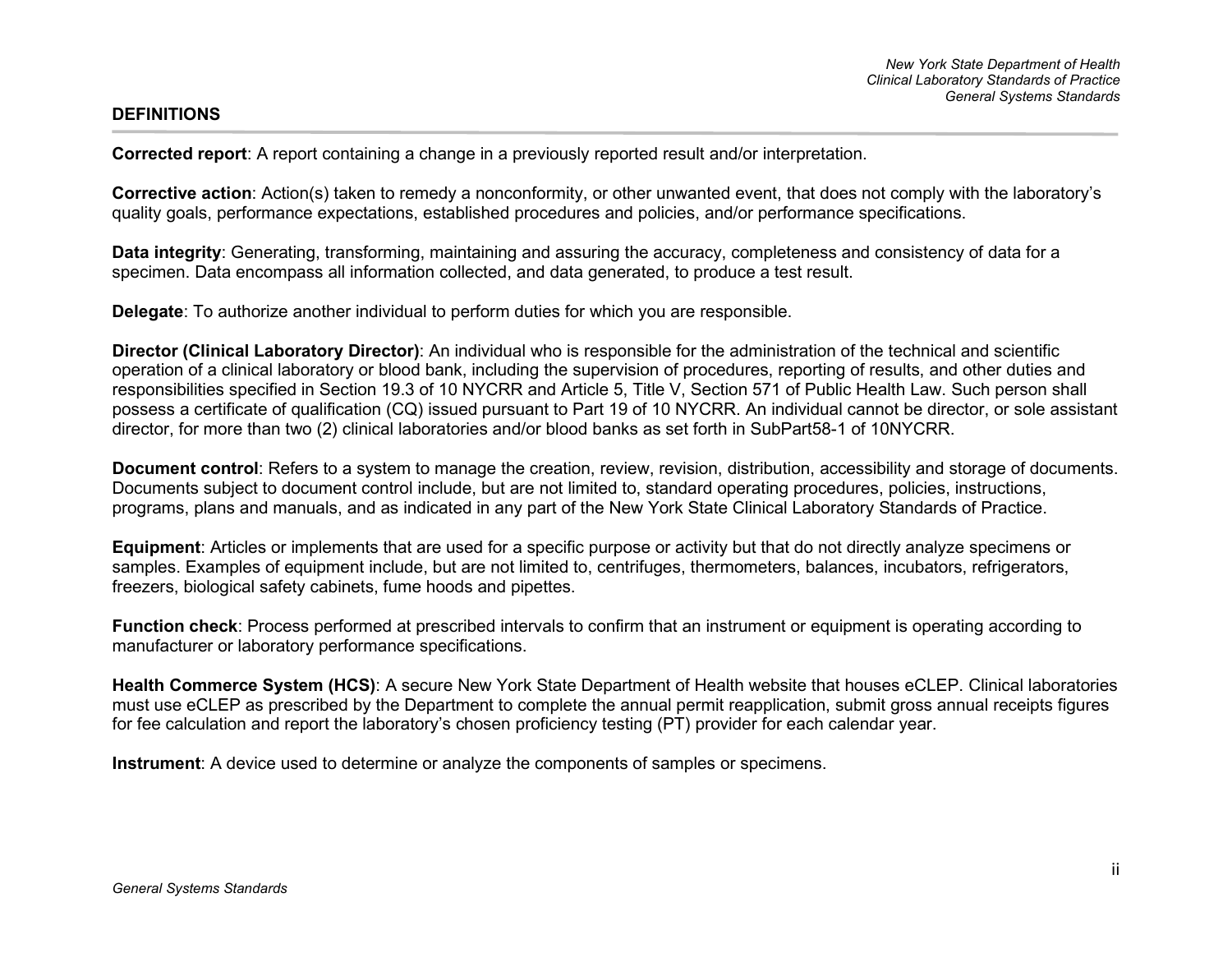**Laboratory developed test (LDT)**: Laboratory developed tests are non-FDA cleared or approved assays, or modified FDA tests, that are developed by the laboratory offering the test. Laboratories must receive approval from the Department to perform any LDT on specimens that originate from New York State [\(https://www.wadsworth.org/regulatory/clep/clinical-labs/obtain-permit/test](https://www.wadsworth.org/regulatory/clep/clinical-labs/obtain-permit/test-approval)[approval\)](https://www.wadsworth.org/regulatory/clep/clinical-labs/obtain-permit/test-approval).

**Laboratory management**: Includes the laboratory owner(s), administrator(s), manager(s), director and assistant director(s).

**Monitoring**: A planned and systematic process performed at established intervals (e.g. daily, weekly, monthly, etc.) to observe, verify, and document that a process is compliant with minimum quality goals and performance expectations as established in the laboratory's Quality Management System (QMS).

**Nonconformance**: An event or process that does not comply with the laboratory's quality goals, performance expectations, established procedures and policies, and/or performance specifications.

**Patient**: Any individual that has biological material derived from their body for testing.

**Performance expectations**: Minimally acceptable criteria, thresholds or benchmarks that are established by the laboratory's Quality Management System (QMS).

**Performance specification**: Criteria defined by the manufacturer and/or laboratory to demonstrate that any instrument, equipment, test system, process and/or other system is performing as expected.

**Performance verification**: Processes intended to demonstrate that an instrument, equipment, test system, device, reagent and/or media meet requirements to produce accurate and reliable test results.

**Preventive action**: Action(s) taken to prevent recurrence of a nonconformance or to correct a defect or deficit that has not yet caused a nonconformance, but that may contribute to one in the future.

**Process audit**: A focused audit of an individual process against established policies and procedures, often performed in response to evidence or identification of nonconformities. Process audits detect inefficiencies, problematic steps in the process and other areas where improvement is needed.

**Proficiency testing participation**: All laboratories applying for or holding a New York State clinical laboratory permit must participate in proficiency testing (PT) as prescribed by the Department. PT is required for the tests/analytes offered by the laboratory that are listed in CMS 42 CFR 493 subpart I (CLIA subpart I) or required by the Department. New York State requirements for PT are available in our PT Guide and website at<https://www.wadsworth.org/regulatory/clep/pt>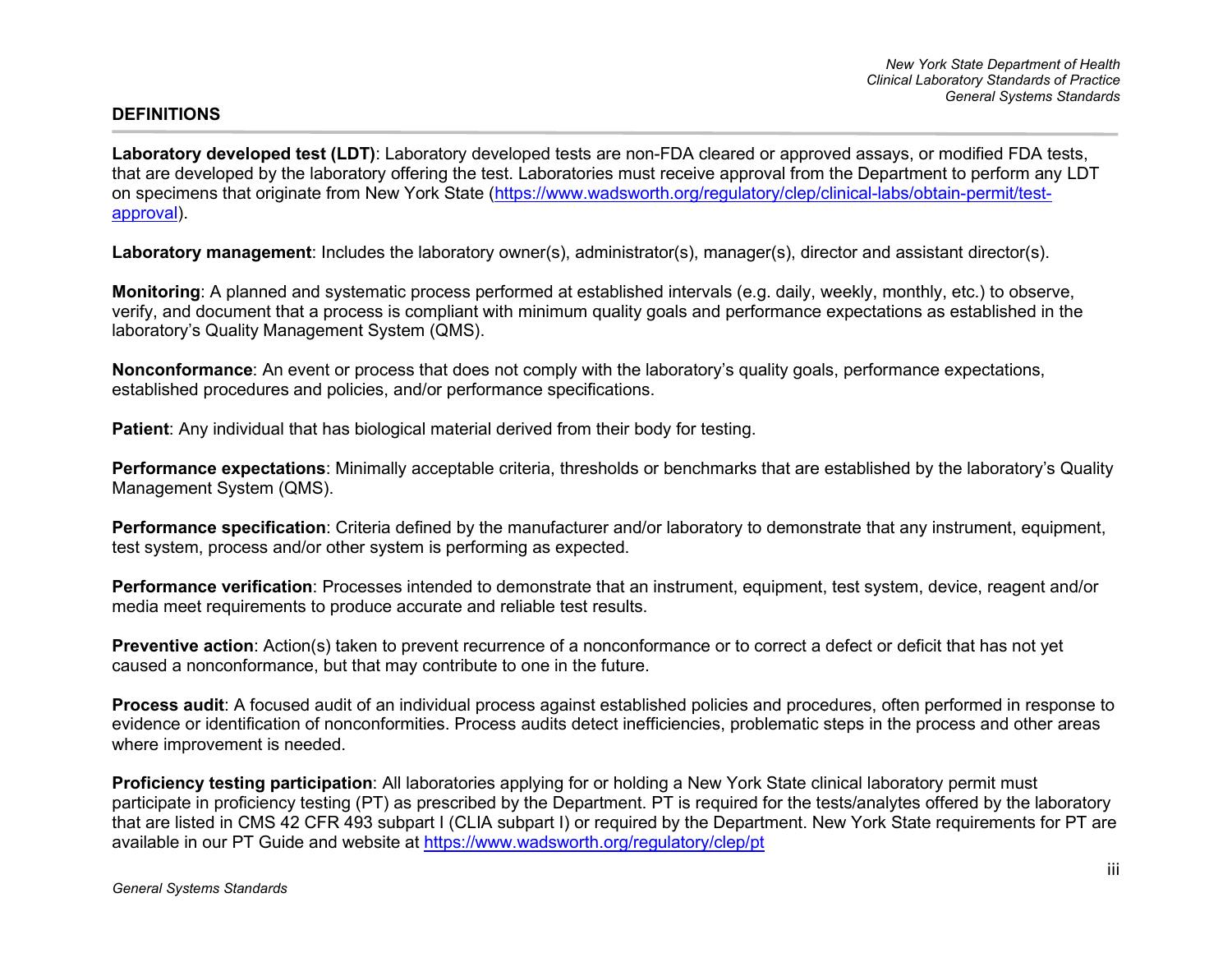**Quality indicator (QI)**: Data identified/chosen by the laboratory as part of the Quality Management System (QMS) to monitor conformance with laboratory performance expectations.

**Quality goals**: Outcomes of systems or processes identified by the laboratory for improvement.

**Reagents**: Any substance required in the test process, including support solvents, required by the manufacturer or laboratory to achieve a reportable test result.

**Reference laboratory**: A New York State permitted laboratory that receives clinical specimens from another New York State permitted laboratory to perform any part of the testing process.

**Root cause analysis**: Analysis performed to identify the source of a nonconformance.

**Semiannual**: An event that takes place two times during the year, with the first event taking place in the first six months of the year and the second event in the last six months of the year, and where the interval between events is at least four months and not more than eight months.

**Sole assistant director**: When a laboratory director does not hold a certificate of qualification (CQ) for a category or categories, an assistant director must be designated in eCLEP as responsible for the category(ies). In instances where there is only one assistant director that holds a CQ, the assistant director serves as the director for the category(ies) and is referred to as the sole assistant director. An individual cannot be director, or sole assistant director, for more than two (2) clinical laboratories and/or blood banks as set forth in SubPart58-1 of 10NYCRR.

**Supervisor**: An individual, under the direction of the laboratory director, that oversees testing personnel and the reporting of test results.

**System audit**: An audit of the entire laboratory or a part of the laboratory that is designed to reveal either conformity or nonconformity with requirements (e.g., regulations, standards, laboratory policies and procedures, etc.).

**Test process**: Pre-analytic, analytic, and post-analytic steps required to produce one or more test results.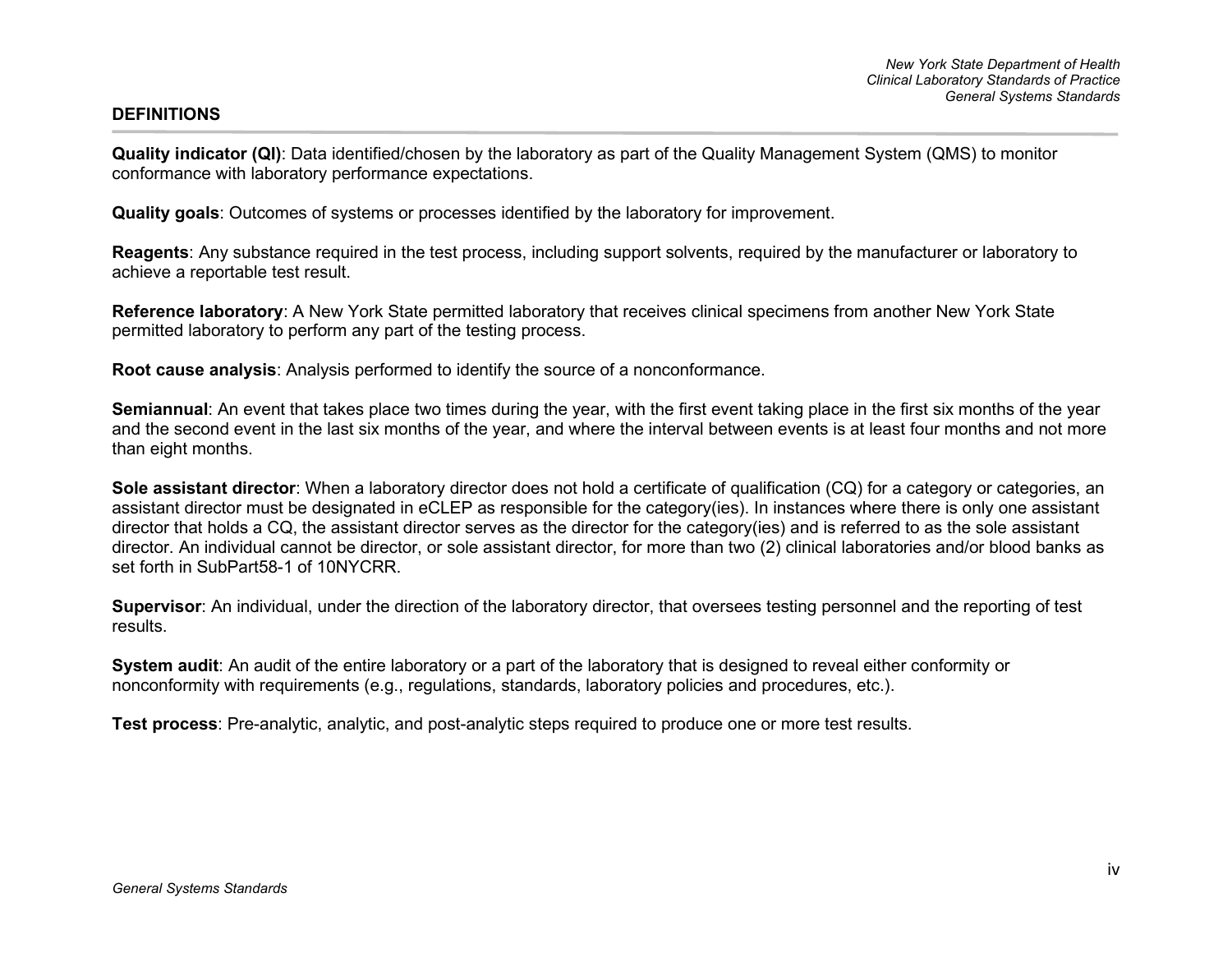## <span id="page-7-0"></span>*Quality Management System*

| <b>Quality Management System</b>                                                                                                                                                                                                                                                                                             |          |  |  |
|------------------------------------------------------------------------------------------------------------------------------------------------------------------------------------------------------------------------------------------------------------------------------------------------------------------------------|----------|--|--|
| <b>Standard</b>                                                                                                                                                                                                                                                                                                              | Guidance |  |  |
| <b>Quality Management System Fundamental Standard of</b><br><b>Practice (QMS FS)</b>                                                                                                                                                                                                                                         |          |  |  |
| The laboratory must have a Quality Management System<br>(QMS) that continuously assesses and improves the quality of<br>laboratory services and ensures compliance with regulatory<br>requirements. The laboratory director, and where appropriate,<br>the owner, must be involved in designing and implementing the<br>QMS. |          |  |  |
| The QMS must:                                                                                                                                                                                                                                                                                                                |          |  |  |
| a) set quality goals, quality indicators, and performance<br>expectations and/or thresholds;                                                                                                                                                                                                                                 |          |  |  |
| b) ensure quality goals are reviewed on a scheduled basis,<br>and performance expectations are met;                                                                                                                                                                                                                          |          |  |  |
| continuously monitor for deviations from quality goals or<br>C)<br>performance expectations;                                                                                                                                                                                                                                 |          |  |  |
| include scheduled system and process audits, at least<br>d)<br>annually; and                                                                                                                                                                                                                                                 |          |  |  |
| have a system for correcting and documenting<br>e)<br>problems uncovered by monitoring or audits.                                                                                                                                                                                                                            |          |  |  |
| <b>Statutory authority: Article 5, Title 5 Public Health Law</b><br>Section 575(2) and (3)                                                                                                                                                                                                                                   |          |  |  |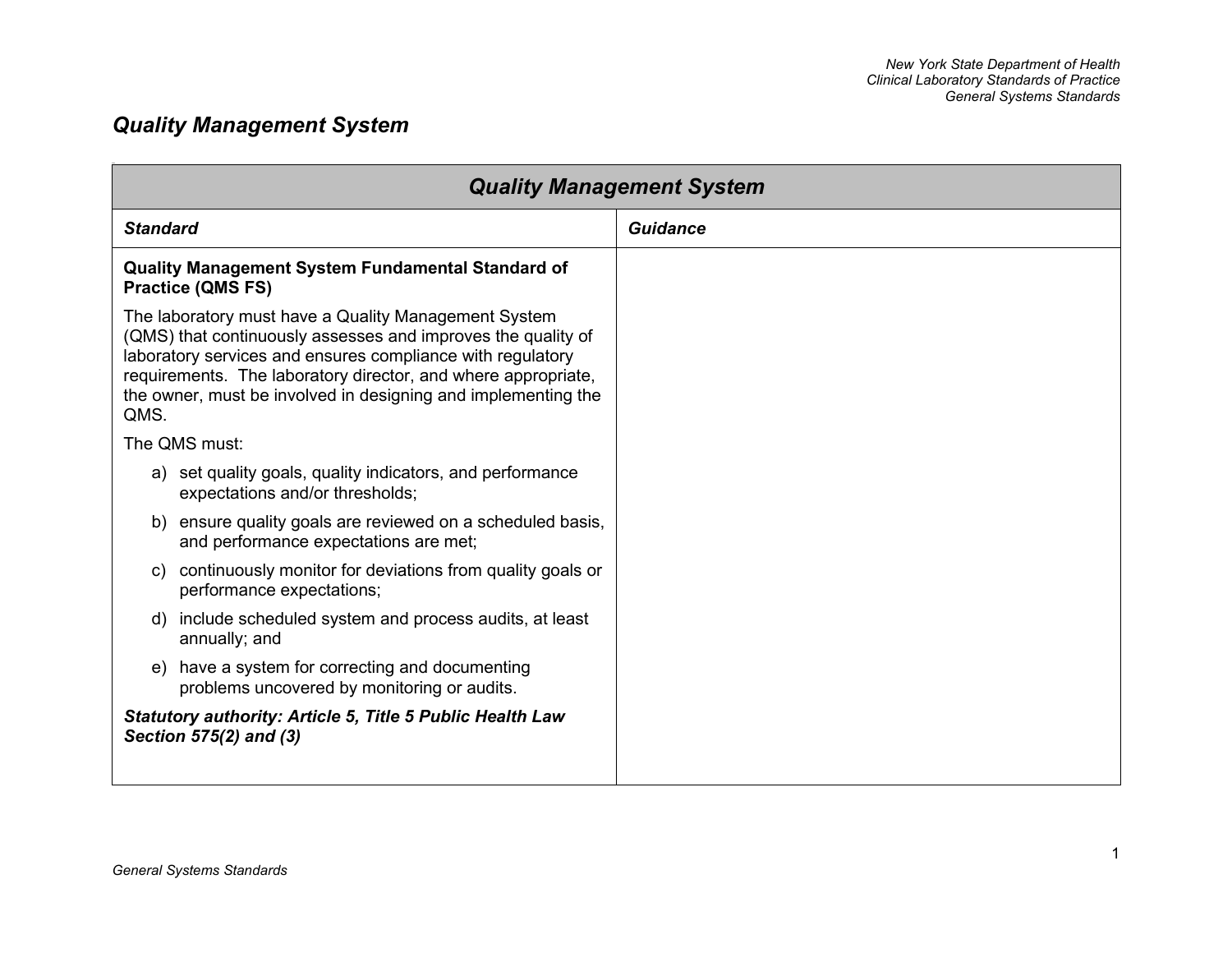| <b>Quality Management System</b>                                                                                                                                                  |                                                                                                                                                                                      |  |  |
|-----------------------------------------------------------------------------------------------------------------------------------------------------------------------------------|--------------------------------------------------------------------------------------------------------------------------------------------------------------------------------------|--|--|
| <b>Standard</b>                                                                                                                                                                   | <b>Guidance</b>                                                                                                                                                                      |  |  |
| <b>Quality Management System Standard of Practice 1 (QMS)</b><br>S1): Quality Goals and Performance Expectations                                                                  | The Quality Management System (QMS) must include<br>documents to describe personnel roles and responsibilities,                                                                      |  |  |
| The laboratory's Quality Management System (QMS) must<br>define quality goals and performance expectations that ensure                                                            | and the processes they must use to meet quality goals and<br>performance expectations.                                                                                               |  |  |
| the quality and timeliness of laboratory services. The QMS<br>must meet New York State Clinical Laboratory Standards of<br>Practice and any other applicable requirements for all | The laboratory should document how QMS requirements for (a)<br>through (n) are met. Documentation may be in the form of a<br>quality manual, master index or cross reference system. |  |  |
| laboratory processes.                                                                                                                                                             | Examples of QMS documents include, but are not be limited to:                                                                                                                        |  |  |
| The laboratory's QMS must be documented and address the<br>following:                                                                                                             | standard operating procedures, policies, plans, etc.;<br>$\bullet$                                                                                                                   |  |  |
| a) quality indicators (QI);                                                                                                                                                       | maintenance procedures; and<br>$\bullet$                                                                                                                                             |  |  |
| director responsibilities;<br>b)                                                                                                                                                  | forms, instructions, and client information.<br>$\bullet$                                                                                                                            |  |  |
| human resources;<br>C)                                                                                                                                                            | Please see additional information related to quality indicators<br>at: https://www.wadsworth.org/regulatory/clep/clinical-                                                           |  |  |
| facility design;<br>d)                                                                                                                                                            | labs/obtain-permit/on-site-survey.                                                                                                                                                   |  |  |
| laboratory safety;<br>e)                                                                                                                                                          |                                                                                                                                                                                      |  |  |
| laboratory information systems (LIS);<br>f)                                                                                                                                       |                                                                                                                                                                                      |  |  |
| resource management;<br>$\mathfrak{g}$                                                                                                                                            |                                                                                                                                                                                      |  |  |
| document control;<br>h)                                                                                                                                                           |                                                                                                                                                                                      |  |  |
| pre-analytic systems;<br>i)                                                                                                                                                       |                                                                                                                                                                                      |  |  |
| analytic systems;<br>j)                                                                                                                                                           |                                                                                                                                                                                      |  |  |
| post-analytic systems;<br>k)                                                                                                                                                      |                                                                                                                                                                                      |  |  |
| document and specimen retention;<br>I)                                                                                                                                            |                                                                                                                                                                                      |  |  |
| proficiency testing; and<br>m)                                                                                                                                                    |                                                                                                                                                                                      |  |  |
| investigations and corrective actions.<br>n)                                                                                                                                      |                                                                                                                                                                                      |  |  |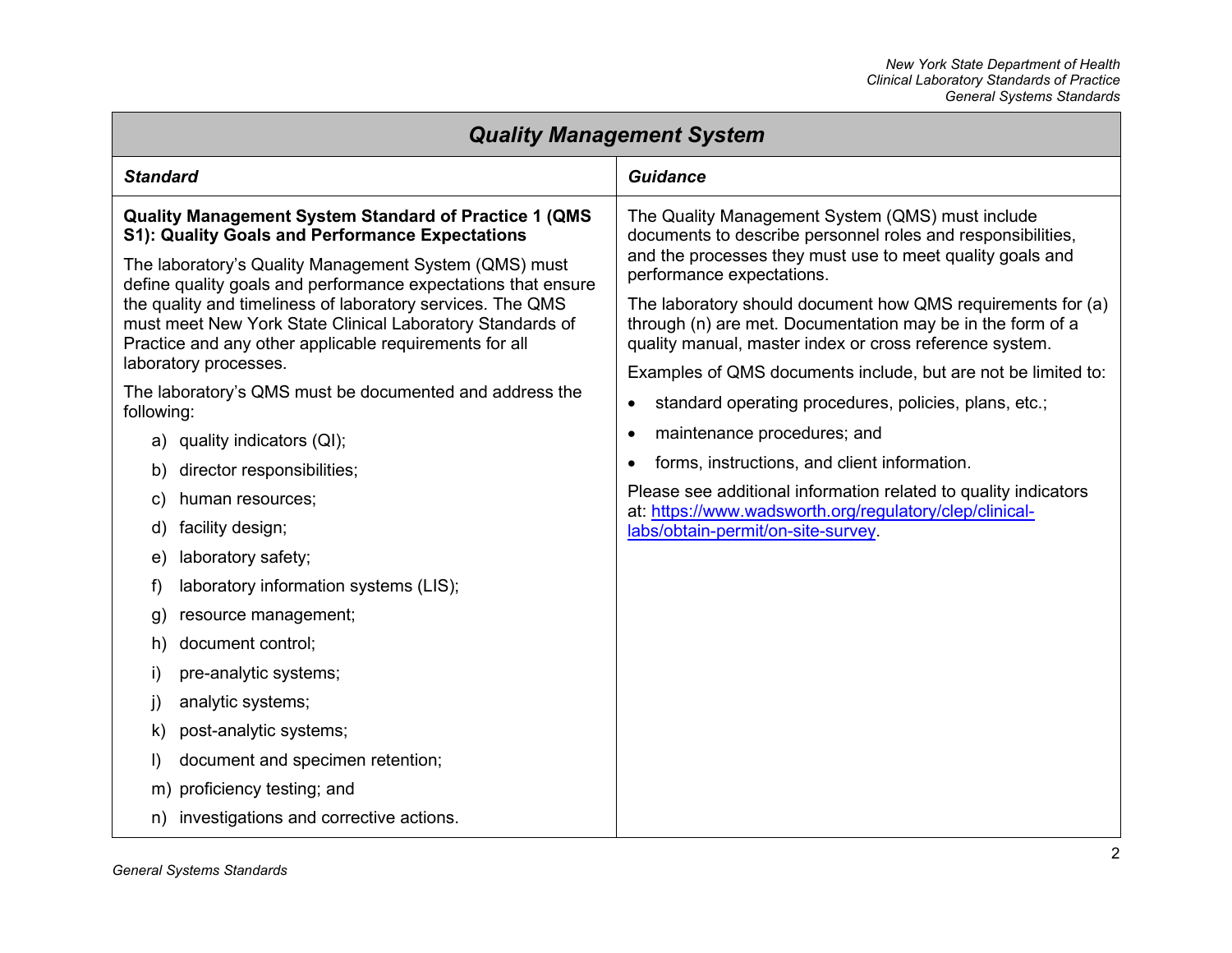| <b>Quality Management System</b>                                                                                                                                                                                                                                                                                                                                                   |                                                                                                                                                                                                                                                                                                                                                                                                                                                                                                                                                                                                                                        |  |  |
|------------------------------------------------------------------------------------------------------------------------------------------------------------------------------------------------------------------------------------------------------------------------------------------------------------------------------------------------------------------------------------|----------------------------------------------------------------------------------------------------------------------------------------------------------------------------------------------------------------------------------------------------------------------------------------------------------------------------------------------------------------------------------------------------------------------------------------------------------------------------------------------------------------------------------------------------------------------------------------------------------------------------------------|--|--|
| <b>Standard</b>                                                                                                                                                                                                                                                                                                                                                                    | <b>Guidance</b>                                                                                                                                                                                                                                                                                                                                                                                                                                                                                                                                                                                                                        |  |  |
| <b>Statutory authority: Article 5, Title 5 Public Health Law</b><br>Section 575(2) and (3),                                                                                                                                                                                                                                                                                        |                                                                                                                                                                                                                                                                                                                                                                                                                                                                                                                                                                                                                                        |  |  |
| Regulatory authority: 10 NYCRR subdivision 58-1.2(c) and<br>paragraph 19.3(c)(3)                                                                                                                                                                                                                                                                                                   |                                                                                                                                                                                                                                                                                                                                                                                                                                                                                                                                                                                                                                        |  |  |
| <b>Quality Management System Standard of Practice 2 (QMS</b><br>S2): Quality Systems Manager                                                                                                                                                                                                                                                                                       | There must be a designated position for a quality systems<br>manager or quality assurance officer and a job description. The                                                                                                                                                                                                                                                                                                                                                                                                                                                                                                           |  |  |
| The laboratory director must designate a quality systems<br>manager or quality assurance officer who has the experience<br>and authority to ensure communication, training, competency<br>assessment and ongoing compliance monitoring with all<br>requirements of the laboratory's Quality Management System<br>$(QMS)$ .<br>Regulatory authority: 10 NYCRR subdivision 58-1.2(c) | designated individual must have the education, experience and<br>authority to discharge the responsibilities of the position and<br>must have access to personnel at all levels of the laboratory<br>organization as required. The designated individual is expected<br>to be a resource person to the Department when there is a<br>need for document review and compliance assessment. The<br>laboratory director may serve as the quality systems manager.<br>Persons who limit their scope of activity to oversight of quality<br>system activities do not require licensure by the New York<br><b>State Education Department.</b> |  |  |
| <b>Quality Management System Standard of Practice 3 (QMS</b><br>S3): Quality Indicators                                                                                                                                                                                                                                                                                            | Additional examples of areas where QI are valuable in<br>assessing performance include acceptable specimen transport                                                                                                                                                                                                                                                                                                                                                                                                                                                                                                                   |  |  |
| The laboratory must establish quality indicators (QI) that<br>assess the quality of laboratory services and identify processes<br>that do not meet Quality Management System (QMS)<br>requirements for quality goals and performance expectations.                                                                                                                                 | and storage, acceptable performance by contract and<br>reference laboratories, verification of materials, quality control<br>records and review, temperature and humidity records and<br>comparability of test results.                                                                                                                                                                                                                                                                                                                                                                                                                |  |  |
| The laboratory must establish QI for the following, at a<br>minimum:                                                                                                                                                                                                                                                                                                               |                                                                                                                                                                                                                                                                                                                                                                                                                                                                                                                                                                                                                                        |  |  |
| monitoring specimen submissions, including compliance<br>a)<br>with test request requirements and the laboratory's<br>specimen submission instructions;                                                                                                                                                                                                                            | Examples include specimens with missing information (e.g.,<br>a)<br>time of collection when required) or incorrect labels, etc.                                                                                                                                                                                                                                                                                                                                                                                                                                                                                                        |  |  |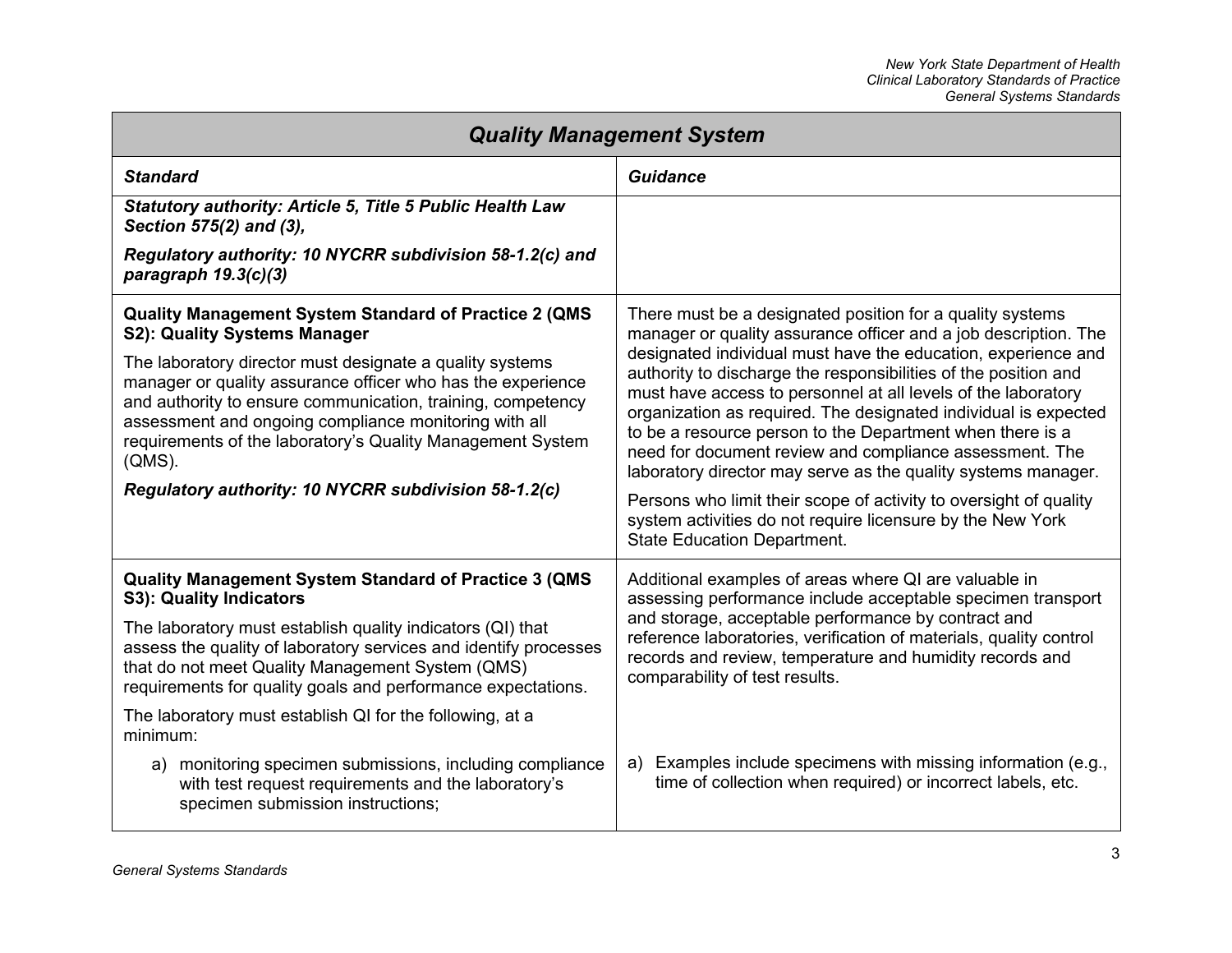| <b>Quality Management System</b> |                                                                                                                                                                           |                                                                                                                                                             |  |  |
|----------------------------------|---------------------------------------------------------------------------------------------------------------------------------------------------------------------------|-------------------------------------------------------------------------------------------------------------------------------------------------------------|--|--|
| <b>Standard</b>                  |                                                                                                                                                                           | <b>Guidance</b>                                                                                                                                             |  |  |
|                                  | b) timeliness and completeness for personnel training and<br>competency;                                                                                                  |                                                                                                                                                             |  |  |
| C)                               | performance on proficiency testing and alternative<br>assessments of test accuracy and reliability;                                                                       |                                                                                                                                                             |  |  |
| d)                               | corrected test reports;                                                                                                                                                   | Examples include numbers of corrected test reports and<br>d)<br>timeliness of client notification.                                                          |  |  |
| e)                               | turnaround times for urgent or STAT tests;                                                                                                                                | e) The laboratory must select a representative sampling of                                                                                                  |  |  |
| f)                               | complaint investigations; and                                                                                                                                             | STAT or urgent tests for turnaround time monitoring.                                                                                                        |  |  |
| g)                               | nonconformances.                                                                                                                                                          |                                                                                                                                                             |  |  |
|                                  | <b>Statutory authority: Article 5, Title 5 Public Health Law</b><br>Section 575(2) and (3)                                                                                |                                                                                                                                                             |  |  |
|                                  | <b>Quality Management System Standard of Practice 4 (QMS)</b><br>S4): Quality Indicator Monitoring                                                                        | Examples of documentation may include: (1) continued<br>acceptable performance expectations (e.g., measured against                                         |  |  |
|                                  | The laboratory must have standard operating procedures<br>and/or policies describing the process for monitoring quality<br>indicators (QI).                               | a threshold or benchmark); (2) areas in need of improvement;<br>and/or (3) non-conforming events as indicated when<br>performance expectations are not met. |  |  |
|                                  | For QI, the laboratory director is responsible for establishing:                                                                                                          | Actions may include notifying clients or other appropriate                                                                                                  |  |  |
|                                  | a) the frequency for monitoring, which must be at least<br>annually;                                                                                                      | parties when requirements for the laboratory are not met (e.g.,<br>specimen collection instructions or test request requirements).                          |  |  |
|                                  | b) how data will be collected, analyzed and documented;                                                                                                                   |                                                                                                                                                             |  |  |
| C)                               | acceptable performance and/or threshold(s) for each<br>indicator; and                                                                                                     |                                                                                                                                                             |  |  |
|                                  | d) actions to be taken for QI that do not meet defined<br>performance expectations and/or threshold(s), including<br>notifications to appropriate parties, if applicable. |                                                                                                                                                             |  |  |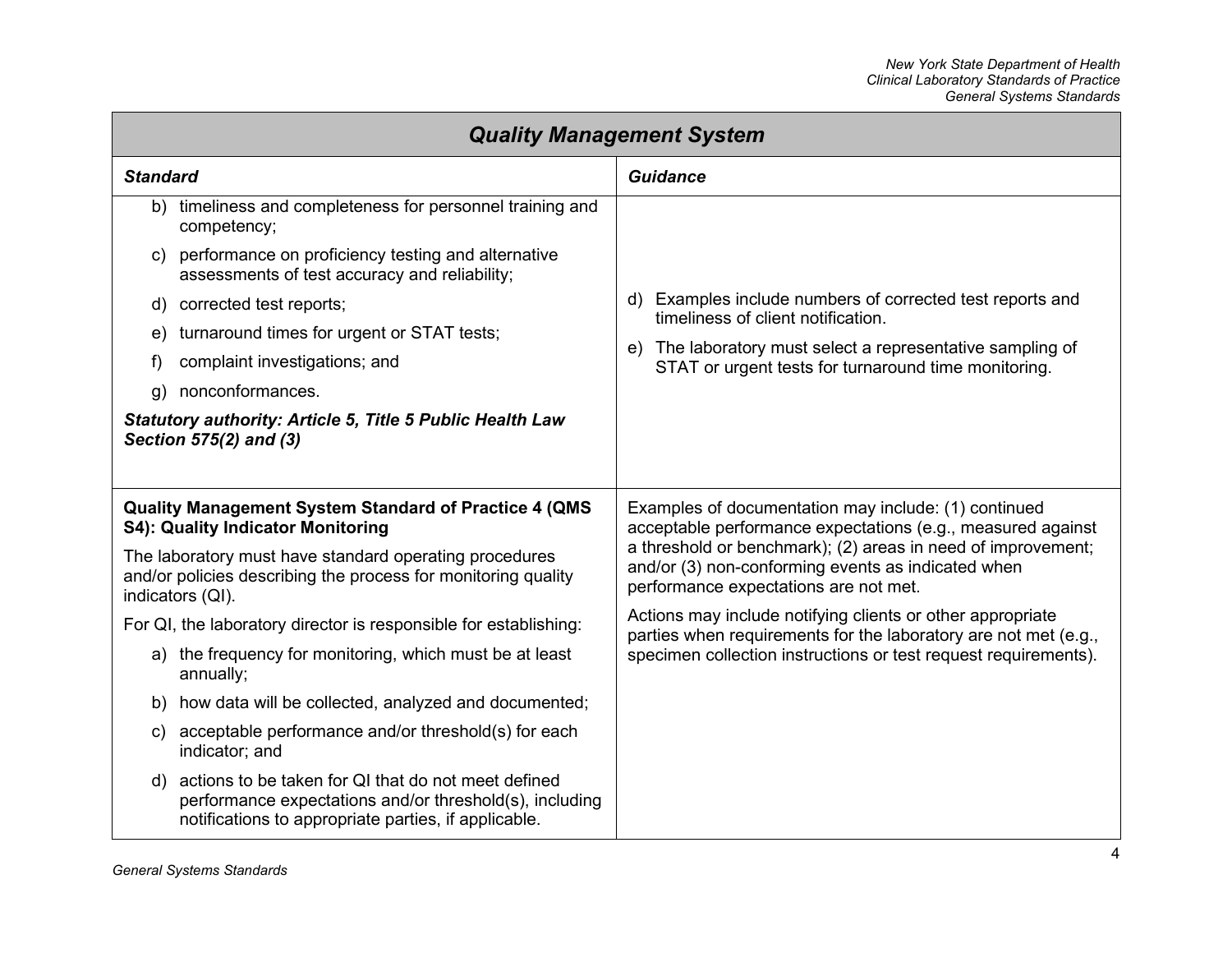| <b>Quality Management System</b>                                                                                                                                                                                                                                                                                                                                                                                                                                                                                                                                                                                                                                                                                                                                                                                                                                                                 |                                                                                                                                                                                                                                                                                                                                                                                                                                                                         |  |  |
|--------------------------------------------------------------------------------------------------------------------------------------------------------------------------------------------------------------------------------------------------------------------------------------------------------------------------------------------------------------------------------------------------------------------------------------------------------------------------------------------------------------------------------------------------------------------------------------------------------------------------------------------------------------------------------------------------------------------------------------------------------------------------------------------------------------------------------------------------------------------------------------------------|-------------------------------------------------------------------------------------------------------------------------------------------------------------------------------------------------------------------------------------------------------------------------------------------------------------------------------------------------------------------------------------------------------------------------------------------------------------------------|--|--|
| <b>Standard</b>                                                                                                                                                                                                                                                                                                                                                                                                                                                                                                                                                                                                                                                                                                                                                                                                                                                                                  | Guidance                                                                                                                                                                                                                                                                                                                                                                                                                                                                |  |  |
| Statutory authority: Article 5, Title 5 Public Health Law<br>Section 575(2) and (3)                                                                                                                                                                                                                                                                                                                                                                                                                                                                                                                                                                                                                                                                                                                                                                                                              |                                                                                                                                                                                                                                                                                                                                                                                                                                                                         |  |  |
| <b>Quality Management System Standard of Practice 5 (QMS</b><br>S5): System and Process Audits<br>The laboratory must perform internal audits designed to identify<br>systems and processes that do not meet quality goals and<br>performance expectations as defined by the laboratory's<br>Quality Management System (QMS).<br>Standard operating procedures and/or policies must define the<br>audit processes, including, but not limited to:<br>a) audit methods;<br>audit frequency, which must be at least annually;<br>b)<br>preventive and/or corrective action of problems and<br>C)<br>nonconformances identified during the audit process;<br>and<br>designation of staff responsible for audits that, to the<br>d)<br>extent possible, limit personnel from auditing their own<br>activities.<br>Regulatory authority: 10 NYCRR subdivision 58-1.2(c) and<br>paragraph $19.3(c)(3)$ | The laboratory must perform internal audits. Audits or "mock<br>inspections" that are performed to assess the laboratory's<br>compliance with the requirements of regulatory or accreditation<br>programs may not be used as the only means to meet this<br>requirement.<br>Audits must be performed annually; however, these audits may<br>be performed for specific areas of the laboratory such that the<br>entire laboratory is audited over a two (2) year period. |  |  |
|                                                                                                                                                                                                                                                                                                                                                                                                                                                                                                                                                                                                                                                                                                                                                                                                                                                                                                  |                                                                                                                                                                                                                                                                                                                                                                                                                                                                         |  |  |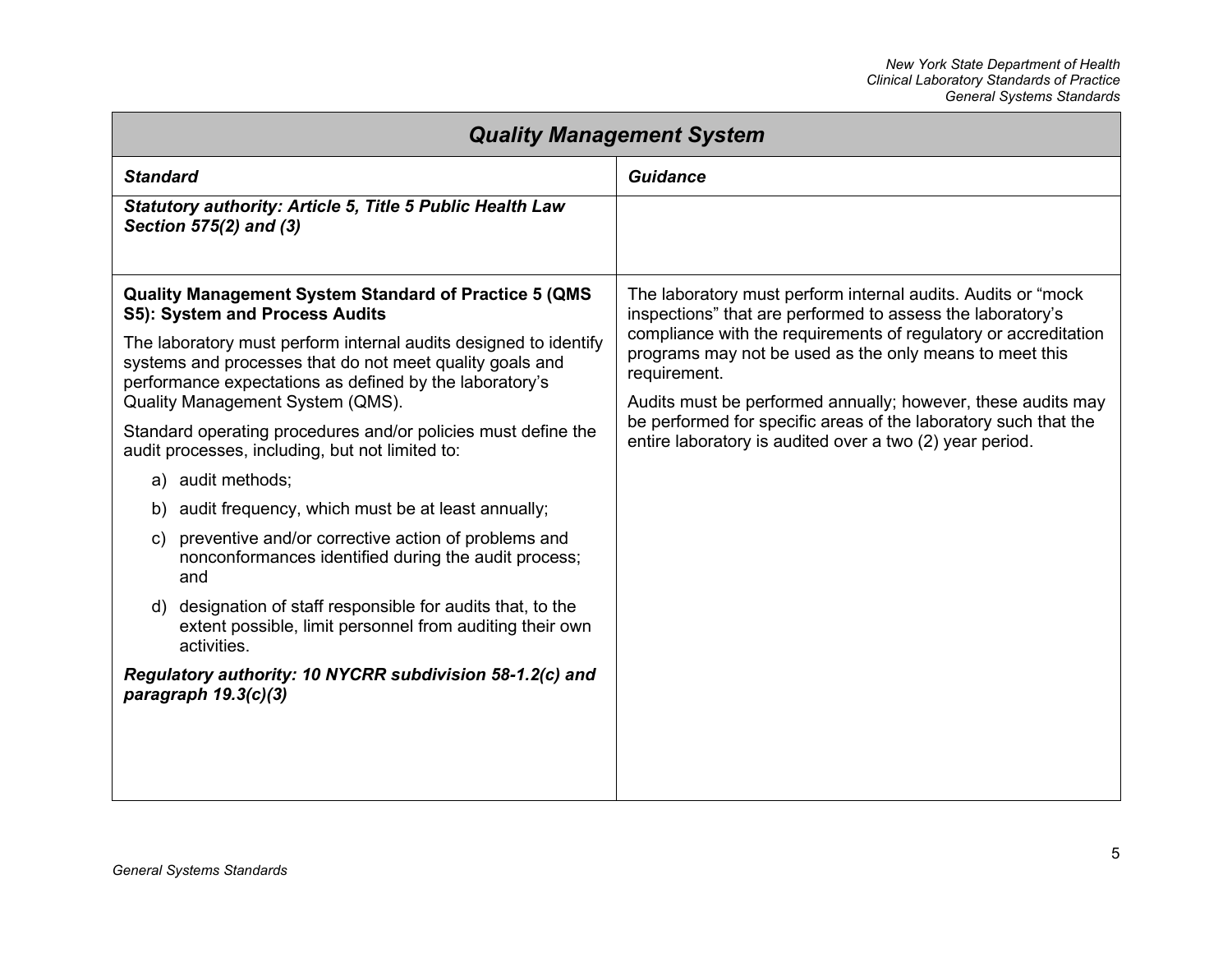| <b>Quality Management System</b>                                                                                                                                                                                                                                                                                                                     |                                                                                                                                                                      |  |  |
|------------------------------------------------------------------------------------------------------------------------------------------------------------------------------------------------------------------------------------------------------------------------------------------------------------------------------------------------------|----------------------------------------------------------------------------------------------------------------------------------------------------------------------|--|--|
| <b>Standard</b>                                                                                                                                                                                                                                                                                                                                      | <b>Guidance</b>                                                                                                                                                      |  |  |
| <b>Quality Management System Standard of Practice 6 (QMS</b><br>S6): Quality Management System Documentation                                                                                                                                                                                                                                         |                                                                                                                                                                      |  |  |
| All Quality Management System (QMS) activities must be<br>documented, including:                                                                                                                                                                                                                                                                     |                                                                                                                                                                      |  |  |
| a) quality indicator (QI) identification and monitoring; and                                                                                                                                                                                                                                                                                         |                                                                                                                                                                      |  |  |
| b) findings and the actions taken from all audits and<br>inspections.                                                                                                                                                                                                                                                                                |                                                                                                                                                                      |  |  |
| <b>Statutory authority: Article 5, Title 5 Public Health Law</b><br>Section 575(2) and (3)                                                                                                                                                                                                                                                           |                                                                                                                                                                      |  |  |
| Regulatory authority: 10 NYCRR subdivision 58-1.2(c) and<br>paragraph $19.3(c)(3)$                                                                                                                                                                                                                                                                   |                                                                                                                                                                      |  |  |
|                                                                                                                                                                                                                                                                                                                                                      |                                                                                                                                                                      |  |  |
| <b>Quality Management System Standard of Practice 7 (QMS</b><br>S7): Management Review                                                                                                                                                                                                                                                               | Director review of summarized QMS activities from delegated<br>individuals may be documented through signature and date, or                                          |  |  |
| Laboratory management must review and document outcomes<br>of findings related to Quality Management System (QMS)<br>activities. The director must set a review schedule.<br>Documentation of laboratory director review must be at least<br>annual. Laboratory staff must be informed of management<br>review findings and the resulting decisions. | documented attendance at a meeting where the information is<br>discussed. Password protected electronic signatures are<br>acceptable to demonstrate required review. |  |  |
| Areas of mandatory management review include:                                                                                                                                                                                                                                                                                                        |                                                                                                                                                                      |  |  |
| a) quality indicators (QI);                                                                                                                                                                                                                                                                                                                          |                                                                                                                                                                      |  |  |
| internal system and process audits;<br>b)                                                                                                                                                                                                                                                                                                            |                                                                                                                                                                      |  |  |
| external inspection reports;<br>$\mathsf{c}$                                                                                                                                                                                                                                                                                                         |                                                                                                                                                                      |  |  |
| changes in workload or test menu;<br>d)                                                                                                                                                                                                                                                                                                              |                                                                                                                                                                      |  |  |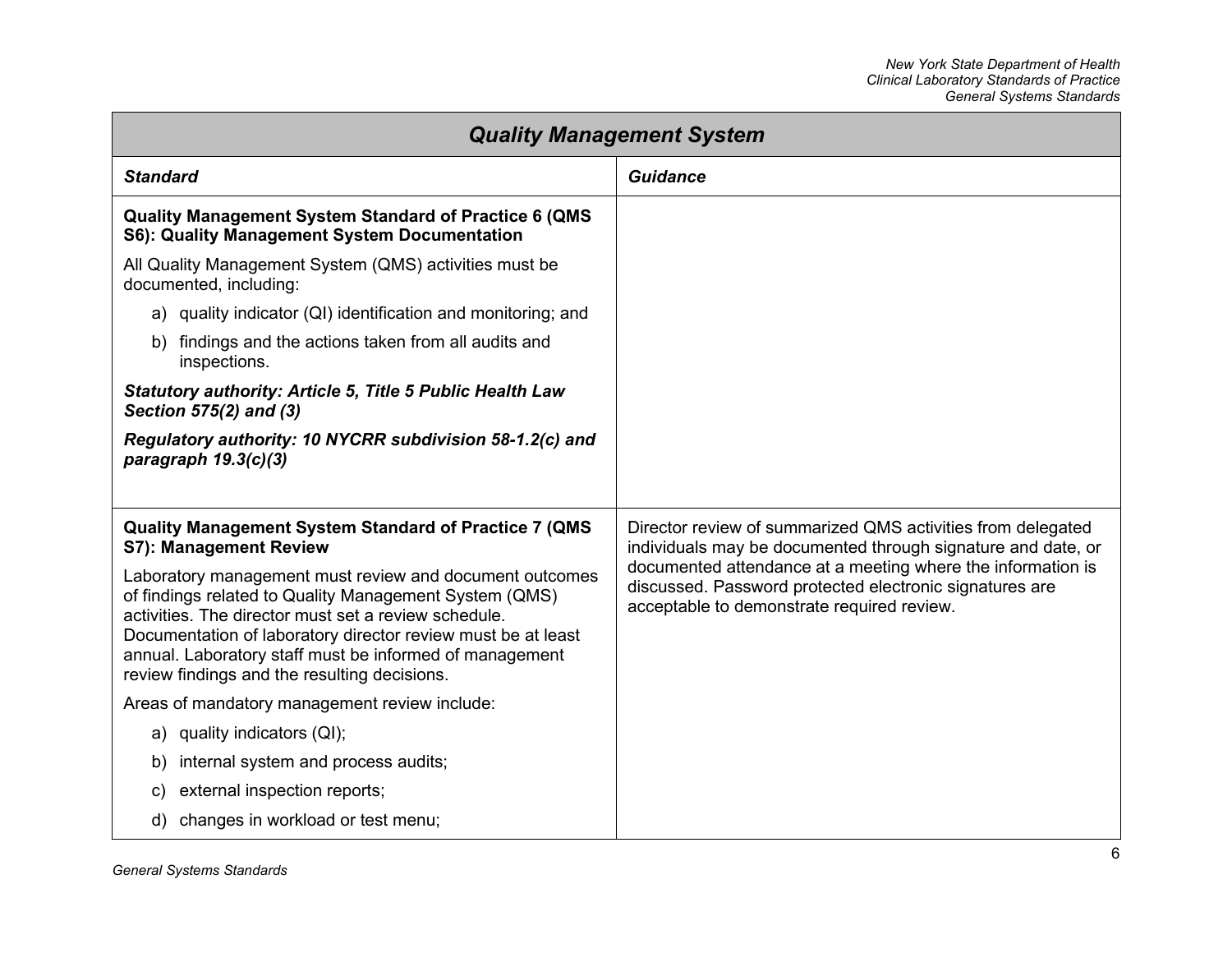| <b>Quality Management System</b>                                                                                                                                              |                 |  |  |
|-------------------------------------------------------------------------------------------------------------------------------------------------------------------------------|-----------------|--|--|
| <b>Standard</b>                                                                                                                                                               | <b>Guidance</b> |  |  |
| proficiency testing (PT) and alternatives to PT to assess<br>e)<br>test accuracy and reliability;                                                                             |                 |  |  |
| nonconformances, including QI that do not meet<br>laboratory performance expectations, and any resulting<br>actions; and                                                      |                 |  |  |
| feedback or suggestions from any source, including<br>q)<br>complaints.                                                                                                       |                 |  |  |
| Reports of management review must be retained according to<br>Document and Specimen Retention Standard of Practice 1 and<br>must be available to the Department upon request. |                 |  |  |
| Regulatory authority: 10 NYCRR subdivision 58-1.2(c) and<br>paragraph $19.3(c)(3)$                                                                                            |                 |  |  |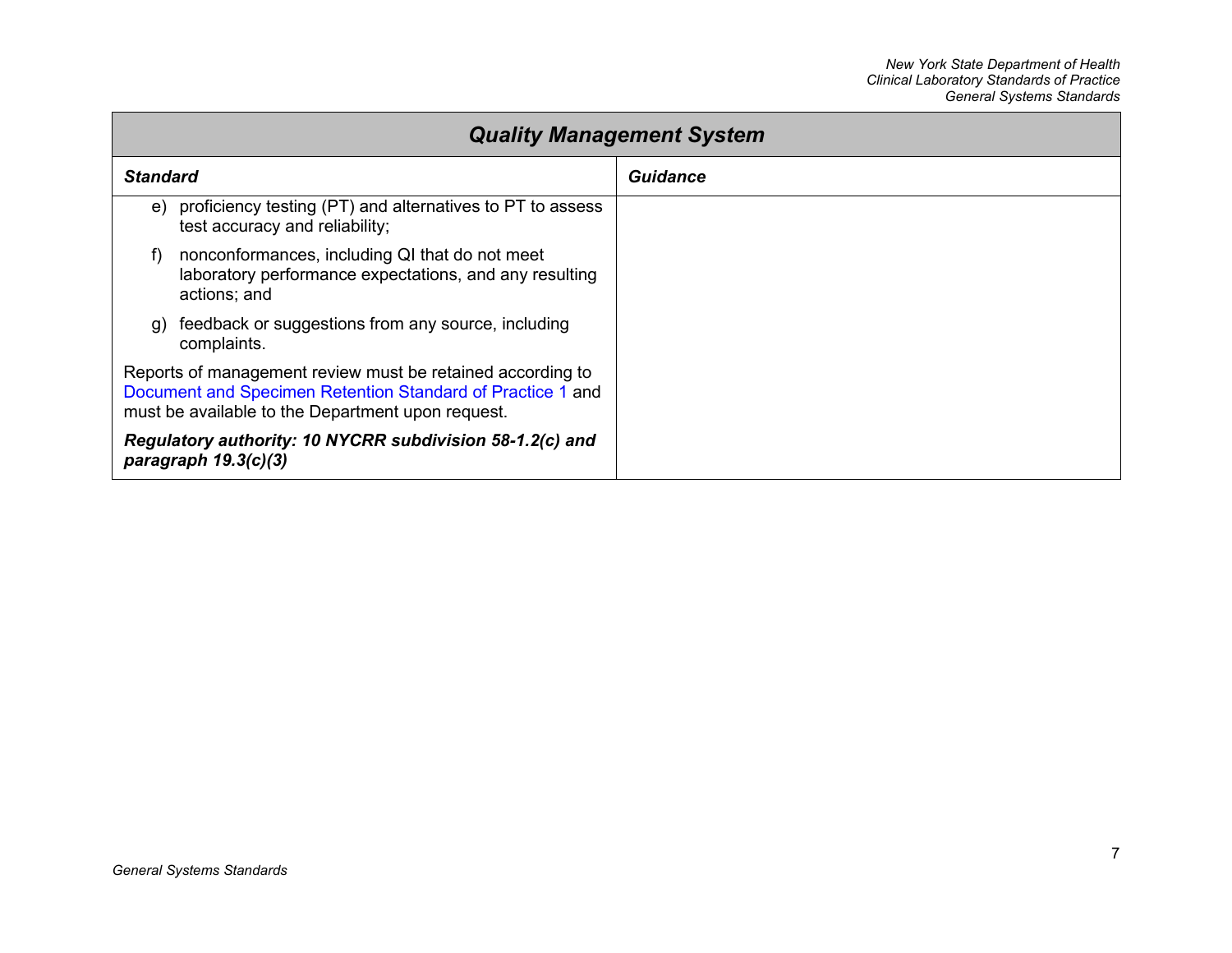## <span id="page-14-0"></span>*Director Responsibilities*

| <b>Director Responsibilities</b>                                                                                                                                                                                                                                                                           |                 |  |
|------------------------------------------------------------------------------------------------------------------------------------------------------------------------------------------------------------------------------------------------------------------------------------------------------------|-----------------|--|
| <b>Standard</b>                                                                                                                                                                                                                                                                                            | <b>Guidance</b> |  |
| <b>Director Fundamental Standard of Practice (DR FS)</b>                                                                                                                                                                                                                                                   |                 |  |
| The laboratory director is responsible for all aspects of<br>laboratory services. The laboratory director may delegate, in<br>writing, responsibility for a category to an assistant director<br>holding a CQ in a relevant category; however, the laboratory<br>director retains ultimate responsibility. |                 |  |
| <b>Statutory authority: Article 5, Title 5 Public Health Law</b><br><b>Section 577</b>                                                                                                                                                                                                                     |                 |  |
| Guidance-                                                                                                                                                                                                                                                                                                  |                 |  |
| Information on responsibilities of directors of clinical<br>laboratories and blood banks is available at:<br>https://www.wadsworth.org/regulatory/clep/laws.                                                                                                                                               |                 |  |
| Regulatory information for Section 58-1.1, Permit, and<br>instruction on applying for a certificate of qualification are<br>available at: https://www.wadsworth.org/regulatory/clep.                                                                                                                       |                 |  |
| Director Standard of Practice 1 (DR S1): Compliance with<br>Local, State and Federal Statutes and Regulations                                                                                                                                                                                              |                 |  |
| The laboratory director and owner are jointly and separately<br>responsible for ensuring that the laboratory complies with all<br>applicable local, state and federal laws, regulations and<br>requirements.                                                                                               |                 |  |
| <b>Statutory authority: Article 5, Title 5 Public Health Law</b><br><b>Section 575(3)</b>                                                                                                                                                                                                                  |                 |  |
| Regulatory authority: 10 NYCRR paragraph 19.3(c)(14)                                                                                                                                                                                                                                                       |                 |  |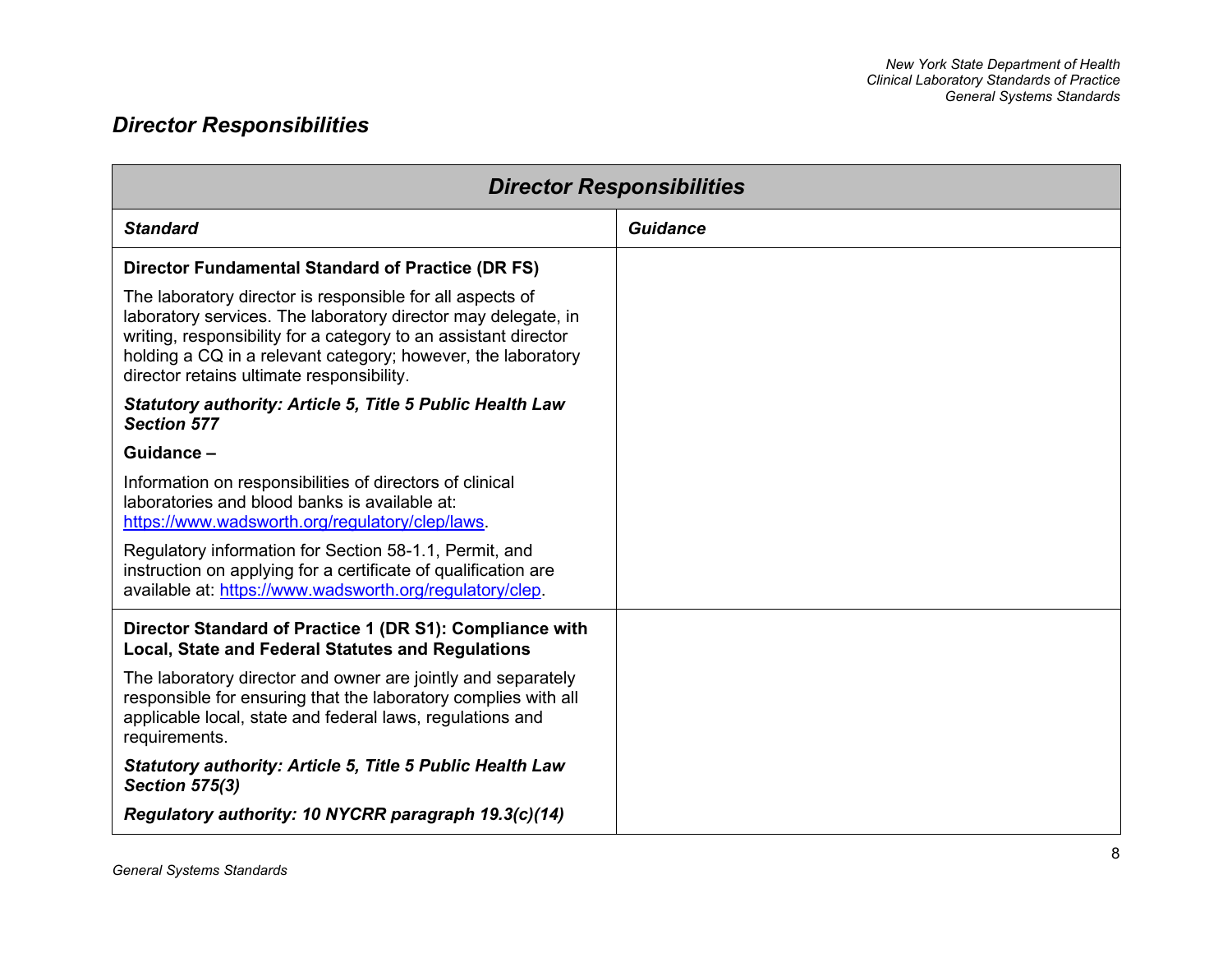| <b>Director Responsibilities</b>                                                                                                                                                                                                                                                                                                                                                                                                                                                                                                                                                                                                                                                                                                                     |                                                                                                                                                                                                                                                                                                              |  |  |
|------------------------------------------------------------------------------------------------------------------------------------------------------------------------------------------------------------------------------------------------------------------------------------------------------------------------------------------------------------------------------------------------------------------------------------------------------------------------------------------------------------------------------------------------------------------------------------------------------------------------------------------------------------------------------------------------------------------------------------------------------|--------------------------------------------------------------------------------------------------------------------------------------------------------------------------------------------------------------------------------------------------------------------------------------------------------------|--|--|
| <b>Standard</b>                                                                                                                                                                                                                                                                                                                                                                                                                                                                                                                                                                                                                                                                                                                                      | Guidance                                                                                                                                                                                                                                                                                                     |  |  |
| Director Standard of Practice 2 (DR S2): Health Commerce<br><b>System</b><br>The laboratory director must:<br>a) obtain and affiliate a Health Commerce System (HCS)<br>account as part of the requirements for a clinical<br>laboratory permit;<br>b) assign an HCS coordinator, either themselves or<br>another person;<br>have a standard operating procedure and/or polices for<br>C)<br>the HCS, including a schedule for maintaining the<br>currency and accuracy of all HCS user accounts for<br>their facility; and<br>d) ensure that all personnel with HCS access agree to<br>comply with the terms of the HCS security and use<br>policies.<br><b>Statutory authority: Public Health Law Article 5, Title 5</b><br><b>Sections 575(1)</b> | Information on obtaining an HCS account is available at:<br>https://www.wadsworth.org/regulatory/clep/clinical-labs/obtain-<br>permit/health-commerce.<br>The HCS coordinator is responsible for requesting additional<br>HCS accounts and assigning personnel roles in the HCS<br>Communications Directory. |  |  |
| Director Standard of Practice 3 (DR S3): Director and<br><b>Assistant Director Involvement and Time Commitment</b>                                                                                                                                                                                                                                                                                                                                                                                                                                                                                                                                                                                                                                   | Section 58-1.2 of 10 NYCRR describes full-time or regular part-<br>time hours required for laboratory directors at:                                                                                                                                                                                          |  |  |
| The laboratory director and assistant director(s) must:                                                                                                                                                                                                                                                                                                                                                                                                                                                                                                                                                                                                                                                                                              | https://www.wadsworth.org/regulatory/clep/laws.                                                                                                                                                                                                                                                              |  |  |
| a) spend time on-site in the laboratory to direct and<br>supervise personnel; and                                                                                                                                                                                                                                                                                                                                                                                                                                                                                                                                                                                                                                                                    |                                                                                                                                                                                                                                                                                                              |  |  |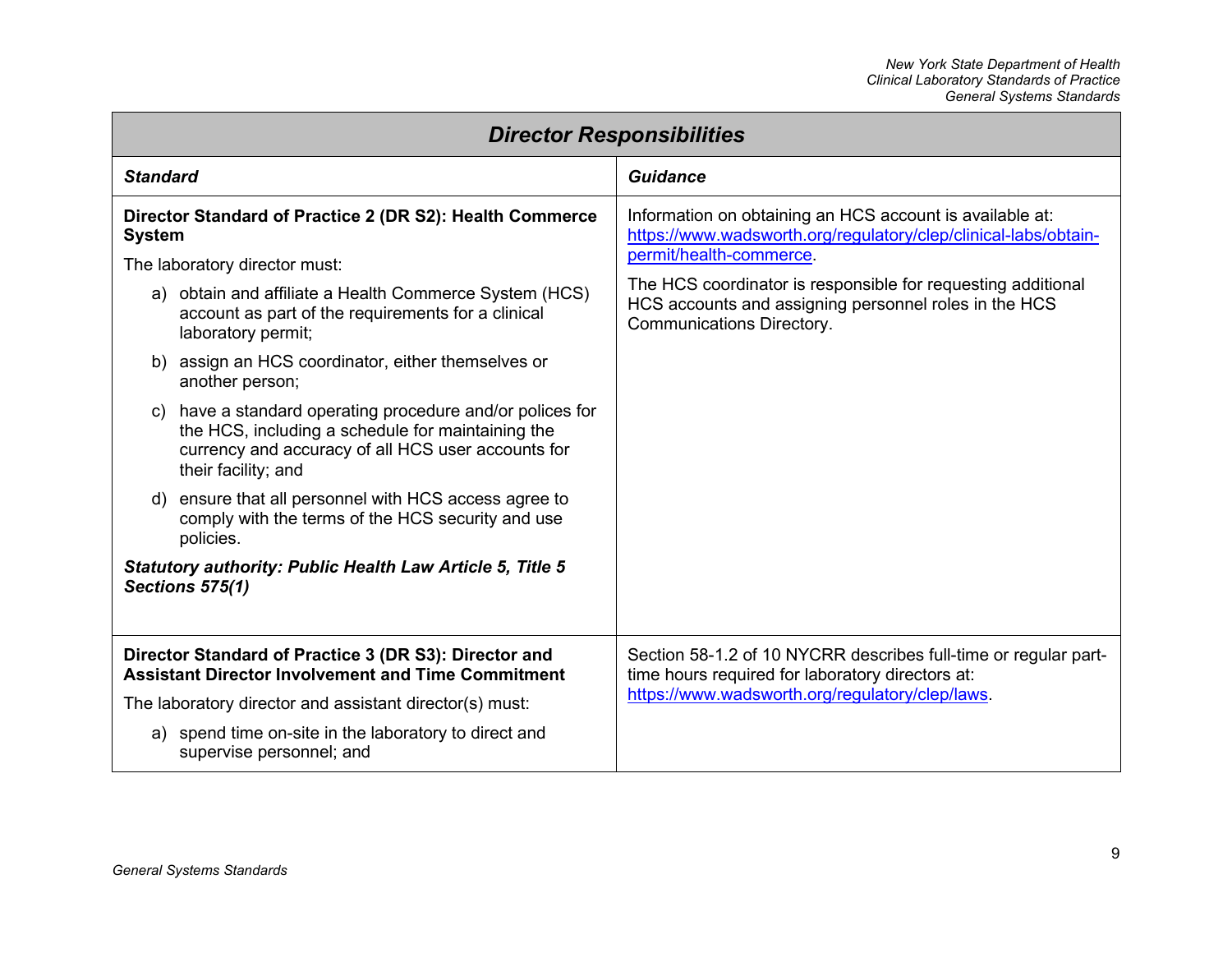| <b>Director Responsibilities</b>                                                                                                                                                                                                                                                                                                                                              |                                                                                                                                                                |  |  |
|-------------------------------------------------------------------------------------------------------------------------------------------------------------------------------------------------------------------------------------------------------------------------------------------------------------------------------------------------------------------------------|----------------------------------------------------------------------------------------------------------------------------------------------------------------|--|--|
| <b>Standard</b>                                                                                                                                                                                                                                                                                                                                                               | <b>Guidance</b>                                                                                                                                                |  |  |
| be available in person, by telephone and/or through<br>b)<br>electronic consultation to the laboratory's personnel and<br>clients.                                                                                                                                                                                                                                            |                                                                                                                                                                |  |  |
| Regulatory authority: 10 NYCRR subdivision 58-1.2(a)                                                                                                                                                                                                                                                                                                                          |                                                                                                                                                                |  |  |
| Director Standard of Practice 4 (DR S4): Director<br><b>Responsibilities</b>                                                                                                                                                                                                                                                                                                  | Director responsibilities are available in Part 19 of 10 NYCRR,<br>available at: https://www.wadsworth.org/regulatory/clep/laws.                               |  |  |
| The laboratory director and sole assistant director(s) must<br>ensure compliance with all New York State Clinical Laboratory<br>Standards of Practice. Responsibilities may be delegated in<br>writing by the director. The director remains responsible for all<br>delegated responsibilities and must provide evidence of<br>ongoing evaluation for those delegated duties. | Director responsibilities related to testing must be delegated to<br>personnel that are an assistant director or individual that<br>qualifies as a supervisor. |  |  |
| The director is responsible for:                                                                                                                                                                                                                                                                                                                                              |                                                                                                                                                                |  |  |
| a) compliance, evaluation and monitoring of laboratory's<br>Quality Management System (QMS) according to New<br>York State Clinical Laboratory Standards of Practice,<br>including but not limited to:                                                                                                                                                                        |                                                                                                                                                                |  |  |
| the appropriateness of laboratory services,<br>i.<br>including test procedures that meet the needs of<br>the users of laboratory services;                                                                                                                                                                                                                                    |                                                                                                                                                                |  |  |
| ii.<br>requirements for quality indicators (QI), quality<br>goals and performance expectations;                                                                                                                                                                                                                                                                               |                                                                                                                                                                |  |  |
| iii.<br>scheduled review of audits, outcomes,<br>management reviews, and on-going monitors of<br>conformance; and                                                                                                                                                                                                                                                             |                                                                                                                                                                |  |  |
| providing effective administrative direction, including<br>b)<br>budget planning and controls, in conjunction with the                                                                                                                                                                                                                                                        |                                                                                                                                                                |  |  |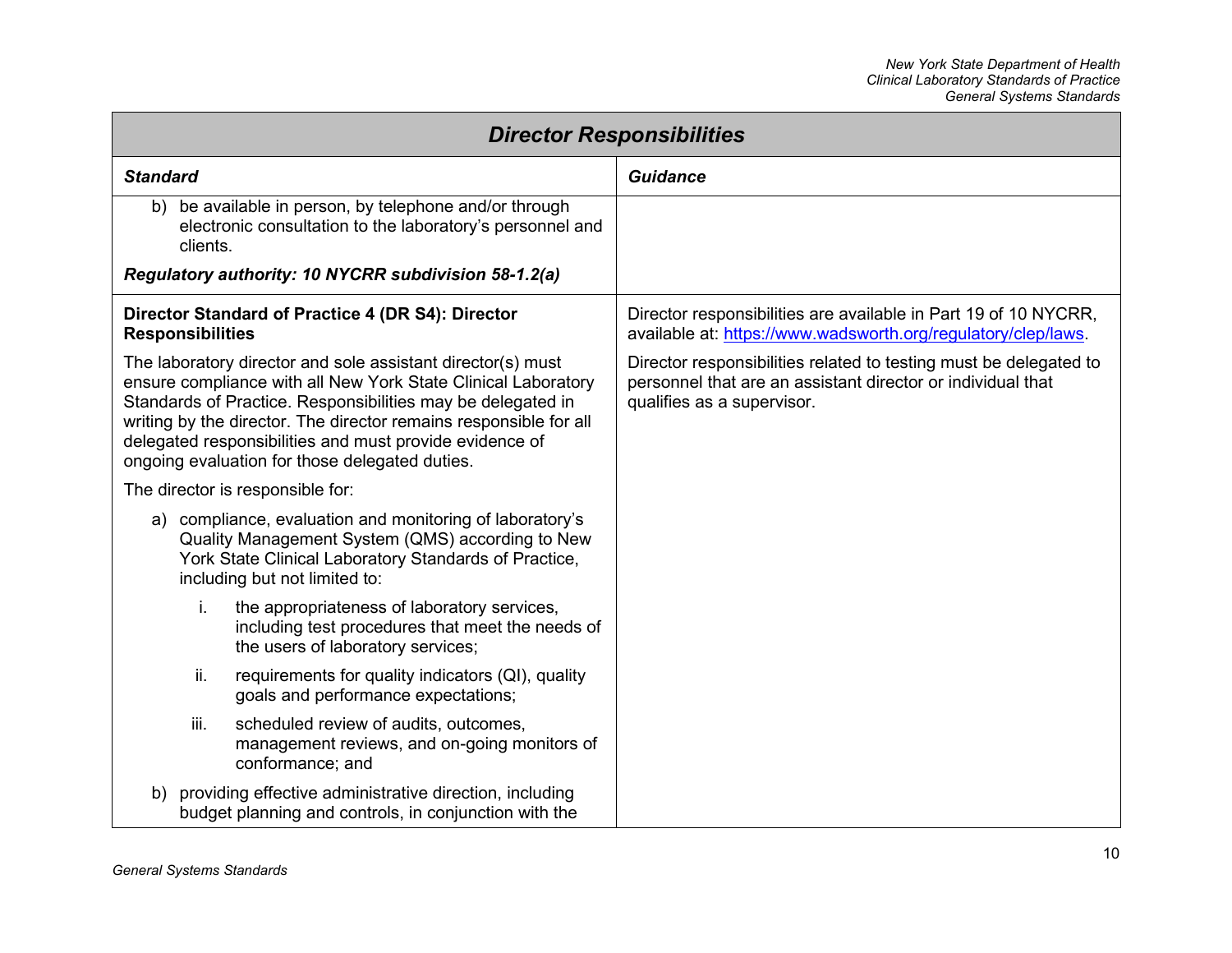| <b>Director Responsibilities</b> |            |                                                                                                                                                                      |  |                                                                                                                                                    |
|----------------------------------|------------|----------------------------------------------------------------------------------------------------------------------------------------------------------------------|--|----------------------------------------------------------------------------------------------------------------------------------------------------|
| <b>Standard</b>                  |            |                                                                                                                                                                      |  | <b>Guidance</b>                                                                                                                                    |
|                                  |            | individual(s) responsible for the financial management<br>of the laboratory;                                                                                         |  |                                                                                                                                                    |
| C)                               |            | providing advice to clients regarding the significance of<br>laboratory findings and ensuring that test reports<br>include information required for interpretation;  |  |                                                                                                                                                    |
| d)                               | generated; | monitoring all work performed in the laboratory to<br>ensure that analytically and clinically valid data are                                                         |  |                                                                                                                                                    |
| e)                               |            | selecting all reference laboratories;                                                                                                                                |  |                                                                                                                                                    |
| f)                               |            | ensuring that sufficient and qualified personnel are<br>employed including:                                                                                          |  |                                                                                                                                                    |
|                                  | i.         | defining the qualifications and responsibilities of<br>all laboratory testing personnel and documenting<br>training and/or competency;                               |  |                                                                                                                                                    |
|                                  | ii.        | where applicable, personnel are not engaged in<br>practices limited by license or beyond the scope<br>of licensure; and                                              |  |                                                                                                                                                    |
| g)                               |            | ensuring that supervisors have sufficient time to perform<br>their supervisory functions even if they have<br>testing/bench responsibilities;                        |  | g) Ability to perform supervisory functions are determined by<br>compliance with requirements in Human Resources<br><b>Standard of Practice 4.</b> |
| h)                               |            | competency assessment of assistant directors and<br>direct-report personnel;                                                                                         |  |                                                                                                                                                    |
| i)                               | Practice:  | specifying in writing the technical and administrative<br>responsibilities and duties of all laboratory personnel<br>and comply with all Human Resource Standards of |  |                                                                                                                                                    |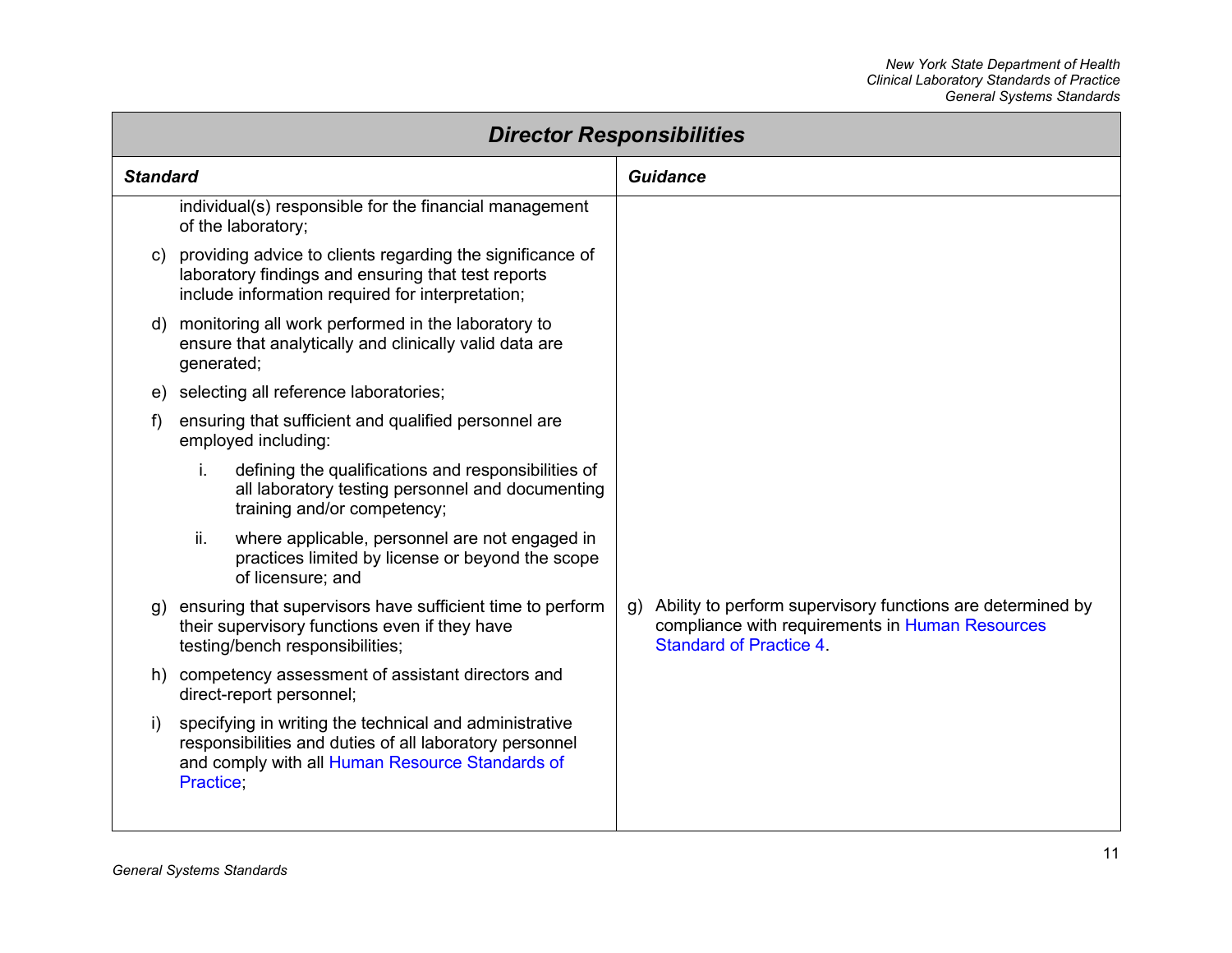| <b>Director Responsibilities</b>                                         |                                                                                                                                                                      |                                                                                                                     |  |
|--------------------------------------------------------------------------|----------------------------------------------------------------------------------------------------------------------------------------------------------------------|---------------------------------------------------------------------------------------------------------------------|--|
| <b>Standard</b>                                                          |                                                                                                                                                                      | <b>Guidance</b>                                                                                                     |  |
| $\mathsf{I}$                                                             | ensuring that all delegated duties are performed by staff<br>at defined intervals, and as needed;                                                                    |                                                                                                                     |  |
| k)                                                                       | promoting a safe laboratory environment to protect the<br>public and personnel, including, as required, limited or<br>restricted access;                             |                                                                                                                     |  |
| $\mathbf{D}$                                                             | providing continuing education to laboratory testing<br>personnel that is relevant to laboratory practices;                                                          |                                                                                                                     |  |
|                                                                          | m) ensuring that current and approved test procedures are<br>available and accessible to all personnel;                                                              | m) Approval of new and revised test procedures may not be<br>delegated by the laboratory director or sole assistant |  |
| n)                                                                       | effectively implementing a plan of correction to<br>deficiencies identified;                                                                                         | director.                                                                                                           |  |
|                                                                          | o) ensuring that the laboratory complies with all proficiency<br>testing requirements within the New York State Clinical<br>Laboratory Standards of Practice;        |                                                                                                                     |  |
|                                                                          | p) maintaining an effective working relationship with<br>applicable accrediting and regulatory agencies,<br>administrative officials, and the medical community; and |                                                                                                                     |  |
| q)                                                                       | directors who also function as supervisors must also<br>meet the requirements under Human Resources<br><b>Standard of Practice 4.</b>                                |                                                                                                                     |  |
| Regulatory authority: 10 NYCRR section 58-1.2 and<br>subdivision 19.3(c) |                                                                                                                                                                      |                                                                                                                     |  |
|                                                                          |                                                                                                                                                                      |                                                                                                                     |  |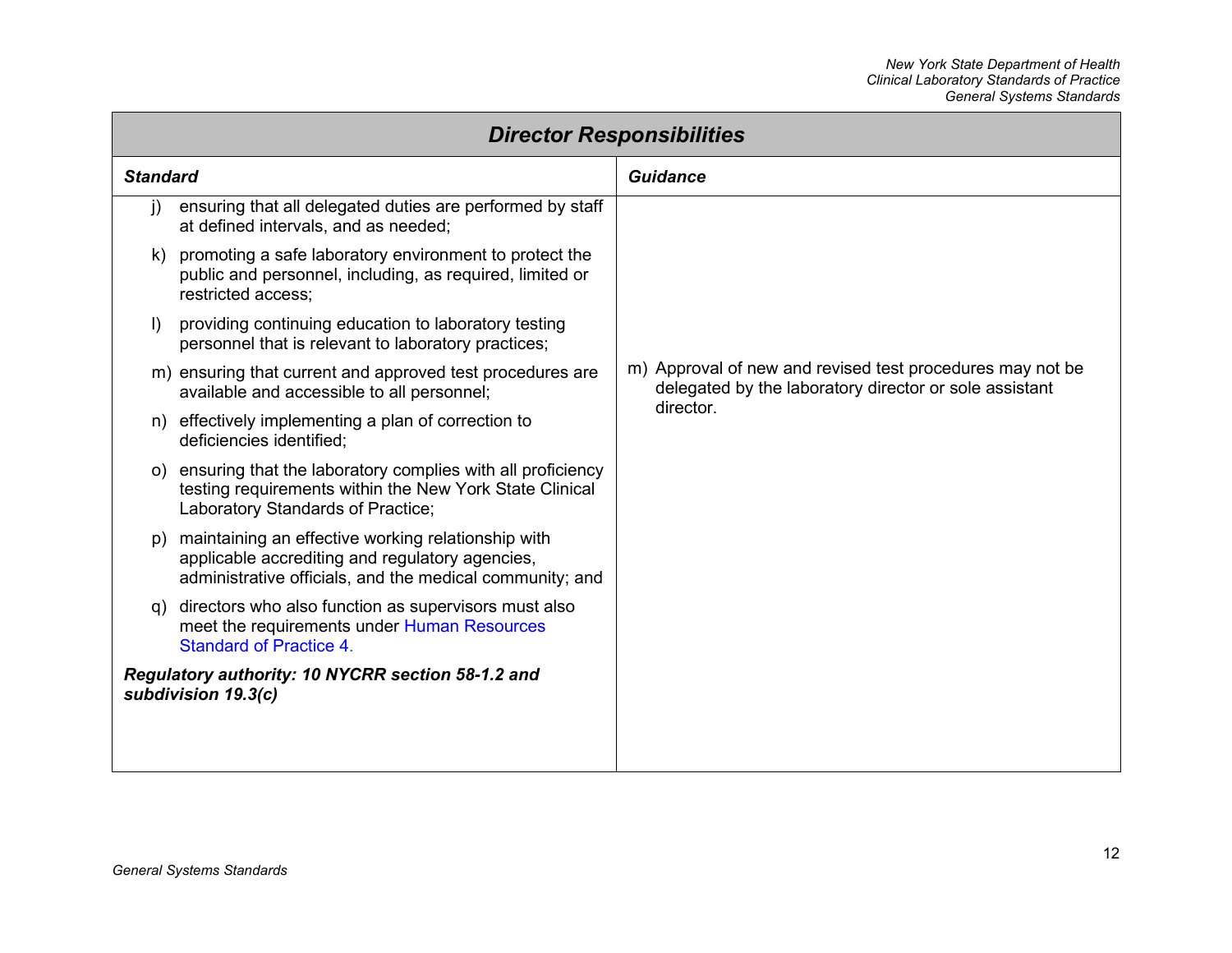| <b>Director Responsibilities</b>                                                                                                                                                                                                            |                                                                                                                                                                             |  |  |
|---------------------------------------------------------------------------------------------------------------------------------------------------------------------------------------------------------------------------------------------|-----------------------------------------------------------------------------------------------------------------------------------------------------------------------------|--|--|
| <b>Standard</b>                                                                                                                                                                                                                             | <b>Guidance</b>                                                                                                                                                             |  |  |
| Director Standard of Practice 5 (DR S5): Document and<br><b>Records Accessibility</b>                                                                                                                                                       | Off-site or electronic storage systems are acceptable, provided<br>the laboratory can produce duplicates within twenty-four (24)<br>hours of a request from the Department. |  |  |
| The laboratory director and owner are jointly and separately<br>responsible for ensuring that all standard operating procedures,<br>policies, manuals, plans, corrective actions, investigations and<br>any other associated documents are: |                                                                                                                                                                             |  |  |
| a) available for the recreation of the test process<br>for reported specimens;                                                                                                                                                              |                                                                                                                                                                             |  |  |
| available to the Department for review within<br>b)<br>twenty-four (24) hours of the Department's<br>request;                                                                                                                               |                                                                                                                                                                             |  |  |
| provided for the Department's records when<br>requested; and                                                                                                                                                                                |                                                                                                                                                                             |  |  |
| d) compliant with Document and Specimen<br>Retention Standards of Practice or according to<br>other applicable state and federal requirements,<br>whichever is longer.                                                                      |                                                                                                                                                                             |  |  |
| <b>Statutory authority: Article 5, Title 5 Public Health Law</b><br><b>Section 577</b>                                                                                                                                                      |                                                                                                                                                                             |  |  |
| Regulatory authority: 10 NYCRR subdivisions 58-1.10(c)<br>and $58-1.11(c)$                                                                                                                                                                  |                                                                                                                                                                             |  |  |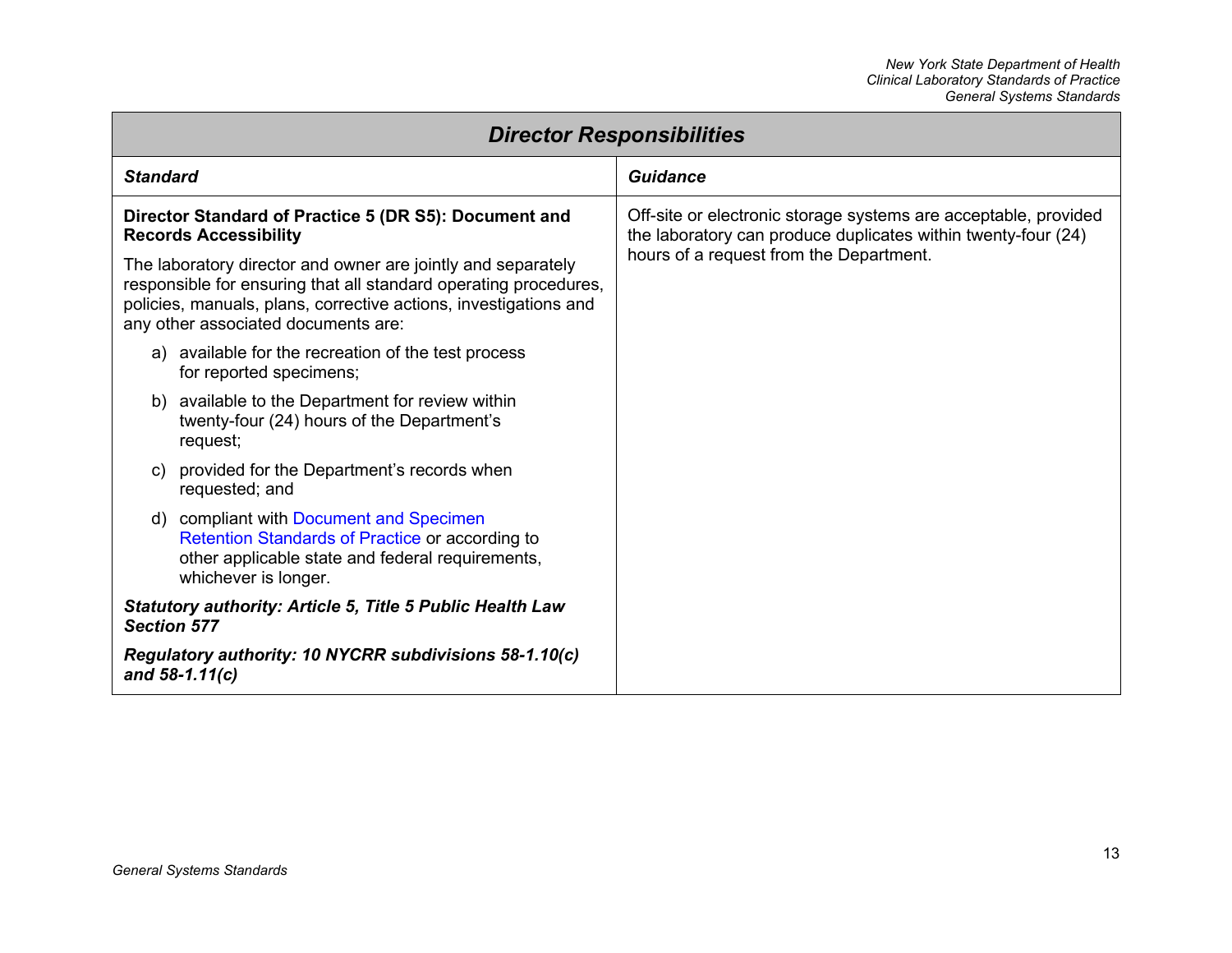### <span id="page-20-1"></span><span id="page-20-0"></span>*Human Resources*

| <b>Human Resources</b>                                                                                                                                                                                                                                                                                                                                                                                                                                                                                                                                                                                   |                                                                                                                                                                                                                                                                                                                                                                                                                                                                     |  |
|----------------------------------------------------------------------------------------------------------------------------------------------------------------------------------------------------------------------------------------------------------------------------------------------------------------------------------------------------------------------------------------------------------------------------------------------------------------------------------------------------------------------------------------------------------------------------------------------------------|---------------------------------------------------------------------------------------------------------------------------------------------------------------------------------------------------------------------------------------------------------------------------------------------------------------------------------------------------------------------------------------------------------------------------------------------------------------------|--|
| <b>Standard</b>                                                                                                                                                                                                                                                                                                                                                                                                                                                                                                                                                                                          | <b>Guidance</b>                                                                                                                                                                                                                                                                                                                                                                                                                                                     |  |
| Human Resources Fundamental Standard of Practice (HR<br>FS)<br>The laboratory must have effective leadership and personnel<br>with the education, training and experience necessary for the<br>delivery of laboratory services.<br><b>Statutory authority: Public Health Law Article 5, Title 5</b><br>Sections 575(2) and (3)                                                                                                                                                                                                                                                                           | Testing personnel credentials, duties and responsibilities are<br>specified in 10 NYCRR Part 19 and in the following<br>subdivisions of 10 NYCRR Part 58: 58-1.2 Laboratory director,<br>58-1.3 Clinical laboratory supervision, 58-1.4 Qualifications of<br>laboratory supervisor, and 58-1.5 Duties and qualifications of<br>clinical laboratory technical personnel.<br>10 NYCRR Parts 19 and 58 are available at:<br>https://www.wadsworth.org/regulatory/clep. |  |
| Human Resources Standard of Practice 1 (HR S1):<br><b>Organization Charts and Job Descriptions</b><br>Laboratory management must have an organizational chart(s)<br>and job descriptions for all personnel.<br>Job descriptions must be:<br>consistent with responsibilities and duties described in<br>a)<br>the New York State Clinical Laboratory Standards of<br>Practice; and<br>a) specified in writing for all positions and titles within the<br>laboratory, including positions/titles held by consultants.<br>Regulatory authority: 10 NYCRR paragraph 19.3(c)(6) and<br>subdivision 58-1.2(d) | Job descriptions should include, but are not limited to:<br>specimen collection personnel; testing personnel; supervisors;<br>laboratory managers; administrators; assistant director(s); and<br>laboratory director(s).                                                                                                                                                                                                                                            |  |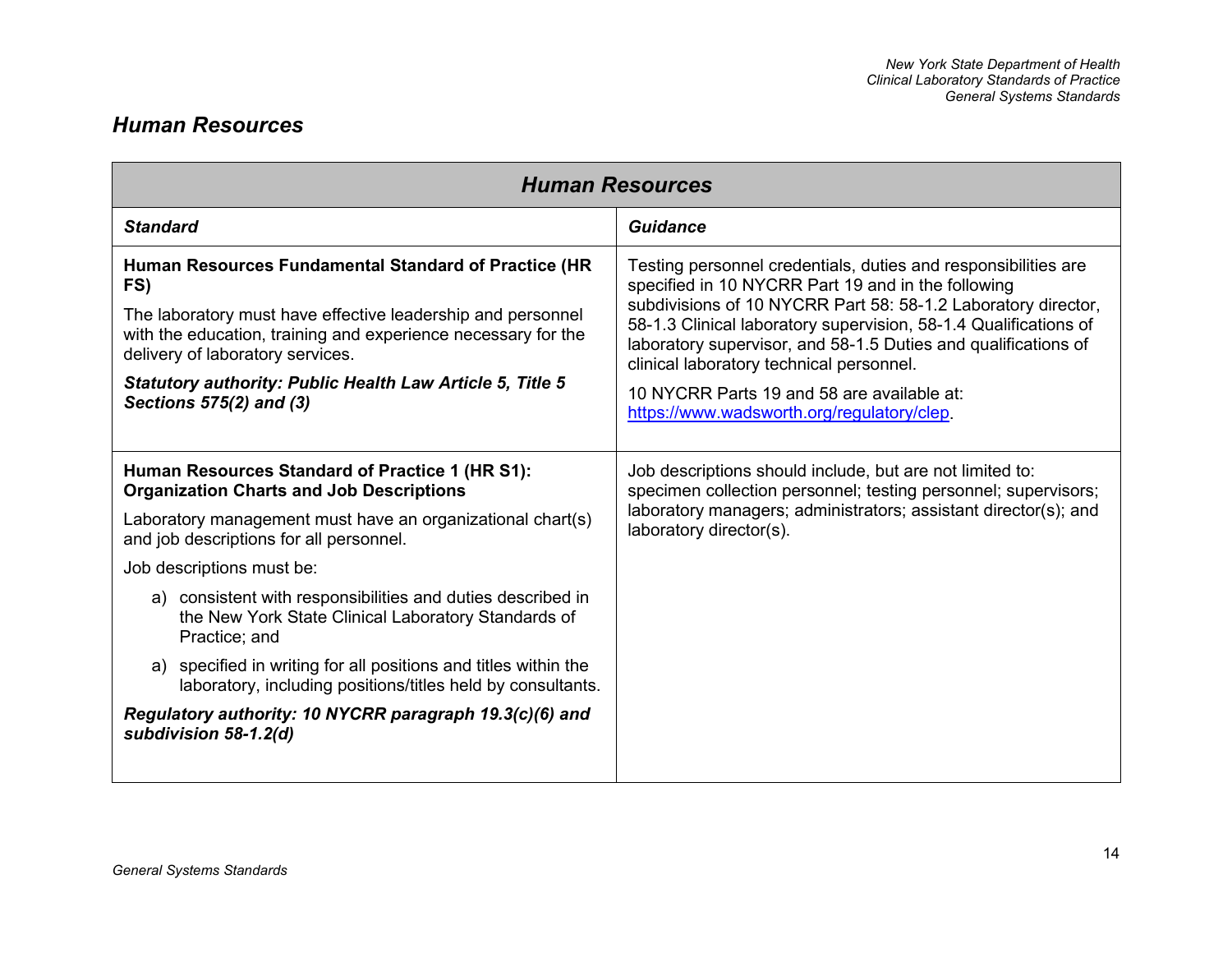| <b>Human Resources</b>                                                                                                                                                                                                                                                                                                                                                                                                                                                                |                                                                                                                                                                                                                                                                                                                                                                                                                                                                                                                                                                                                                                                                                                                                                                                                                                                                                                               |  |
|---------------------------------------------------------------------------------------------------------------------------------------------------------------------------------------------------------------------------------------------------------------------------------------------------------------------------------------------------------------------------------------------------------------------------------------------------------------------------------------|---------------------------------------------------------------------------------------------------------------------------------------------------------------------------------------------------------------------------------------------------------------------------------------------------------------------------------------------------------------------------------------------------------------------------------------------------------------------------------------------------------------------------------------------------------------------------------------------------------------------------------------------------------------------------------------------------------------------------------------------------------------------------------------------------------------------------------------------------------------------------------------------------------------|--|
| <b>Standard</b>                                                                                                                                                                                                                                                                                                                                                                                                                                                                       | <b>Guidance</b>                                                                                                                                                                                                                                                                                                                                                                                                                                                                                                                                                                                                                                                                                                                                                                                                                                                                                               |  |
| Human Resources Standard of Practice 2 (HR S2):<br><b>Personnel Records</b><br>The laboratory must document dates of employment for testing<br>personnel and verify the following:<br>a) relevant licensure when required by state law; and<br>b) educational and professional qualifications.<br>Personnel records must be retained according to Document<br>and Specimen Retention Standard of Practice 2.<br>Regulatory authority: 10 NYCRR subdivision 58-1.2(d)                  | Duties and qualifications for laboratory supervisors and<br>cytology supervisors are described 10 NYCRR subpart 58-1,<br>available at www.wadsworth.org/regulatory/clep.<br>Requirements for licensure through the New York State<br>Education Department are available at: www.op.nysed.gov.<br>For out-of-state laboratories: diplomas, transcripts, curriculum<br>vitae, and/or work history; letters from former employers; or<br>other records should be maintained to establish that education<br>and experience requirements have been met. If the diploma<br>does not state the specific academic major, then transcripts are<br>required.<br>Individuals educated in a college or university outside the<br>United States should refer to the CLEP Program Guide for a<br>description of acceptable credentials and evaluation policies,<br>available at: https://www.wadsworth.org/regulatory/clep. |  |
| Human Resources Standard of Practice 3 (HR S3):<br><b>Supervisor Staffing</b><br>The laboratory must have a supervisor or supervisor-qualified<br>individual, as delegated by the laboratory director in writing,<br>that is on the laboratory premises during all hours in which<br>tests are performed.<br>This requirement does not apply to testing for emergency<br>purposes, provided:<br>a) the person performing the test qualifies as a clinical<br>laboratory technologist; | For emergency testing performed without a supervisor on-site,<br>the director should establish the maximum time period between<br>reporting of test results and the review.                                                                                                                                                                                                                                                                                                                                                                                                                                                                                                                                                                                                                                                                                                                                   |  |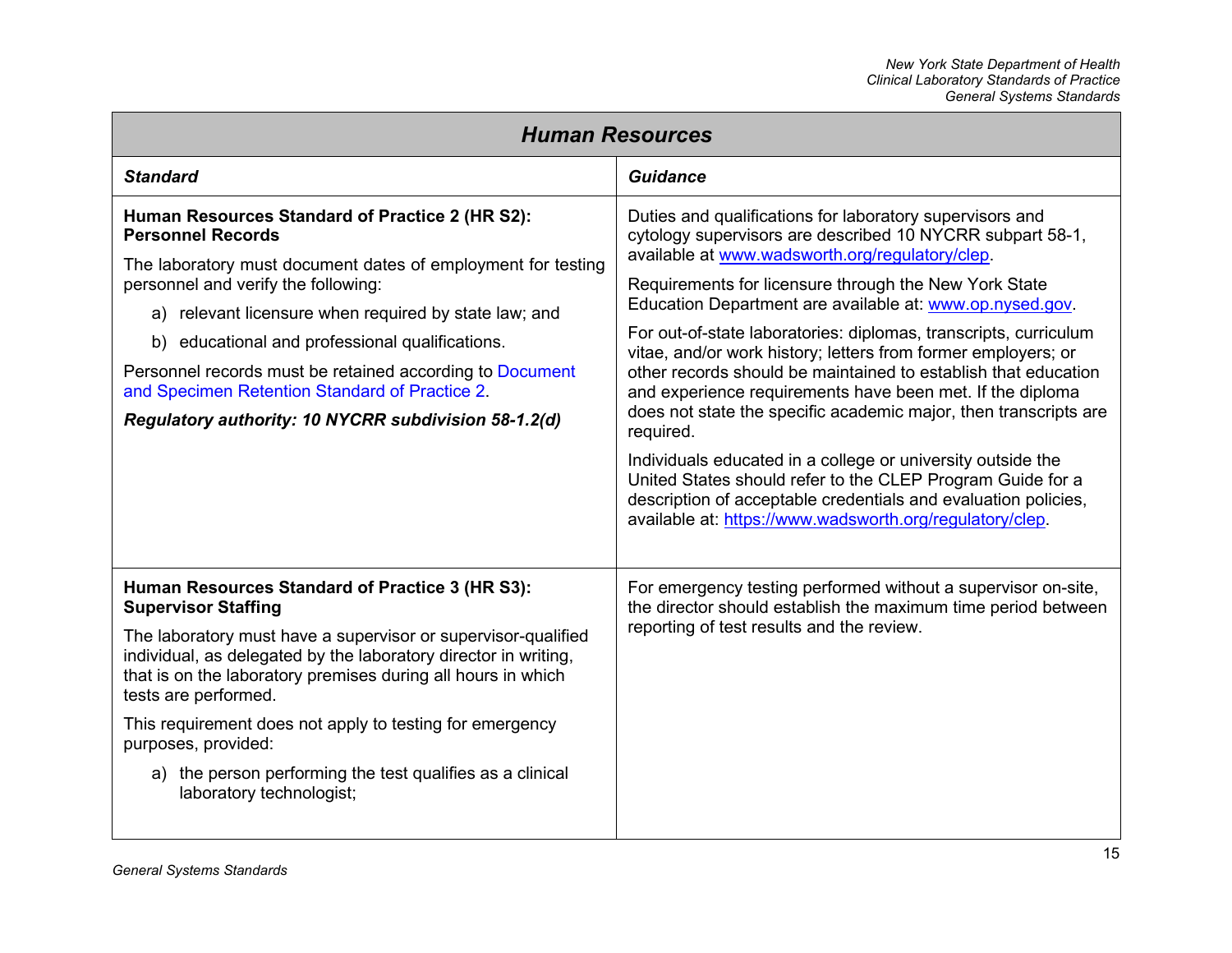<span id="page-22-0"></span>

| <b>Human Resources</b>                                                                                                                                                                                                                                                                                                                                                                                                                           |                                                                                                                                                                                                                                                                                                                                                                                                                                                                                                                       |  |  |
|--------------------------------------------------------------------------------------------------------------------------------------------------------------------------------------------------------------------------------------------------------------------------------------------------------------------------------------------------------------------------------------------------------------------------------------------------|-----------------------------------------------------------------------------------------------------------------------------------------------------------------------------------------------------------------------------------------------------------------------------------------------------------------------------------------------------------------------------------------------------------------------------------------------------------------------------------------------------------------------|--|--|
| <b>Standard</b>                                                                                                                                                                                                                                                                                                                                                                                                                                  | Guidance                                                                                                                                                                                                                                                                                                                                                                                                                                                                                                              |  |  |
| b) the director has defined requirements for supervisory<br>review of test results, including quality control;                                                                                                                                                                                                                                                                                                                                   |                                                                                                                                                                                                                                                                                                                                                                                                                                                                                                                       |  |  |
| c) the results are reviewed by the supervisor or director<br>during his or her next duty period; and                                                                                                                                                                                                                                                                                                                                             |                                                                                                                                                                                                                                                                                                                                                                                                                                                                                                                       |  |  |
| d) a record is maintained to reflect review by the<br>supervisor or director.                                                                                                                                                                                                                                                                                                                                                                    |                                                                                                                                                                                                                                                                                                                                                                                                                                                                                                                       |  |  |
| Regulatory authority: 10 NYCRR subdivision 58-1.3(d)                                                                                                                                                                                                                                                                                                                                                                                             |                                                                                                                                                                                                                                                                                                                                                                                                                                                                                                                       |  |  |
| Human Resources Standard of Practice 4 (HR S4):<br><b>Supervisor Responsibilities</b>                                                                                                                                                                                                                                                                                                                                                            | Qualifications for laboratory supervisors and cytology<br>supervisors are described 10 NYCRR Part 58, available at:                                                                                                                                                                                                                                                                                                                                                                                                   |  |  |
| Laboratory supervisors must fulfill the requirements of this<br>Standard. Responsibilities may be delegated in writing to an<br>individual that qualifies as a laboratory supervisor but does not<br>hold the title of laboratory supervisor. Supervisors remain<br>responsible for all delegated activities and must provide<br>evidence of ongoing evaluation for those duties at regular<br>intervals, as defined by the laboratory director. | https://www.wadsworth.org/regulatory/clep/laws.<br>For individuals not previously qualified under 10 NYCRR Part<br>58 to serve as a technologist or cytotechnologist, the<br>experience requirement must be met subsequent to obtaining a<br>license issued by the New York State Education Department.<br>Personnel assigned testing supervisory duties must meet the<br>education and experience requirements of a supervisor<br>regardless of the title (i.e., lead tech) the laboratory uses for the<br>position. |  |  |
| Laboratory supervisor responsibilities include:                                                                                                                                                                                                                                                                                                                                                                                                  |                                                                                                                                                                                                                                                                                                                                                                                                                                                                                                                       |  |  |
| a) supervising testing personnel;                                                                                                                                                                                                                                                                                                                                                                                                                |                                                                                                                                                                                                                                                                                                                                                                                                                                                                                                                       |  |  |
| monitoring and ensuring that acceptable performance<br>b)<br>specifications are maintained, including:                                                                                                                                                                                                                                                                                                                                           |                                                                                                                                                                                                                                                                                                                                                                                                                                                                                                                       |  |  |
| i.<br>review of quality control;                                                                                                                                                                                                                                                                                                                                                                                                                 |                                                                                                                                                                                                                                                                                                                                                                                                                                                                                                                       |  |  |
| ii.<br>scheduled instrument and equipment<br>maintenance;                                                                                                                                                                                                                                                                                                                                                                                        |                                                                                                                                                                                                                                                                                                                                                                                                                                                                                                                       |  |  |
| iii.<br>other quality assurance activities as assigned;<br>and                                                                                                                                                                                                                                                                                                                                                                                   |                                                                                                                                                                                                                                                                                                                                                                                                                                                                                                                       |  |  |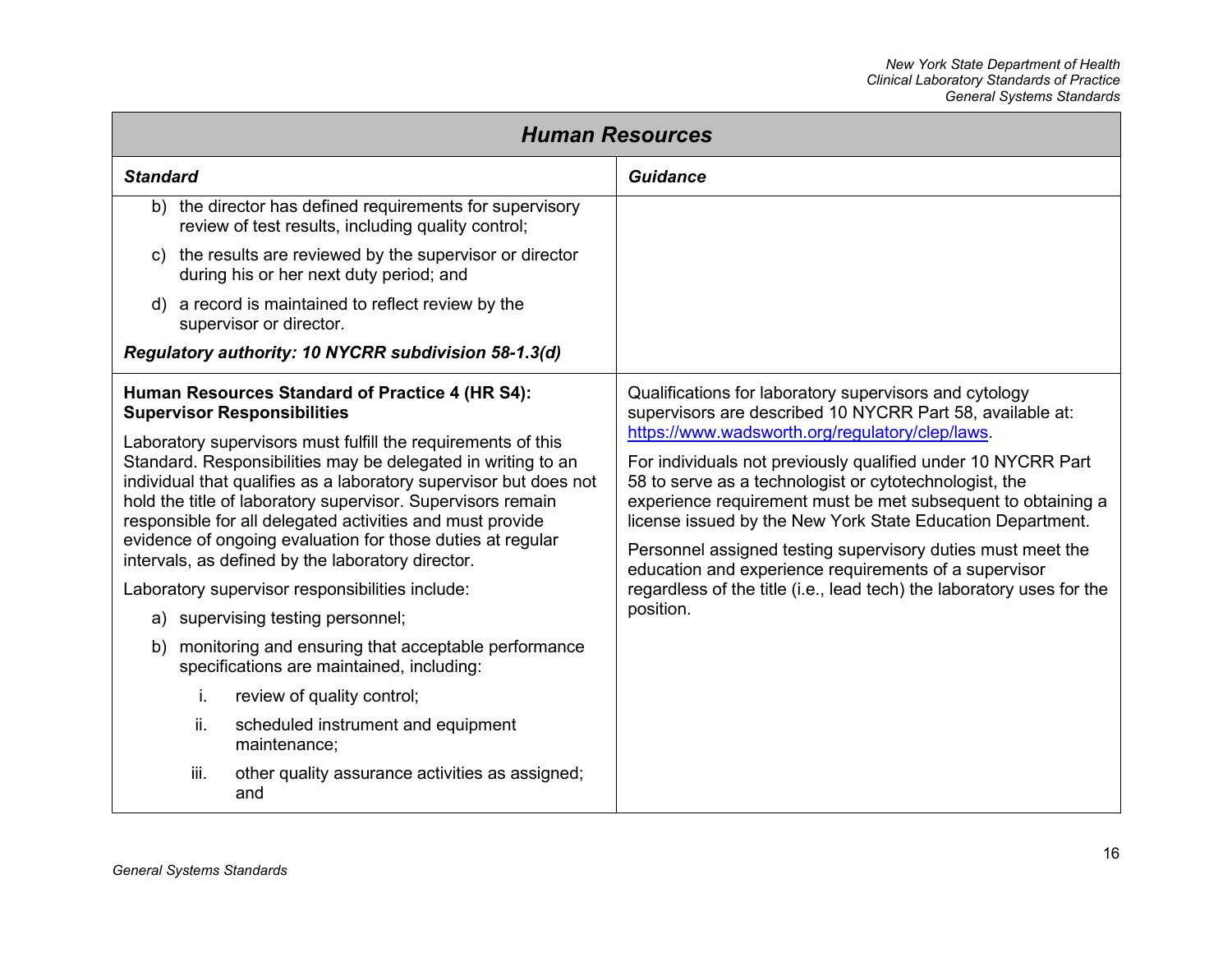<span id="page-23-0"></span>

| <b>Human Resources</b>                                                                                  |                 |                                                                                                                                                                                                                                |                 |
|---------------------------------------------------------------------------------------------------------|-----------------|--------------------------------------------------------------------------------------------------------------------------------------------------------------------------------------------------------------------------------|-----------------|
|                                                                                                         | <b>Standard</b> |                                                                                                                                                                                                                                | <b>Guidance</b> |
| $\mathsf{c})$                                                                                           |                 | ensuring test system performance:                                                                                                                                                                                              |                 |
|                                                                                                         | İ.              | by initiating preventive and/or remedial actions<br>when test procedures deviate from the<br>laboratory's established performance<br>specifications;                                                                           |                 |
|                                                                                                         | ii.             | in the event of nonconformances, ensuring that<br>test results are not reported until corrective<br>action has been taken and the test is performing<br>according to laboratory established performance<br>specifications; and |                 |
|                                                                                                         |                 | d) verifying that personnel are trained and deemed<br>proficient prior to performing testing on patient<br>specimens independently;                                                                                            |                 |
| e)                                                                                                      |                 | ensuring that staff have competency assessments as<br>needed; and                                                                                                                                                              |                 |
| ensuring action is taken when personnel do not perform<br>f<br>as expected on competency assessments.   |                 |                                                                                                                                                                                                                                |                 |
| Regulatory authority: 10 NYCRR sections 58-1.3 and 58-1.4                                               |                 |                                                                                                                                                                                                                                |                 |
| Human Resources Standard of Practice 5 (HR S5): Testing<br><b>Personnel Responsibilities</b>            |                 |                                                                                                                                                                                                                                |                 |
| Testing personnel must fulfill the requirements of this Standard.                                       |                 |                                                                                                                                                                                                                                |                 |
|                                                                                                         |                 | Testing personnel responsibilities include:                                                                                                                                                                                    |                 |
| a) following the laboratory's pre-analytic and analytic<br>procedures and maintaining records of tests; |                 |                                                                                                                                                                                                                                |                 |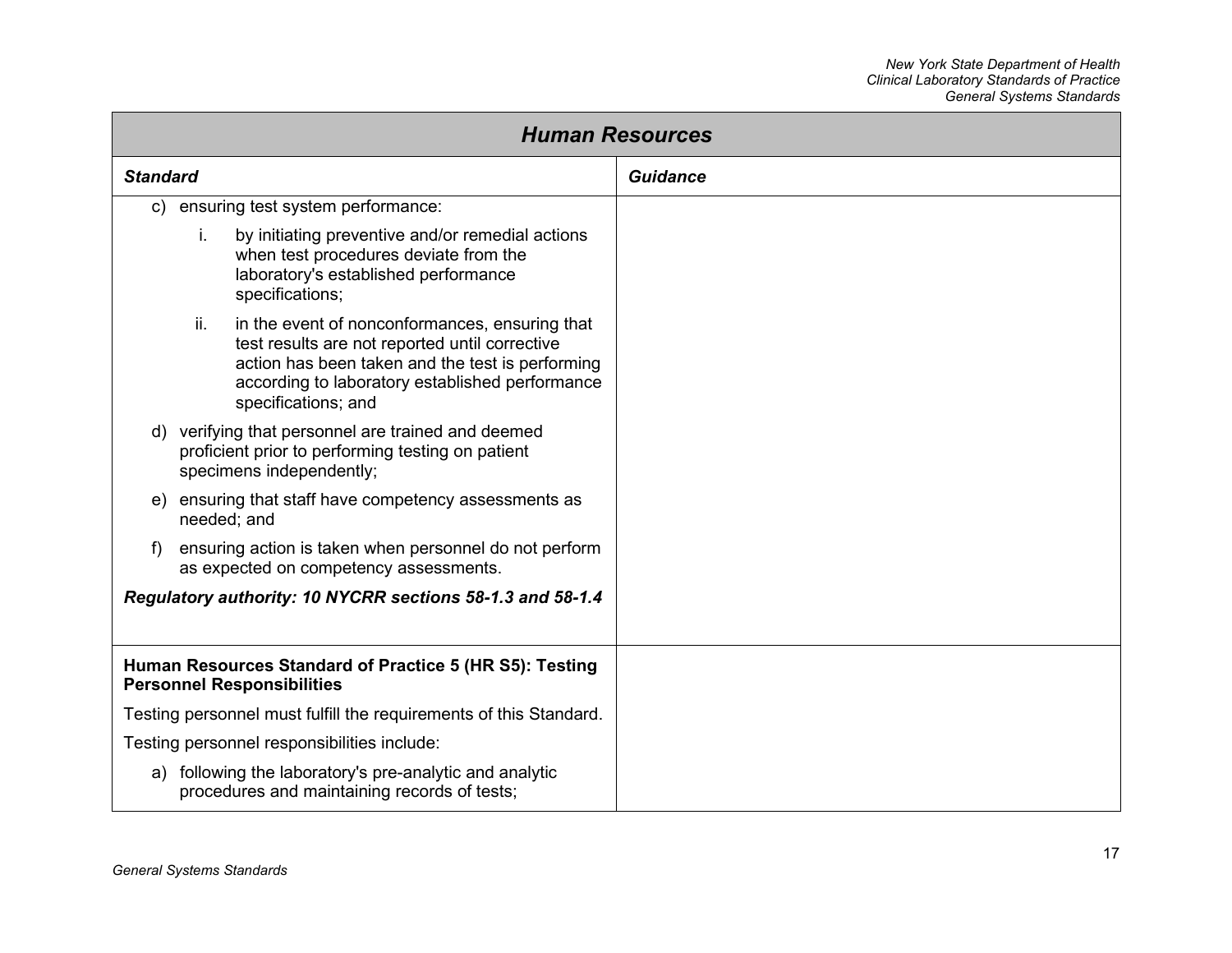| <b>Human Resources</b>                                                                                                                                    |                                                                                                                                                            |                                                                                                                                                                                                                                                                                                               |
|-----------------------------------------------------------------------------------------------------------------------------------------------------------|------------------------------------------------------------------------------------------------------------------------------------------------------------|---------------------------------------------------------------------------------------------------------------------------------------------------------------------------------------------------------------------------------------------------------------------------------------------------------------|
| <b>Standard</b>                                                                                                                                           |                                                                                                                                                            | Guidance                                                                                                                                                                                                                                                                                                      |
| b)                                                                                                                                                        | maintaining records that demonstrate that proficiency<br>testing samples are tested in the same manner as<br>patient specimens;                            |                                                                                                                                                                                                                                                                                                               |
| C)                                                                                                                                                        | adhering to the laboratory's quality assurance<br>procedures, including documenting all:                                                                   |                                                                                                                                                                                                                                                                                                               |
|                                                                                                                                                           | i.<br>quality control activities;                                                                                                                          |                                                                                                                                                                                                                                                                                                               |
|                                                                                                                                                           | ii.<br>instrument and equipment verifications;                                                                                                             |                                                                                                                                                                                                                                                                                                               |
|                                                                                                                                                           | iii.<br>maintenance and preventive maintenance; and                                                                                                        |                                                                                                                                                                                                                                                                                                               |
| d)                                                                                                                                                        | following the laboratory's policies and procedures<br>whenever test systems are not within the laboratory's<br>established performance specifications;     |                                                                                                                                                                                                                                                                                                               |
| e)                                                                                                                                                        | identifying and documenting problems that may<br>adversely affect test performance and notifying the<br>supervisor, assistant director(s) or director; and |                                                                                                                                                                                                                                                                                                               |
| f)                                                                                                                                                        | documenting all corrective actions taken when test<br>systems deviate from the laboratory's established<br>performance specifications.                     |                                                                                                                                                                                                                                                                                                               |
| Regulatory authority: 10 NYCRR section 58-1.5                                                                                                             |                                                                                                                                                            |                                                                                                                                                                                                                                                                                                               |
|                                                                                                                                                           |                                                                                                                                                            |                                                                                                                                                                                                                                                                                                               |
| Human Resources Standard of Practice 6 (HR S6): Training<br>for Testing and Non-testing Personnel                                                         |                                                                                                                                                            | See specialty standards for additional training requirements,<br>including blood and transfusion services.                                                                                                                                                                                                    |
| Laboratory management must have standard operating<br>procedures for the training and documentation of training for all<br>testing and non-testing staff. |                                                                                                                                                            | Off-site testing training, for example by test system<br>manufacturers, super user, train the trainers, training at other<br>networks/affiliates/health care systems or through industry-<br>sponsored workshops can be used in addition to<br>documentation of on-site specific training. Following off-site |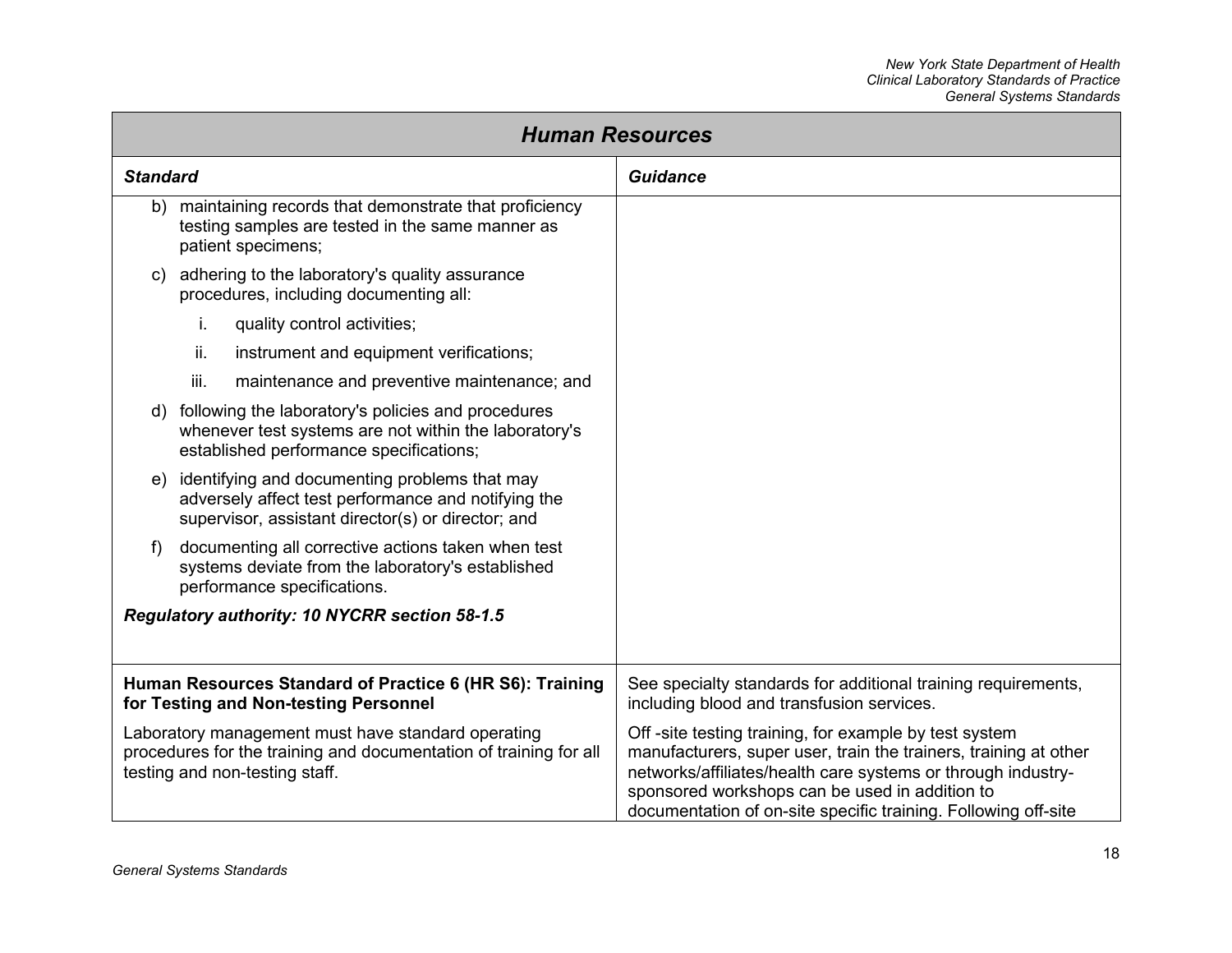| <b>Human Resources</b>                                                                                                                                                                                                                                                        |                                                                                                                                                                                                                                                                                 |  |  |
|-------------------------------------------------------------------------------------------------------------------------------------------------------------------------------------------------------------------------------------------------------------------------------|---------------------------------------------------------------------------------------------------------------------------------------------------------------------------------------------------------------------------------------------------------------------------------|--|--|
| <b>Standard</b>                                                                                                                                                                                                                                                               | <b>Guidance</b>                                                                                                                                                                                                                                                                 |  |  |
| Personnel must be trained and deemed proficient in all tasks<br>for which they are responsible.                                                                                                                                                                               | training, staff must still demonstrate testing capabilities (e.g.,<br>calibration, quality control and maintenance training and<br>demonstration of testing proficiency) at the site where testing is<br>performed through the documentation required to meet this<br>standard. |  |  |
| Training of testing personnel must be performed at the site<br>where they perform their job, and re-training must be performed<br>anytime that the test method or instrument changes.                                                                                         |                                                                                                                                                                                                                                                                                 |  |  |
| Training must be documented for all personnel, including<br>healthcare providers performing testing at the point of care,<br>staff engaged in the performance of supportive tasks such as<br>data entry, accessioning and reporting, and supervisory and<br>management staff. |                                                                                                                                                                                                                                                                                 |  |  |
| Training, and documentation of such, must include the<br>following:                                                                                                                                                                                                           |                                                                                                                                                                                                                                                                                 |  |  |
| a) date of training and date deemed proficient to perform<br>tasks;                                                                                                                                                                                                           |                                                                                                                                                                                                                                                                                 |  |  |
| objectives of training;<br>b)                                                                                                                                                                                                                                                 |                                                                                                                                                                                                                                                                                 |  |  |
| methods to be used in training;<br>C)                                                                                                                                                                                                                                         |                                                                                                                                                                                                                                                                                 |  |  |
| materials to be used in the training;<br>d)                                                                                                                                                                                                                                   |                                                                                                                                                                                                                                                                                 |  |  |
| data integrity; and<br>e)                                                                                                                                                                                                                                                     |                                                                                                                                                                                                                                                                                 |  |  |
| criteria to assess the effectiveness of training and<br>f)<br>personnel proficiency prior to clearing them to perform<br>tasks independently.                                                                                                                                 |                                                                                                                                                                                                                                                                                 |  |  |
| Documentation of training must be retained according to<br>Document and Specimen Retention Standard of Practice 2.                                                                                                                                                            |                                                                                                                                                                                                                                                                                 |  |  |
| Regulatory authority: 10 NYCRR subdivision 58-1.2(d)                                                                                                                                                                                                                          |                                                                                                                                                                                                                                                                                 |  |  |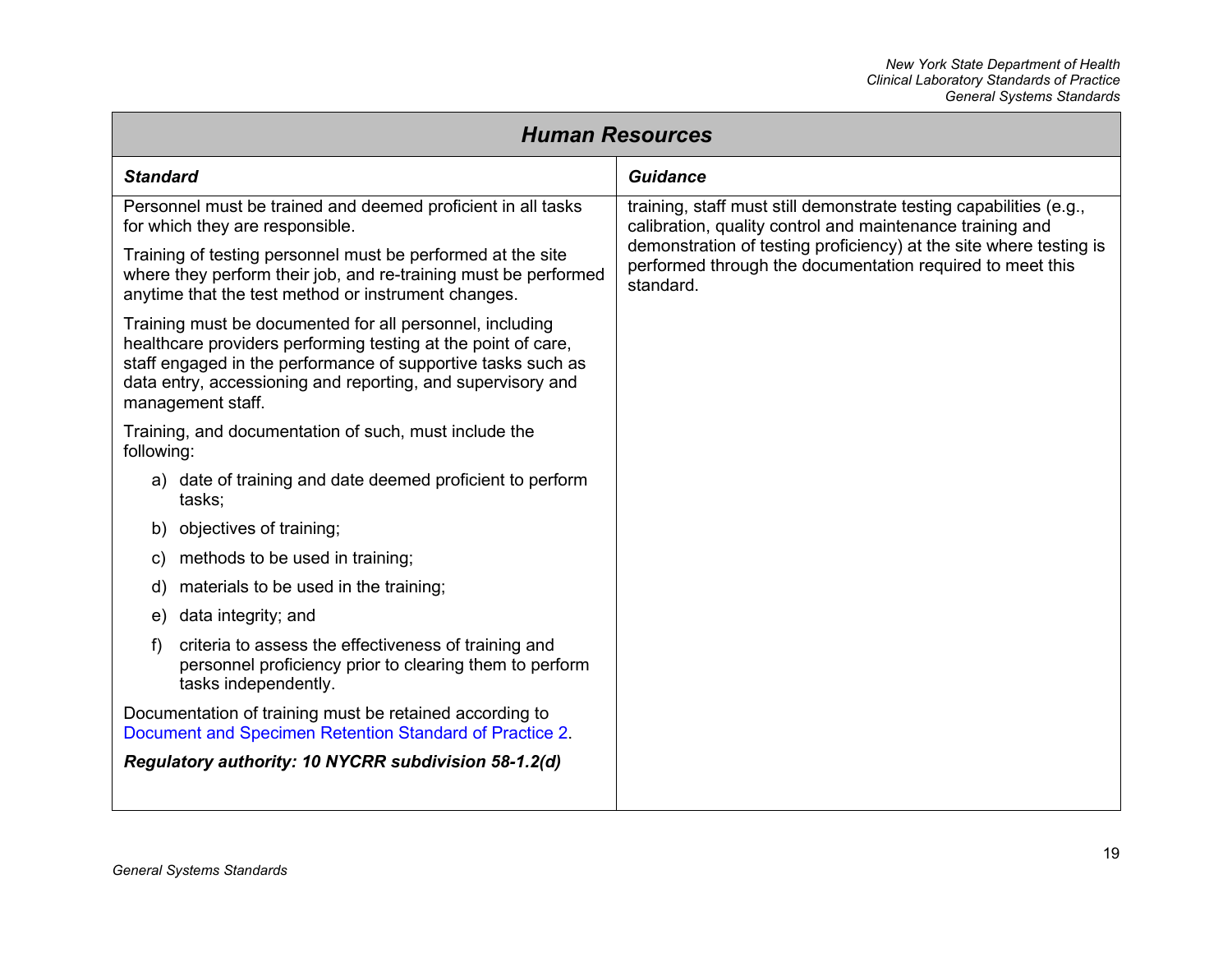| <b>Human Resources</b>                                                                                                                                                                                                                              |                                                                                                                                                                                                                                                                                                                                                                   |  |  |
|-----------------------------------------------------------------------------------------------------------------------------------------------------------------------------------------------------------------------------------------------------|-------------------------------------------------------------------------------------------------------------------------------------------------------------------------------------------------------------------------------------------------------------------------------------------------------------------------------------------------------------------|--|--|
| <b>Standard</b>                                                                                                                                                                                                                                     | <b>Guidance</b>                                                                                                                                                                                                                                                                                                                                                   |  |  |
| Human Resources Standard of Practice 7 (HR S7):<br><b>Competency Assessment - Supervisory Personnel</b>                                                                                                                                             | If a supervisor or director/assistant director also functions as<br>testing personnel, he or she must also be competency<br>assessed for those functions as required in Human Resources<br><b>Standard of Practice 8.</b><br>Testing personnel performing delegated supervisory functions<br>must also be competency assessed for those supervisory<br>functions. |  |  |
| Supervisors must be assessed in their responsibilities<br>according to Human Resources Standard of Practice 4 and<br>their competency documented.<br>Competency assessments must be performed annually for all                                      |                                                                                                                                                                                                                                                                                                                                                                   |  |  |
| tasks for which the supervisor is responsible and include, as<br>applicable:                                                                                                                                                                        |                                                                                                                                                                                                                                                                                                                                                                   |  |  |
| a) the date of the assessment;                                                                                                                                                                                                                      |                                                                                                                                                                                                                                                                                                                                                                   |  |  |
| compliance with policies and procedures;<br>b)                                                                                                                                                                                                      |                                                                                                                                                                                                                                                                                                                                                                   |  |  |
| communication, including bringing problems and non-<br>C)<br>conformities to the attention of laboratory management;                                                                                                                                |                                                                                                                                                                                                                                                                                                                                                                   |  |  |
| d) leadership and problem-solving capabilities;                                                                                                                                                                                                     |                                                                                                                                                                                                                                                                                                                                                                   |  |  |
| e) allocation of assets for effective daily laboratory<br>operations; and                                                                                                                                                                           |                                                                                                                                                                                                                                                                                                                                                                   |  |  |
| personnel management.<br>f)                                                                                                                                                                                                                         |                                                                                                                                                                                                                                                                                                                                                                   |  |  |
| Competency assessments must be performed by delegated<br>supervisor qualified staff or the director or assistant director(s).<br>For direct report supervisors and assistant directors, the<br>laboratory director must approve these competencies. |                                                                                                                                                                                                                                                                                                                                                                   |  |  |
| Documentation of competency must be retained according to<br>Document and Specimen Retention Standard of Practice 2.                                                                                                                                |                                                                                                                                                                                                                                                                                                                                                                   |  |  |
| Regulatory authority: 10 NYCRR subdivision 58-1.2(d)                                                                                                                                                                                                |                                                                                                                                                                                                                                                                                                                                                                   |  |  |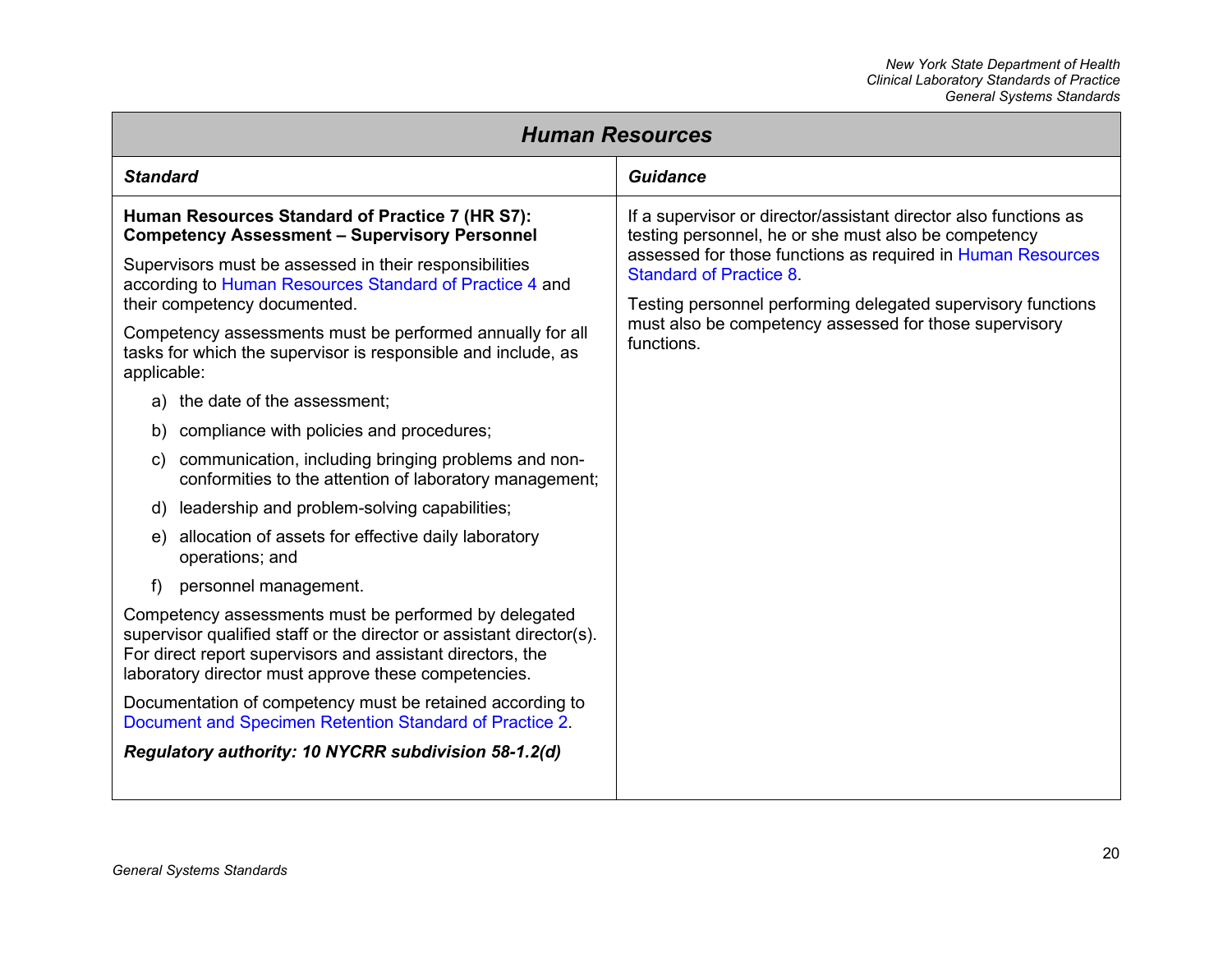<span id="page-27-0"></span>

| <b>Human Resources</b>                                                                                                                                                                                                                                                                                                                                                                                                                                                                             |  |                                                                                                                                                                                                                                                                                                                                                                           |
|----------------------------------------------------------------------------------------------------------------------------------------------------------------------------------------------------------------------------------------------------------------------------------------------------------------------------------------------------------------------------------------------------------------------------------------------------------------------------------------------------|--|---------------------------------------------------------------------------------------------------------------------------------------------------------------------------------------------------------------------------------------------------------------------------------------------------------------------------------------------------------------------------|
| <b>Standard</b>                                                                                                                                                                                                                                                                                                                                                                                                                                                                                    |  | <b>Guidance</b>                                                                                                                                                                                                                                                                                                                                                           |
| Human Resources Standard of Practice 8 (HR S8):<br><b>Competency Assessment - Testing Personnel</b>                                                                                                                                                                                                                                                                                                                                                                                                |  | Documentation of the personnel's test performance on the<br>competency assessment must contain enough specific detail<br>so that the evaluation can be substantiated. When using<br>previously analyzed specimens or samples, such as quality<br>controls or previously reported proficiency testing samples,<br>documentation must include both the original testing and |
| Testing personnel must be assessed in their responsibilities<br>according to Human Resources Standard of Practice 5, and<br>their competency documented.                                                                                                                                                                                                                                                                                                                                           |  |                                                                                                                                                                                                                                                                                                                                                                           |
| Competency assessments must be performed at least                                                                                                                                                                                                                                                                                                                                                                                                                                                  |  | competency assessment test results.                                                                                                                                                                                                                                                                                                                                       |
| semiannually during the first year the individual tests patient<br>specimens and annually thereafter. If there is a change to the<br>test method or instrument, that causes testing personnel to<br>alter their test process, competency must be reevaluated and<br>documented prior to reporting patient test results and include<br>use of the new test method or instrument. Competency<br>assessments of testing personnel must be performed at the site<br>where personnel perform their job. |  | Competency assessment must be performed and documented<br>for all laboratory personnel, including healthcare providers<br>performing testing at the point of care.                                                                                                                                                                                                        |
| Competency assessments must be performed for all tasks for<br>which the testing personnel are responsible and include, as<br>applicable:                                                                                                                                                                                                                                                                                                                                                           |  |                                                                                                                                                                                                                                                                                                                                                                           |
| a) the date of the assessment and the ability to recreate<br>the test process used for the competency;                                                                                                                                                                                                                                                                                                                                                                                             |  |                                                                                                                                                                                                                                                                                                                                                                           |
| assessment of test performance through testing<br>b)<br>previously analyzed specimens, internal blind testing<br>samples or external proficiency testing samples;                                                                                                                                                                                                                                                                                                                                  |  |                                                                                                                                                                                                                                                                                                                                                                           |
| direct observation of employee's duties by supervisor<br>C)<br>qualified staff for compliance with each test procedure<br>performed;                                                                                                                                                                                                                                                                                                                                                               |  |                                                                                                                                                                                                                                                                                                                                                                           |
| direct observation of compliance with safe practices<br>d)<br>required to perform specimen testing;                                                                                                                                                                                                                                                                                                                                                                                                |  |                                                                                                                                                                                                                                                                                                                                                                           |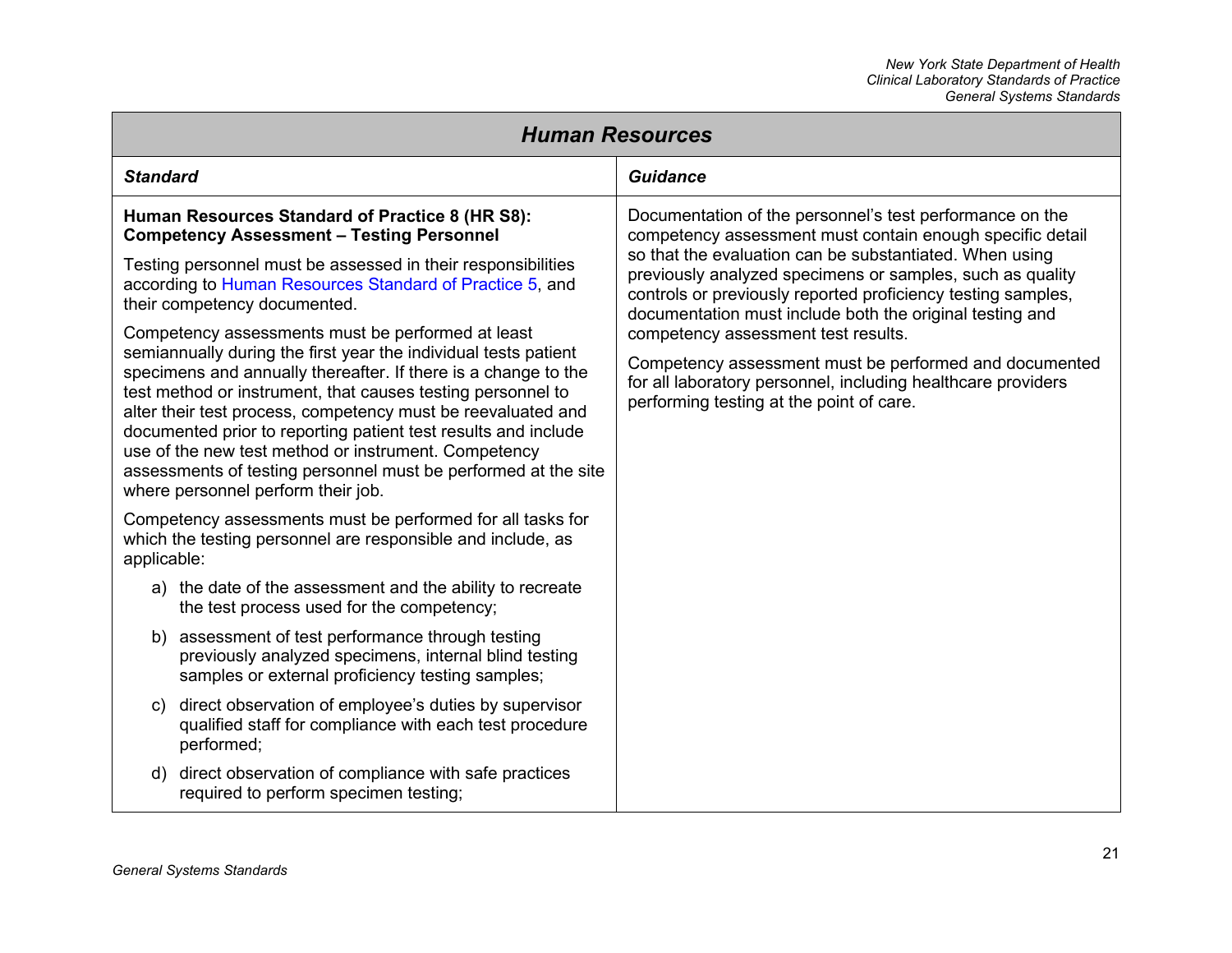| <b>Human Resources</b>                                                                                                                                                                                                                                       |                                                                                                                                                                                    |                                                                                                                                                                                                                                                                                                                                        |  |
|--------------------------------------------------------------------------------------------------------------------------------------------------------------------------------------------------------------------------------------------------------------|------------------------------------------------------------------------------------------------------------------------------------------------------------------------------------|----------------------------------------------------------------------------------------------------------------------------------------------------------------------------------------------------------------------------------------------------------------------------------------------------------------------------------------|--|
| <b>Standard</b>                                                                                                                                                                                                                                              |                                                                                                                                                                                    | <b>Guidance</b>                                                                                                                                                                                                                                                                                                                        |  |
|                                                                                                                                                                                                                                                              | e) direct observation of compliance with procedures for<br>instrument maintenance and function checks and/or<br>preventive maintenance and proper documentation, as<br>applicable; |                                                                                                                                                                                                                                                                                                                                        |  |
| $\ddot{\phantom{1}}$                                                                                                                                                                                                                                         | review of intermediate test results or worksheets, quality<br>control records and proficiency testing results;                                                                     |                                                                                                                                                                                                                                                                                                                                        |  |
| g)                                                                                                                                                                                                                                                           | recording and reporting of test results;                                                                                                                                           |                                                                                                                                                                                                                                                                                                                                        |  |
| h)                                                                                                                                                                                                                                                           | assessment of problem-solving skills; and                                                                                                                                          |                                                                                                                                                                                                                                                                                                                                        |  |
| i)                                                                                                                                                                                                                                                           | assessment of competency of any delegated<br>supervisory functions.                                                                                                                |                                                                                                                                                                                                                                                                                                                                        |  |
| Competency assessments must be performed by delegated<br>supervisor qualified staff, the laboratory director or assistant<br>director(s). For direct report supervisors and assistant directors,<br>the laboratory director must approve these competencies. |                                                                                                                                                                                    |                                                                                                                                                                                                                                                                                                                                        |  |
| Documentation of competency must be retained according to<br>Document and Specimen Retention Standard of Practice 2.                                                                                                                                         |                                                                                                                                                                                    |                                                                                                                                                                                                                                                                                                                                        |  |
| Regulatory authority: 10 NYCRR subdivision 58-1.2(d)                                                                                                                                                                                                         |                                                                                                                                                                                    |                                                                                                                                                                                                                                                                                                                                        |  |
|                                                                                                                                                                                                                                                              |                                                                                                                                                                                    |                                                                                                                                                                                                                                                                                                                                        |  |
| Human Resources Standard of Practice 9 (HR S9):<br><b>Competency Assessment - Non-testing Personnel</b>                                                                                                                                                      |                                                                                                                                                                                    | Competency assessment is required for personnel under the<br>authority of the laboratory director, including contract<br>employees.<br>Competency assessment must be documented for all non-<br>testing individuals who perform support tasks that are not<br>related to testing, such as data entry, accessioning, and<br>phlebotomy. |  |
| Non-testing personnel must be competency assessed if they<br>perform pre-analytic or post-analytic laboratory practices.                                                                                                                                     |                                                                                                                                                                                    |                                                                                                                                                                                                                                                                                                                                        |  |
| Competency assessments must be performed annually for all<br>tasks for which non-testing individuals are responsible, and<br>include, as applicable:                                                                                                         |                                                                                                                                                                                    |                                                                                                                                                                                                                                                                                                                                        |  |
|                                                                                                                                                                                                                                                              |                                                                                                                                                                                    |                                                                                                                                                                                                                                                                                                                                        |  |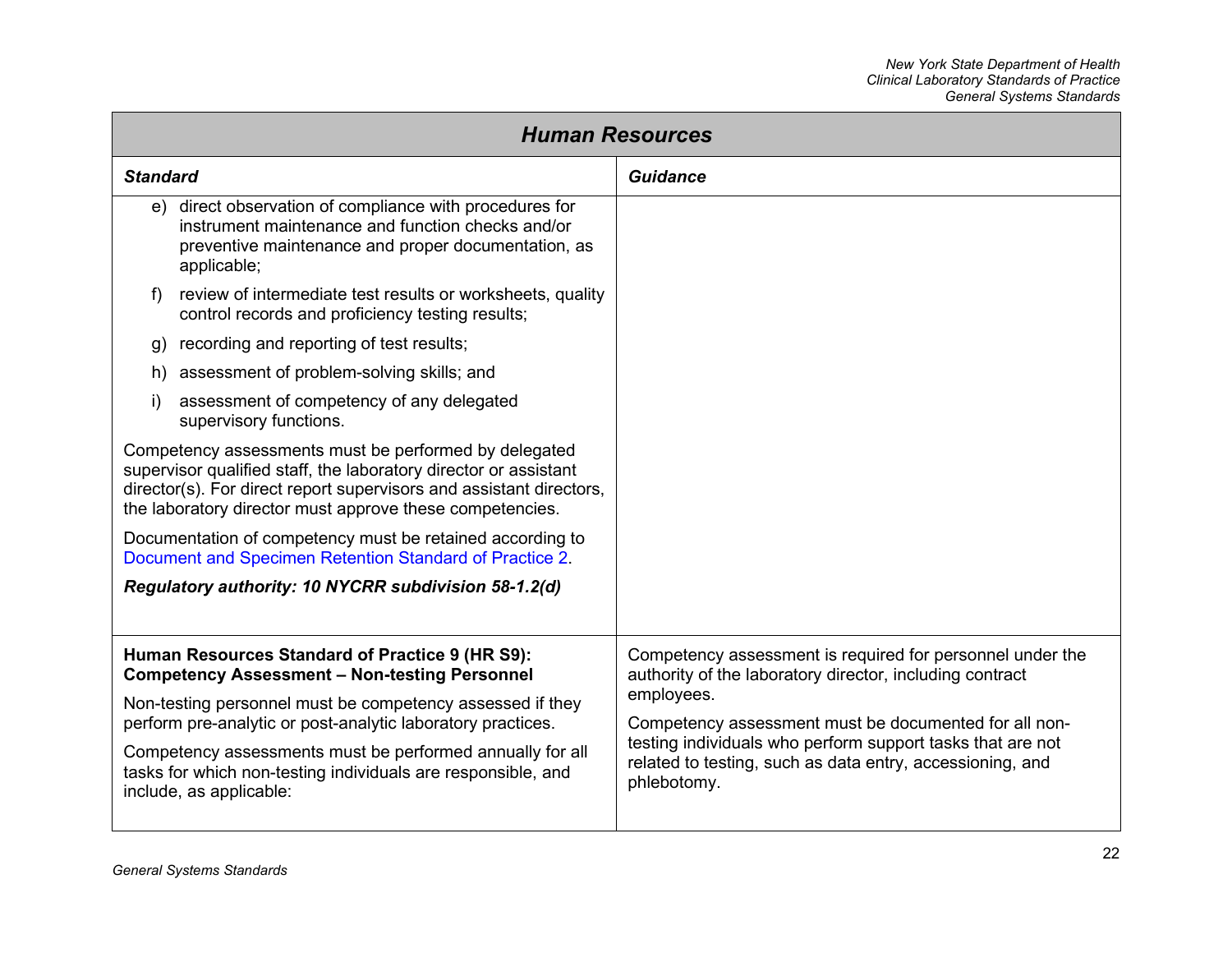| <b>Human Resources</b>                                                                                                                                      |                                                                                                                     |  |
|-------------------------------------------------------------------------------------------------------------------------------------------------------------|---------------------------------------------------------------------------------------------------------------------|--|
| <b>Standard</b>                                                                                                                                             | Guidance                                                                                                            |  |
| direct observation of safe practices required to perform<br>a)<br>their duties;                                                                             |                                                                                                                     |  |
| b) periodic review of work product for compliance with<br>standard operating procedures and applicable workload<br>limits; and                              |                                                                                                                     |  |
| c) assessment of problem-solving skills.                                                                                                                    |                                                                                                                     |  |
| Documentation of competency must be retained according to<br>Document and Specimen Retention Standard of Practice 2.                                        |                                                                                                                     |  |
| Regulatory authority: 10 NYCRR subdivision 58-1.2(d)                                                                                                        |                                                                                                                     |  |
|                                                                                                                                                             |                                                                                                                     |  |
| Human Resources Standard of Practice 10 (HR S10):<br><b>Continuing Education</b>                                                                            | Acceptable forms of continuing education include professional<br>meetings or industry-sponsored training/workshops. |  |
| Continuing education must be provided to testing personnel by<br>the laboratory director and owner, as applicable, and must be                              | Continuing education hours for part time or per diem staff may<br>not be prorated.                                  |  |
| appropriately documented. A minimum of twelve (12) hours of<br>continuing education must be performed by laboratory testing<br>personnel per calendar year. | Cytotechnologists must follow the continuing education<br>requirements of 10 NYCRR subdivision 58-1.12(c).          |  |
| Documentation of continuing education must be maintained in<br>accordance with Document and Specimen Retention Standard<br>of Practice 2.                   |                                                                                                                     |  |
| Regulatory authority: 10 NYCRR subdivision 58-1.2(d)                                                                                                        |                                                                                                                     |  |
|                                                                                                                                                             |                                                                                                                     |  |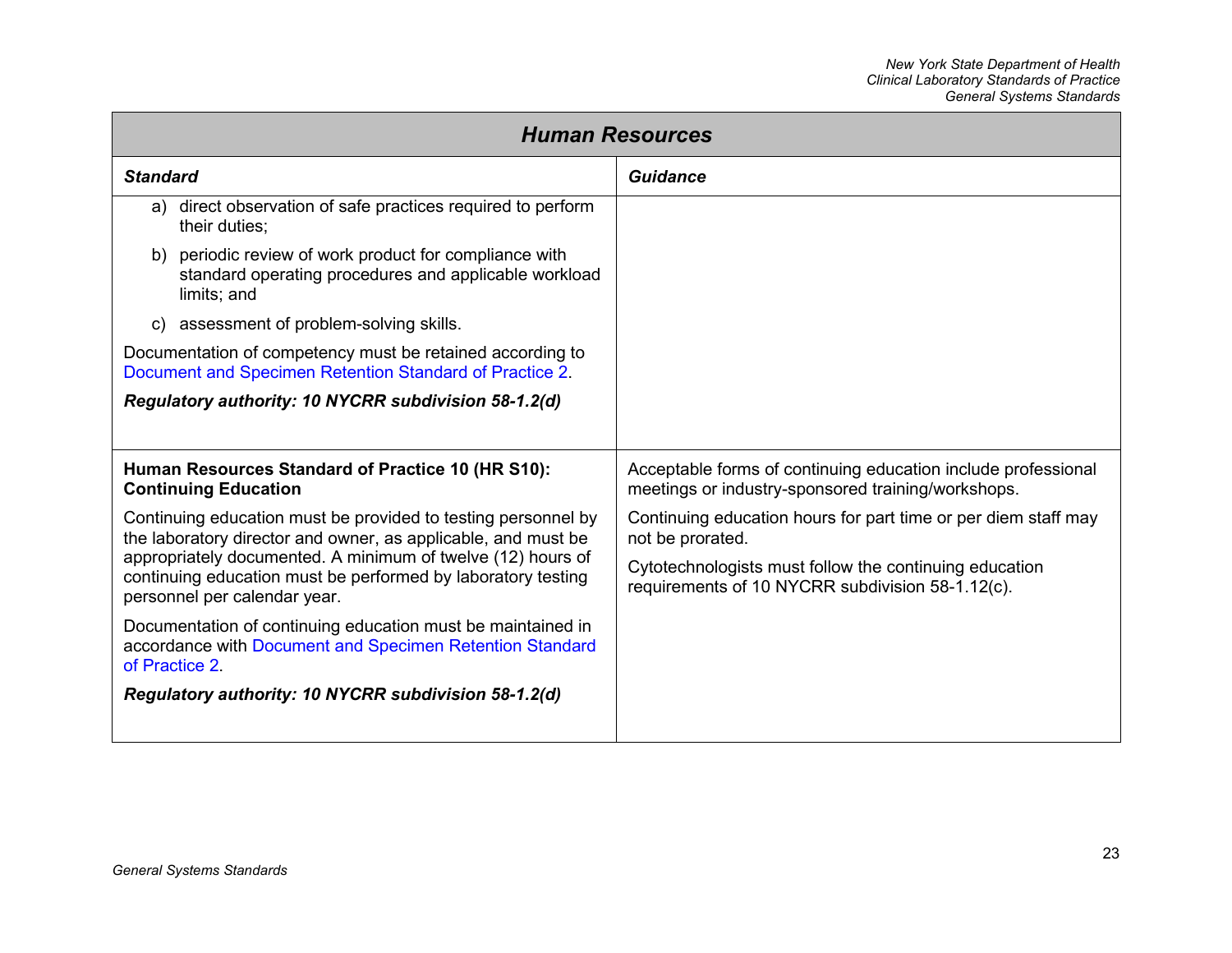## <span id="page-30-0"></span>*Facility Design*

| <b>Facility Design</b>                                                                                                                                                                                                                                                                                                                                                                               |                                                                                                                                                                                                                                                                                                                                                                                                                                                                                                                     |  |
|------------------------------------------------------------------------------------------------------------------------------------------------------------------------------------------------------------------------------------------------------------------------------------------------------------------------------------------------------------------------------------------------------|---------------------------------------------------------------------------------------------------------------------------------------------------------------------------------------------------------------------------------------------------------------------------------------------------------------------------------------------------------------------------------------------------------------------------------------------------------------------------------------------------------------------|--|
| <b>Standard</b>                                                                                                                                                                                                                                                                                                                                                                                      | <b>Guidance</b>                                                                                                                                                                                                                                                                                                                                                                                                                                                                                                     |  |
| <b>Facility Design Fundamental Standard of Practice (FD FS)</b>                                                                                                                                                                                                                                                                                                                                      |                                                                                                                                                                                                                                                                                                                                                                                                                                                                                                                     |  |
| The laboratory's facility design must meet its own applicable<br>Quality Management System (QMS) specifications and comply<br>with the requirements of this part. The laboratory director and<br>owner are jointly and separately responsible for requirements in<br>the New York State Clinical Laboratory Standards of Practice<br>and any other applicable local, state and federal requirements. |                                                                                                                                                                                                                                                                                                                                                                                                                                                                                                                     |  |
| Statutory authority: Article 5, Title 5 Public Health Law<br>Sections 575(2) and (3)                                                                                                                                                                                                                                                                                                                 |                                                                                                                                                                                                                                                                                                                                                                                                                                                                                                                     |  |
| Facility Design Standard of Practice 1 (FD S1): Design and<br><b>Environment</b>                                                                                                                                                                                                                                                                                                                     | Environmental conditions include, but are not limited to<br>biological sterility, dust, electromagnetic interference, radiation,                                                                                                                                                                                                                                                                                                                                                                                    |  |
| The laboratory design and environment must be suitable for the<br>tasks performed, including but not limited to, adequate:                                                                                                                                                                                                                                                                           | humidity, electrical supply, temperature, water quality, and<br>sound and vibration levels.                                                                                                                                                                                                                                                                                                                                                                                                                         |  |
| a) equipment, instruments, reagents, kits, supplies, and<br>any other materials required to provide clinical testing<br>service;                                                                                                                                                                                                                                                                     | Appropriate water quality, as required for each instrument, kit, or<br>test process, must be used for all testing. Laboratories must<br>consider water quality parameters, including but not limited to:<br>pH, silicate content, particulate matter, and bacterial and<br>organic content where applicable. Laboratories purchasing<br>water that has already been certified are not expected to<br>evaluate these parameters unless required by the manufacturer<br>or by the laboratory in its procedure manual. |  |
| space, such that the workload can be performed without<br>b)<br>compromising the quality of work or safety of personnel;                                                                                                                                                                                                                                                                             |                                                                                                                                                                                                                                                                                                                                                                                                                                                                                                                     |  |
| c) furnishings and technology infrastructure, including<br>communication and data processing systems;                                                                                                                                                                                                                                                                                                |                                                                                                                                                                                                                                                                                                                                                                                                                                                                                                                     |  |
| energy sources that mitigate fluctuations and<br>d)<br>interruptions, including applicable backup power;                                                                                                                                                                                                                                                                                             | Temperatures may be monitored with a continuous recording<br>thermograph. Temperatures may also be maintained and<br>monitored internally by an instrument, when required for testing,<br>provided test results are either not generated or are flagged<br>when temperatures are out of the acceptable range.                                                                                                                                                                                                       |  |
| lighting, ventilation, water, waste and refuse disposal,<br>e)<br>and environmental controls;                                                                                                                                                                                                                                                                                                        |                                                                                                                                                                                                                                                                                                                                                                                                                                                                                                                     |  |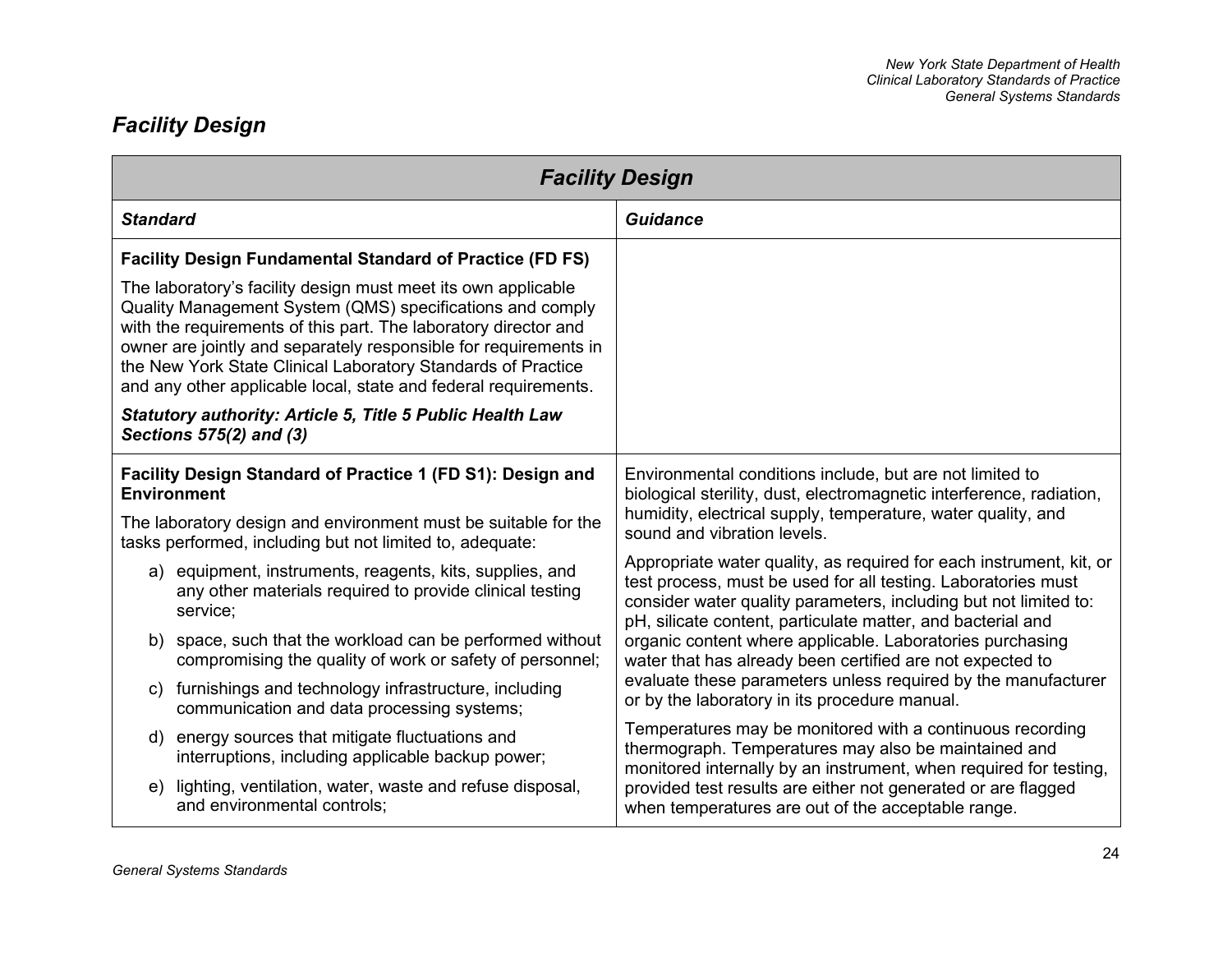| <b>Facility Design</b> |                                                                                                                                                                                     |                                                                                                                                                                                                                                                                                                                                                                                                                                                                                                                                                                                                                                                                                                                                                        |
|------------------------|-------------------------------------------------------------------------------------------------------------------------------------------------------------------------------------|--------------------------------------------------------------------------------------------------------------------------------------------------------------------------------------------------------------------------------------------------------------------------------------------------------------------------------------------------------------------------------------------------------------------------------------------------------------------------------------------------------------------------------------------------------------------------------------------------------------------------------------------------------------------------------------------------------------------------------------------------------|
| <b>Standard</b>        |                                                                                                                                                                                     | <b>Guidance</b>                                                                                                                                                                                                                                                                                                                                                                                                                                                                                                                                                                                                                                                                                                                                        |
| f)                     | safeguards, including controlled access, to protect<br>people, specimens, laboratory resources, data, and<br>patient information;                                                   | Environmentally controlled spaces may also be monitored<br>through an electronic monitoring system. This should include a<br>process to notify staff when temperatures are outside<br>acceptable ranges.                                                                                                                                                                                                                                                                                                                                                                                                                                                                                                                                               |
| g)                     | precautions to protect the integrity of specimens,<br>equipment, instruments, reagents, materials, and<br>supplies; and                                                             |                                                                                                                                                                                                                                                                                                                                                                                                                                                                                                                                                                                                                                                                                                                                                        |
|                        | h) space and conditions to store all records and materials<br>for the length of time specified in the Document and<br><b>Specimen Retention Standards of Practice.</b>              |                                                                                                                                                                                                                                                                                                                                                                                                                                                                                                                                                                                                                                                                                                                                                        |
|                        | Regulatory authority: 10 NYCRR section 58-1.6                                                                                                                                       |                                                                                                                                                                                                                                                                                                                                                                                                                                                                                                                                                                                                                                                                                                                                                        |
|                        | Facility Design Standard of Practice 2 (FD S2): Cleanliness,<br><b>Monitoring and Controlling the Laboratory Environment</b>                                                        | Environmental conditions include, but are not limited to<br>biological sterility, dust, electromagnetic interference, radiation,<br>humidity, electrical supply, temperature, water quality, and<br>sound and vibration levels.<br>Appropriate water quality, as required for each instrument, kit, or<br>test process, must be used for all testing. Laboratories must<br>consider water quality parameters, including but not limited to:<br>pH, silicate content, particulate matter, and bacterial and<br>organic content where applicable. Laboratories purchasing<br>water that has already been certified are not expected to<br>evaluate these parameters unless required by the manufacturer<br>or by the laboratory in its procedure manual. |
|                        | The laboratory must:                                                                                                                                                                |                                                                                                                                                                                                                                                                                                                                                                                                                                                                                                                                                                                                                                                                                                                                                        |
|                        | a) monitor, control, and record environmental conditions<br>that may influence the quality of test results;                                                                         |                                                                                                                                                                                                                                                                                                                                                                                                                                                                                                                                                                                                                                                                                                                                                        |
| b)                     | ensure documents used to record environmental<br>conditions are consistent with manufacturer<br>requirements and/or laboratory standard operating<br>procedures, if applicable; and |                                                                                                                                                                                                                                                                                                                                                                                                                                                                                                                                                                                                                                                                                                                                                        |
|                        | c) ensure that the laboratory and work areas are clean and<br>well maintained.                                                                                                      |                                                                                                                                                                                                                                                                                                                                                                                                                                                                                                                                                                                                                                                                                                                                                        |
|                        | Regulatory authority: 10 NYCRR section 58-1.6                                                                                                                                       | Temperatures may be monitored with a continuous recording<br>thermograph. Temperatures may also be maintained and<br>monitored internally by an instrument, when required for testing,<br>provided test results are either not generated or are flagged<br>when temperatures are out of the acceptable range.                                                                                                                                                                                                                                                                                                                                                                                                                                          |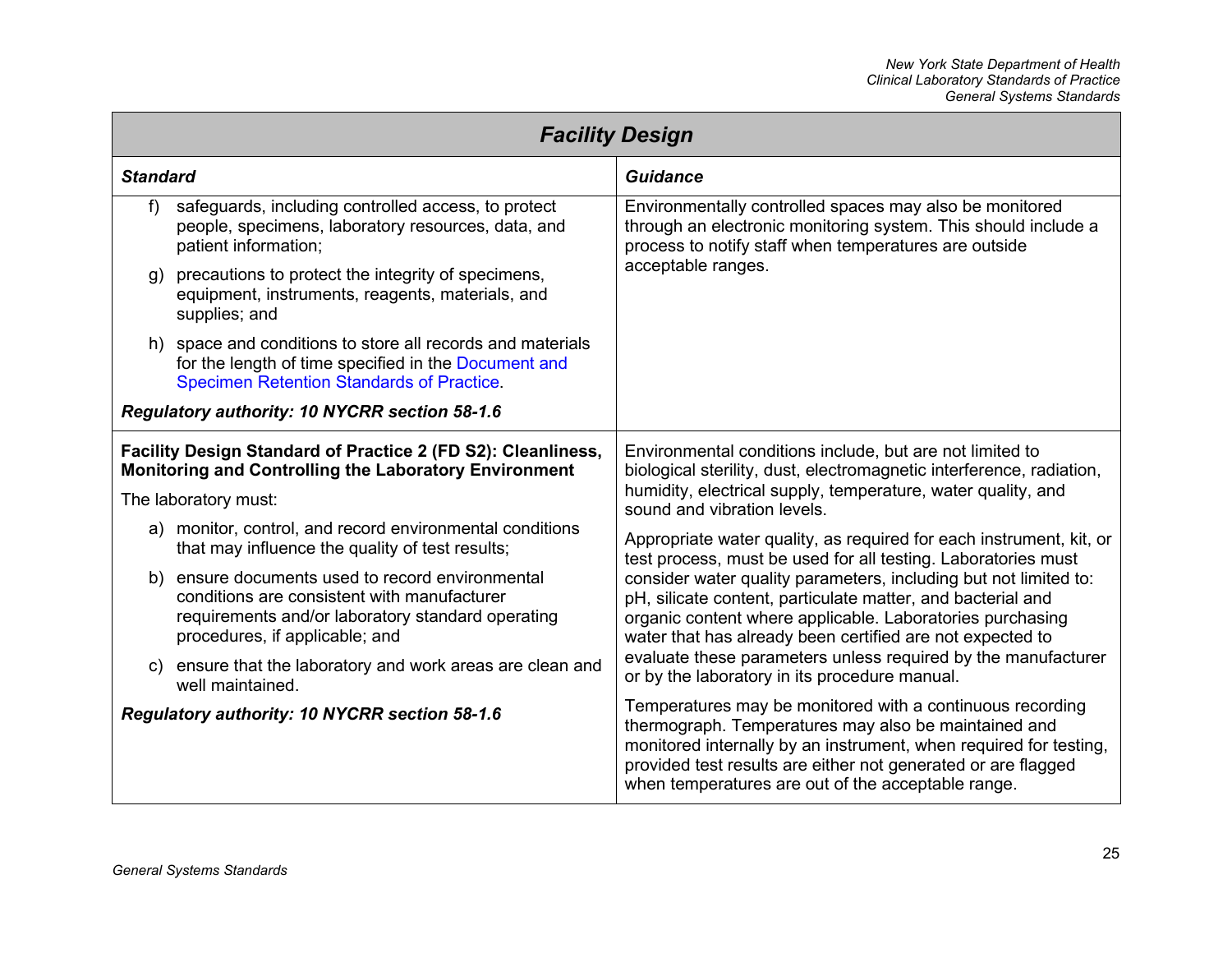| <b>Facility Design</b>                                                                                                         |                                                                                                                                                                                                                                                                                                                                                                                                                                                                                                                                                                                                                                                                                                                                                                                                                                                                                  |  |
|--------------------------------------------------------------------------------------------------------------------------------|----------------------------------------------------------------------------------------------------------------------------------------------------------------------------------------------------------------------------------------------------------------------------------------------------------------------------------------------------------------------------------------------------------------------------------------------------------------------------------------------------------------------------------------------------------------------------------------------------------------------------------------------------------------------------------------------------------------------------------------------------------------------------------------------------------------------------------------------------------------------------------|--|
| <b>Standard</b>                                                                                                                | <b>Guidance</b>                                                                                                                                                                                                                                                                                                                                                                                                                                                                                                                                                                                                                                                                                                                                                                                                                                                                  |  |
|                                                                                                                                | Environmentally controlled spaces may also be monitored<br>through an electronic monitoring system. This should include a<br>process to notify staff when temperatures are outside<br>acceptable ranges.                                                                                                                                                                                                                                                                                                                                                                                                                                                                                                                                                                                                                                                                         |  |
| Facility Design Standard of Practice 3 (FD S3): Separation<br>of Incompatible Activities                                       | Additional examples of where separation of laboratory activities<br>may be needed include, but are not limited to:                                                                                                                                                                                                                                                                                                                                                                                                                                                                                                                                                                                                                                                                                                                                                               |  |
| The laboratory must use separate spaces for incompatible<br>testing activities and have processes to prevent contamination.    | where testing poses a biological, chemical or radiological<br>$\bullet$<br>hazard:                                                                                                                                                                                                                                                                                                                                                                                                                                                                                                                                                                                                                                                                                                                                                                                               |  |
| Laboratories conducting target amplification must have<br>procedures to prevent nucleic acid contamination that include:       | where the work may be affected or influenced by not being<br>$\bullet$<br>separated (e.g., nucleic acid amplification); and                                                                                                                                                                                                                                                                                                                                                                                                                                                                                                                                                                                                                                                                                                                                                      |  |
| a) unidirectional workflow from pre- to post-amplification, if<br>needed;                                                      | where an environment conducive to uninterrupted<br>$\bullet$<br>work/enhanced attention to detail is required (e.g.,                                                                                                                                                                                                                                                                                                                                                                                                                                                                                                                                                                                                                                                                                                                                                             |  |
| b) work area(s), personal protective equipment, and testing<br>materials dedicated to pre-amplification procedures;            | cytopathology screening).                                                                                                                                                                                                                                                                                                                                                                                                                                                                                                                                                                                                                                                                                                                                                                                                                                                        |  |
| work area(s), personal protective equipment, and testing<br>C)<br>materials dedicated to post-amplification procedures;<br>and | NOTE: General contamination prevention protocols are<br>expected to be in place for all procedures. Specific<br>requirements, which involve dedicated equipment and/or areas,<br>are applicable to target amplification methods.<br>Closed system amplification test (CSAT) instruments should be<br>segregated from areas in which specimens are routinely<br>processed to avoid cross-contamination.<br>Separate rooms are recommended for pre-amplification and<br>a)<br>post-amplification procedures. If performed in the same<br>room, dedicated areas should be defined for each phase of<br>the work, e.g., reagent preparation, specimen preparation,<br>amplification and detection. Plugged (aerosol barrier) tips or<br>positive displacement pipets are recommended for pre-<br>amplification procedures. Use of disposable, powder-free<br>gloves are recommended. |  |
| d) processes to prevent exposing specimens and pre-<br>amplification samples to amplification products.                        |                                                                                                                                                                                                                                                                                                                                                                                                                                                                                                                                                                                                                                                                                                                                                                                                                                                                                  |  |
| Regulatory authority: 10 NYCRR section 58-1.6                                                                                  |                                                                                                                                                                                                                                                                                                                                                                                                                                                                                                                                                                                                                                                                                                                                                                                                                                                                                  |  |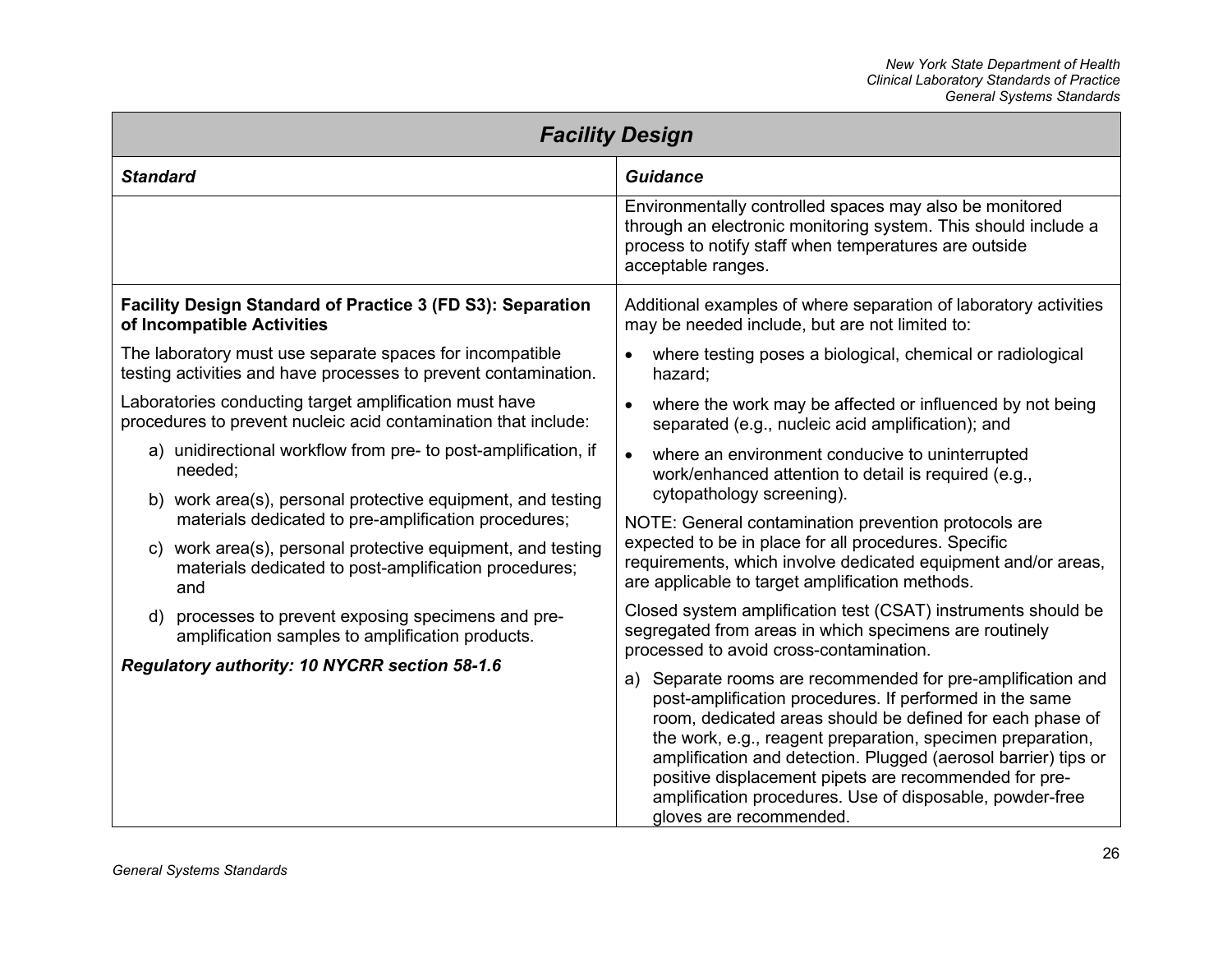## <span id="page-33-0"></span>*Laboratory Safety*

| <b>Laboratory Safety</b>                                                                                                                                                                                                                                                                                                                              |                 |
|-------------------------------------------------------------------------------------------------------------------------------------------------------------------------------------------------------------------------------------------------------------------------------------------------------------------------------------------------------|-----------------|
| <b>Standard</b>                                                                                                                                                                                                                                                                                                                                       | <b>Guidance</b> |
| Laboratory Safety Fundamental Standard of Practice (LS<br>FS)                                                                                                                                                                                                                                                                                         |                 |
| The laboratory director and owner are jointly and separately<br>responsible for ensuring that the laboratory is designed and<br>operated in a safe manner to protect laboratory staff and the<br>general public according to the New York State Clinical<br>Laboratory Standards of Practice and applicable local, state<br>and federal requirements. |                 |
| Regulatory authority: 10 NYCRR paragraph 19.3(c)(14)                                                                                                                                                                                                                                                                                                  |                 |
| Laboratory Safety Standard of Practice 1 (LS S1): Safety<br><b>Policy and Procedure Approval</b>                                                                                                                                                                                                                                                      |                 |
| The laboratory director, or individual delegated in writing by the<br>director, must review and approve all new and revised safety<br>standard operating procedures and/or policies before<br>implementation.                                                                                                                                         |                 |
| Regulatory authority: 10 NYCRR paragraph 19.3(c)(14)                                                                                                                                                                                                                                                                                                  |                 |
| Laboratory Safety Standard of Practice 2 (LS S2): Safety<br><b>Policy and Procedure Training</b>                                                                                                                                                                                                                                                      |                 |
| The laboratory must have records of initial and annual safety<br>training for all laboratory personnel in applicable safety<br>standard operating procedures and/or policies.                                                                                                                                                                         |                 |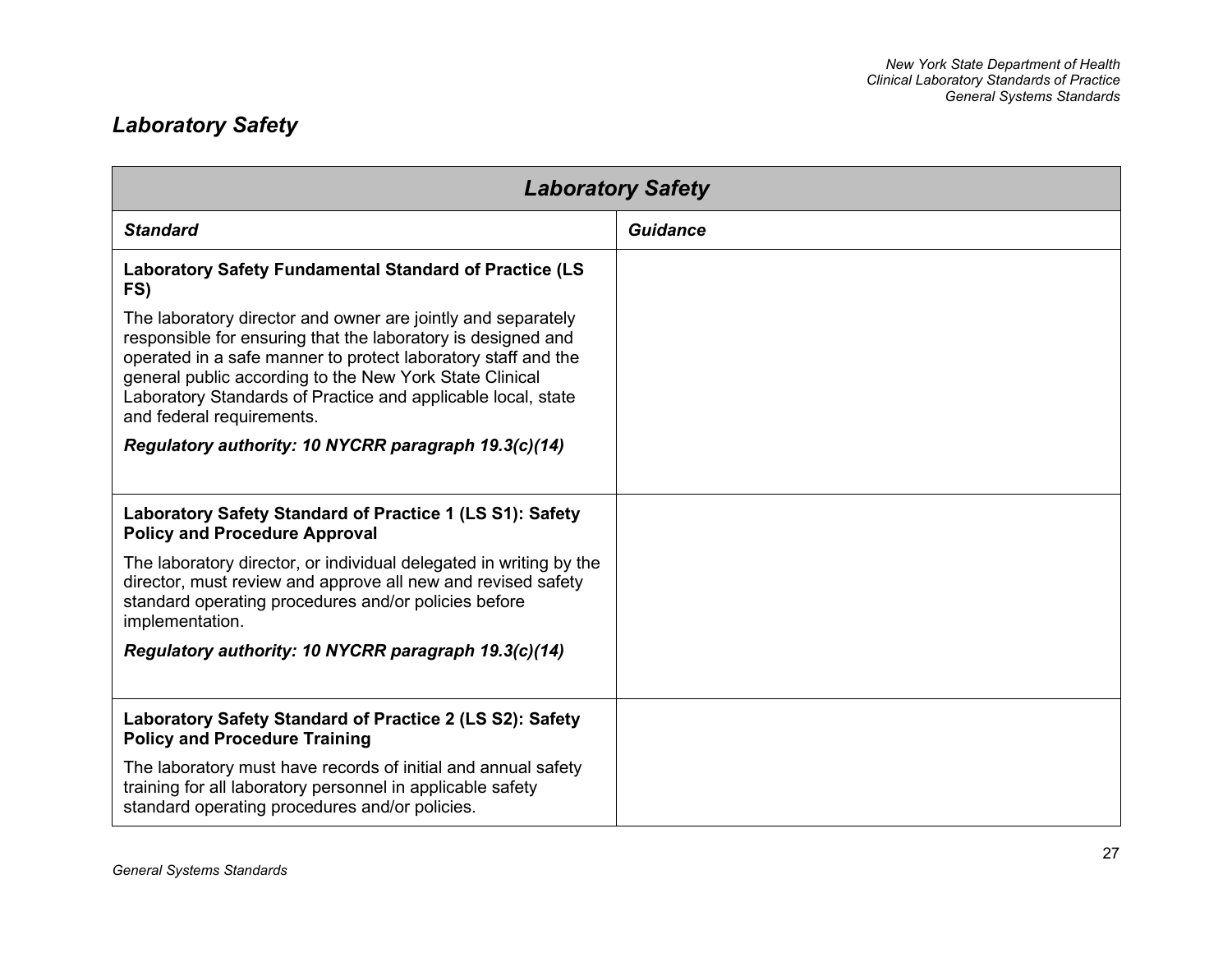| <b>Laboratory Safety</b>                                                                                                                                                |                                                                                                                                                                                                                                                                                                                          |  |
|-------------------------------------------------------------------------------------------------------------------------------------------------------------------------|--------------------------------------------------------------------------------------------------------------------------------------------------------------------------------------------------------------------------------------------------------------------------------------------------------------------------|--|
| <b>Standard</b>                                                                                                                                                         | <b>Guidance</b>                                                                                                                                                                                                                                                                                                          |  |
| Records of training must be retained according to Document<br>and Specimen Retention Standard of Practice 2.                                                            |                                                                                                                                                                                                                                                                                                                          |  |
| Regulatory authority: 10 NYCRR paragraph 19.3(c)(14)                                                                                                                    |                                                                                                                                                                                                                                                                                                                          |  |
| Laboratory Safety Standard of Practice 3 (LS S3):<br><b>Occupational Injuries</b>                                                                                       |                                                                                                                                                                                                                                                                                                                          |  |
| The laboratory must have standard operating procedures<br>and/or policies for documenting and reporting occupational<br>injuries or illnesses.                          |                                                                                                                                                                                                                                                                                                                          |  |
| Regulatory authority: 10 NYCRR paragraph 19.3(c)(14)                                                                                                                    |                                                                                                                                                                                                                                                                                                                          |  |
| Laboratory Safety Standard of Practice 4 (LS S4):<br><b>Occupational Injury Evaluation</b>                                                                              |                                                                                                                                                                                                                                                                                                                          |  |
| To avoid recurrence, the laboratory's Quality Management<br>System (QMS) must require documented evaluation of<br>occupational injury, illness and/or exposure reports. |                                                                                                                                                                                                                                                                                                                          |  |
| Regulatory authority: 10 NYCRR paragraph 19.3(c)(14)                                                                                                                    |                                                                                                                                                                                                                                                                                                                          |  |
| Laboratory Safety Standard of Practice 5 (LS S5):<br><b>Occupational Exposure Response Procedures</b>                                                                   | The OSHA website<br>(www.osha.gov/SLTC/bloodbornepathogens/index.html)<br>provides information regarding OSHA's Bloodborne Pathogens<br>standard (Title 29 of the Code of Federal Regulations<br>1910.1030) and details what employers must do to protect<br>workers following occupational exposures to blood and other |  |
| The laboratory must have standard operating procedures for<br>responding to potential exposures to biohazardous agents or<br>specimens.                                 |                                                                                                                                                                                                                                                                                                                          |  |
| Procedure(s) must include, but not be limited to:                                                                                                                       |                                                                                                                                                                                                                                                                                                                          |  |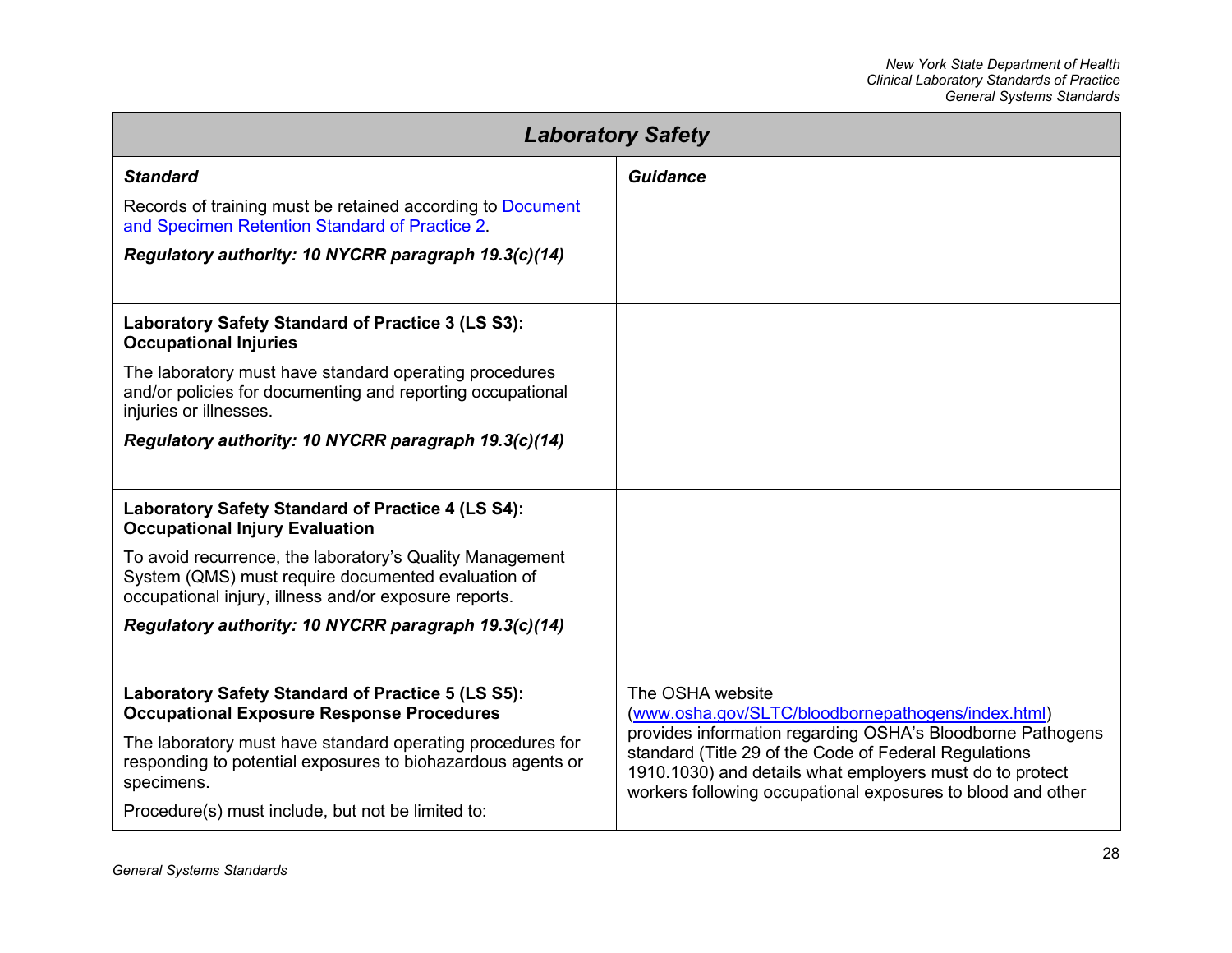| <b>Laboratory Safety</b>                                                                                                                                                                                                                                                                                                                                                                                                  |                                                                                                                                                                                                                                                                                                                                                                                                                                                                                                                                                                                                                                                      |  |  |
|---------------------------------------------------------------------------------------------------------------------------------------------------------------------------------------------------------------------------------------------------------------------------------------------------------------------------------------------------------------------------------------------------------------------------|------------------------------------------------------------------------------------------------------------------------------------------------------------------------------------------------------------------------------------------------------------------------------------------------------------------------------------------------------------------------------------------------------------------------------------------------------------------------------------------------------------------------------------------------------------------------------------------------------------------------------------------------------|--|--|
| <b>Standard</b>                                                                                                                                                                                                                                                                                                                                                                                                           | <b>Guidance</b>                                                                                                                                                                                                                                                                                                                                                                                                                                                                                                                                                                                                                                      |  |  |
| the person to notify in the event of a potential exposure<br>a)<br>and/or known exposure;                                                                                                                                                                                                                                                                                                                                 | potentially infectious materials that may contain HIV, HBV or<br>HCV.                                                                                                                                                                                                                                                                                                                                                                                                                                                                                                                                                                                |  |  |
| b) requirements to cease work immediately in the<br>laboratory area/section where the incident occurred;                                                                                                                                                                                                                                                                                                                  | Laboratories are encouraged to contact their local public health<br>laboratory following exposure to high-risk pathogens listed as<br>HHS Select Agents or Overlap Select Agents in the Federal<br>Select Agent Regulations (42 CFR Part 73 - Public Health) or<br>any other infectious agents that meet the definition of Risk<br>Group 3 or 4 as defined by the World Health Organization<br>(WHO).<br>Procedures should provide options for the employee to<br>confidentially consult their own physician or a physician<br>provided by the laboratory. For high-risk pathogens, the<br>laboratory should consider identifying in advance medical |  |  |
| appropriate first aid measures following an exposure<br>C)<br>incident;                                                                                                                                                                                                                                                                                                                                                   |                                                                                                                                                                                                                                                                                                                                                                                                                                                                                                                                                                                                                                                      |  |  |
| d) provisions for confidential medical evaluation and<br>follow-up, including consideration of post-exposure                                                                                                                                                                                                                                                                                                              |                                                                                                                                                                                                                                                                                                                                                                                                                                                                                                                                                                                                                                                      |  |  |
| prophylaxis when medically indicated; and<br>e) criteria for reevaluation of the laboratory's relevant<br>biohazard risk assessment under Laboratory Safety<br><b>Standard of Practice 7</b>                                                                                                                                                                                                                              |                                                                                                                                                                                                                                                                                                                                                                                                                                                                                                                                                                                                                                                      |  |  |
| Regulatory authority: 10 NYCRR paragraph 19.3(c)(14)                                                                                                                                                                                                                                                                                                                                                                      | experts for consultation.                                                                                                                                                                                                                                                                                                                                                                                                                                                                                                                                                                                                                            |  |  |
| Laboratory Safety Standard of Practice 6 (LS S6): Chemical<br><b>Hygiene Plan</b><br>The laboratory must develop, where required, a Chemical<br>Hygiene Plan (CHP) that defines the safety policies and<br>procedures for all chemicals used in the laboratory according to<br>the Occupational Safety and Health Administration's (OSHA)<br>Laboratory Standard.<br>Regulatory authority: 10 NYCRR paragraph 19.3(c)(14) | For additional information on developing a chemical hygiene<br>plan, see OSHA's standard on Occupational Exposure to<br>Hazardous Chemicals in Laboratories (29 CFR 1910.1450) and<br>the National Research Council's 2011 publication titled Prudent<br>Practices in the Laboratory - Handling and Management of<br><b>Chemical Hazards.</b><br>Chemical Hygiene Plan(s) may be implemented at an<br>institutional level by a Safety Office.                                                                                                                                                                                                        |  |  |
|                                                                                                                                                                                                                                                                                                                                                                                                                           |                                                                                                                                                                                                                                                                                                                                                                                                                                                                                                                                                                                                                                                      |  |  |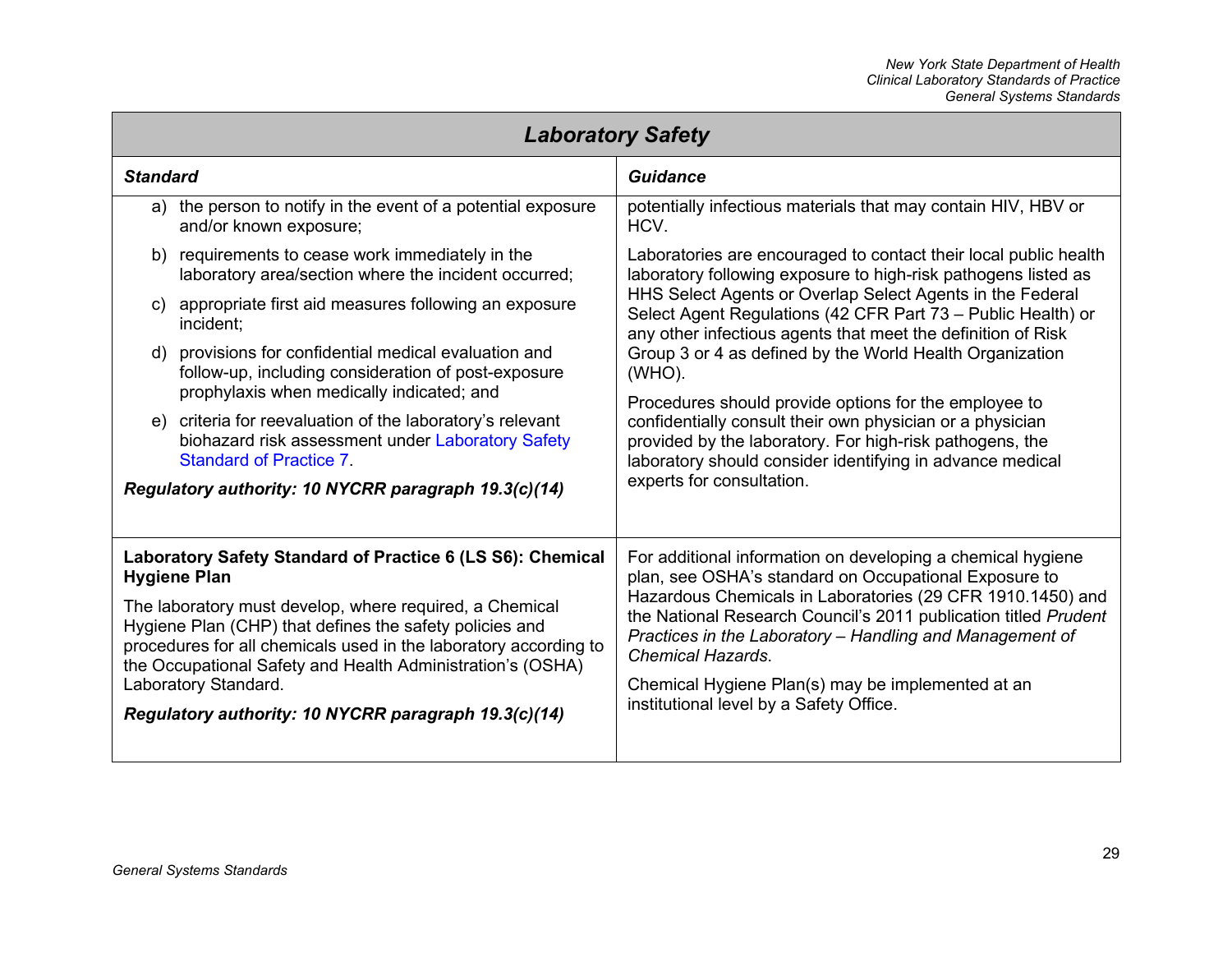### *New York State Department of Health Clinical Laboratory Standards of Practice General Systems Standards*

<span id="page-36-0"></span>

| <b>Laboratory Safety</b>                                                                                                                                                                                                                                                               |                                                                                                                                                                                                                                                                                    |  |
|----------------------------------------------------------------------------------------------------------------------------------------------------------------------------------------------------------------------------------------------------------------------------------------|------------------------------------------------------------------------------------------------------------------------------------------------------------------------------------------------------------------------------------------------------------------------------------|--|
| <b>Standard</b>                                                                                                                                                                                                                                                                        | <b>Guidance</b>                                                                                                                                                                                                                                                                    |  |
| Laboratory Safety Standard of Practice 7 (LS S7):<br><b>Biohazard Risk Assessment</b>                                                                                                                                                                                                  | This Standard is not restricted to bloodborne pathogens and<br>includes any potentially infectious specimen or sample (e.g.,                                                                                                                                                       |  |
| The laboratory must conduct and document a biohazard risk<br>assessment for all sections and areas of the laboratory<br>processing biohazardous agents or specimens that must<br>include:<br>a) identification of biohazardous agents and specimen<br>types handled by the laboratory; | urine, stool, cultures, isolates, etc.).<br>Guidance for conducting biohazard risk assessments can be<br>found in the reference titled Biosafety in Microbiological and<br>Biomedical Laboratories (BMBL), available from the Centers for<br>Disease Control and Prevention (CDC). |  |
| b) identification of exposure risks associated with<br>laboratory procedures, such as aerosol-generating<br>procedures (e.g., centrifuging, vortexing, etc.) and the<br>use of sharps;                                                                                                 |                                                                                                                                                                                                                                                                                    |  |
| determination of the appropriate biosafety level and any<br>C)<br>additional or enhanced precautions needed as indicated<br>by the risk assessment for each section and areas of<br>the laboratory processing biohazardous agents or<br>specimens; and                                 |                                                                                                                                                                                                                                                                                    |  |
| documentation of review, initially, after revisions and<br>d)<br>annually, by the director or director designee, as<br>delegated in writing by the director.                                                                                                                           |                                                                                                                                                                                                                                                                                    |  |
| Regulatory authority: 10 NYCRR paragraph 19.3(c)(14)                                                                                                                                                                                                                                   |                                                                                                                                                                                                                                                                                    |  |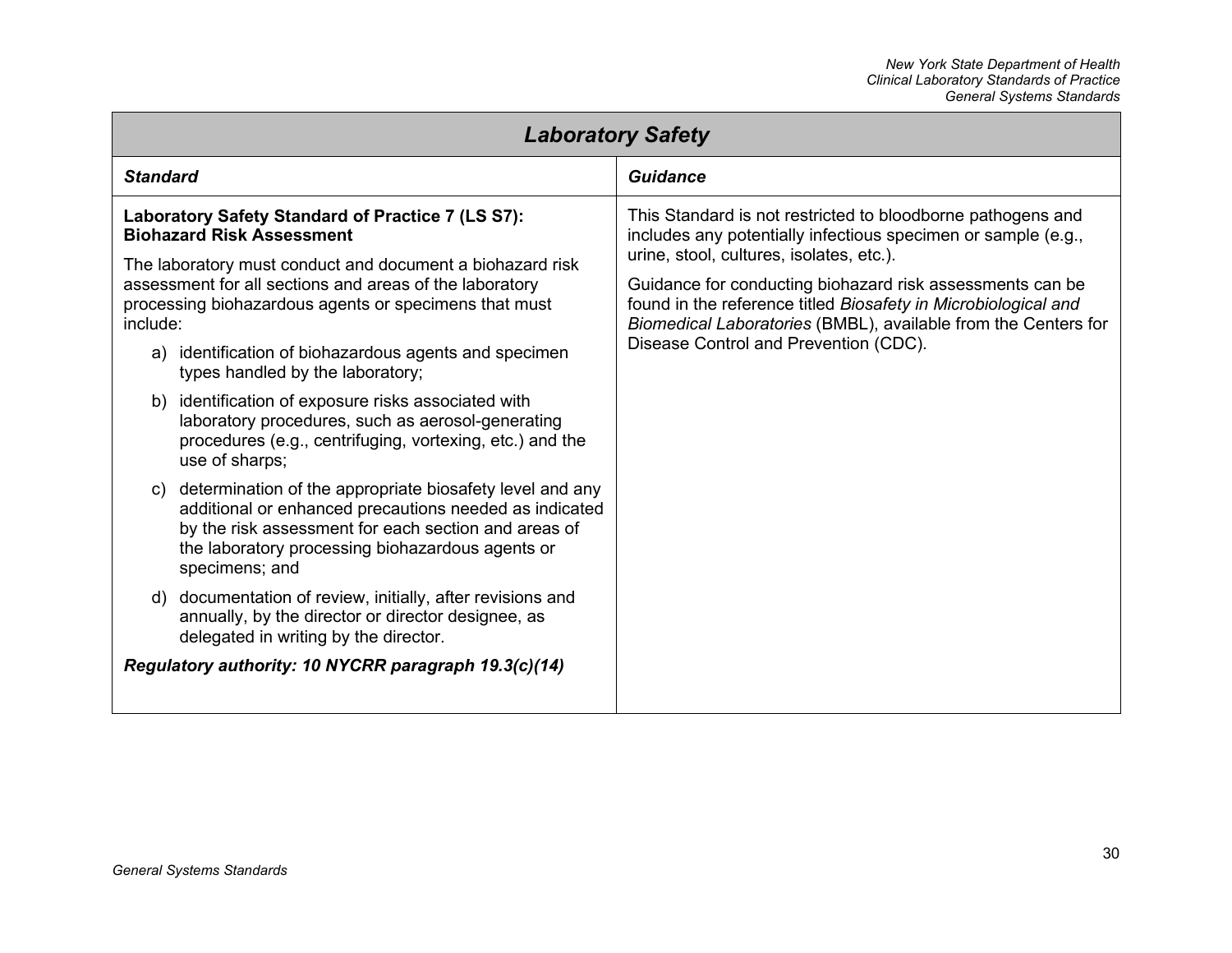| <b>Laboratory Safety</b>                                                                                                                                                                                                                                                                                                                                                                                                                                                                                                                                                                                                                                                                                                                                                                                                                        |                                                                                                                                                                                                                                                                                                                                                                                                                                                                                                                                                                                                                                                                                          |  |
|-------------------------------------------------------------------------------------------------------------------------------------------------------------------------------------------------------------------------------------------------------------------------------------------------------------------------------------------------------------------------------------------------------------------------------------------------------------------------------------------------------------------------------------------------------------------------------------------------------------------------------------------------------------------------------------------------------------------------------------------------------------------------------------------------------------------------------------------------|------------------------------------------------------------------------------------------------------------------------------------------------------------------------------------------------------------------------------------------------------------------------------------------------------------------------------------------------------------------------------------------------------------------------------------------------------------------------------------------------------------------------------------------------------------------------------------------------------------------------------------------------------------------------------------------|--|
| <b>Standard</b>                                                                                                                                                                                                                                                                                                                                                                                                                                                                                                                                                                                                                                                                                                                                                                                                                                 | Guidance                                                                                                                                                                                                                                                                                                                                                                                                                                                                                                                                                                                                                                                                                 |  |
| Laboratory Safety Standard of Practice 8 (LS S8):<br><b>Biohazard Risk Management</b><br>The laboratory must have standard operating procedures<br>and/or policies for controlling biohazard risk for all areas with<br>affected test processes. The procedures must be consistent<br>with the biohazard risk assessment required under Laboratory<br>Safety Standard of Practice 7. These policies and procedures<br>must describe appropriate safe work practices, personal<br>protective equipment (PPE), and safety equipment necessary<br>to control exposure risks and to comply with local, state and<br>federal regulations on occupational exposure to biohazardous<br>agents and specimens, and to the institution's Exposure<br>Control Plan (ECP) for bloodborne pathogens.<br>Regulatory authority: 10 NYCRR paragraph 19.3(c)(14) | A written Exposure Control Plan (ECP) is required, where<br>applicable, under OSHA's bloodborne pathogen standard<br>(29CFR 1910.1030). Exposure control plan(s) may be<br>implemented at an institutional level.<br>A written biosafety plan or standard operating procedures shall<br>be developed to describe control measures for other<br>biohazards and exposure risks not considered under the scope<br>of the OSHA bloodborne pathogen standard, as applicable.<br>For additional information on biosafety risk assessment and<br>mitigation, see the Centers for Disease Control and Prevention<br>document Biosafety in Microbiological and Biomedical<br>Laboratories (BMBL). |  |
| Laboratory Safety Standard of Practice 9 (LS S9):<br><b>Biohazard Warning Signs and Labels</b><br>Biohazard warning labels must be affixed to containers of<br>regulated waste, sharps disposal containers, refrigerators,<br>freezers and other containers used to store, transport or ship<br>biohazardous agents or specimens.<br>Biohazard warning signs must be posted at all laboratory work<br>areas used to store or handle biohazardous agents or<br>specimens.<br>Clerical or data entry stations not requiring the use of personal                                                                                                                                                                                                                                                                                                   | For additional information, see the OSHA Bloodborne<br>Pathogens (29 CFR 1910.1030) standard and the Centers for<br>Disease Control and Prevention document Biosafety in<br>Microbiological and Biomedical Laboratories (BMBL).<br>Biohazard warning signs and labels must be designed to meet<br>the requirements of the bloodborne pathogen standard where<br>applicable.                                                                                                                                                                                                                                                                                                              |  |
| protective equipment (PPE) may be designated as such within<br>posted laboratory work areas at the discretion of the laboratory<br>director. However, these designated areas must be clearly                                                                                                                                                                                                                                                                                                                                                                                                                                                                                                                                                                                                                                                    |                                                                                                                                                                                                                                                                                                                                                                                                                                                                                                                                                                                                                                                                                          |  |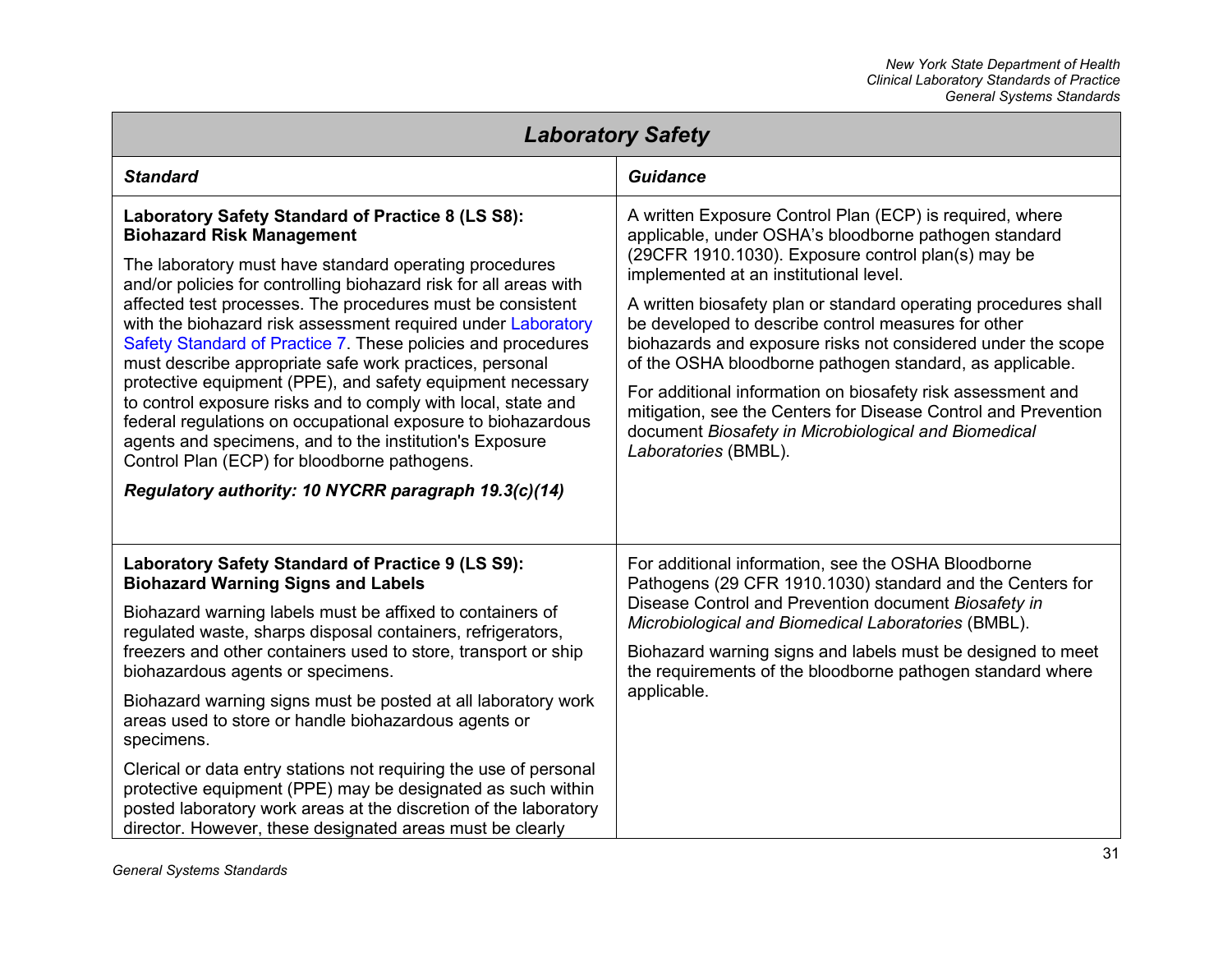| <b>Laboratory Safety</b>                                                                                                                                                                                                                                                                                                                                                                                                                                                                                                                                                                                                                                                                                                                                                                                                                                                                                                   |                                                                                                                                                                                                                                                                                                                                                                                                                                                                                                                                                                                                                                                 |  |
|----------------------------------------------------------------------------------------------------------------------------------------------------------------------------------------------------------------------------------------------------------------------------------------------------------------------------------------------------------------------------------------------------------------------------------------------------------------------------------------------------------------------------------------------------------------------------------------------------------------------------------------------------------------------------------------------------------------------------------------------------------------------------------------------------------------------------------------------------------------------------------------------------------------------------|-------------------------------------------------------------------------------------------------------------------------------------------------------------------------------------------------------------------------------------------------------------------------------------------------------------------------------------------------------------------------------------------------------------------------------------------------------------------------------------------------------------------------------------------------------------------------------------------------------------------------------------------------|--|
| <b>Standard</b>                                                                                                                                                                                                                                                                                                                                                                                                                                                                                                                                                                                                                                                                                                                                                                                                                                                                                                            | <b>Guidance</b>                                                                                                                                                                                                                                                                                                                                                                                                                                                                                                                                                                                                                                 |  |
| described in plans or procedures and communicated to staff.<br>Additionally, written procedures must be in place to prevent<br>accidental cross-contamination of writing instruments, phones,<br>keyboards, etc. in these clerical/data entry areas.                                                                                                                                                                                                                                                                                                                                                                                                                                                                                                                                                                                                                                                                       |                                                                                                                                                                                                                                                                                                                                                                                                                                                                                                                                                                                                                                                 |  |
| Regulatory authority: 10 NYCRR paragraph 19.3(c)(14)                                                                                                                                                                                                                                                                                                                                                                                                                                                                                                                                                                                                                                                                                                                                                                                                                                                                       |                                                                                                                                                                                                                                                                                                                                                                                                                                                                                                                                                                                                                                                 |  |
| Laboratory Safety Standard of Practice 10 (LS S10):<br><b>Personal Protective Equipment for Biohazards</b><br>The laboratory director and owner must:<br>a) provide appropriate personal protective equipment<br>(PPE), consistent with the laboratory's biohazard risk<br>assessment according to Laboratory Safety Standard of<br>Practice 7 and at no expense to the employee;<br>ensure that PPE is accessible at the worksite, properly<br>b)<br>maintained and that potentially contaminated PPE is not<br>stored in clean areas:<br>provide cleaning, maintenance and/or disposal of PPE<br>at no cost to the employee;<br>d) ensure that PPE is removed before leaving for non-<br>laboratory areas (e.g., restrooms, cafeteria or<br>administrative offices); and<br>ensure that respirators are used and maintained in<br>e)<br>accordance with all OSHA's Respiratory Protection<br>standard (29 CFR 1910.134). | PPE should be worn whenever there is a risk of contact with<br>biohazardous agents or specimens. The type of PPE that<br>should be utilized in a particular laboratory work area or for a<br>particular procedure should be determined as part of the<br>biohazard risk assessment required under Laboratory Safety<br><b>Standard of Practice 7.</b><br>For additional information, see the OSHA Bloodborne<br>Pathogens (29 CFR 1910.1030) standard, Personal Protective<br>Equipment Standard (1910.132), and the Centers for Disease<br>Control and Prevention document Biosafety in Microbiological<br>and Biomedical Laboratories (BMBL). |  |
| Regulatory authority: 10 NYCRR paragraph 19.3(c)(14)                                                                                                                                                                                                                                                                                                                                                                                                                                                                                                                                                                                                                                                                                                                                                                                                                                                                       |                                                                                                                                                                                                                                                                                                                                                                                                                                                                                                                                                                                                                                                 |  |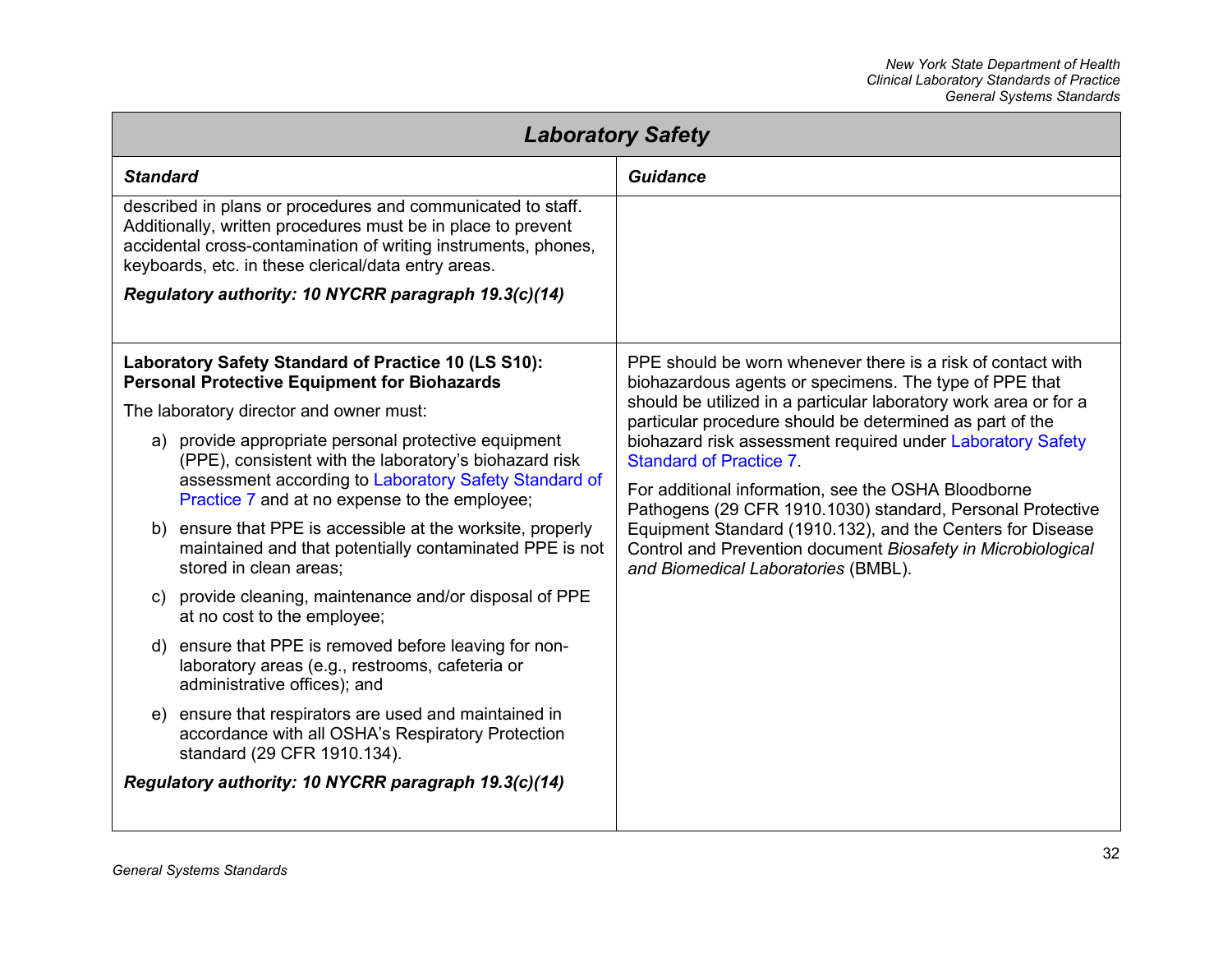| <b>Laboratory Safety</b>                                                                                                                            |                                                                                                                       |
|-----------------------------------------------------------------------------------------------------------------------------------------------------|-----------------------------------------------------------------------------------------------------------------------|
| <b>Standard</b>                                                                                                                                     | <b>Guidance</b>                                                                                                       |
| Laboratory Safety Standard of Practice 11 (LS S11):<br><b>Biological Safety Cabinets</b>                                                            | Biological Safety Cabinet selection and installation should be<br>determined based on the laboratory's biohazard risk |
| Laboratories utilizing a biological safety cabinet (BSC) must:                                                                                      | assessment required under Laboratory Safety Standard of<br>Practice 7.                                                |
| a) test and certify the BSC functions according to<br>manufacturer specifications:                                                                  |                                                                                                                       |
| at the time of installation within the laboratory;<br>İ.                                                                                            |                                                                                                                       |
| ii.<br>any time the BSC is moved;                                                                                                                   |                                                                                                                       |
| iii.<br>at least annually thereafter; and                                                                                                           |                                                                                                                       |
| b) have a standard operating procedure to verify and<br>document the BSC is functioning properly prior to each<br>day of use;                       |                                                                                                                       |
| c) have a documented procedure for decontamination of<br>the BSC with an appropriate disinfectant:                                                  |                                                                                                                       |
| before and after each use;<br>i.                                                                                                                    |                                                                                                                       |
| ii.<br>immediately following contamination (e.g., spill or<br>splash of a biological material or hazardous<br>chemical); and                        |                                                                                                                       |
| d) train and document the training of staff in the use of a<br>BSC, as applicable, as part of initial employee training<br>and annually thereafter. |                                                                                                                       |
| Training records must be retained according to Document and<br>Specimen Retention Standard of Practice 2.                                           |                                                                                                                       |
| Regulatory authority: 10 NYCRR paragraph 19.3(c)(14)                                                                                                |                                                                                                                       |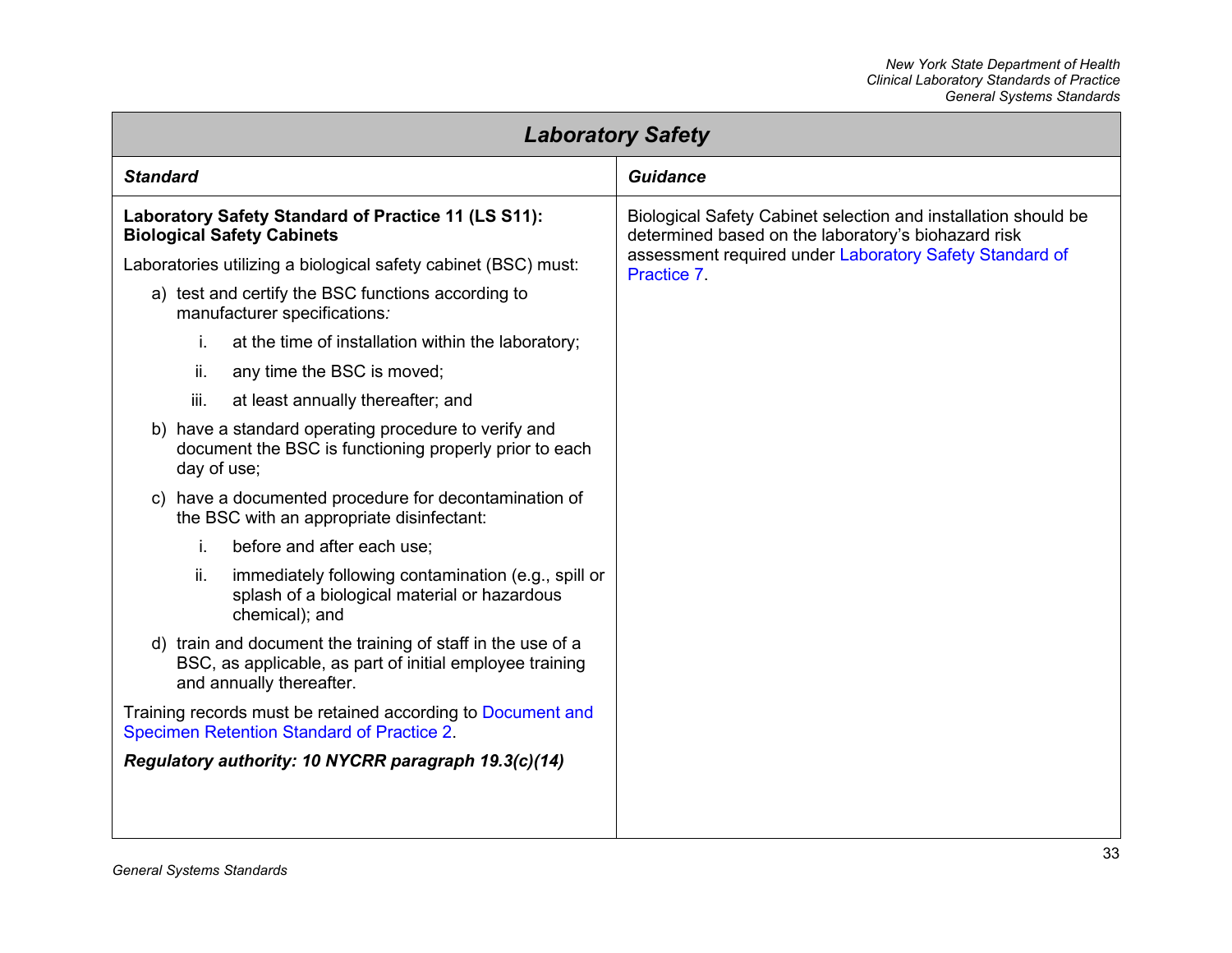| <b>Laboratory Safety</b>                                                                                                                                                                                                                                                                                                                                                                                                                                                                                                                                                                                                                                                                                                                                                                                                                                                                                                                                                                                                                                                                                                                                                                 |                                                                                                                                                                                                                                                                                                                                  |
|------------------------------------------------------------------------------------------------------------------------------------------------------------------------------------------------------------------------------------------------------------------------------------------------------------------------------------------------------------------------------------------------------------------------------------------------------------------------------------------------------------------------------------------------------------------------------------------------------------------------------------------------------------------------------------------------------------------------------------------------------------------------------------------------------------------------------------------------------------------------------------------------------------------------------------------------------------------------------------------------------------------------------------------------------------------------------------------------------------------------------------------------------------------------------------------|----------------------------------------------------------------------------------------------------------------------------------------------------------------------------------------------------------------------------------------------------------------------------------------------------------------------------------|
| <b>Standard</b>                                                                                                                                                                                                                                                                                                                                                                                                                                                                                                                                                                                                                                                                                                                                                                                                                                                                                                                                                                                                                                                                                                                                                                          | Guidance                                                                                                                                                                                                                                                                                                                         |
| Laboratory Safety Standard of Practice 12 (LS S12):<br><b>Sharps</b><br>The laboratory must have standard operating procedures<br>and/or policies for the safe handling of sharps. The procedure<br>or policy must include, but not be limited to:<br>a) the laboratory's criteria for accepting or rejecting<br>specimens that include needles;<br>b) prohibiting recapping of needles or removing needles<br>from syringes or other devices, unless it can be<br>demonstrated that no alternative is feasible or that such<br>action is required by a specific procedure;<br>c) prohibiting disposable needles from being bent,<br>sheared, broken or otherwise manipulated by hand;<br>d) requirements that sharps are placed in a puncture-proof,<br>leak-proof container for disposal;<br>e) provisions for adopting improved engineering and work<br>practice controls that reduce the risk of sharps injuries<br>whenever practical; and<br>provisions to ensure that training is conducted and<br>f)<br>documented on the use of sharps, as applicable, as part<br>of initial employee training and annually thereafter.<br>Regulatory authority: 10 NYCRR paragraph 19.3(c)(14) | The sharps procedure may be included in the Exposure Control<br>Plan (ECP), as required by OSHA's Blood Borne Pathogens<br>standard.<br>The laboratory should annually evaluate their use of safe<br>needle devices and adopt newer technologies, when<br>applicable, according to the Needlestick Safety and Prevention<br>Act. |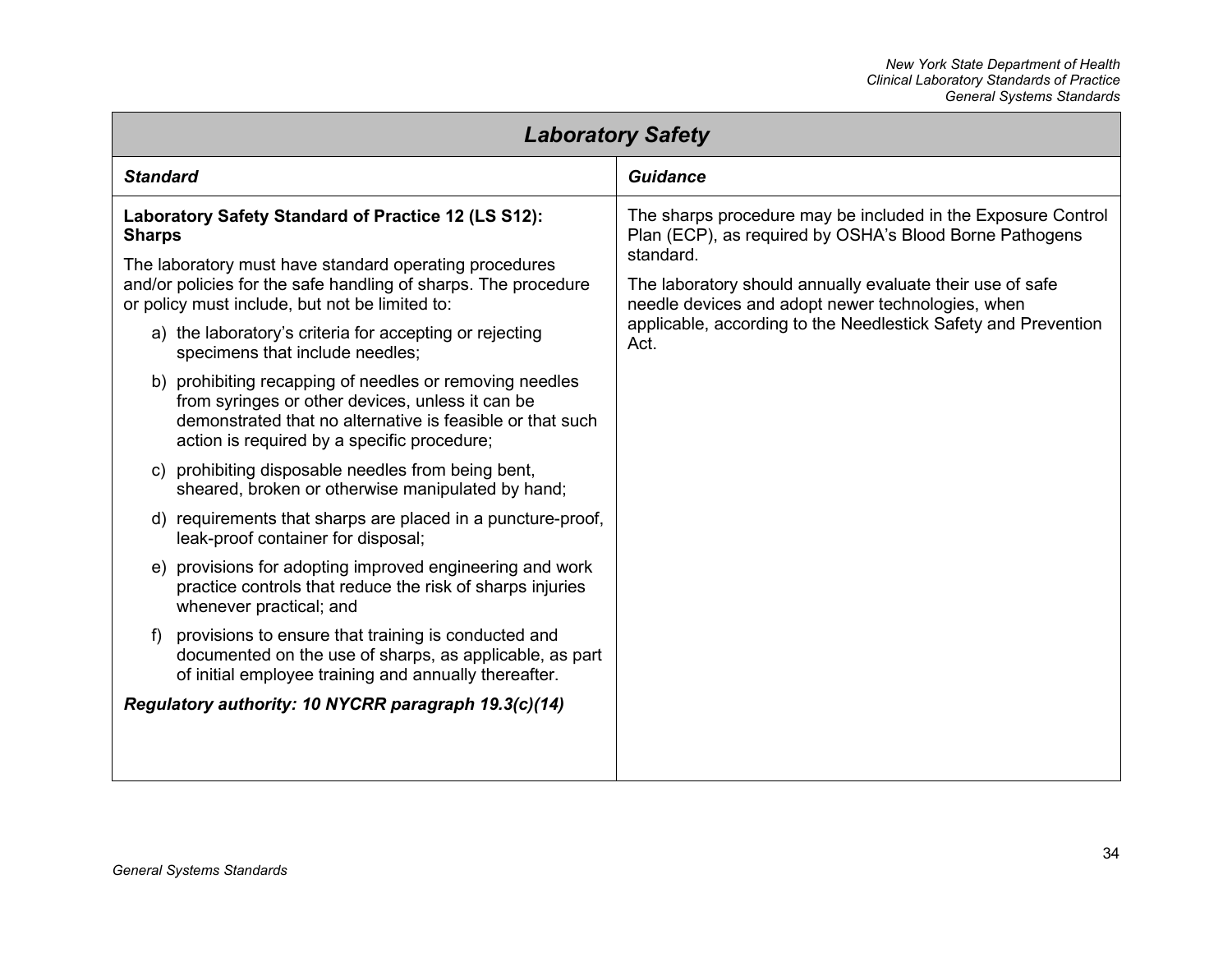| <b>Laboratory Safety</b>                                                                                                                                                                             |                                                                                                                                                                   |  |
|------------------------------------------------------------------------------------------------------------------------------------------------------------------------------------------------------|-------------------------------------------------------------------------------------------------------------------------------------------------------------------|--|
| <b>Standard</b>                                                                                                                                                                                      | <b>Guidance</b>                                                                                                                                                   |  |
| Laboratory Safety Standard of Practice 13 (LS S13):<br><b>Decontamination Procedures</b>                                                                                                             | When using household bleach (5.25% sodium hypochlorite), it<br>is recommended that 1:10 dilutions be prepared daily.                                              |  |
| The laboratory must have standard operating procedures<br>and/or policies for the cleaning and/or decontamination of work<br>surfaces, instruments and/or equipment. The procedures must<br>include: |                                                                                                                                                                   |  |
| a) the frequency of cleaning and decontamination;                                                                                                                                                    |                                                                                                                                                                   |  |
| appropriate cleaning products and/or disinfectants; and<br>b)                                                                                                                                        |                                                                                                                                                                   |  |
| provisions for cleaning/decontamination and warning<br>c)<br>labels, as needed, prior to servicing and/or shipping.                                                                                  |                                                                                                                                                                   |  |
| Regulatory authority: 10 NYCRR paragraph 19.3(c)(14)                                                                                                                                                 |                                                                                                                                                                   |  |
| Laboratory Safety Standard of Practice 14 (LS S14): Food<br><b>Storage</b>                                                                                                                           |                                                                                                                                                                   |  |
| Food and drink must be stored outside of laboratory work<br>areas. Areas where food and drink are stored must be<br>designated for this purpose.                                                     |                                                                                                                                                                   |  |
| Regulatory authority: 10 NYCRR paragraph 19.3(c)(14)                                                                                                                                                 |                                                                                                                                                                   |  |
| Laboratory Safety Standard of Practice 15 (LS S15):<br>Laboratory Facilities - Biohazards and Chemical Hazards                                                                                       | The OSHA website<br>a)<br>(www.osha.gov/SLTC/bloodbornepathogens/index.html)                                                                                      |  |
| Laboratory facilities must be appropriately designed for<br>biohazards and chemical hazards.                                                                                                         | provides information regarding OSHA's Bloodborne<br>Pathogens standard (Title 29 of the Code of Federal<br>Regulations 1910.1030) and details what employers must |  |
| The laboratory design must include:                                                                                                                                                                  | do to protect workers with occupational exposure to blood                                                                                                         |  |
| a) for biohazards, a design consistent with biosafety<br>level(s) assigned and documented in the biohazard risk                                                                                      | and other potentially infectious materials that may contain<br>HIV, HBV or HCV.                                                                                   |  |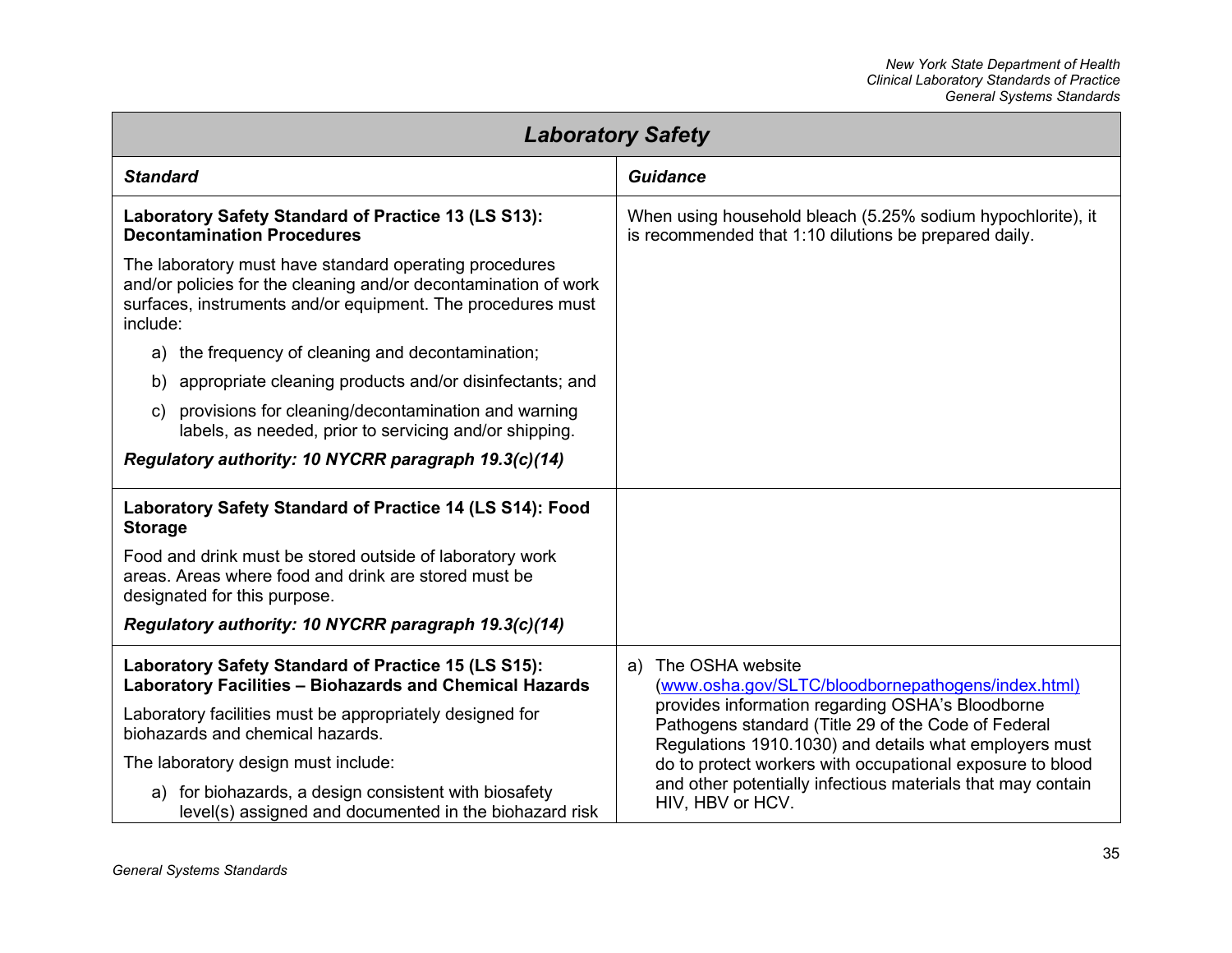| <b>Laboratory Safety</b>                                                                                                                                                                                               |                                                                                                                                                                                                                              |  |
|------------------------------------------------------------------------------------------------------------------------------------------------------------------------------------------------------------------------|------------------------------------------------------------------------------------------------------------------------------------------------------------------------------------------------------------------------------|--|
| <b>Standard</b>                                                                                                                                                                                                        | <b>Guidance</b>                                                                                                                                                                                                              |  |
| assessment under Laboratory Safety Standard of<br>Practice 7, including:                                                                                                                                               | For additional information on laboratory design for<br>a)<br>biohazards, see the Centers for Disease Control and                                                                                                             |  |
| a sink for handwashing located in the laboratory<br>i.<br>that may be manually, hands-free, or<br>automatically operated;                                                                                              | Prevention document Biosafety in Microbiological and<br><b>Biomedical Laboratories (BMBL).</b>                                                                                                                               |  |
| ii.<br>flooring and furniture that can be cleaned and<br>decontaminated;                                                                                                                                               |                                                                                                                                                                                                                              |  |
| iii.<br>work surfaces that are impervious to liquids and<br>resistant to moderate heat and the chemicals<br>used for cleaning and decontamination; and                                                                 |                                                                                                                                                                                                                              |  |
| iv.<br>emergency eyewash equipment that is readily<br>available and routinely tested in accordance with<br>institutional policies, where required.                                                                     |                                                                                                                                                                                                                              |  |
| b) for chemical hazards, a design and ventilation<br>necessary for minimizing the potential for employee<br>exposure to hazardous chemicals and as described in<br>the Chemical Hygiene Plan required under Laboratory | b) The laboratory should have proper ventilation systems to<br>rid the area of fumes created from hazardous material.<br>OSHA limits for any hazardous chemicals, such as<br>formaldehyde or xylene, should not be exceeded. |  |
| Safety Standard of Practice 6, including:                                                                                                                                                                              | For additional information on laboratory design and<br>b)                                                                                                                                                                    |  |
| a sink for handwashing located in the laboratory<br>i.<br>that may be manual, hands-free, or<br>automatically operated;                                                                                                | ventilation for working with hazardous chemicals, see the<br>National Research Council's 2011 publication titled Prudent<br>Practices in the Laboratory - Handling and Management of<br><b>Chemical Hazards.</b>             |  |
| ii.<br>chemically resistant and impermeable flooring;                                                                                                                                                                  | For additional information on recommended testing and                                                                                                                                                                        |  |
| iii.<br>work surfaces that are chemically resistant,<br>smooth, and can be cleaned;                                                                                                                                    | maintenance of emergency eyewashes and safety showers,<br>see the American National Standards Institute's (ANSI)                                                                                                             |  |
| emergency eyewash equipment or shower, that<br>iv.<br>is properly functioning and routinely tested<br>according to institutional policies, within the work                                                             | consensus standard Z358.1 - 2014 Emergency Eyewash and<br><b>Shower Equipment.</b>                                                                                                                                           |  |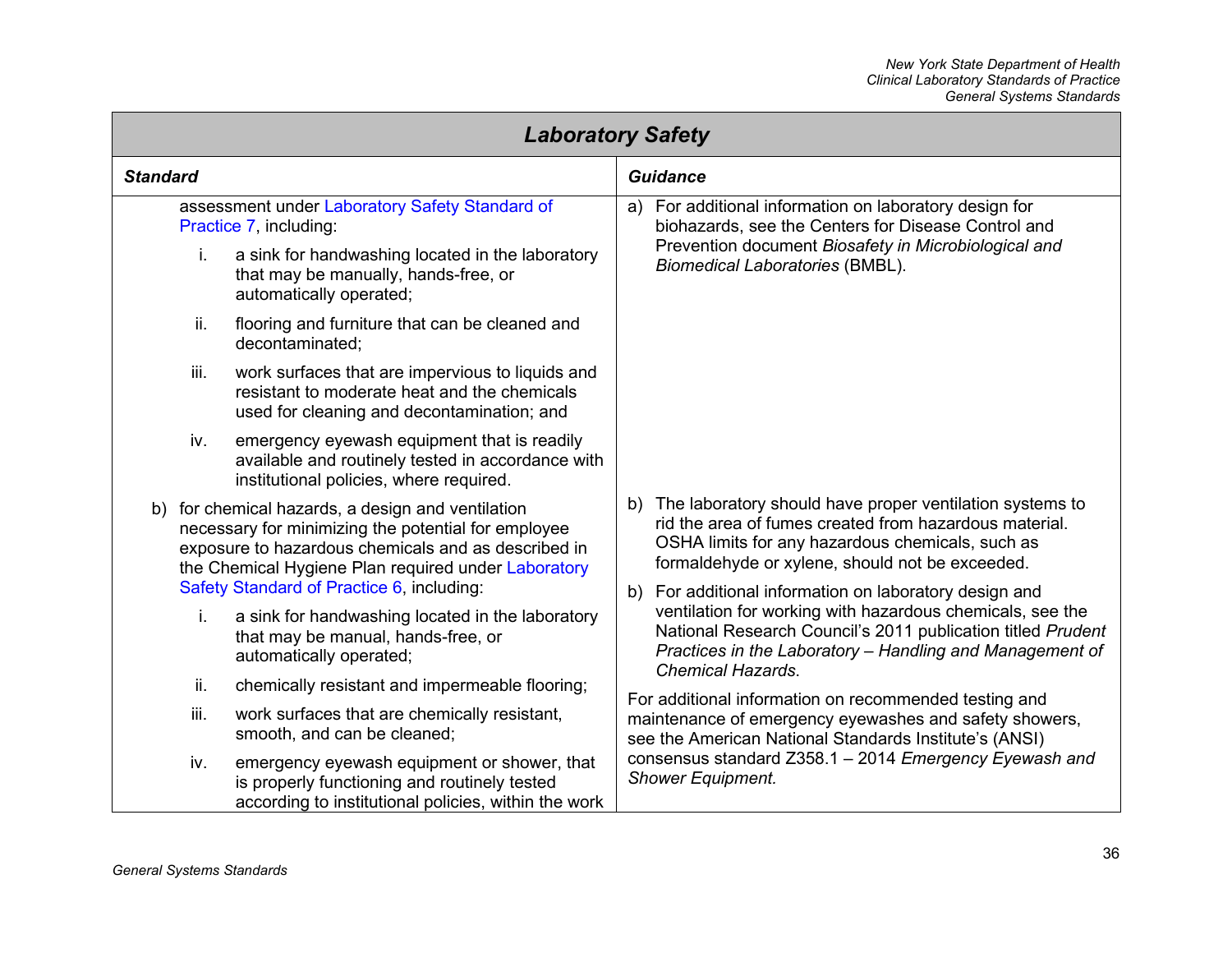| <b>Laboratory Safety</b>                                                                                                                                                                                                                                                                                                                                                                                                                                                                                                       |                                                                                                                                                                                                                                                                                                                                                                                                                                                                                                                                                                                                                               |
|--------------------------------------------------------------------------------------------------------------------------------------------------------------------------------------------------------------------------------------------------------------------------------------------------------------------------------------------------------------------------------------------------------------------------------------------------------------------------------------------------------------------------------|-------------------------------------------------------------------------------------------------------------------------------------------------------------------------------------------------------------------------------------------------------------------------------------------------------------------------------------------------------------------------------------------------------------------------------------------------------------------------------------------------------------------------------------------------------------------------------------------------------------------------------|
| <b>Standard</b>                                                                                                                                                                                                                                                                                                                                                                                                                                                                                                                | Guidance                                                                                                                                                                                                                                                                                                                                                                                                                                                                                                                                                                                                                      |
| area for immediate use when an employee could<br>be exposed to injurious corrosive chemicals; and                                                                                                                                                                                                                                                                                                                                                                                                                              |                                                                                                                                                                                                                                                                                                                                                                                                                                                                                                                                                                                                                               |
| local exhaust ventilation devices (e.g., chemical<br>V.<br>fume hoods) appropriate to the materials and<br>operations in the laboratory.                                                                                                                                                                                                                                                                                                                                                                                       |                                                                                                                                                                                                                                                                                                                                                                                                                                                                                                                                                                                                                               |
| Regulatory authority: 10 NYCRR paragraph 19.3(c)(14)                                                                                                                                                                                                                                                                                                                                                                                                                                                                           |                                                                                                                                                                                                                                                                                                                                                                                                                                                                                                                                                                                                                               |
| Laboratory Safety Standard of Practice 16 (LS S16):<br><b>Packaging and Shipping Requirements</b><br>The laboratory director must have policies that ensure<br>compliance with all applicable local, state and federal laws,<br>regulations and requirements for the packaging and shipping of<br>hazardous chemicals and/or infectious substances.<br>Regulatory authority: 10 NYCRR paragraph 19.3(c)(14)                                                                                                                    | The laboratory must review applicable Department of<br>Transportation (DOT), United States Postal Service (USPS),<br>and International Air Transport Association (IATA)<br>requirements, as well as requirements that may be in place by<br>a commercial transporter.<br>U.S. Federal regulations require training for the transport of<br>hazardous materials every three (3) years, regardless of the<br>mode of transportation. For transport of hazardous materials by<br>air, both domestic and international, aviation transport<br>associations and international regulations require training every<br>two (2) years. |
| Laboratory Safety Standard of Practice 17 (LS S17):<br><b>Regulated Medical Waste Management</b><br>The laboratory director and owner must ensure compliance<br>with all applicable local, state and federal laws, regulations and<br>requirements for the disposal of regulated medical waste.<br>All laboratories must develop, document and implement<br>standard operating procedures and/or policies specific to the<br>management of regulated medical waste (RMW) generated on-<br>site and/or treated at the facility. | Laboratories located in New York State must comply with<br>statutory requirements for storage, treatment and disposal of<br>Regulated Medical Waste (RMW) as cited in 6 NYCRR<br>IV.B.360,365 (DEC) and 10 NYCRR II.I.70 (DOH).                                                                                                                                                                                                                                                                                                                                                                                               |
| Regulatory authority: 10 NYCRR paragraph 19.3(c)(11)                                                                                                                                                                                                                                                                                                                                                                                                                                                                           |                                                                                                                                                                                                                                                                                                                                                                                                                                                                                                                                                                                                                               |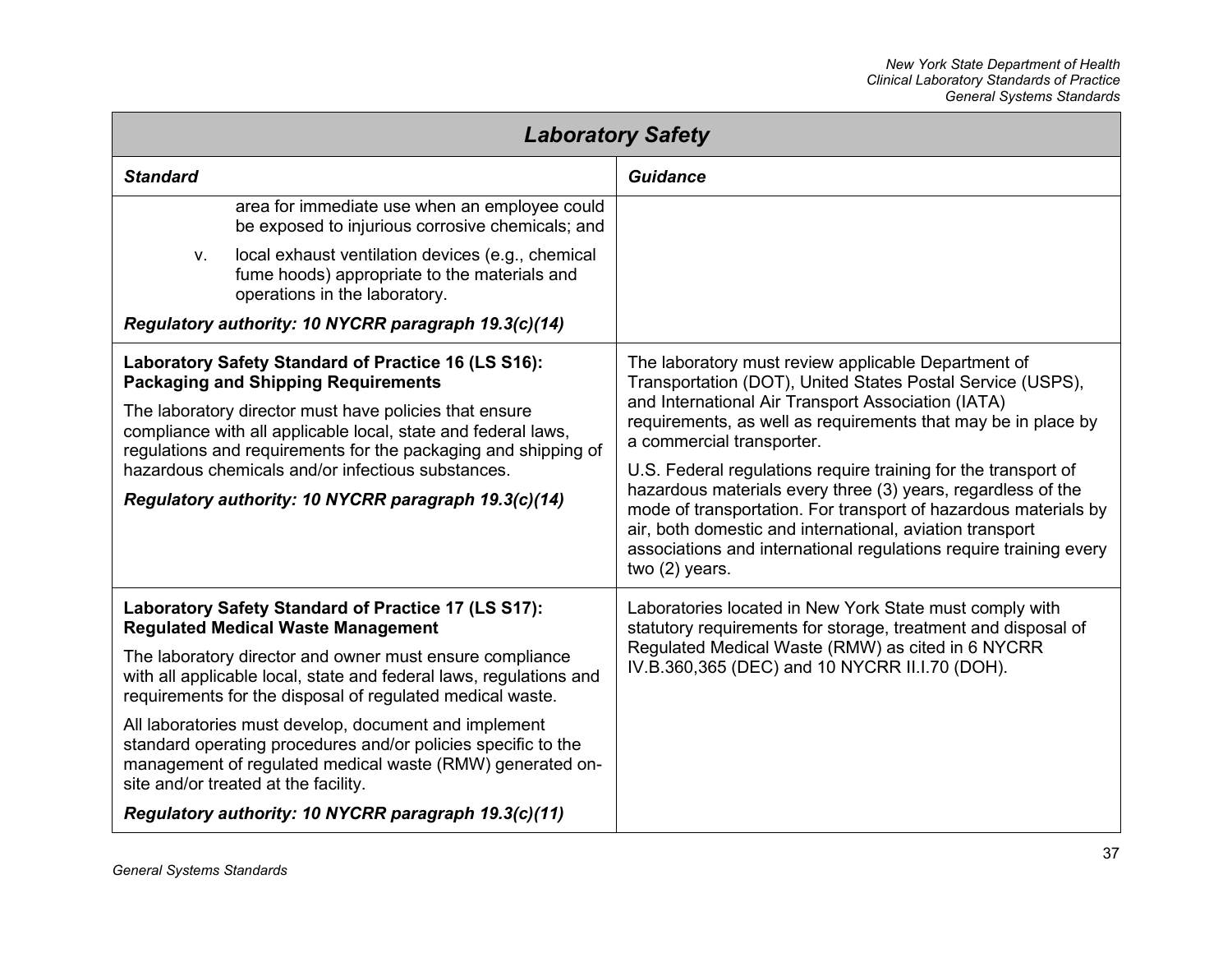# *Laboratory Information Systems*

| <b>Laboratory Information Systems</b>                                                                                                                                                                                                                                                                                                                                                                                                                                                             |                 |
|---------------------------------------------------------------------------------------------------------------------------------------------------------------------------------------------------------------------------------------------------------------------------------------------------------------------------------------------------------------------------------------------------------------------------------------------------------------------------------------------------|-----------------|
| <b>Standard</b>                                                                                                                                                                                                                                                                                                                                                                                                                                                                                   | <b>Guidance</b> |
| Laboratory Information Systems Fundamental Standard of<br><b>Practice (LIS FS)</b>                                                                                                                                                                                                                                                                                                                                                                                                                |                 |
| The laboratory must have a system that manages information<br>necessary to receive and track specimens, and report results.<br>The information must be accurate, complete, and readily<br>accessible. The system(s) may be manual, electronic, or a<br>combination. All information must be retained as described in<br>Document and Specimen Retention Standards of Practice.                                                                                                                    |                 |
| <b>Statutory authority: Article 5, Title 5 Public Health Law</b><br>Sections 575(2) and (3)                                                                                                                                                                                                                                                                                                                                                                                                       |                 |
| Laboratory Information Systems Standard of Practice 1<br>(LIS S1): Information System Accuracy and Reliability                                                                                                                                                                                                                                                                                                                                                                                    |                 |
| The laboratory must have adequate manual or electronic<br>systems in place to ensure test results and other patient-<br>specific data are accurately and reliably sent from the point of<br>data entry, whether interfaced or entered manually, to final<br>report destination, in a timely manner. Test results and other<br>applicable laboratory information system (LIS) information must<br>be archived and retained according to Document and<br>Specimen Retention Standard of Practice 4. |                 |
| Regulatory authority: 10 NYCRR subdivision 58-1.2(c)                                                                                                                                                                                                                                                                                                                                                                                                                                              |                 |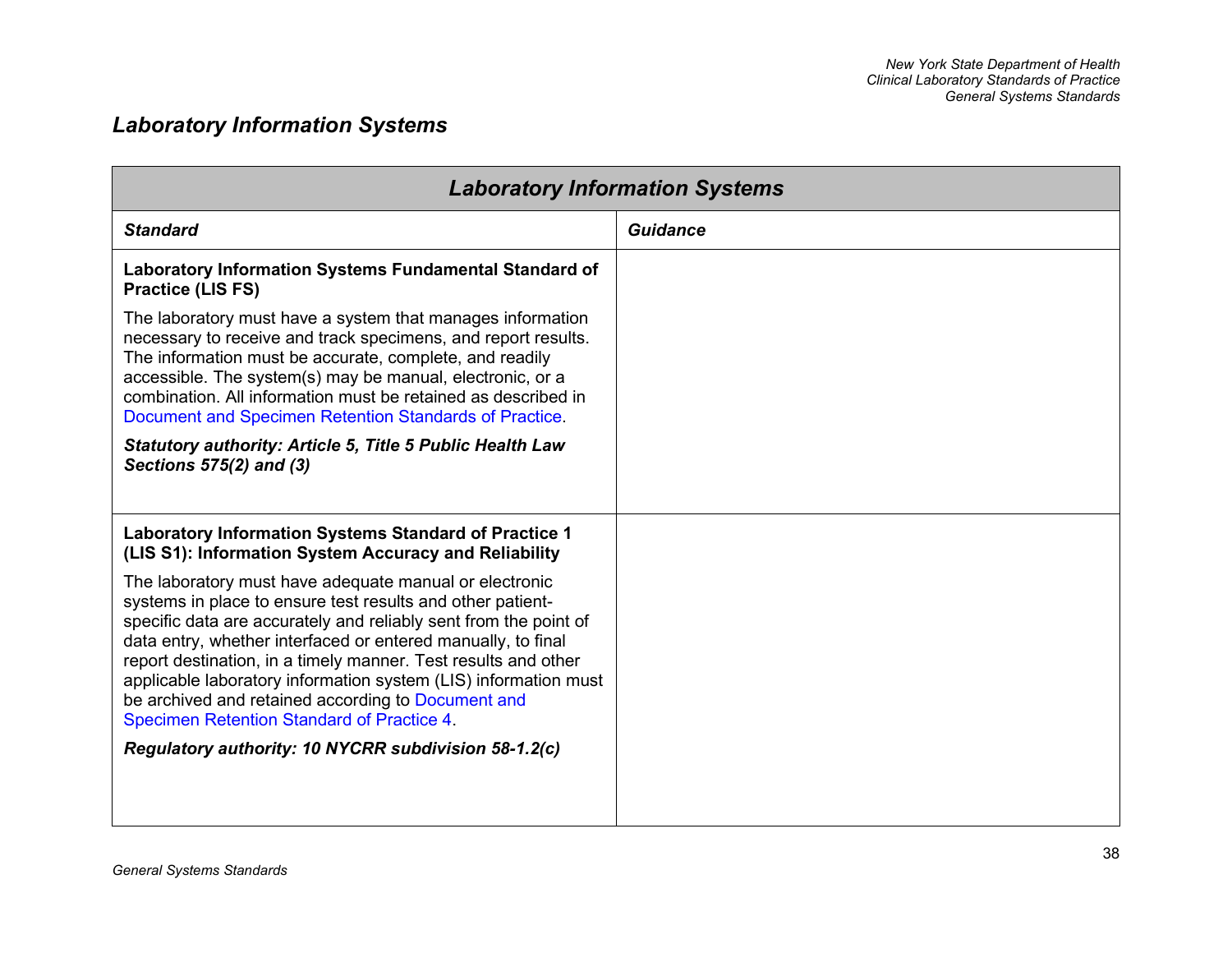| <b>Laboratory Information Systems</b> |                                                                                                                                                                                                                                                              |                                                                                                                                                                                                      |
|---------------------------------------|--------------------------------------------------------------------------------------------------------------------------------------------------------------------------------------------------------------------------------------------------------------|------------------------------------------------------------------------------------------------------------------------------------------------------------------------------------------------------|
| <b>Standard</b>                       |                                                                                                                                                                                                                                                              | <b>Guidance</b>                                                                                                                                                                                      |
|                                       | Laboratory Information Systems Standard of Practice 2<br>(LIS S2): Laboratory Information Systems Standard<br><b>Operating Procedure</b><br>The laboratory must have standard operating procedures for<br>laboratory information systems (LIS) that include: | Explicit written policies that specify staff access, by job title, to<br>the laboratory computer systems must be described and<br>include how the access is obtained, maintained and<br>inactivated. |
|                                       | a) quality goals and performance expectations for the LIS,<br>as described in the laboratory's Quality Management<br>System (QMS);                                                                                                                           | Examples of quality goals and performance expectations<br>a)<br>for an LIS may include accurate recording and transmission<br>of data, protections against the loss of data and back-up              |
| b)                                    | protection of personally identifiable information and<br>protected health information;                                                                                                                                                                       | systems for data, protection of confidential information, and<br>timely reporting.                                                                                                                   |
|                                       | c) facility design requirements for proper system function,<br>such as power protection;                                                                                                                                                                     |                                                                                                                                                                                                      |
|                                       | d) approval of procedures and LIS changes, as delegated<br>in writing by the laboratory director;                                                                                                                                                            |                                                                                                                                                                                                      |
| e)                                    | authorization for staff access and protection from<br>unauthorized access;                                                                                                                                                                                   |                                                                                                                                                                                                      |
| $\ddot{\phantom{1}}$                  | initial validation of system components and as required<br>for changes;                                                                                                                                                                                      |                                                                                                                                                                                                      |
| g)                                    | documentation of verification;                                                                                                                                                                                                                               |                                                                                                                                                                                                      |
| h)                                    | requirements and documentation for maintenance;                                                                                                                                                                                                              |                                                                                                                                                                                                      |
| i)                                    | mechanism to ensure that previous data is retrievable<br>when the LIS is upgraded or replaced;                                                                                                                                                               |                                                                                                                                                                                                      |
| $\mathbf{j}$                          | requirements for tracking and audit trails; and                                                                                                                                                                                                              |                                                                                                                                                                                                      |
| k)                                    | steps to be followed if the system is not functioning.                                                                                                                                                                                                       |                                                                                                                                                                                                      |
|                                       | Regulatory authority: 10 NYCRR subdivision 58-1.2(c)                                                                                                                                                                                                         |                                                                                                                                                                                                      |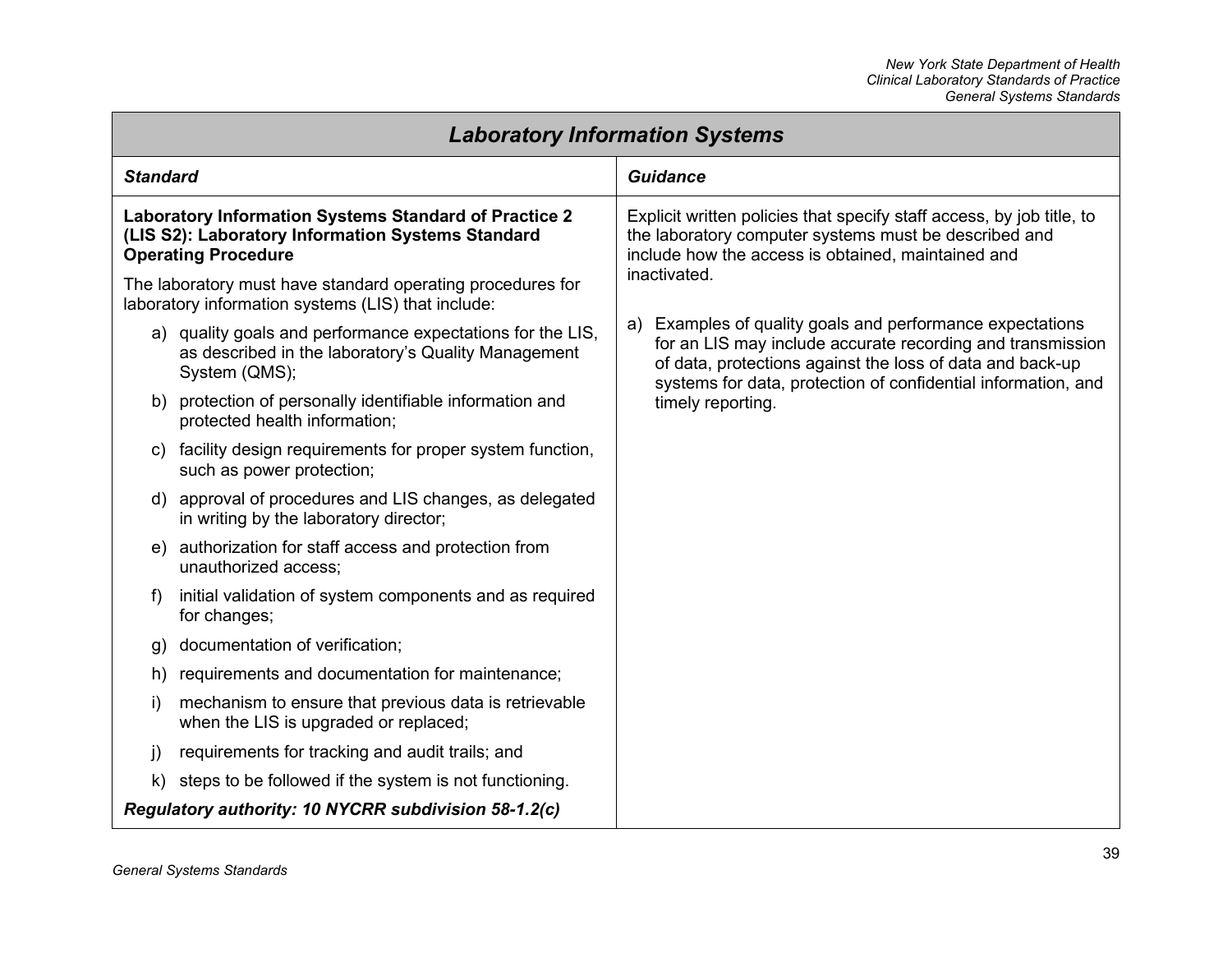| <b>Laboratory Information Systems</b>                                                                                                                                                                                                                                                                                                                 |                                                                                                                                                                                                                                                                                                                                                                                                                        |
|-------------------------------------------------------------------------------------------------------------------------------------------------------------------------------------------------------------------------------------------------------------------------------------------------------------------------------------------------------|------------------------------------------------------------------------------------------------------------------------------------------------------------------------------------------------------------------------------------------------------------------------------------------------------------------------------------------------------------------------------------------------------------------------|
| <b>Standard</b>                                                                                                                                                                                                                                                                                                                                       | <b>Guidance</b>                                                                                                                                                                                                                                                                                                                                                                                                        |
| <b>Laboratory Information Systems Standard of Practice 3</b><br>(LIS S3): Laboratory Information System Training                                                                                                                                                                                                                                      |                                                                                                                                                                                                                                                                                                                                                                                                                        |
| The laboratory must have standard operating procedures that<br>instruct staff on the use of laboratory information systems (LIS)<br>as it relates to laboratory services.                                                                                                                                                                             |                                                                                                                                                                                                                                                                                                                                                                                                                        |
| All appropriate staff must be trained on use of the LIS,<br>including necessary retraining as determined by the director,<br>after any LIS modification. Training documentation must be<br>retained according to Document and Specimen Retention<br><b>Standard of Practice 2.</b>                                                                    |                                                                                                                                                                                                                                                                                                                                                                                                                        |
| Regulatory authority: 10 NYCRR subdivision 58-1.2(c)                                                                                                                                                                                                                                                                                                  |                                                                                                                                                                                                                                                                                                                                                                                                                        |
| Laboratory Information Systems Standard of Practice 4<br>(LIS S4): Transcription Accuracy<br>The laboratory must have a system to ensure that any<br>manually transcribed information, including test request<br>information and/or test results, or electronically interfaced<br>request information and/or results, are accurately transcribed.     | The laboratory must have ongoing mechanisms, such as<br>double-keying or supervisory review, to ensure the accuracy of<br>manual entries by testing and non-testing personnel into the<br>LIS. The laboratory director must define the periodicity of any<br>supervisory review. Data-entry personnel must be trained and<br>competency assessed as specified under the Human<br>Resources section of these standards. |
| Regulatory authority: 10 NYCRR subdivision 58-1.2(c)                                                                                                                                                                                                                                                                                                  |                                                                                                                                                                                                                                                                                                                                                                                                                        |
| <b>Laboratory Information Systems Standard of Practice 5</b><br>(LIS S5): Calculation and Algorithm Verification<br>Calculations, analyses and algorithms used for testing and<br>reporting, and any changes to them, must be verified before<br>initial use for specimen reporting, including:<br>a) calculations performed during the test process; | Algorithms capable of learning should be verified using<br>independent training and test data sets and should not be<br>altered other than through a formal change and verification<br>process.<br>Autoverification should include an acceptable range of<br>outcomes.                                                                                                                                                 |
| b) autoverification and/or autorelease;                                                                                                                                                                                                                                                                                                               |                                                                                                                                                                                                                                                                                                                                                                                                                        |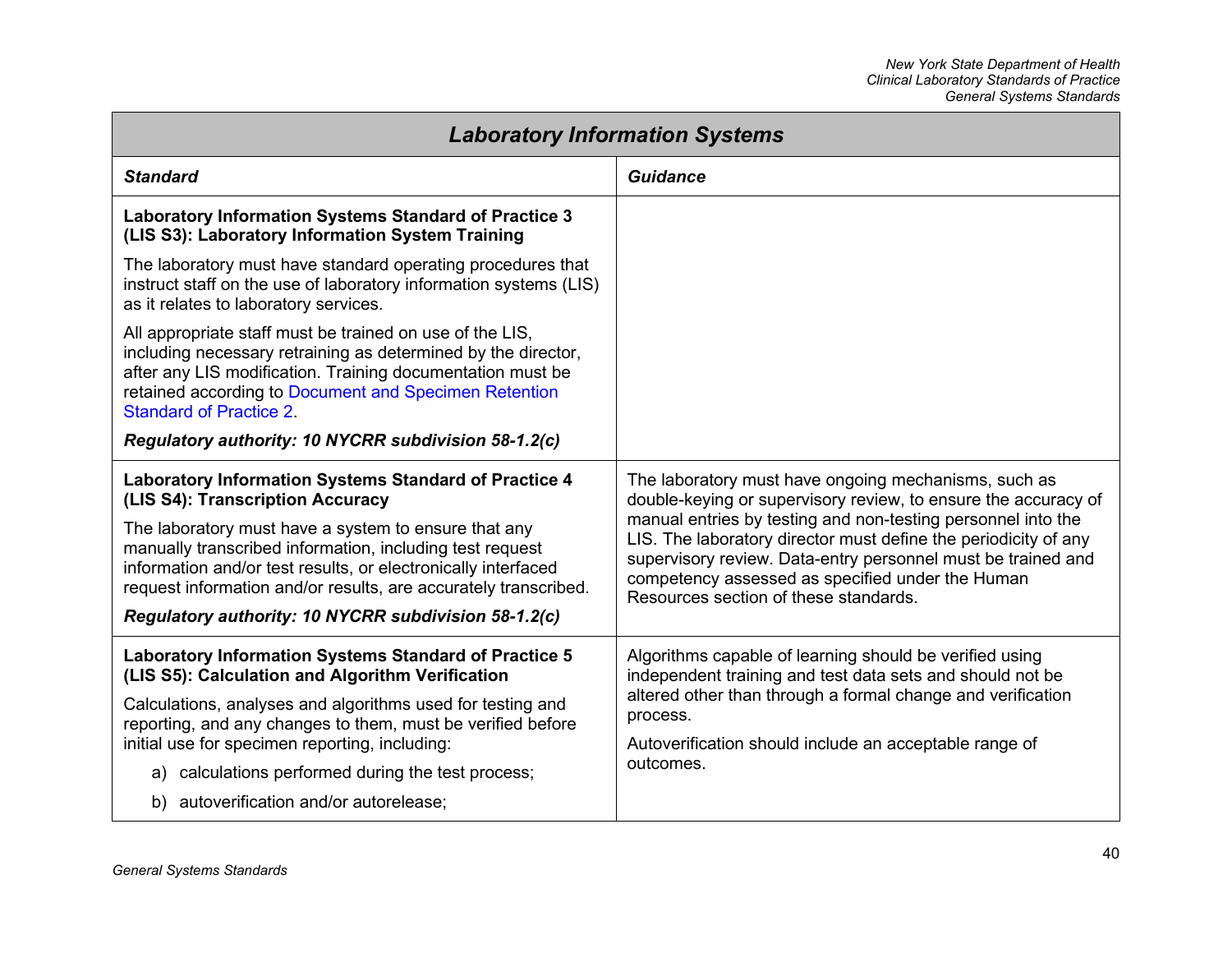| <b>Laboratory Information Systems</b>                                                                                                                    |                                                                                                                                  |
|----------------------------------------------------------------------------------------------------------------------------------------------------------|----------------------------------------------------------------------------------------------------------------------------------|
| <b>Standard</b>                                                                                                                                          | <b>Guidance</b>                                                                                                                  |
| analysis of large and/or complex data sets (e.g., next<br>C)<br>generation sequencing (NGS));                                                            |                                                                                                                                  |
| d) algorithms that incorporate results from multiple tests or<br>data types to determine a risk score or other<br>interpretation; and                    |                                                                                                                                  |
| e) algorithms capable of learning.                                                                                                                       |                                                                                                                                  |
| Regulatory authority: 10 NYCRR subdivision 58-1.2(c)                                                                                                     |                                                                                                                                  |
| Laboratory Information Systems Standard of Practice 6<br>(LIS S6): Systems Failure                                                                       | Timely reporting should be appropriate to the clinical need of<br>the test results. Hospitals that offer emergency room or acute |
| The laboratory must have policies to ensure that:                                                                                                        | care should have a manual system that can be in place within<br>minutes.                                                         |
| a) electronic data are backed up at a frequency that<br>minimizes the risk of data loss;                                                                 | This standard applies to on-site and remote data storage.                                                                        |
| b) systems are in place to ensure data integrity and timely<br>reporting of results if the laboratory information system<br>(LIS) is out of service; and |                                                                                                                                  |
| data are retrievable within twenty-four (24) hours.<br>C)                                                                                                |                                                                                                                                  |
| Regulatory authority: 10 NYCRR subdivisions 58-1.2(c) and<br>$58 - 1.11(c)$                                                                              |                                                                                                                                  |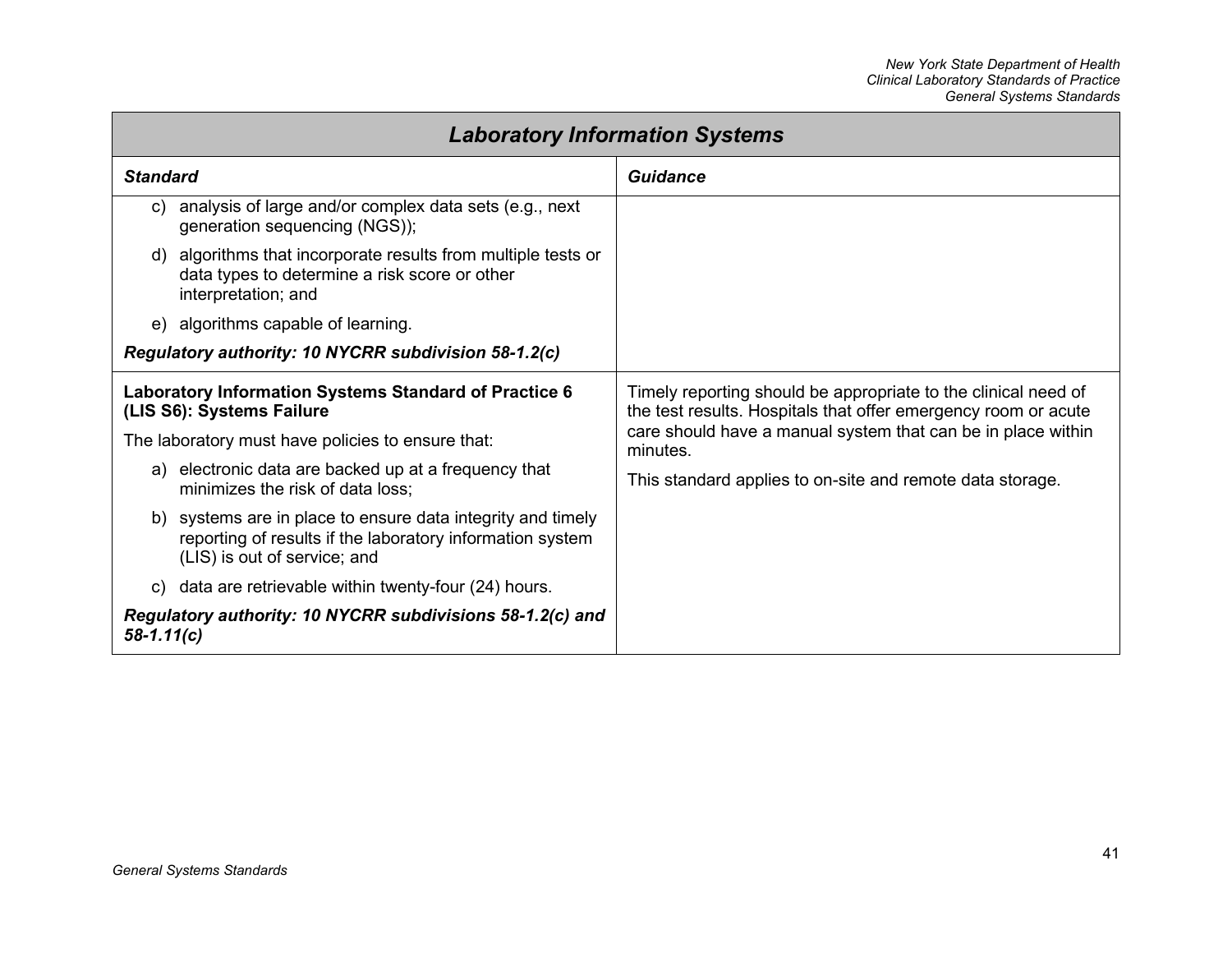# *Resource Management*

| <b>Resource Management</b>                                                                                                                                                                                                                                                                                                                            |                                                                                                                                |  |
|-------------------------------------------------------------------------------------------------------------------------------------------------------------------------------------------------------------------------------------------------------------------------------------------------------------------------------------------------------|--------------------------------------------------------------------------------------------------------------------------------|--|
| <b>Standard</b>                                                                                                                                                                                                                                                                                                                                       | <b>Guidance</b>                                                                                                                |  |
| <b>Resource Management Fundamental Standard of Practice</b><br>(RM FS)                                                                                                                                                                                                                                                                                |                                                                                                                                |  |
| The laboratory director and owner are jointly and separately<br>responsible for resource management. Specifications<br>established by the laboratory's Quality Management System<br>(QMS) for resources and resource management must be met<br>and comply with the New York State Clinical Laboratory<br>Standards of Practice.                       |                                                                                                                                |  |
| The laboratory must have facilities, materials, equipment and<br>instruments to provide appropriate services as required under<br>Facility Design Standard of Practice 1. The laboratory must<br>have a continuity of operations plan to describe laboratory<br>testing services or alternative arrangements during a disaster<br>or other emergency. |                                                                                                                                |  |
| <b>Statutory authority: Article 5, Title 5 Public Health Law</b><br>Sections 575(2) and (3)                                                                                                                                                                                                                                                           |                                                                                                                                |  |
| <b>General Resource Management</b>                                                                                                                                                                                                                                                                                                                    |                                                                                                                                |  |
| <b>General Resource Management Standard of Practice 1</b><br>(GRM S1): Continuity of Operations Plan                                                                                                                                                                                                                                                  | A plan for continuity of operations may address internal and<br>external events, such as electrical/heating/AC failures, fire, |  |
| The laboratory must have standard operating procedures<br>and/or policies to provide services in the event of a natural,<br>intentional, or unintentional event that impairs operations.                                                                                                                                                              | natural disasters (e.g. ice storm, earthquake), and terrorist<br>events.                                                       |  |
| The standard operating procedures and/or policies must<br>include:                                                                                                                                                                                                                                                                                    |                                                                                                                                |  |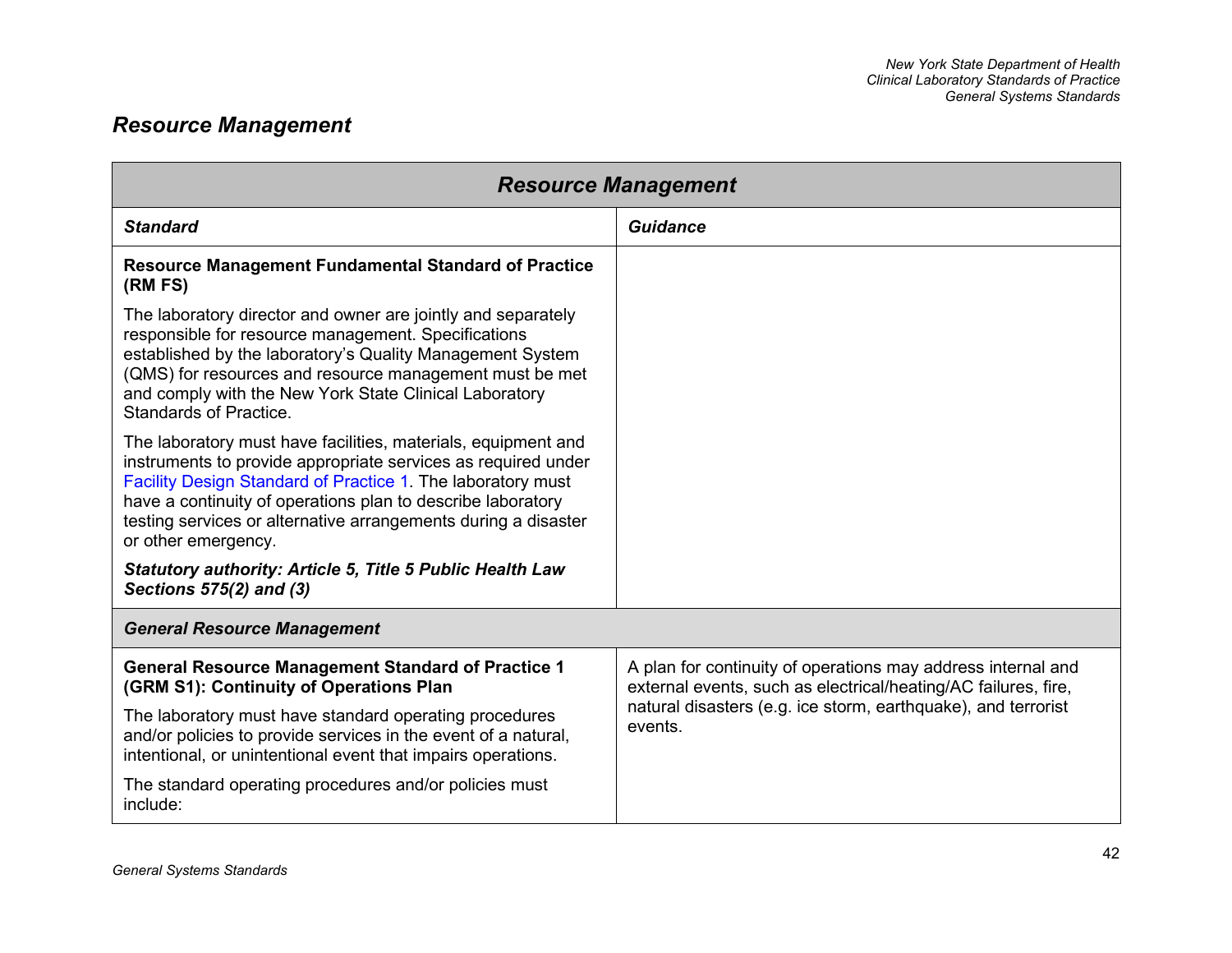| <b>Resource Management</b>                                                                                                                                                                                                                                                     |                                                                                                                        |
|--------------------------------------------------------------------------------------------------------------------------------------------------------------------------------------------------------------------------------------------------------------------------------|------------------------------------------------------------------------------------------------------------------------|
| <b>Standard</b>                                                                                                                                                                                                                                                                | <b>Guidance</b>                                                                                                        |
| contact numbers for key staff and their roles in an<br>a)<br>emergency/unexpected event;                                                                                                                                                                                       |                                                                                                                        |
| b) arrangements for communication with clients regarding<br>the status of laboratory services; and                                                                                                                                                                             |                                                                                                                        |
| c) pre-established arrangements for long-term storage of<br>specimens and/or use of reference and contract<br>laboratories to test critical specimens.                                                                                                                         |                                                                                                                        |
| Regulatory authority: 10 NYCRR paragraph 19.3(c)(2) and<br>subdivision $58-1.10(g)$                                                                                                                                                                                            |                                                                                                                        |
| <b>General Resource Management Standard of Practice 2</b><br>(GRM S2): Testing Supplies                                                                                                                                                                                        | Testing supplies includes all materials and supplies used in the<br>test process (e.g., pipettes, gloves, etc.).       |
| The laboratory must have systems to ensure that supplies<br>required for generating test results are available.                                                                                                                                                                |                                                                                                                        |
| Failure to have testing supplies available when needed must be<br>regarded as a nonconforming event according to Investigation<br>and Corrective Action Standard of Practice 3 and investigated<br>according to Investigation and Corrective Action Standard of<br>Practice 4. |                                                                                                                        |
| Regulatory authority: 10 NYCRR subdivision 58-1.10(g)                                                                                                                                                                                                                          |                                                                                                                        |
| <b>General Resource Management Standard of Practice 3</b><br>(GRM S3): Manufacturer Requirements                                                                                                                                                                               | This standard applies to physical resources and assets<br>including biological safety cabinets (BSC), fume hoods, etc. |
| The laboratory must use all physical resources in the laboratory<br>according to manufacturer instructions and/or requirements.                                                                                                                                                |                                                                                                                        |
| Regulatory authority: 10 NYCRR subdivision 58-1.10(g)                                                                                                                                                                                                                          |                                                                                                                        |
|                                                                                                                                                                                                                                                                                |                                                                                                                        |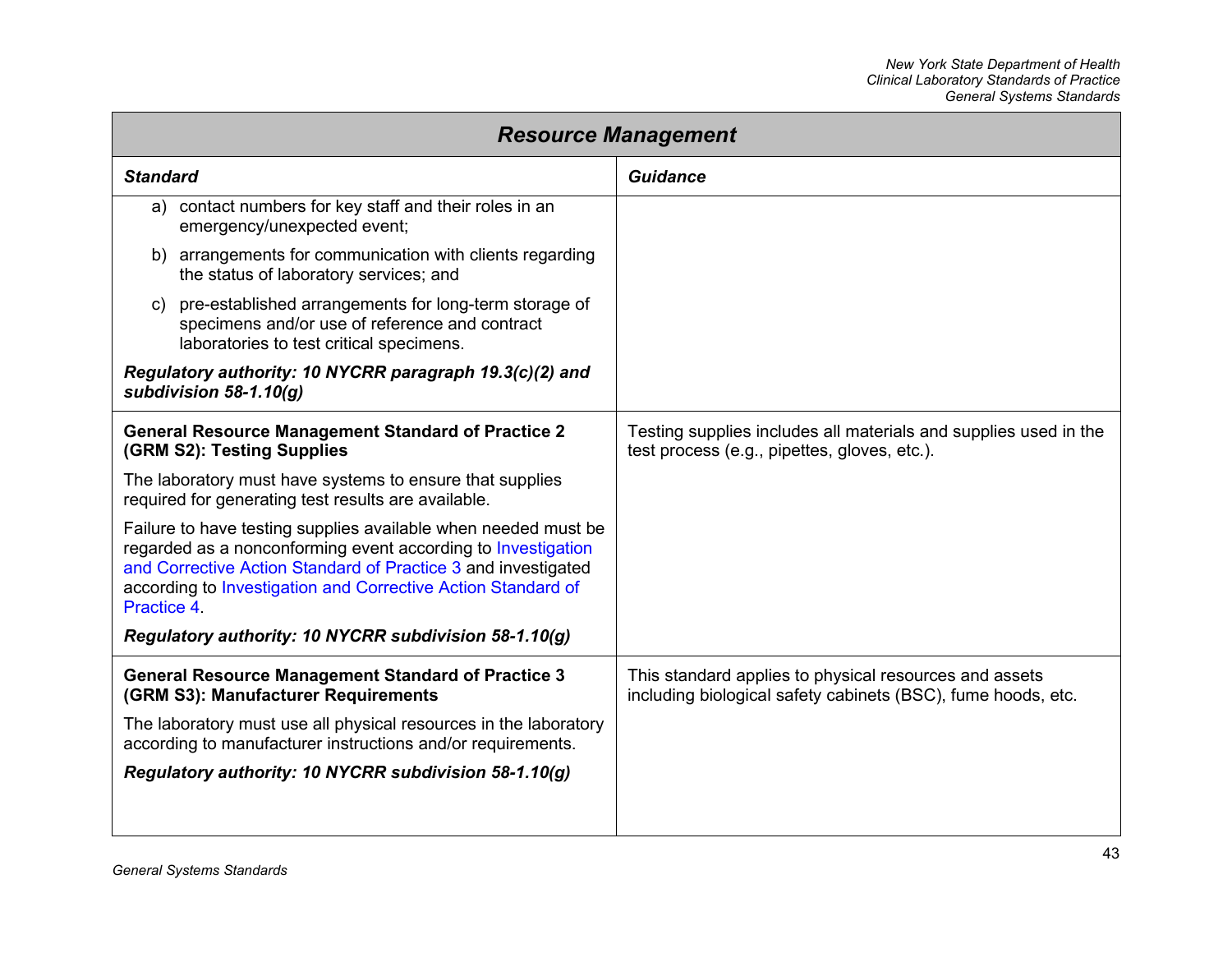| <b>Resource Management</b>                                                                                                                                                                                                                                                                                                                                                                                                                                                                                                                                                                                                                                                                                                                                                                                                                                                                                                                                                                                                                                                                                        |                                                                                                                                                                                                                                                                                                                                                                                                 |  |
|-------------------------------------------------------------------------------------------------------------------------------------------------------------------------------------------------------------------------------------------------------------------------------------------------------------------------------------------------------------------------------------------------------------------------------------------------------------------------------------------------------------------------------------------------------------------------------------------------------------------------------------------------------------------------------------------------------------------------------------------------------------------------------------------------------------------------------------------------------------------------------------------------------------------------------------------------------------------------------------------------------------------------------------------------------------------------------------------------------------------|-------------------------------------------------------------------------------------------------------------------------------------------------------------------------------------------------------------------------------------------------------------------------------------------------------------------------------------------------------------------------------------------------|--|
| <b>Standard</b>                                                                                                                                                                                                                                                                                                                                                                                                                                                                                                                                                                                                                                                                                                                                                                                                                                                                                                                                                                                                                                                                                                   | <b>Guidance</b>                                                                                                                                                                                                                                                                                                                                                                                 |  |
| <b>General Resource Management Standard of Practice 4</b><br>(GRM S4): Verification - General Requirement<br>The laboratory must verify and document the suitability of<br>consumable materials, including acceptance and rejection<br>criteria, that affect the quality and/or timeliness of test results.<br>The laboratory must:<br>a) document prior to use for patient testing, that all<br>consumable materials used in testing meet<br>manufacturer or laboratory specifications;<br>maintain documents that include manufacturer<br>b)<br>instructions and communications related to material<br>quality (e.g., manufacturer or vendor recall); and<br>discontinue use of any material that fails to meet<br>C)<br>specifications and document actions taken.<br>Performance verification requirements for equipment and<br>instruments are provided in Laboratory Equipment and<br>Instrument Standard of Practice 3. Verification of reagents and<br>media must comply with Reagents and Media Standard of<br>Practice 2<br>Regulatory authority: 10 NYCRR subdivision 58-1.10(g)<br>and section 58-1.6 | Documentation must include the signature of the person<br>determining acceptability and date that acceptability was<br>determined.<br>Acceptability may be accomplished by examining quality<br>control samples and verifying that results are acceptable,<br>provided the quality control challenge is designed appropriately<br>to be sensitive to substandard equipment or supplies quality. |  |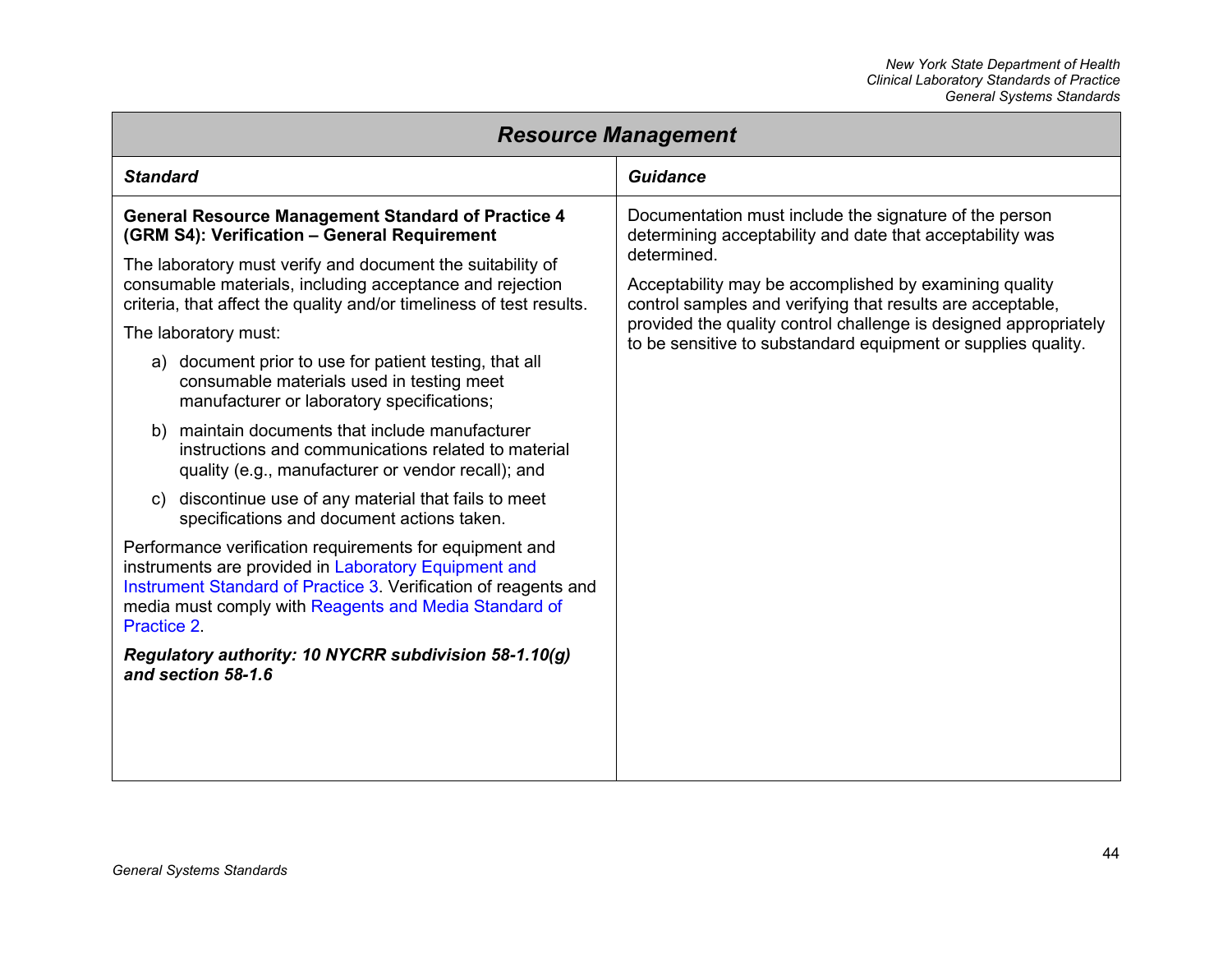| <b>Resource Management</b>                                                                                                                                                |                                                                                                                                                                                                                                                    |  |
|---------------------------------------------------------------------------------------------------------------------------------------------------------------------------|----------------------------------------------------------------------------------------------------------------------------------------------------------------------------------------------------------------------------------------------------|--|
| <b>Standard</b>                                                                                                                                                           | Guidance                                                                                                                                                                                                                                           |  |
| <b>General Resource Management Standard of Practice 5</b><br>(GRM S5): Support Material Verification                                                                      | The laboratory is responsible for ensuring that all requirements<br>for equipment and instruments, such as preventive                                                                                                                              |  |
| Laboratories that use testing materials and/or equipment and<br>instruments outside of their control must ensure that initial and<br>ongoing verifications are performed. | maintenance and calibration, are met. Examples include<br>borrowed, shared, rented or leased items or use of items used<br>in another part of the facility.                                                                                        |  |
| Regulatory authority: 10 NYCRR section 58-1.6                                                                                                                             |                                                                                                                                                                                                                                                    |  |
|                                                                                                                                                                           |                                                                                                                                                                                                                                                    |  |
| <b>General Resource Management Standard of Practice 6</b><br>(GRM S6): Expired Supplies                                                                                   | Performance verification requirements for equipment that can<br>be reverified (e.g., thermometers, pipettes, timers, hygrometer                                                                                                                    |  |
| The laboratory must:                                                                                                                                                      | etc.) are provided in Laboratory Equipment and Instrument<br><b>Standard of Practice 3.</b>                                                                                                                                                        |  |
| a) not use expired materials for testing unless the<br>manufacturer has provided written authorization to do<br>so; and                                                   | For consumables provided without a manufacturer expiration<br>date, the laboratory director must determine the expiration date<br>with empirical data, when possible. Manufacturers may                                                            |  |
| b) not conduct its own validation studies to extend the<br>shelf life of purchased reagents or other materials that                                                       | recommend expiration dates that are adopted by the laboratory<br>following director approval.                                                                                                                                                      |  |
| have a manufacturer-stated expiration date.<br>Regulatory authority: 10 NYCRR subdivision 58-1.10(g)                                                                      | Expired items may be used for training, research or student<br>use. These materials must be clearly labeled as for<br>"Educational use only" or similar wording and be stored<br>separately from materials used and verified for clinical testing. |  |
|                                                                                                                                                                           | For panel cells, follow manufacture instructions.                                                                                                                                                                                                  |  |
|                                                                                                                                                                           |                                                                                                                                                                                                                                                    |  |
|                                                                                                                                                                           |                                                                                                                                                                                                                                                    |  |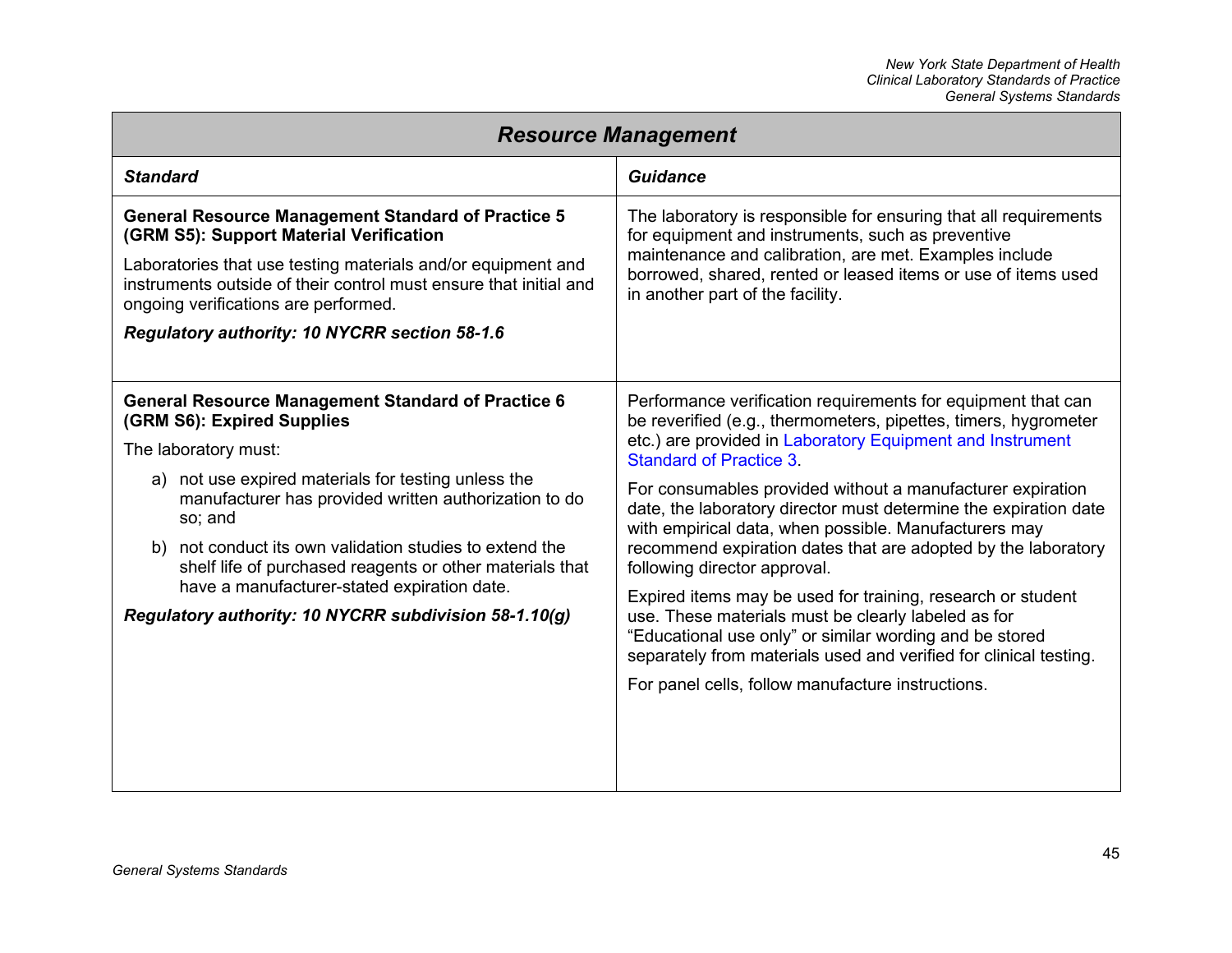| <b>Resource Management</b>                                                                                                                                                                                                                                                                                                              |                                                                                                                |  |
|-----------------------------------------------------------------------------------------------------------------------------------------------------------------------------------------------------------------------------------------------------------------------------------------------------------------------------------------|----------------------------------------------------------------------------------------------------------------|--|
| <b>Standard</b>                                                                                                                                                                                                                                                                                                                         | Guidance                                                                                                       |  |
| <b>General Resource Management Standard of Practice 7</b><br>(GRM S7): Computer Systems Security                                                                                                                                                                                                                                        |                                                                                                                |  |
| The laboratory must have systems and protocols to ensure the<br>integrity of computer systems from internal and external<br>threats.                                                                                                                                                                                                    |                                                                                                                |  |
| Regulatory authority: 10 NYCRR subdivision 58-1.10(g)                                                                                                                                                                                                                                                                                   |                                                                                                                |  |
| <b>Laboratory Equipment and Instrument</b>                                                                                                                                                                                                                                                                                              |                                                                                                                |  |
| <b>Laboratory Equipment and Instrument Standard of</b><br>Practice 1 (LEI S1): Hardware and Software Settings                                                                                                                                                                                                                           |                                                                                                                |  |
| The laboratory must have policies to ensure that unintended<br>modifications are not made to laboratory equipment and/or<br>instruments, both hardware and software, that would invalidate<br>test results. After maintenance, the laboratory must ensure that<br>hardware and software settings are returned to testing<br>conditions. |                                                                                                                |  |
| Regulatory authority: 10 NYCRR subdivision 58-1.10(g)                                                                                                                                                                                                                                                                                   |                                                                                                                |  |
| <b>Laboratory Equipment and Instrument Standard of</b><br><b>Practice 2 (LEI S2): Instrument and Equipment Records</b>                                                                                                                                                                                                                  | Records related to testing equipment and instruments must be<br>made available to the Department upon request. |  |
| For equipment and instruments, laboratories must maintain<br>documentation of:                                                                                                                                                                                                                                                          |                                                                                                                |  |
| a) the serial number or unique identifier and, if applicable,<br>version number; and                                                                                                                                                                                                                                                    |                                                                                                                |  |
| b) $date(s)$ of:                                                                                                                                                                                                                                                                                                                        |                                                                                                                |  |
|                                                                                                                                                                                                                                                                                                                                         |                                                                                                                |  |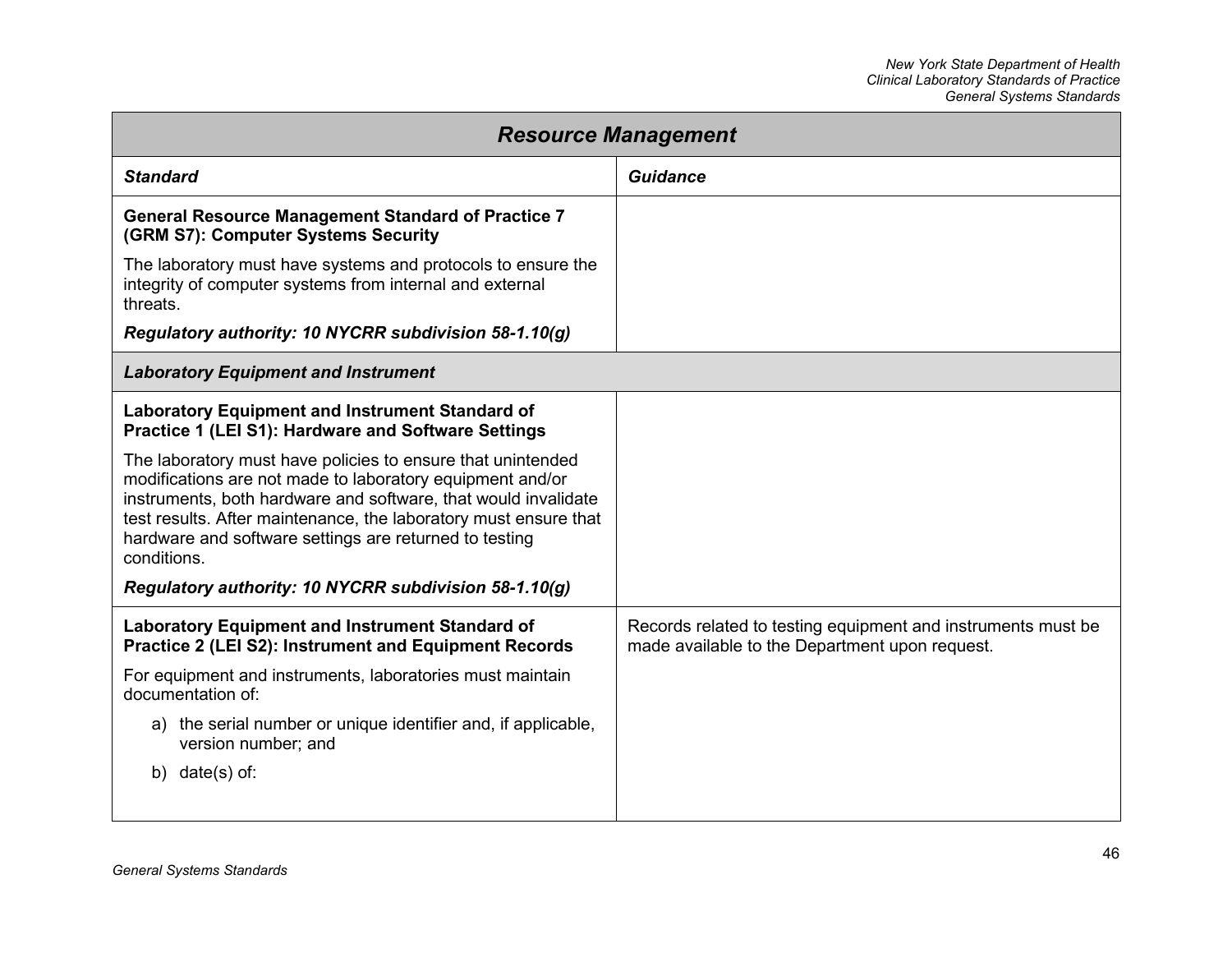<span id="page-53-0"></span>

| <b>Resource Management</b> |                                                                                                                                                                                                                                                                                                                                                                                                                                                                                                                                                                                                                              |                                                                                                                                                                                                                                                                                                                                                                                                                                                                                                                                                                                                                                                                            |
|----------------------------|------------------------------------------------------------------------------------------------------------------------------------------------------------------------------------------------------------------------------------------------------------------------------------------------------------------------------------------------------------------------------------------------------------------------------------------------------------------------------------------------------------------------------------------------------------------------------------------------------------------------------|----------------------------------------------------------------------------------------------------------------------------------------------------------------------------------------------------------------------------------------------------------------------------------------------------------------------------------------------------------------------------------------------------------------------------------------------------------------------------------------------------------------------------------------------------------------------------------------------------------------------------------------------------------------------------|
| <b>Standard</b>            |                                                                                                                                                                                                                                                                                                                                                                                                                                                                                                                                                                                                                              | Guidance                                                                                                                                                                                                                                                                                                                                                                                                                                                                                                                                                                                                                                                                   |
| i.                         | initial calibration, certification and/or<br>performance verifications;                                                                                                                                                                                                                                                                                                                                                                                                                                                                                                                                                      |                                                                                                                                                                                                                                                                                                                                                                                                                                                                                                                                                                                                                                                                            |
| ii.                        | placement into service; and                                                                                                                                                                                                                                                                                                                                                                                                                                                                                                                                                                                                  |                                                                                                                                                                                                                                                                                                                                                                                                                                                                                                                                                                                                                                                                            |
| iii.                       | required recertification or performance<br>verifications, as applicable.                                                                                                                                                                                                                                                                                                                                                                                                                                                                                                                                                     |                                                                                                                                                                                                                                                                                                                                                                                                                                                                                                                                                                                                                                                                            |
|                            | The laboratory must have a system to trace reported results to<br>the instruments used to produce a specific test result.                                                                                                                                                                                                                                                                                                                                                                                                                                                                                                    |                                                                                                                                                                                                                                                                                                                                                                                                                                                                                                                                                                                                                                                                            |
|                            | Regulatory authority: 10 NYCRR subdivision 58-1.10(g)                                                                                                                                                                                                                                                                                                                                                                                                                                                                                                                                                                        |                                                                                                                                                                                                                                                                                                                                                                                                                                                                                                                                                                                                                                                                            |
|                            | Laboratory Equipment and Instrument Standard of<br>Practice 3 (LEI S3): Function Checks and Performance<br>Verification of Instruments, Equipment and Test Systems<br>The laboratory must have standard operating procedures<br>and/or policies to perform function checks and to verify<br>performance of equipment, instruments and/or test systems.<br>The laboratory must document or retain electronic records of<br>function checks and performance verification results.<br>Function checks and performance verifications must:<br>a) meet manufacturer and laboratory established<br>performance specifications; and | The laboratory may have the manufacturer perform function<br>checks and/or performance verifications.<br>The laboratory must establish and/or verify performance<br>specifications prior to use for reporting patient specimens and<br>ensure that performance specifications are maintained.<br>The laboratory may use manufacturer's instructions, operator's<br>manuals, or other recommendations or may establish more<br>rigorous criteria. For example, increased frequency of pipettor<br>performance verification may be necessary based on the<br>volumes of liquids being delivered, the frequency of use, and/or<br>the viscosity of the liquids being handled. |
| b)                         | be performed:                                                                                                                                                                                                                                                                                                                                                                                                                                                                                                                                                                                                                | For a laboratory developed test (LDT), function check and<br>performance verification criteria and frequency may be                                                                                                                                                                                                                                                                                                                                                                                                                                                                                                                                                        |
| i.                         | prior to specimen testing and at least annually;                                                                                                                                                                                                                                                                                                                                                                                                                                                                                                                                                                             | established according to Test Performance Specification<br><b>Standard of Practice 2.</b>                                                                                                                                                                                                                                                                                                                                                                                                                                                                                                                                                                                  |
| ii.                        | following service, repairs and/or updates; and                                                                                                                                                                                                                                                                                                                                                                                                                                                                                                                                                                               | For immunohematology, quarterly performance verification of                                                                                                                                                                                                                                                                                                                                                                                                                                                                                                                                                                                                                |
| iii.                       | at a frequency defined by the manufacturer<br>instructions; or                                                                                                                                                                                                                                                                                                                                                                                                                                                                                                                                                               | revolutions per minute (RPM) and timer checks of centrifuges is<br>required under Immunohematology Standard of Practice 6. For                                                                                                                                                                                                                                                                                                                                                                                                                                                                                                                                             |
| iv.                        | in the absence of manufacturer instructions, at a                                                                                                                                                                                                                                                                                                                                                                                                                                                                                                                                                                            | additional requirements in the category of immunohematology,                                                                                                                                                                                                                                                                                                                                                                                                                                                                                                                                                                                                               |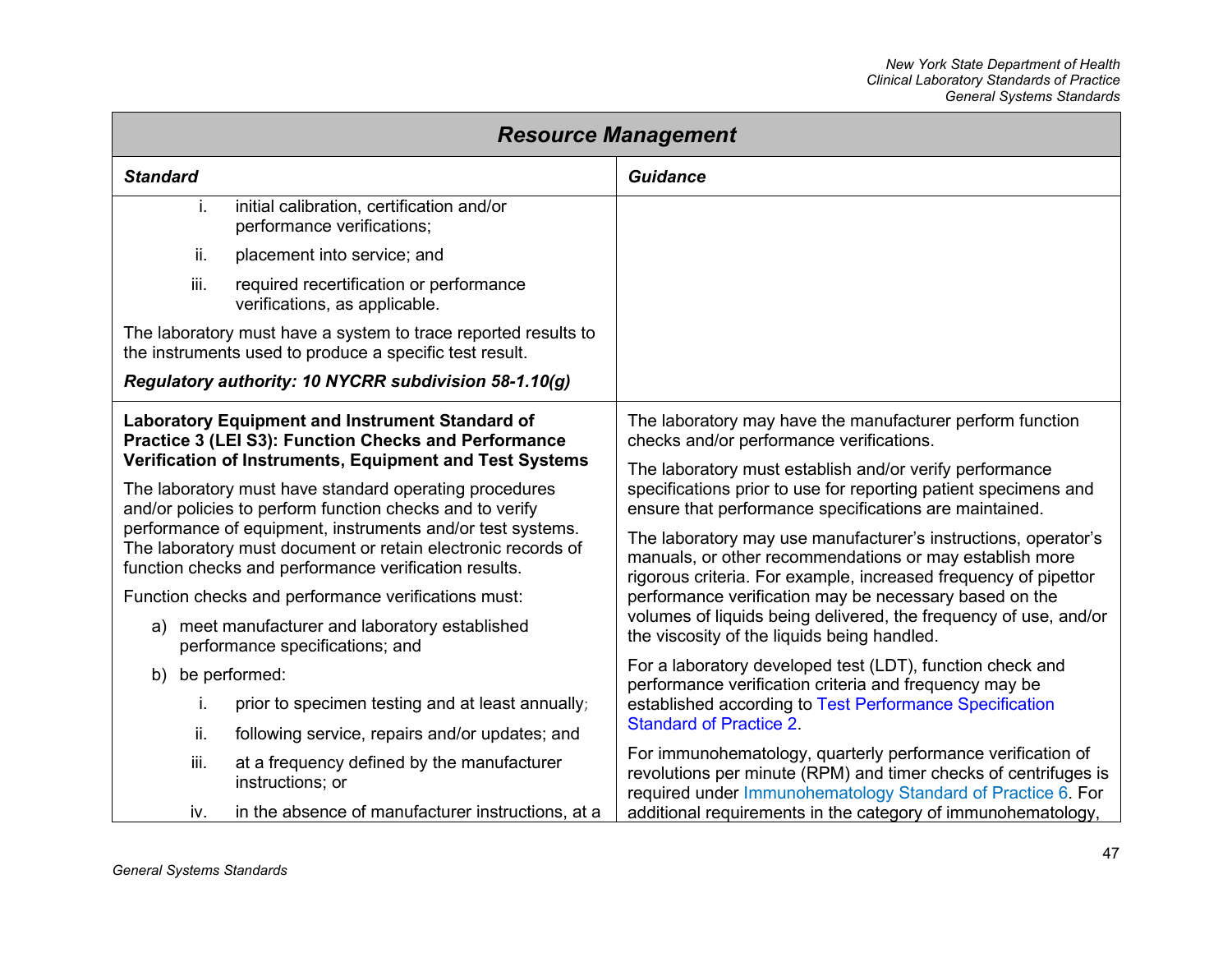| <b>Resource Management</b>                                                                                                                                                                                                                         |                                                                                                                                                                                                 |  |
|----------------------------------------------------------------------------------------------------------------------------------------------------------------------------------------------------------------------------------------------------|-------------------------------------------------------------------------------------------------------------------------------------------------------------------------------------------------|--|
| <b>Standard</b>                                                                                                                                                                                                                                    | <b>Guidance</b>                                                                                                                                                                                 |  |
| frequency established by the laboratory to<br>provide accurate and reliable test results.                                                                                                                                                          | please see section 10 NYCRR 58-2 at:<br>https://www.wadsworth.org/regulatory/clep/laws.                                                                                                         |  |
| Regulatory authority: 10 NYCRR section 58-1.6                                                                                                                                                                                                      |                                                                                                                                                                                                 |  |
| <b>Laboratory Equipment and Instrument Standard of</b><br>Practice 4 (LEI S4): Performance Verification After<br><b>Relocation</b>                                                                                                                 |                                                                                                                                                                                                 |  |
| After moving equipment and/or instruments that are not<br>intended to be portable, the laboratory must document<br>acceptable performance verification, function checks and/or<br>analysis of quality control materials prior to specimen testing. |                                                                                                                                                                                                 |  |
| Regulatory authority: 10 NYCRR subdivision 58-1.10(g)                                                                                                                                                                                              |                                                                                                                                                                                                 |  |
| <b>Laboratory Equipment and Instrument Standard of</b><br>Practice 5 (LEI S5): Instruction for Maintenance and<br><b>Preventive Maintenance</b>                                                                                                    | The standard operating procedures and/or policies may refer to<br>the use of up-to-date relevant manufacturer provided manuals<br>and directions for instructions on the maintenance and use of |  |
| The laboratory must have standard operating procedures<br>and/or policies for the maintenance and preventive<br>maintenance of equipment and instruments that are readily<br>available to laboratory staff.                                        | equipment/instruments.                                                                                                                                                                          |  |
| Regulatory authority: 10 NYCRR section 58-1.6                                                                                                                                                                                                      |                                                                                                                                                                                                 |  |
| <b>Laboratory Equipment and Instrument Standard of</b><br>Practice 6 (LEI S6): Maintenance and Preventive<br><b>Maintenance Records</b>                                                                                                            | Records must include copies of reports/certificates of all<br>calibrations and/or verifications including dates, times, and<br>results, adjustments, the acceptance criteria, and due date of   |  |
| The laboratory must perform and document maintenance for all<br>equipment and instruments used for specimen testing and<br>reporting.                                                                                                              | the next calibration and/or verification.                                                                                                                                                       |  |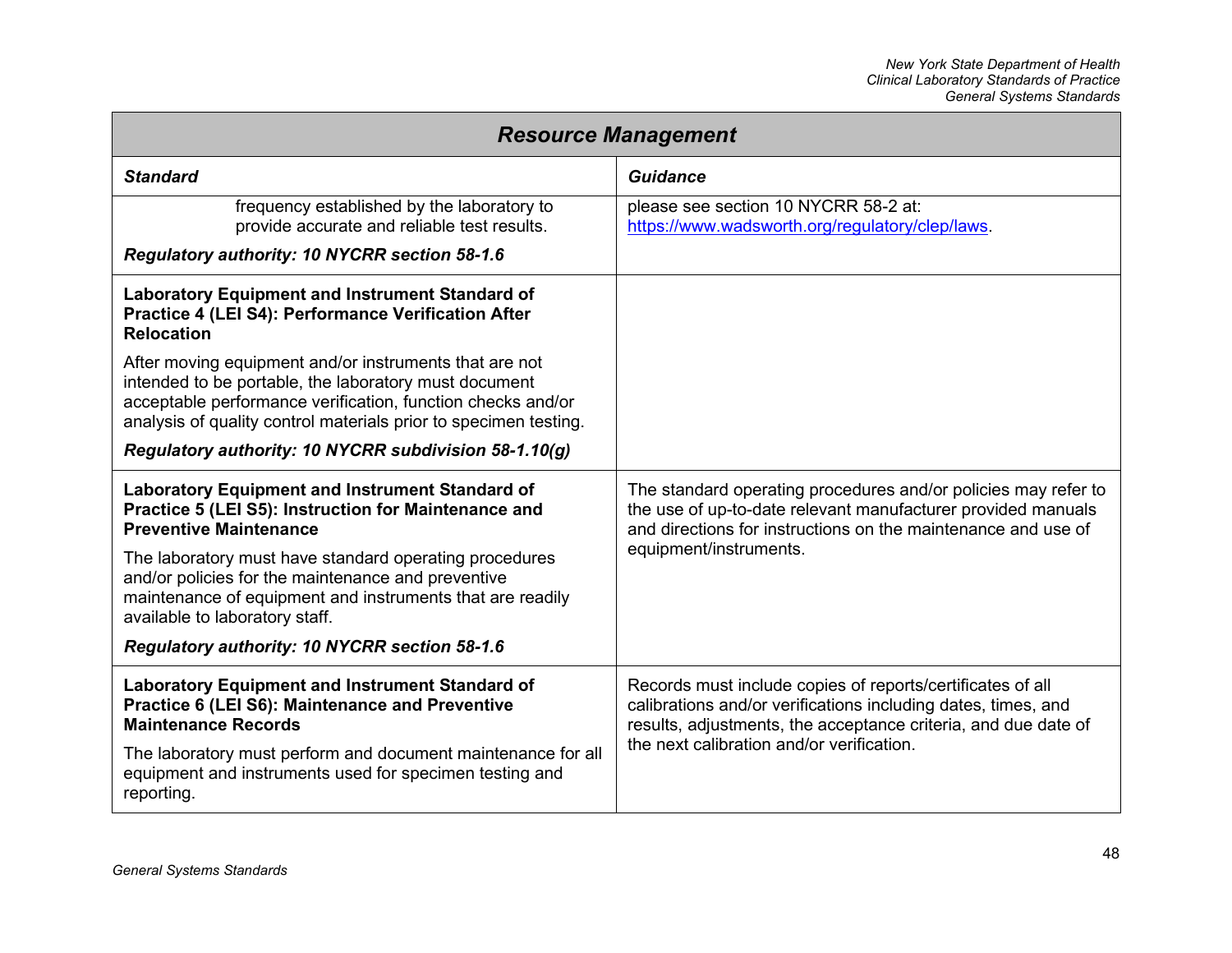| <b>Resource Management</b>                                                                                                                                                                                                                                                         |                 |
|------------------------------------------------------------------------------------------------------------------------------------------------------------------------------------------------------------------------------------------------------------------------------------|-----------------|
| <b>Standard</b>                                                                                                                                                                                                                                                                    | <b>Guidance</b> |
| Documentation must include:                                                                                                                                                                                                                                                        |                 |
| a) all scheduled maintenance and preventive maintenance<br>records;                                                                                                                                                                                                                |                 |
| b) instances and outcomes of damage, malfunctions,<br>modifications and/or repairs; and                                                                                                                                                                                            |                 |
| c) dates of maintenance.                                                                                                                                                                                                                                                           |                 |
| Regulatory authority: 10 NYCRR section 58-1.6                                                                                                                                                                                                                                      |                 |
| <b>Laboratory Equipment and Instrument Standard of</b><br>Practice 7 (LEI S7): Managing Defective Equipment and<br><b>Instruments</b>                                                                                                                                              |                 |
| For defective equipment and/or instruments, the laboratory<br>must:                                                                                                                                                                                                                |                 |
| clearly label the equipment or instrument as being out of<br>a)<br>service;                                                                                                                                                                                                        |                 |
| b) document and investigate the nonconformance<br>according to Investigation and Corrective Action<br>Standards of Practice 3 and 4;                                                                                                                                               |                 |
| c) examine and document the effect on specimen test<br>results; and                                                                                                                                                                                                                |                 |
| ensure that repaired or serviced equipment and<br>d)<br>instruments meet manufacturer or laboratory defined<br>performance specifications through calibration,<br>performance verification and/or function checks, as<br>applicable, before being used for reporting test results. |                 |
| Regulatory authority: 10 NYCRR section 58-1.6                                                                                                                                                                                                                                      |                 |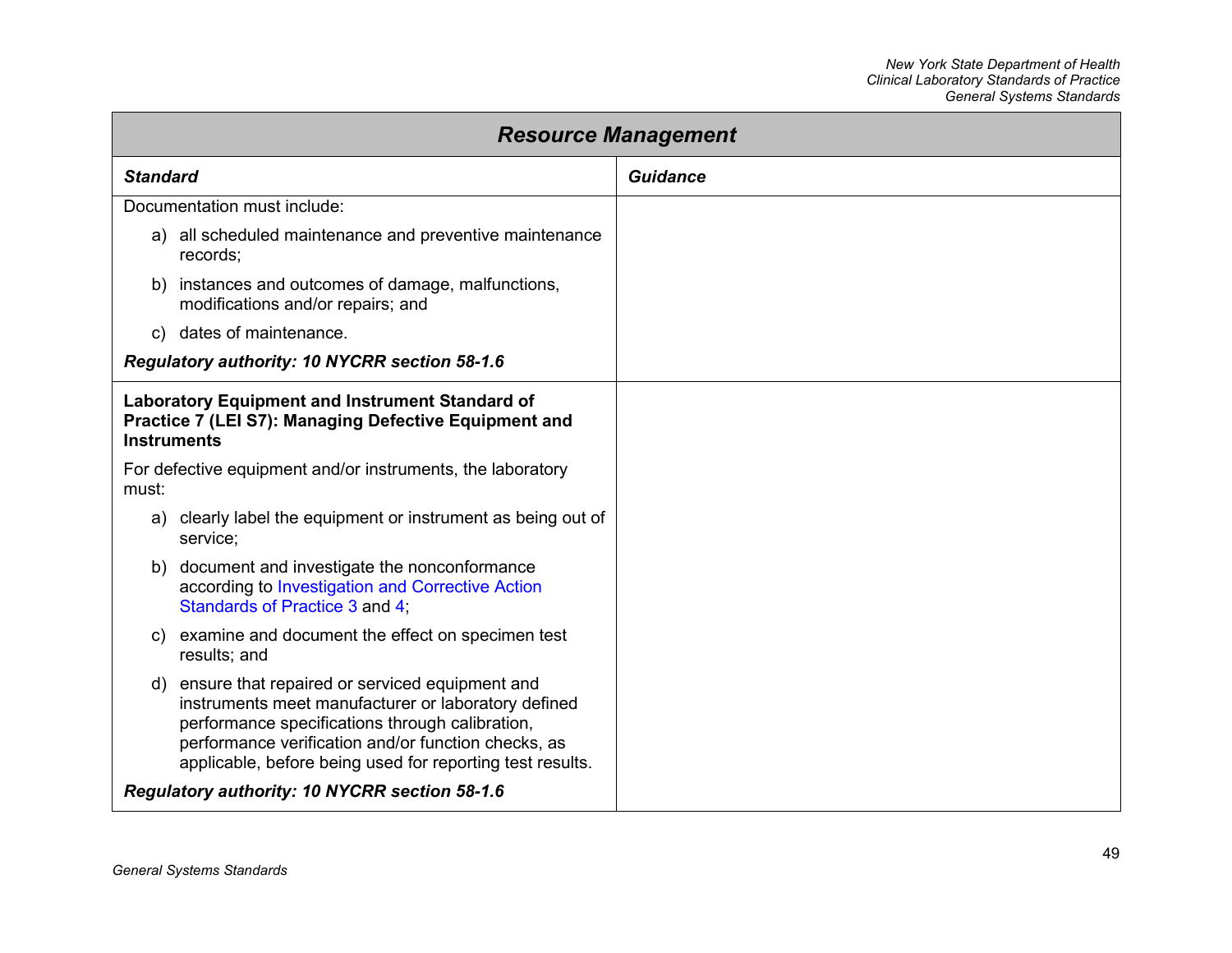| <b>Resource Management</b>                                                                                                             |                                                                                                                                                                                |
|----------------------------------------------------------------------------------------------------------------------------------------|--------------------------------------------------------------------------------------------------------------------------------------------------------------------------------|
| <b>Standard</b>                                                                                                                        | <b>Guidance</b>                                                                                                                                                                |
| <b>Laboratory Equipment and Instrument Standard of</b><br>Practice 8 (LEI S8): Carbon Dioxide Incubators                               | If the $CO2$ incubators have an automatic $CO2$ readout, the $CO2$<br>level does not need to be tested daily with an electronic CO <sub>2</sub>                                |
| The laboratory must measure carbon dioxide $(CO2)$ in $CO2$<br>incubators with a range of five (5) to ten (10) percent.                | analyzer.                                                                                                                                                                      |
| For incubators without a measurement system:                                                                                           |                                                                                                                                                                                |
| measure levels daily using an outside $CO2$<br>measurement device (e.g., electronic CO <sub>2</sub> analyzer); or                      |                                                                                                                                                                                |
| For incubators with a measurement system:                                                                                              |                                                                                                                                                                                |
| validate $CO2$ levels monthly using a separate<br>measurement device.                                                                  |                                                                                                                                                                                |
| Regulatory authority: 10 NYCRR section 58-1.6                                                                                          |                                                                                                                                                                                |
|                                                                                                                                        |                                                                                                                                                                                |
| <b>Laboratory Equipment and Instrument Standard of</b><br>Practice 9 (LEI S9): Thermal Cyclers and Polymerase Chain<br><b>Reaction</b> |                                                                                                                                                                                |
| For procedures using a thermal cycler, the laboratory must:                                                                            |                                                                                                                                                                                |
| a) operate the thermal cycler per the test kit<br>manufacturer's instructions; and                                                     | b) Verification should include monitoring of temperature<br>ramping rates where applicable. Verification may be<br>performed indirectly by following manufacturer instructions |
| b) verify the uniformity of temperature across all sample<br>chambers at inception, annually, and after servicing.                     | or rotating a low positive control across every well, over<br>time, or an electronic check for temperature homogeneity.                                                        |
| Regulatory authority: 10 NYCRR section 58-1.6                                                                                          |                                                                                                                                                                                |
|                                                                                                                                        |                                                                                                                                                                                |
|                                                                                                                                        |                                                                                                                                                                                |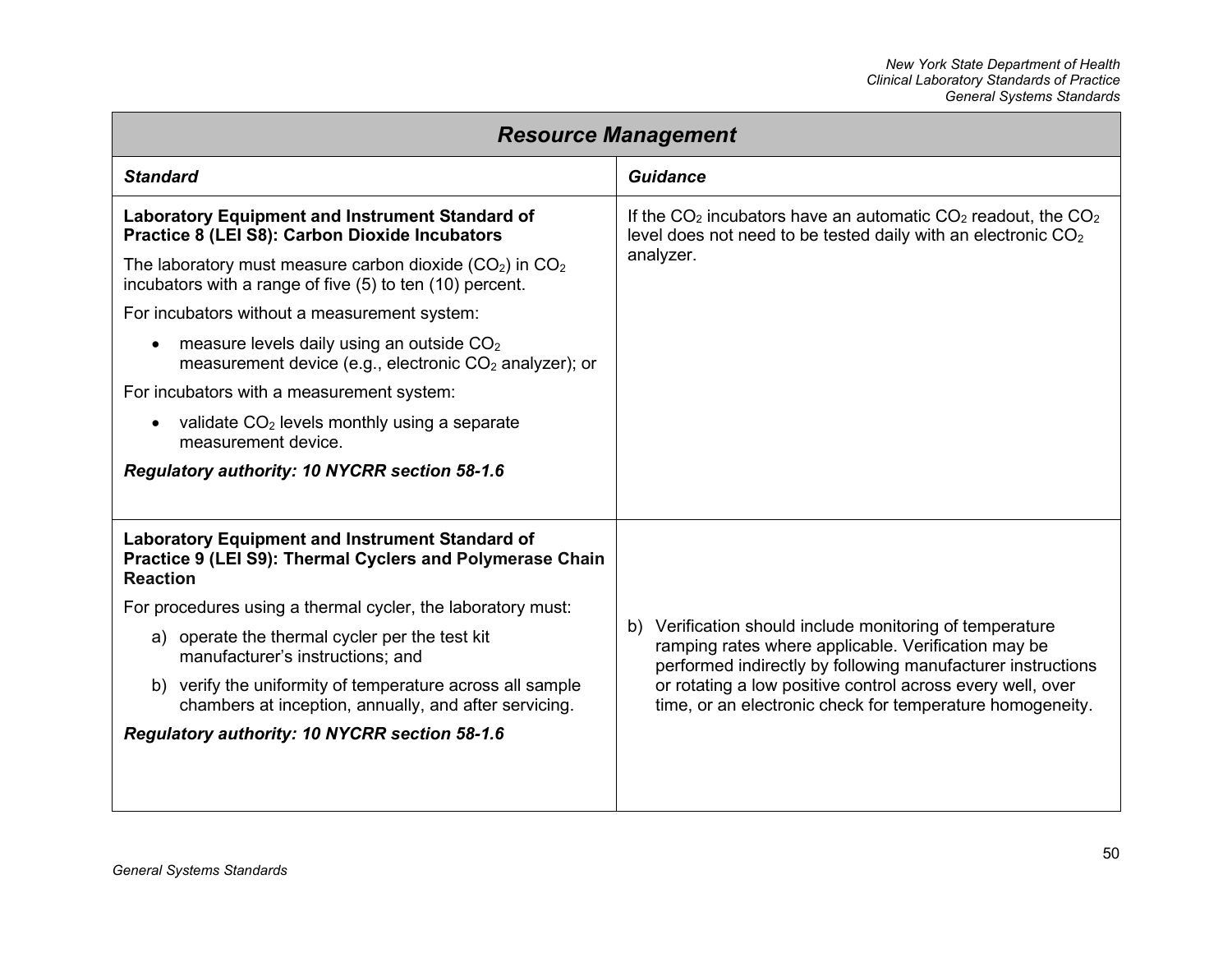<span id="page-57-0"></span>

| <b>Resource Management</b>                                                                                                                                                                                                                                                                                                                                                                             |                                                                                                                                                                                                                                                                                                                                                                                                                                                  |
|--------------------------------------------------------------------------------------------------------------------------------------------------------------------------------------------------------------------------------------------------------------------------------------------------------------------------------------------------------------------------------------------------------|--------------------------------------------------------------------------------------------------------------------------------------------------------------------------------------------------------------------------------------------------------------------------------------------------------------------------------------------------------------------------------------------------------------------------------------------------|
| <b>Standard</b>                                                                                                                                                                                                                                                                                                                                                                                        | <b>Guidance</b>                                                                                                                                                                                                                                                                                                                                                                                                                                  |
| <b>Reagents and Media</b>                                                                                                                                                                                                                                                                                                                                                                              |                                                                                                                                                                                                                                                                                                                                                                                                                                                  |
| Reagent and Media Standard of Practice 1 (RGM S1):<br><b>Reagent and Media Records</b><br>The laboratory must have an inventory control system for<br>reagents and media that documents, at a minimum, the:                                                                                                                                                                                            | Reagent and media documentation must be made available to<br>the Department upon request. Inventory control should ensure<br>that the laboratory has sufficient reagents to verify new lots and<br>shipments.                                                                                                                                                                                                                                    |
| a) lot number;<br>date of receipt in the laboratory;<br>b)<br>date of acceptable performance verification(s);<br>C)<br>$d)$ date(s):<br>for reagents, when they are placed into service;<br>i.<br>or<br>ii.<br>for media, a mechanism that can identify<br>specimens affected should the media be<br>contaminated; and<br>e) expiration date.<br>Regulatory authority: 10 NYCRR subdivision 58-1.10(g) |                                                                                                                                                                                                                                                                                                                                                                                                                                                  |
| Reagents and Media Standard of Practice 2 (RGM S2):<br>Verification of Reagents and Media - Control Procedures<br>The laboratory must follow the manufacturer instructions for<br>using reagents, media and supplies.<br>In addition, unless more stringent requirements are specified<br>elsewhere in the New York State Clinical Laboratory Standard<br>of Practice, the laboratory must:            | The laboratory must establish and/or verify performance<br>specifications prior to use for reporting patient specimens and<br>ensure that performance specifications are maintained.<br>Verification may be accomplished by examining quality control<br>samples and verifying that results are acceptable, provided the<br>quality control challenge is designed appropriately to be<br>sensitive to substandard equipment or supplies quality. |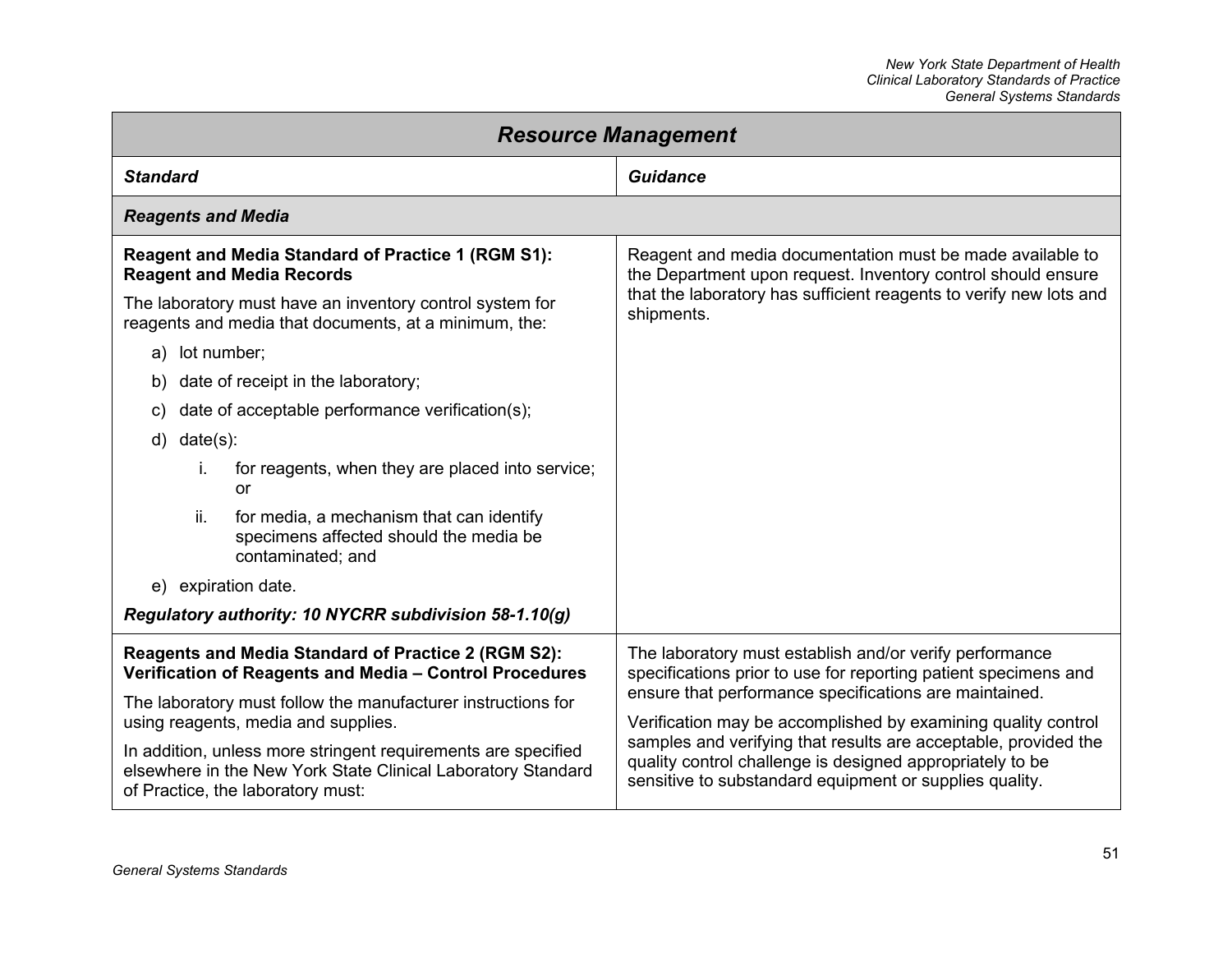| <b>Resource Management</b> |                                                                                                                                                                                                                                                                                                                                                                              |                                                                                            |
|----------------------------|------------------------------------------------------------------------------------------------------------------------------------------------------------------------------------------------------------------------------------------------------------------------------------------------------------------------------------------------------------------------------|--------------------------------------------------------------------------------------------|
| <b>Standard</b>            |                                                                                                                                                                                                                                                                                                                                                                              | <b>Guidance</b>                                                                            |
| a)                         | check each batch (prepared in-house), lot number<br>(commercially prepared) and shipment of reagents,<br>disks, stains, antisera, and identification systems<br>(systems using two (2) or more substrates or two (2) or<br>more reagents, or a combination) when prepared or<br>opened for positive and negative reactivity, as well as<br>graded reactivity, if applicable; | Antibody identification cell panels must be used according to<br>manufacturer instruction. |
|                            | b) each day of use, test staining materials for intended<br>reactivity to ensure predictable staining characteristics.<br>Control materials for both positive and negative<br>reactivity must be included, as appropriate;                                                                                                                                                   |                                                                                            |
| C)                         | check fluorescent and immunohistochemical stains for<br>positive and negative reactivity each time of use;                                                                                                                                                                                                                                                                   |                                                                                            |
| d)                         | before, or concurrent with the initial use:                                                                                                                                                                                                                                                                                                                                  |                                                                                            |
|                            | i. check each batch of media for sterility if sterility is<br>required for testing;                                                                                                                                                                                                                                                                                          |                                                                                            |
|                            | ii. check each batch of media for its ability to support<br>growth and, as appropriate, select or inhibit<br>specific organisms or produce a biochemical<br>response; and                                                                                                                                                                                                    |                                                                                            |
|                            | document the physical characteristics of the media<br>iii.<br>when compromised and report any deterioration in<br>the media to the manufacturer.                                                                                                                                                                                                                             |                                                                                            |
|                            | Regulatory authority: 10 NYCRR subdivision 58-1.10(g)                                                                                                                                                                                                                                                                                                                        |                                                                                            |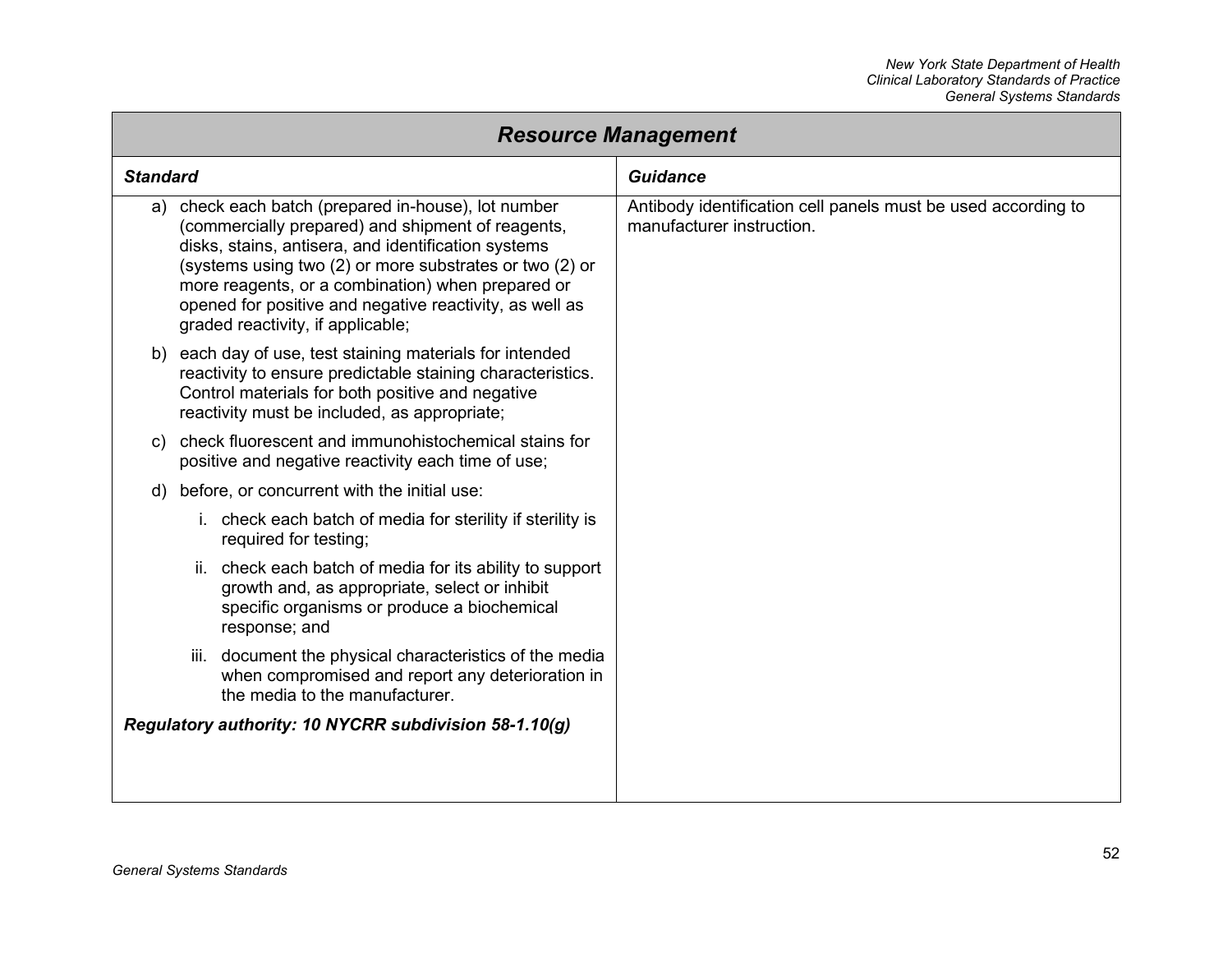| <b>Resource Management</b>                                                                                                                                                                                                                                                                                                                  |                 |
|---------------------------------------------------------------------------------------------------------------------------------------------------------------------------------------------------------------------------------------------------------------------------------------------------------------------------------------------|-----------------|
| <b>Standard</b>                                                                                                                                                                                                                                                                                                                             | <b>Guidance</b> |
| <b>Reagents and Media Standard of Practice 3 (RGM S3):</b><br>Labeling                                                                                                                                                                                                                                                                      |                 |
| The laboratory must label all reagents and media, as<br>applicable, with the:                                                                                                                                                                                                                                                               |                 |
| a) identity;                                                                                                                                                                                                                                                                                                                                |                 |
| titer, strength or concentration;<br>b)                                                                                                                                                                                                                                                                                                     |                 |
| storage conditions;<br>C)                                                                                                                                                                                                                                                                                                                   |                 |
| in-house preparation date or date opened;<br>d)                                                                                                                                                                                                                                                                                             |                 |
| e) identity of the person who prepared or opened the<br>material;                                                                                                                                                                                                                                                                           |                 |
| expiration date and expiration after opening, if pertinent<br>f)<br>to the performance of the reagent; and                                                                                                                                                                                                                                  |                 |
| g) any additional relevant information.                                                                                                                                                                                                                                                                                                     |                 |
| If a container cannot be directly labeled due limitations of the<br>container (e.g., for tubed or plated in-house prepared<br>microbiological media), the required information may be<br>recorded in a manual or electronic tracking system, provided<br>that each container is traceable to an individual entry in the<br>tracking system. |                 |
| Regulatory authority: 10 NYCRR subdivision 58-1.10(g)                                                                                                                                                                                                                                                                                       |                 |
| Reagents and Media Standard of Practice 4 (RGM S4): Kit<br><b>Components</b>                                                                                                                                                                                                                                                                |                 |
| The laboratory must not interchange components of reagent<br>kits of different lot numbers unless:                                                                                                                                                                                                                                          |                 |
| a) specified by the manufacturer; or                                                                                                                                                                                                                                                                                                        |                 |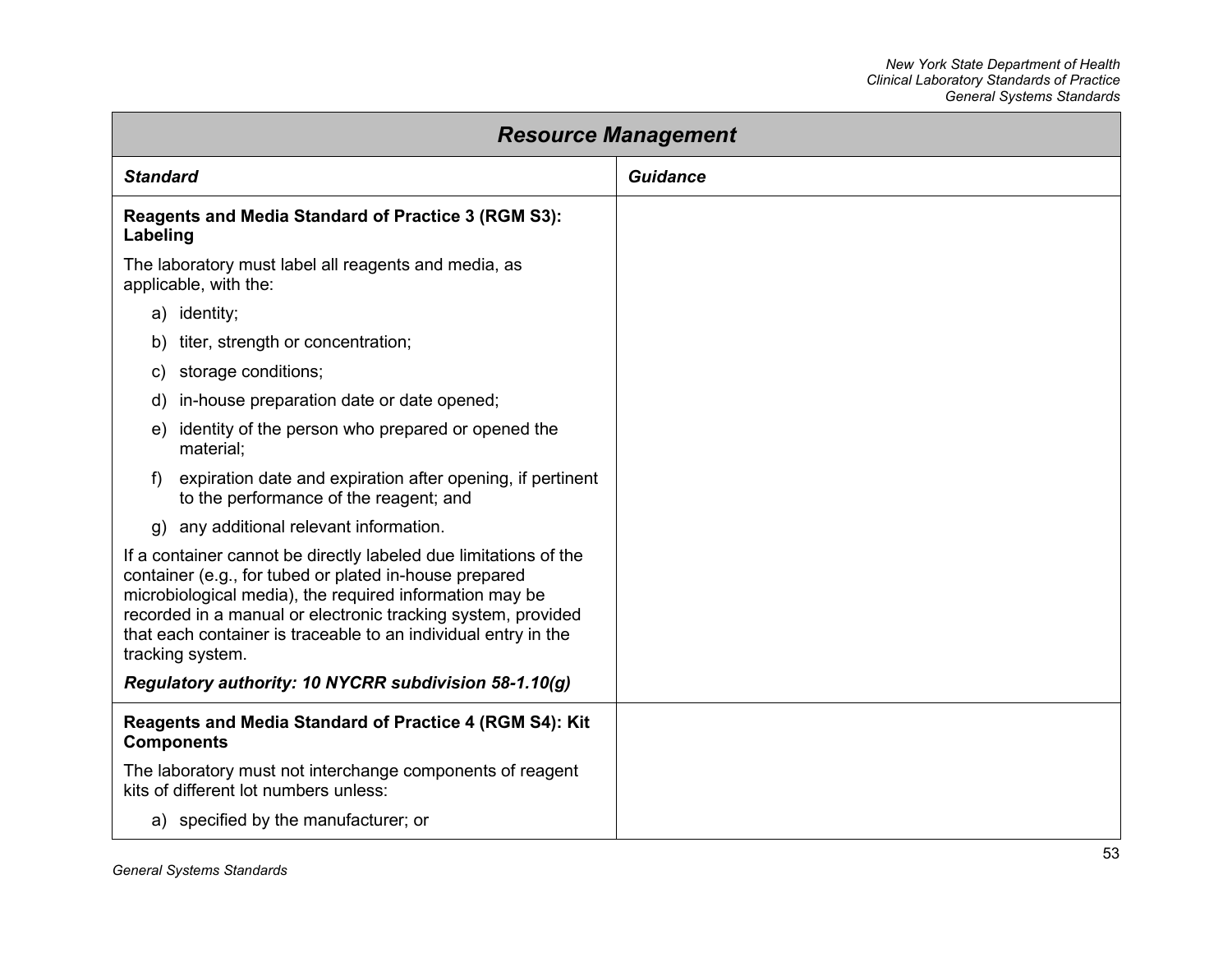| <b>Resource Management</b>                                                                                                                                                                                                           |                                                                                                                                 |
|--------------------------------------------------------------------------------------------------------------------------------------------------------------------------------------------------------------------------------------|---------------------------------------------------------------------------------------------------------------------------------|
| <b>Standard</b>                                                                                                                                                                                                                      | Guidance                                                                                                                        |
| established and documented by the laboratory to meet<br>b)<br>test performance specifications according to Test<br>Performance Specification Standard of Practice 2.                                                                 |                                                                                                                                 |
| Regulatory authority: 10 NYCRR subdivision 58-1.10(g)                                                                                                                                                                                |                                                                                                                                 |
| <b>Reagents and Media Standard of Practice 5 (RGM S5):</b><br><b>Reagent and Media Storage</b>                                                                                                                                       | For temperature sensitive reagents and media, the laboratory<br>must follow manufacturer instructions for freeze-thaw cycles or |
| For labile reagents and media that are required for testing and<br>that do not have manufacturer storage instructions, the<br>laboratory must establish and document storage conditions that<br>lead to acceptable test performance. | establish its own criteria. Freeze-thaw cycles must be<br>documented where applicable.                                          |
| Regulatory authority: 10 NYCRR subdivision 58-1.10(g)                                                                                                                                                                                |                                                                                                                                 |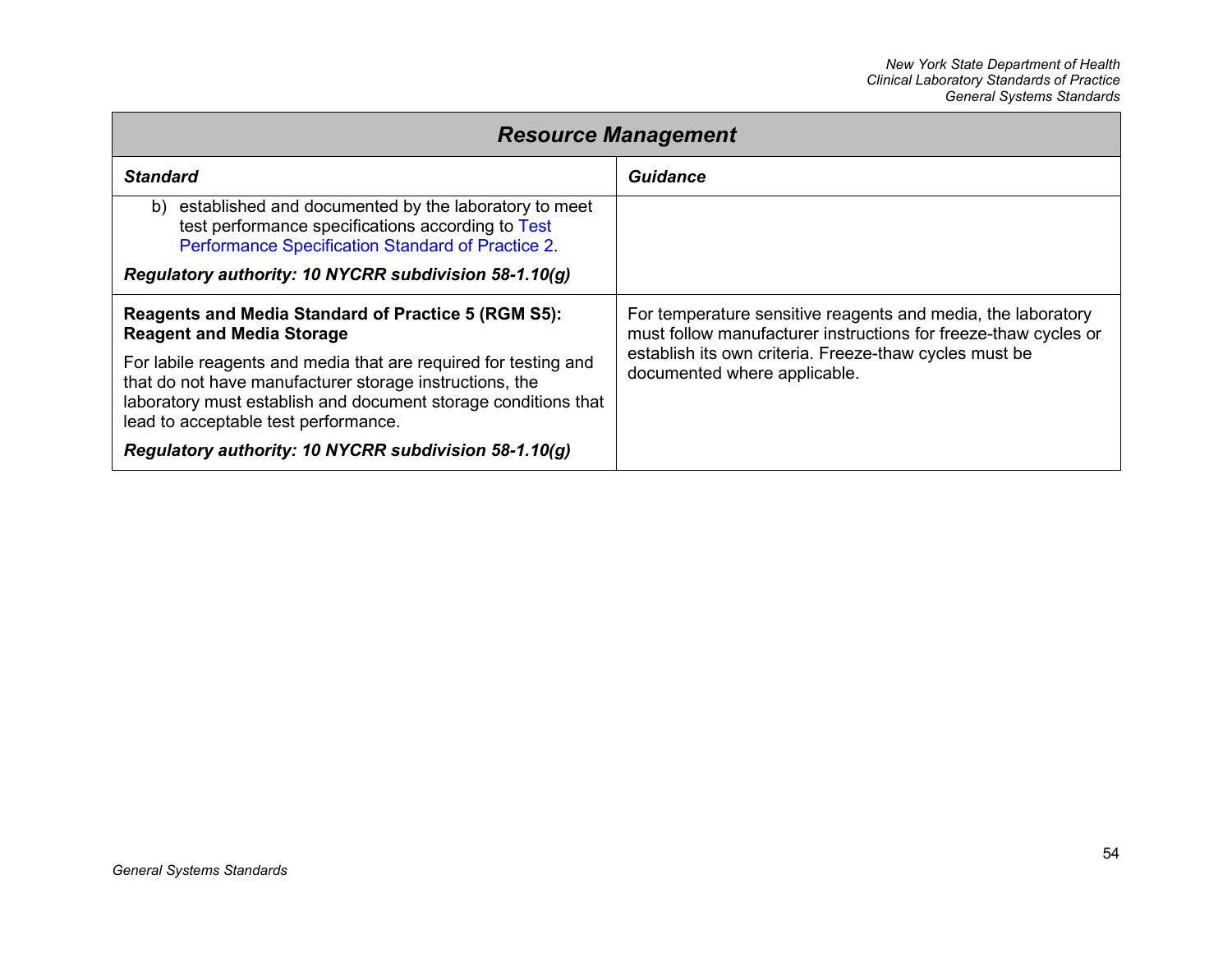### <span id="page-61-0"></span>*Document Control*

| <b>Document Control</b>                                                                                                                                                                                                                                                                          |                                                                                                                                        |
|--------------------------------------------------------------------------------------------------------------------------------------------------------------------------------------------------------------------------------------------------------------------------------------------------|----------------------------------------------------------------------------------------------------------------------------------------|
| <b>Standard</b>                                                                                                                                                                                                                                                                                  | <b>Guidance</b>                                                                                                                        |
| Document Control Fundamental Standard of Practice (DC<br>FS)                                                                                                                                                                                                                                     |                                                                                                                                        |
| All standard operating procedures, policies, instructions,<br>programs, plans and manuals, and any other documents as<br>indicated in any part of the New York State Clinical Laboratory<br>Standards of Practice, must be maintained by the laboratory<br>under conditions of document control. |                                                                                                                                        |
| <b>Statutory authority: Article 5, Title 5 Public Health Law</b><br>Sections 575(2) and (3)                                                                                                                                                                                                      |                                                                                                                                        |
| Document Control Standard of Practice 1 (DC S1):<br><b>Availability</b>                                                                                                                                                                                                                          | Electronic procedures must be accessible to all relevant staff at<br>all times. Backup systems are required to ensure accessibility if |
| All standard operating procedures, policies, instructions,<br>programs, plans and manuals, and any other documents as<br>indicated in any part of the New York State Clinical Laboratory<br>Standards of Practice must be:                                                                       | electronic procedures are not available.                                                                                               |
| a) under document control;                                                                                                                                                                                                                                                                       |                                                                                                                                        |
| b) in a standardized format with a system of numbering<br>and/or titling of each procedure;                                                                                                                                                                                                      |                                                                                                                                        |
| current and accurate; and<br>C)                                                                                                                                                                                                                                                                  |                                                                                                                                        |
| d) available and accessible at all times in applicable work<br>$area(s)$ .                                                                                                                                                                                                                       |                                                                                                                                        |
| Regulatory authority: 10 NYCRR subdivision 58-1.10(g)                                                                                                                                                                                                                                            |                                                                                                                                        |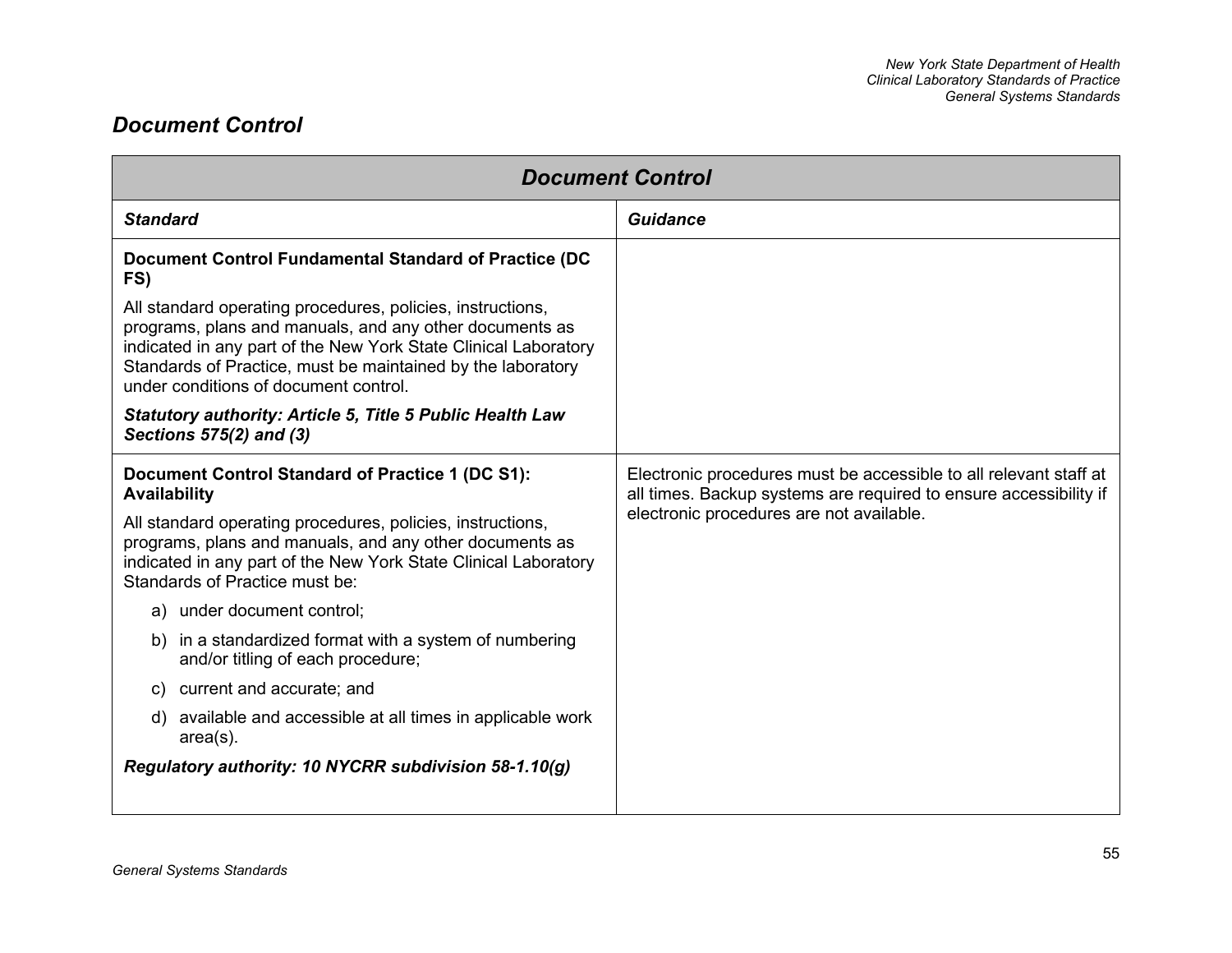| <b>Document Control</b>                                                                                                                                                                                                                                                                                                                                                             |                                                                                                                      |
|-------------------------------------------------------------------------------------------------------------------------------------------------------------------------------------------------------------------------------------------------------------------------------------------------------------------------------------------------------------------------------------|----------------------------------------------------------------------------------------------------------------------|
| <b>Standard</b>                                                                                                                                                                                                                                                                                                                                                                     | <b>Guidance</b>                                                                                                      |
| Document Control Standard of Practice 2 (DC S2):<br><b>Compliance</b>                                                                                                                                                                                                                                                                                                               |                                                                                                                      |
| Laboratory staff must follow all standard operating procedures<br>and other laboratory documents that are under document<br>control. The laboratory must have systems established to:                                                                                                                                                                                               |                                                                                                                      |
| a) notify relevant staff of revisions; and                                                                                                                                                                                                                                                                                                                                          |                                                                                                                      |
| b) provide and document training for staff on procedures<br>and other applicable documents.                                                                                                                                                                                                                                                                                         |                                                                                                                      |
| Regulatory authority: 10 NYCRR subdivision 58-1.10(g)                                                                                                                                                                                                                                                                                                                               |                                                                                                                      |
| <b>Document Control Standard of Practice 3 (DC S3):</b><br><b>Manufacturer Instruction Manuals</b>                                                                                                                                                                                                                                                                                  | All Document Control Standards of Practice apply to<br>manufacturer instructions, operator manuals, package inserts, |
| Current manufacturer's instructions, operator manuals,<br>package inserts, or textbooks may be used in total or in part to<br>meet Test Procedure Content Standards of Practice 1 and 2 or<br>other document content requirements, provided that all relevant<br>content requirements in any part of the New York State Clinical<br>Laboratory Standards of Practice are fulfilled. | and/or or textbooks, etc., used in total or in part of the Test<br>Procedure, including director approval.           |
| Regulatory authority: 10 NYCRR subdivision 58-1.10(g)                                                                                                                                                                                                                                                                                                                               |                                                                                                                      |
| Document Control Standard of Practice 4 (DC S4):<br><b>Procedure Excerpts</b>                                                                                                                                                                                                                                                                                                       | Procedure excerpts may also be referred to as job aides,<br>training notes, and/or procedural subsections.           |
| In addition to complete standard operating procedures,<br>policies, instructions, programs, plans and/or manuals,<br>excerpts that summarize key information may be used by<br>laboratory staff, provided:                                                                                                                                                                          |                                                                                                                      |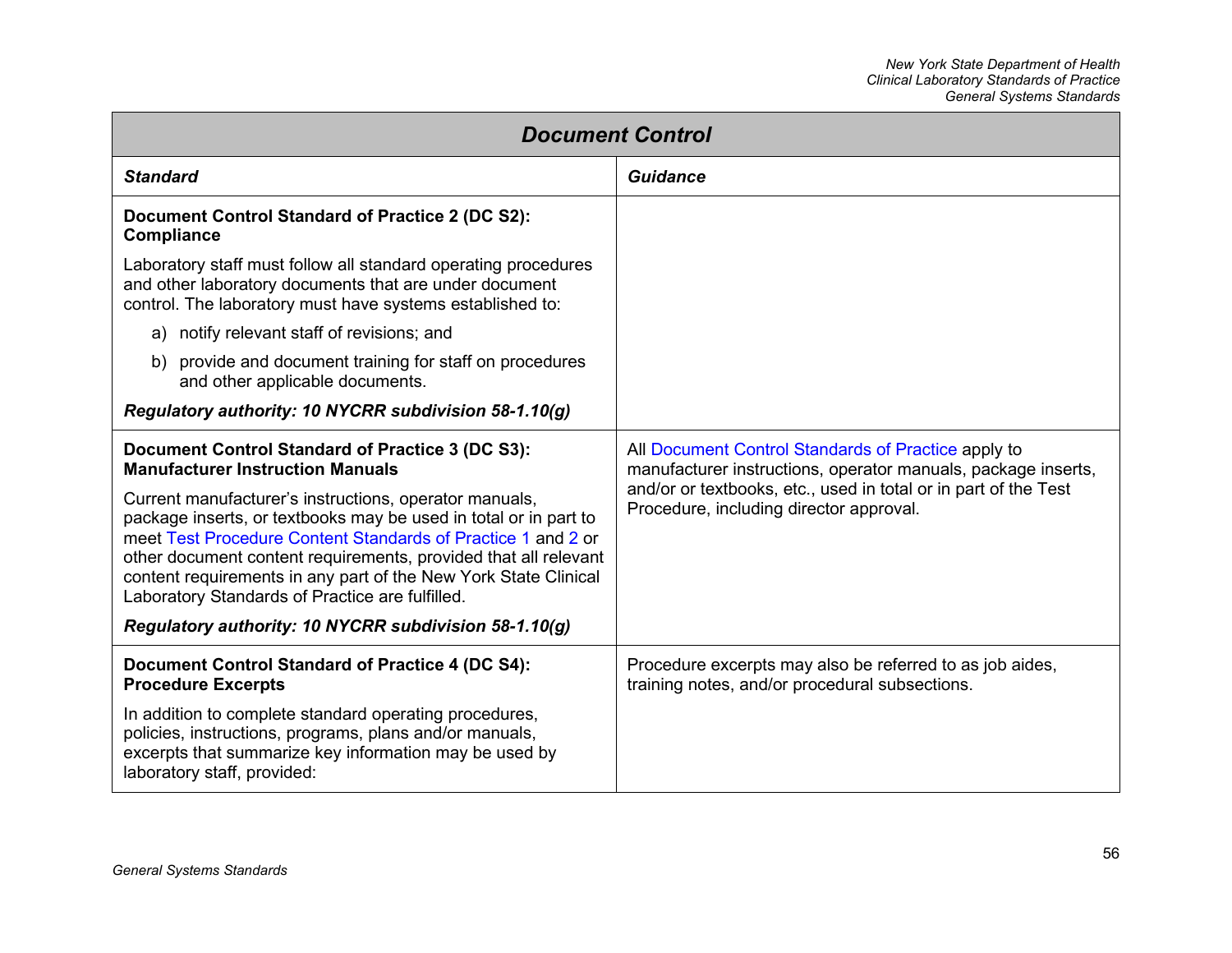| <b>Document Control</b>                                                                                                                                                                                                                                                                                                                                                                                                                                                                                                                                                                                                         |                                                                                                                                                                                                                                                                                                                                                                                                 |
|---------------------------------------------------------------------------------------------------------------------------------------------------------------------------------------------------------------------------------------------------------------------------------------------------------------------------------------------------------------------------------------------------------------------------------------------------------------------------------------------------------------------------------------------------------------------------------------------------------------------------------|-------------------------------------------------------------------------------------------------------------------------------------------------------------------------------------------------------------------------------------------------------------------------------------------------------------------------------------------------------------------------------------------------|
| <b>Standard</b>                                                                                                                                                                                                                                                                                                                                                                                                                                                                                                                                                                                                                 | Guidance                                                                                                                                                                                                                                                                                                                                                                                        |
| a) the director, assistant director(s) or supervisor qualified<br>staff reviews the excerpts at least every two (2) years<br>and this review is documented; and                                                                                                                                                                                                                                                                                                                                                                                                                                                                 |                                                                                                                                                                                                                                                                                                                                                                                                 |
| b) the content provided by the excerpt does not contradict<br>the corresponding document.                                                                                                                                                                                                                                                                                                                                                                                                                                                                                                                                       |                                                                                                                                                                                                                                                                                                                                                                                                 |
| Regulatory authority: 10 NYCRR subdivision 58-1.10(g)                                                                                                                                                                                                                                                                                                                                                                                                                                                                                                                                                                           |                                                                                                                                                                                                                                                                                                                                                                                                 |
| Document Control Standard of Practice 5 (DC S5): Director<br>Approval                                                                                                                                                                                                                                                                                                                                                                                                                                                                                                                                                           | Non-testing documents may include safety policies and<br>procedures, computer system specifications and/or<br>maintenance instructions.                                                                                                                                                                                                                                                         |
| The director or sole assistant director designated for a category<br>must sign and date each new or revised test procedure before<br>it is used for reporting patient test results. Approval of new and<br>revised test procedures, as indicated by signature and date,<br>may not be delegated by the director or sole assistant director.                                                                                                                                                                                                                                                                                     | This standard is applicable to laboratory developed tests<br>(LDTs), as well as manufacturer instruction manuals adopted in<br>lieu of laboratory-specific test procedures, standard operating<br>procedures and/or excerpts.                                                                                                                                                                   |
| Test procedure review, at a minimum every two (2) years, is<br>required by the director. This duty may be delegated in writing<br>to an assistant director holding an appropriate certificate of<br>qualification or an individual qualified as a laboratory<br>supervisor.<br>For controlled documents not related to testing, an individual<br>may be delegated by the laboratory director, as specified in<br>writing, to approve, sign and review documents as indicated in<br>the New York State Clinical Laboratory Standards of Practice.<br>Regulatory authority: 10 NYCRR subdivisions 58-1.2(c) and<br>$58 - 1.10(g)$ | In the case of a change in the laboratory director or sole<br>assistant director, all test procedures should be reviewed and<br>signed by the new director and/or sole assistant director as<br>soon as possible. If not done immediately, the laboratory<br>should have a plan for having the review completed and<br>documented within an appropriate timeframe, not to exceed six<br>months. |
|                                                                                                                                                                                                                                                                                                                                                                                                                                                                                                                                                                                                                                 | Electronic signature, or an alternative system, may be<br>substituted for hard copy, as long as it is a password protected<br>signature.<br>Blood banks are required to follow the requirements in 10<br>NYCRR section 58-2.8 for annual review by the director or<br>authorized supervisor.                                                                                                    |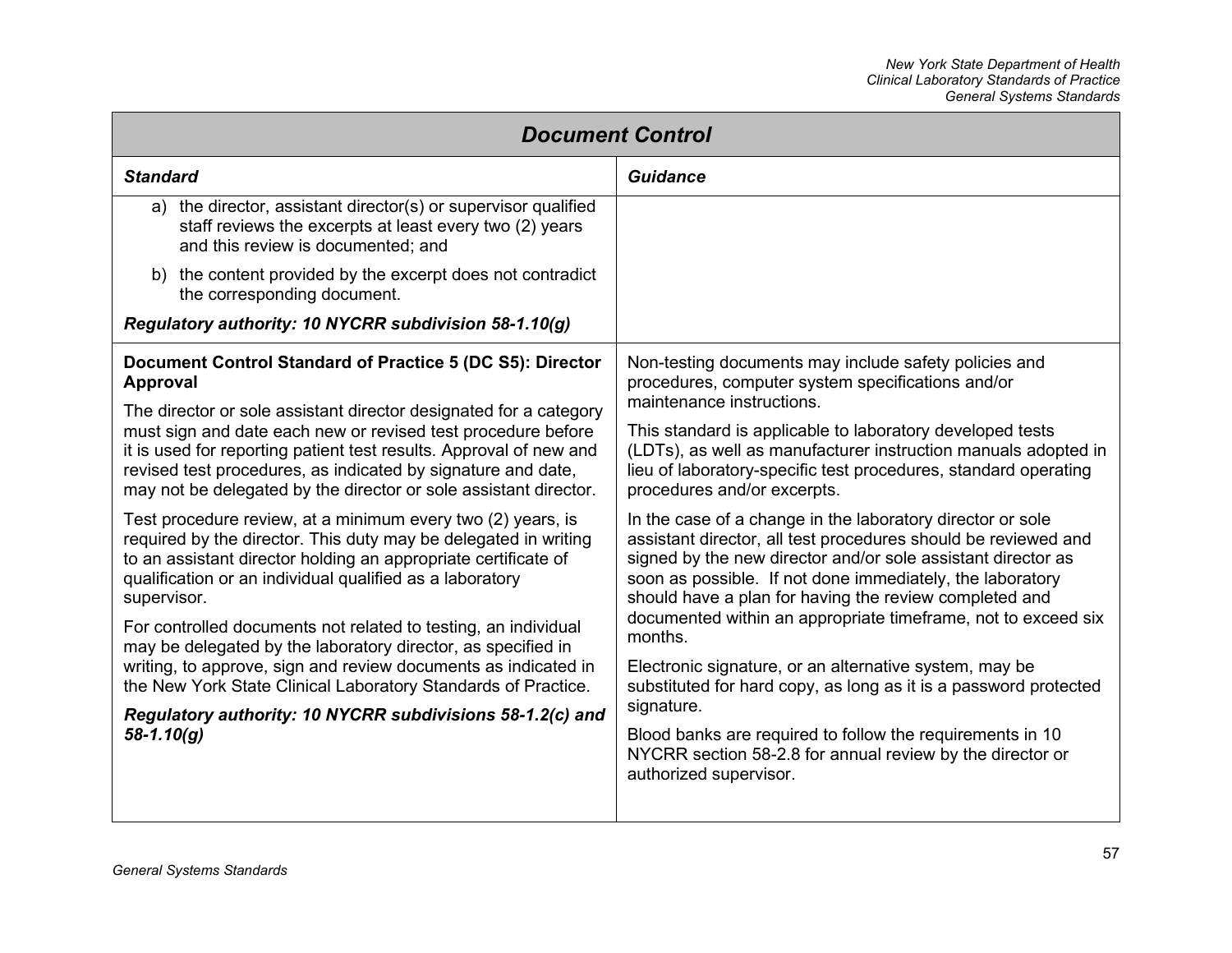| <b>Document Control</b>                                                                                                              |                                                                                                                                   |
|--------------------------------------------------------------------------------------------------------------------------------------|-----------------------------------------------------------------------------------------------------------------------------------|
| <b>Standard</b>                                                                                                                      | <b>Guidance</b>                                                                                                                   |
| Document Control Standard of Practice 6 (DC S6):<br><b>Controlled Document Archival</b>                                              | This activity is a critical element of document control whereby<br>test reports can be readily associated with test procedures in |
| The laboratory must have a system to:                                                                                                | place at the time a specific specimen was analyzed.                                                                               |
| a) maintain and archive a copy of each revised document<br>under document control, with the dates of use and<br>discontinuation; and |                                                                                                                                   |
| b) retain these records, if required, according to Document<br>and Specimen Retention Standards of Practice.                         |                                                                                                                                   |
| Regulatory authority: 10 NYCRR subdivision 58-1.10(g)                                                                                |                                                                                                                                   |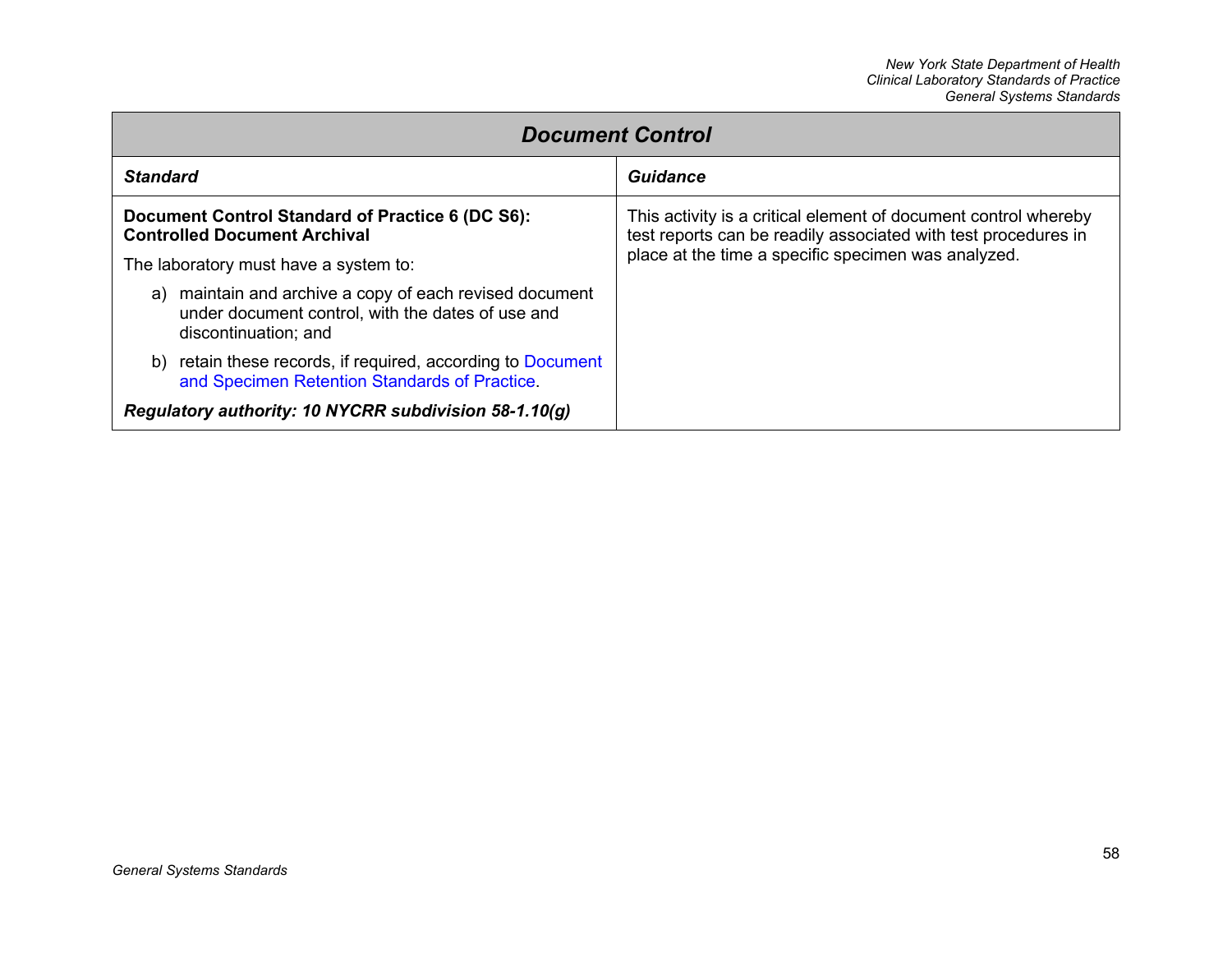# *Pre-Analytic Systems*

| <b>Pre-Analytic Systems</b>                                                                                                                                                                                                      |                                                                                                                              |
|----------------------------------------------------------------------------------------------------------------------------------------------------------------------------------------------------------------------------------|------------------------------------------------------------------------------------------------------------------------------|
| <b>Standard</b>                                                                                                                                                                                                                  | <b>Guidance</b>                                                                                                              |
| Pre-Analytic Systems Fundamental Standard of Practice<br>(PRS FS)                                                                                                                                                                |                                                                                                                              |
| The laboratory is responsible for establishing and maintaining<br>the:                                                                                                                                                           |                                                                                                                              |
| integrity of specimen identification;<br>a)                                                                                                                                                                                      |                                                                                                                              |
| stability of specimens; and<br>b)                                                                                                                                                                                                |                                                                                                                              |
| completeness and accuracy of information essential to<br>C)<br>the interpretation and reporting of test results.                                                                                                                 |                                                                                                                              |
| <b>Statutory authority: Article 5, Title 5 Public Health Law</b><br>Sections 575(2) and (3)                                                                                                                                      |                                                                                                                              |
| <b>Test Request</b>                                                                                                                                                                                                              |                                                                                                                              |
| Test Request Standard of Practice 1 (TR S1): Specimen<br><b>Testing</b>                                                                                                                                                          | This Standard does not prohibit the acceptance of specimens<br>for teaching or research purposes and does not apply to other |
| All specimens must be received with a test request form or<br>electronic equivalent from persons authorized by law to order<br>testing. Only a New York State permitted clinical laboratory can<br>accept specimens for testing. | entities specifically exempted under Article 5, Title 5 of the<br>Public Health Law.                                         |
| Regulatory authority: 10 NYCRR subdivisions 58-1.7(a) and<br>(b)                                                                                                                                                                 |                                                                                                                              |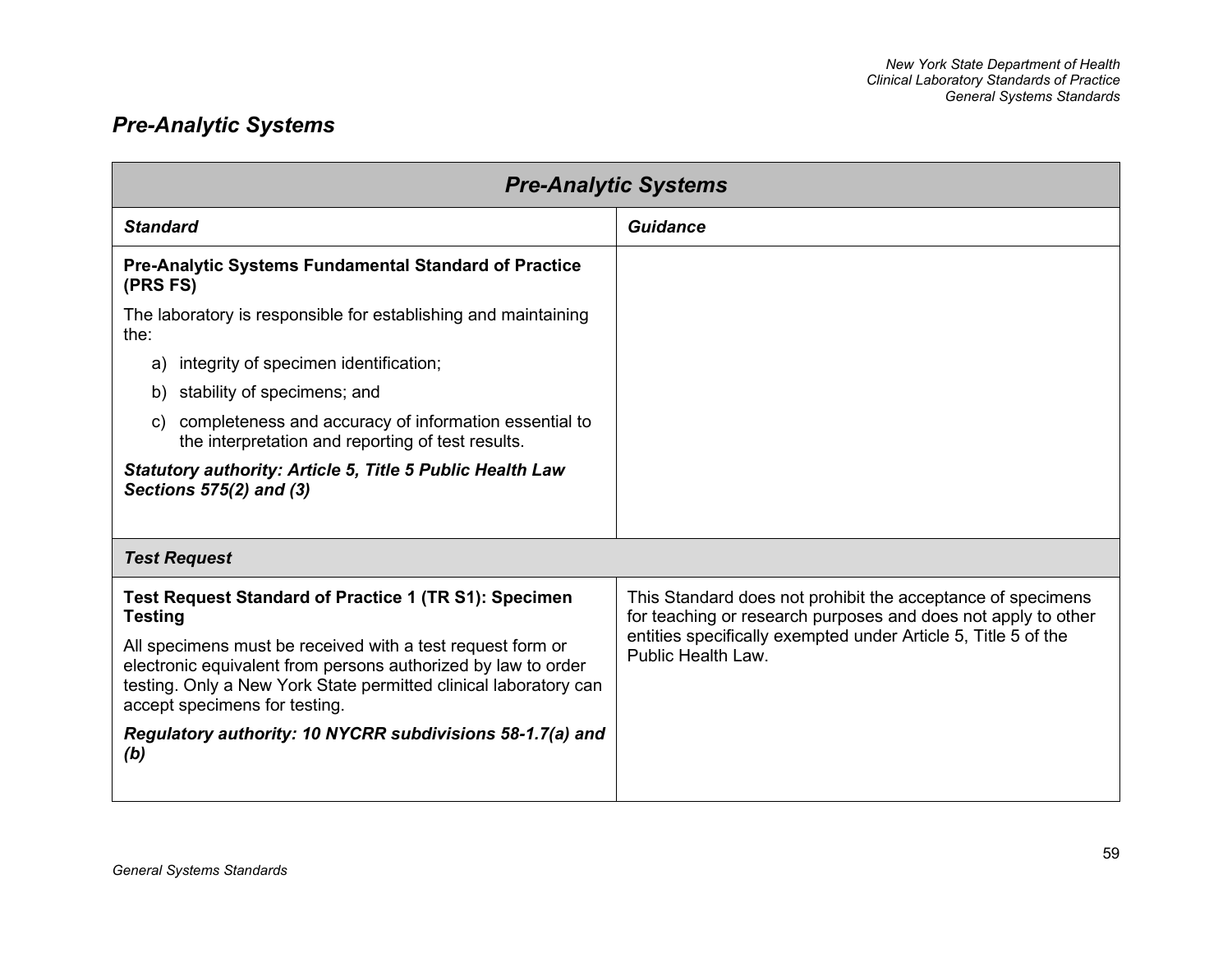| <b>Pre-Analytic Systems</b>                                                                                                                                                                                     |                 |
|-----------------------------------------------------------------------------------------------------------------------------------------------------------------------------------------------------------------|-----------------|
| <b>Standard</b>                                                                                                                                                                                                 | <b>Guidance</b> |
| Test Request Standard of Practice 2 (TR S2): Verbal Test<br><b>Request</b>                                                                                                                                      |                 |
| Following a verbal test request, persons authorized by law<br>must submit a written or electronic request within forty-eight<br>(48) hours. The laboratory must document efforts to obtain the<br>test request. |                 |
| Regulatory authority: 10 NYCRR paragraph 58-1.7(b)(1)                                                                                                                                                           |                 |
| Test Request Standard of Practice 3 (TR S3): Test Request<br>Form                                                                                                                                               |                 |
| The test request form, or an electronic equivalent, must have<br>space for the following information, including but not limited to:                                                                             |                 |
| patient's name or unique identifier;<br>a)                                                                                                                                                                      |                 |
| gender and age or date of birth of the patient;<br>b)                                                                                                                                                           |                 |
| ordering and report release information, including:<br>$\mathsf{c}$                                                                                                                                             |                 |
| name or unique identifier of the physician or<br>i.<br>authorized ordering source; or                                                                                                                           |                 |
| ii.<br>if appropriate, the individual responsible for<br>using the test results; or                                                                                                                             |                 |
| the name and address of the laboratory<br>iii.<br>submitting the specimen for testing; and                                                                                                                      |                 |
| as applicable, a contact person to enable the<br>iv.<br>reporting of imminently life-threatening results or<br>panic or alert values; and                                                                       |                 |
| type of primary specimen and the anatomic site of<br>d)<br>origin, where appropriate;                                                                                                                           |                 |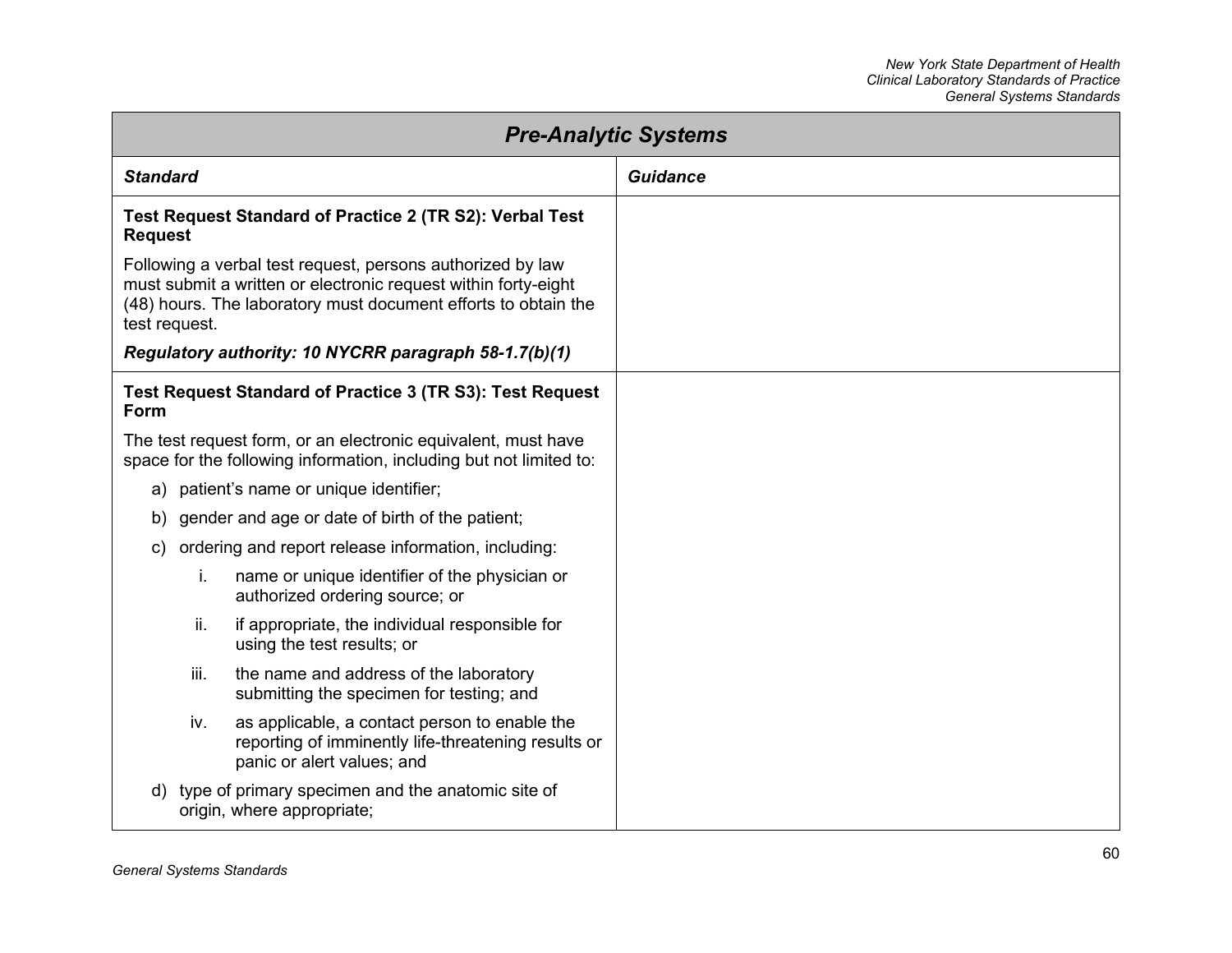| <b>Pre-Analytic Systems</b>                                                                                                                                                                                                                                              |                 |
|--------------------------------------------------------------------------------------------------------------------------------------------------------------------------------------------------------------------------------------------------------------------------|-----------------|
| <b>Standard</b>                                                                                                                                                                                                                                                          | <b>Guidance</b> |
| e) test(s) requested;                                                                                                                                                                                                                                                    |                 |
| date and, when required, time of primary specimen<br>f)<br>collection;                                                                                                                                                                                                   |                 |
| date and time of receipt of specimens by the laboratory;<br>g)                                                                                                                                                                                                           |                 |
| h) for Pap smears, the patient's date of onset of last<br>menstrual period, age, previous abnormal cytology, and<br>previous significant history; and                                                                                                                    |                 |
| any additional information relevant and necessary for a<br>i)<br>specific test to ensure accurate and timely testing and<br>reporting of results, including interpretation, if<br>applicable.                                                                            |                 |
| A patient's chart or medical record may be used as the test<br>request or authorization, provided it includes all the information<br>indicated above and is available for review by the Department.                                                                      |                 |
| Test request records must be maintained in accordance with<br>Document and Specimen Retention Standard of Practice 7.                                                                                                                                                    |                 |
| Regulatory authority: 10 NYCRR section 58-1.10                                                                                                                                                                                                                           |                 |
| Test Request Standard of Practice 4 (TR S4): Urgent Test<br><b>Request</b>                                                                                                                                                                                               |                 |
| The laboratory must have standard operating procedures<br>and/or policies for the receipt, labeling, processing, and<br>reporting of specimens that are marked as urgent or STAT.<br>The procedure must include instructions for reporting critical<br>and alert values. |                 |
| Regulatory authority: 10 NYCRR subdivision 58-1.10(g)                                                                                                                                                                                                                    |                 |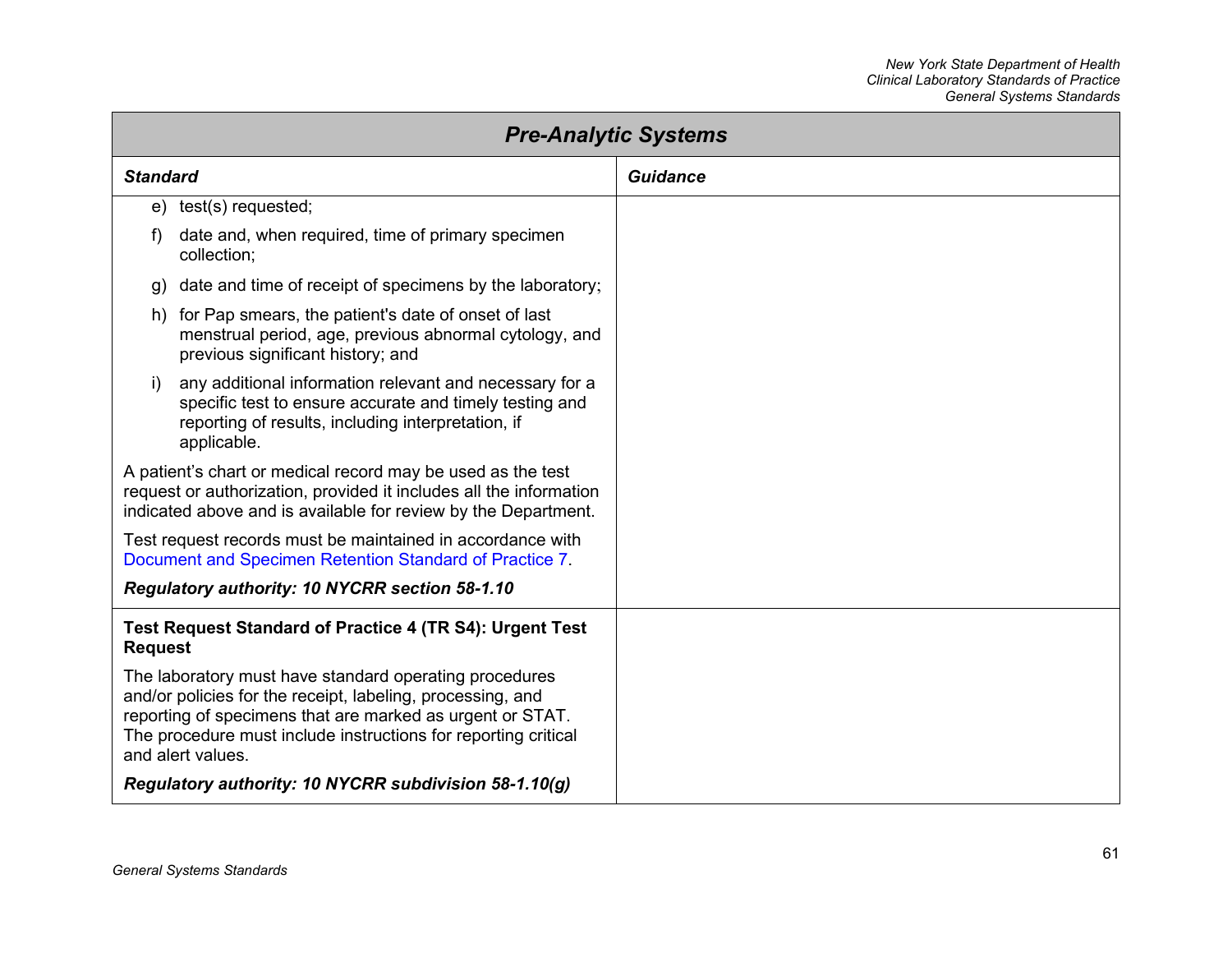| <b>Pre-Analytic Systems</b> |                                                                                                                                                                                                                                                                                                                        |                                                                      |
|-----------------------------|------------------------------------------------------------------------------------------------------------------------------------------------------------------------------------------------------------------------------------------------------------------------------------------------------------------------|----------------------------------------------------------------------|
| <b>Standard</b>             |                                                                                                                                                                                                                                                                                                                        | <b>Guidance</b>                                                      |
| <b>Specimen Processing</b>  |                                                                                                                                                                                                                                                                                                                        |                                                                      |
|                             | <b>Specimen Processing Standard of Practice 1 (SP S1):</b><br><b>Specimen Submission Instructions</b>                                                                                                                                                                                                                  | For blood bank specimen requirements see 10 NYCRR section<br>$58-2.$ |
|                             | The laboratory must have current and accurate instructions for<br>specimen identification, collection, handling and transportation<br>for all tests offered by the laboratory. The laboratory must<br>make the instructions available to those responsible for test<br>ordering, and specimen collection and handling. |                                                                      |
|                             | The specimen submission instructions must include, if<br>applicable to the test(s) offered:                                                                                                                                                                                                                            |                                                                      |
| a)                          | copies of or references to:                                                                                                                                                                                                                                                                                            |                                                                      |
| İ.                          | lists of available laboratory tests offered;                                                                                                                                                                                                                                                                           |                                                                      |
| ii.                         | consent forms;                                                                                                                                                                                                                                                                                                         |                                                                      |
| iii.                        | information and instructions provided to patients<br>for preparations before specimen collection;                                                                                                                                                                                                                      |                                                                      |
| iv.                         | information for users of laboratory services that<br>includes the test method, testing algorithms and<br>medical indications for the selection of available<br>tests; and                                                                                                                                              |                                                                      |
| b)                          | requirements for:                                                                                                                                                                                                                                                                                                      |                                                                      |
| İ.                          | identification and preparation of the patient for<br>specimen collection (e.g., instructions to<br>caregivers and phlebotomists);                                                                                                                                                                                      |                                                                      |
| ii.                         | primary specimen collection with descriptions of<br>the specimen containers, order in which blood<br>specimens are to be drawn, any necessary                                                                                                                                                                          |                                                                      |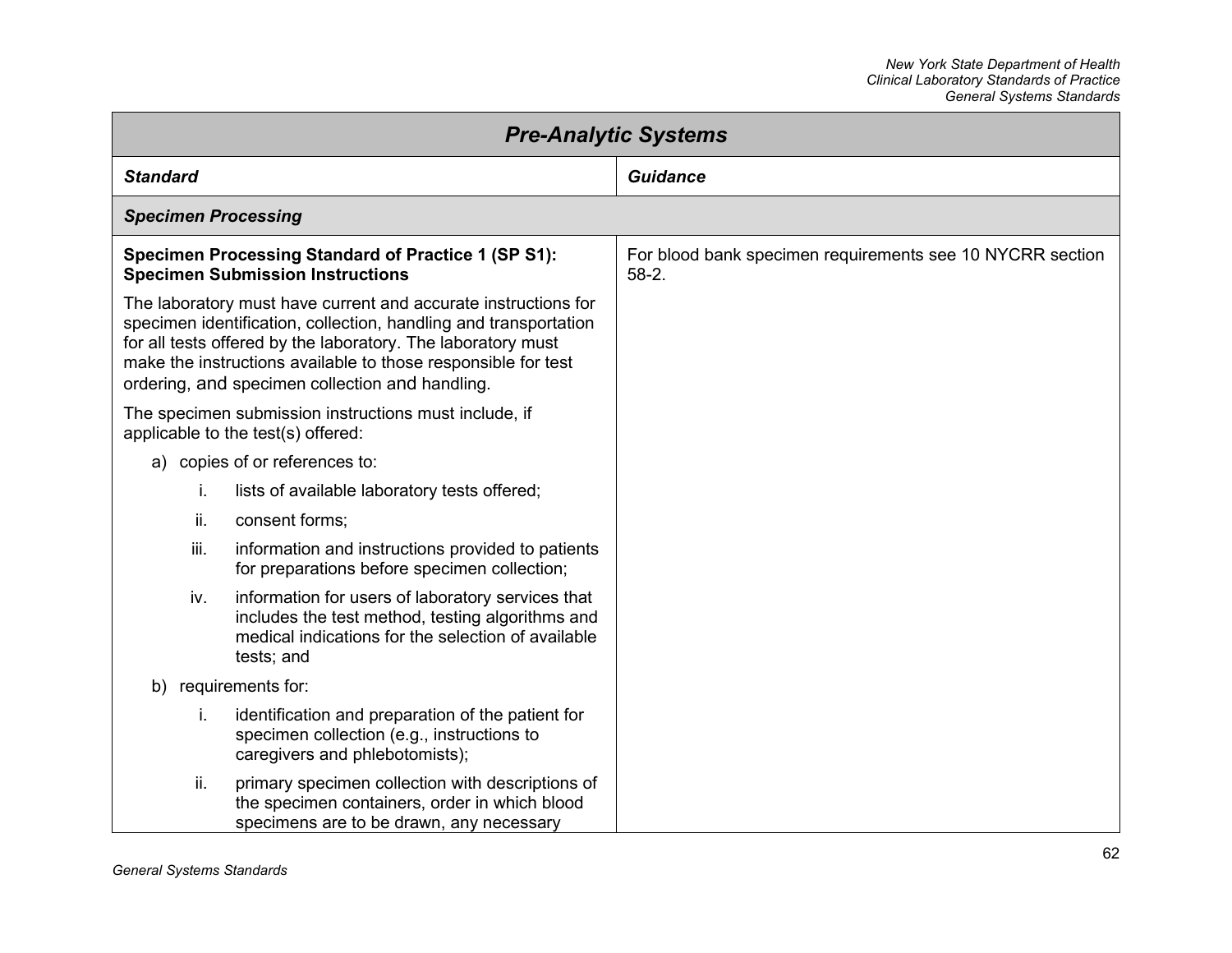| <b>Pre-Analytic Systems</b> |                                                                                                                                                                                      |                 |
|-----------------------------|--------------------------------------------------------------------------------------------------------------------------------------------------------------------------------------|-----------------|
| <b>Standard</b>             |                                                                                                                                                                                      | <b>Guidance</b> |
|                             | additives, and storage; and                                                                                                                                                          |                 |
| $\mathsf{c})$               | instructions for:                                                                                                                                                                    |                 |
| i.                          | completion of test request form or electronic<br>request;                                                                                                                            |                 |
| ii.                         | the type and amount of specimen to be<br>collected;                                                                                                                                  |                 |
| iii.                        | special timing of collection;                                                                                                                                                        |                 |
| iv.                         | any special handling needs between time of<br>collection and time received by the laboratory<br>(e.g., transport requirements, refrigeration,<br>warming, immediate delivery, etc.); |                 |
| V.                          | labeling of primary specimens with at least two<br>unique identifiers, and where appropriate,<br>specimen source;                                                                    |                 |
| vi.                         | requirements for clinical information (e.g., history<br>of administration of drugs, gestational age, etc.);                                                                          |                 |
| vii.                        | the positive identification of the patient by the<br>specimen collector;                                                                                                             |                 |
| viii.                       | specimen processing at the collection site (e.g.,<br>centrifugation, serum separation, aliquoting,<br>freezing, etc.);                                                               |                 |
| ix.                         | recording the identity of the person collecting the<br>primary specimen;                                                                                                             |                 |
| Х.                          | safe disposal of materials used in collection; and                                                                                                                                   |                 |
| xi.                         | chain of custody requirements including<br>guidelines for the packaging of specimens in a                                                                                            |                 |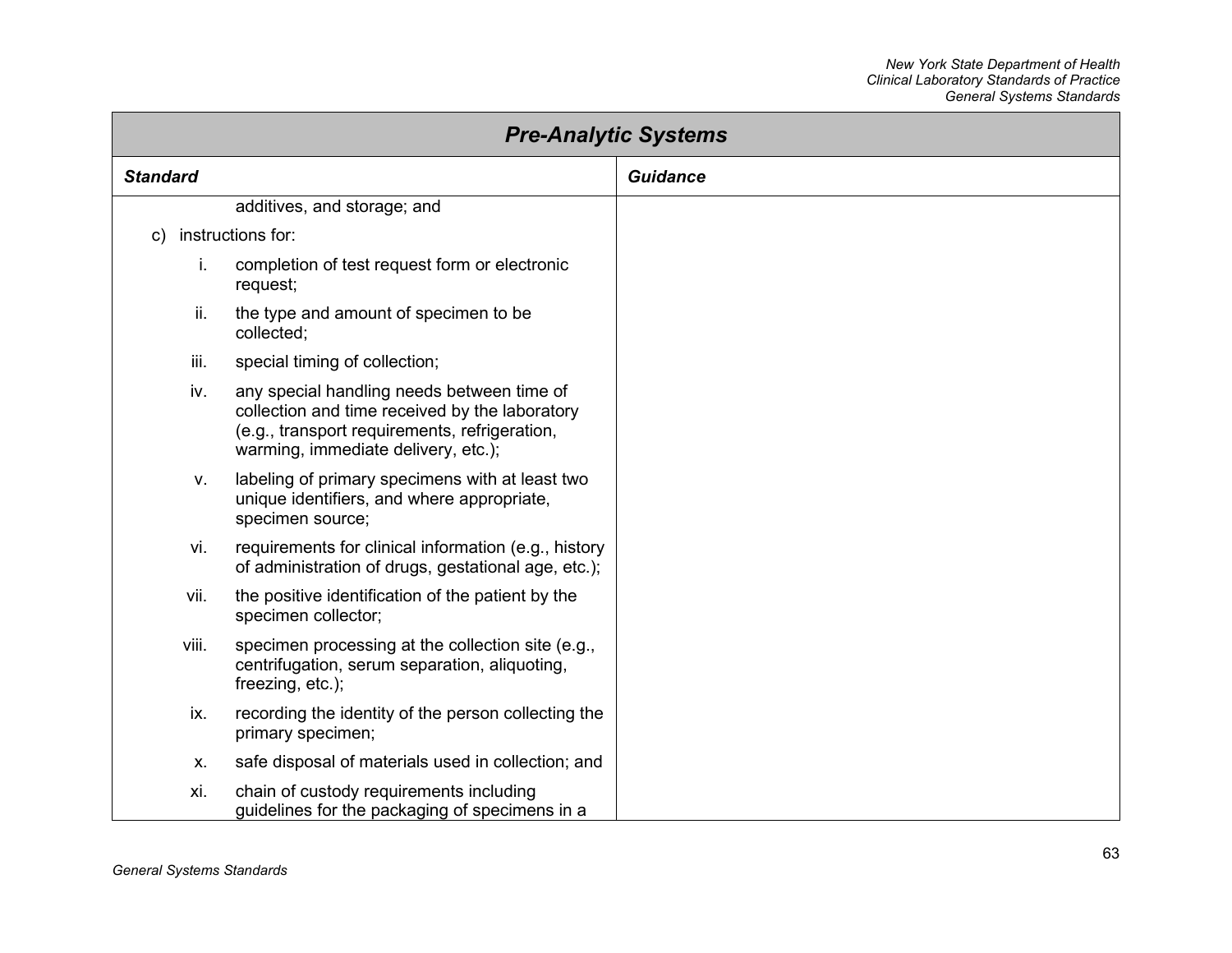| <b>Pre-Analytic Systems</b>                                                                                                                                                                                                                                                                                              |                                                                                                                                                                                                                                                                                                                                                                              |
|--------------------------------------------------------------------------------------------------------------------------------------------------------------------------------------------------------------------------------------------------------------------------------------------------------------------------|------------------------------------------------------------------------------------------------------------------------------------------------------------------------------------------------------------------------------------------------------------------------------------------------------------------------------------------------------------------------------|
| <b>Standard</b>                                                                                                                                                                                                                                                                                                          | <b>Guidance</b>                                                                                                                                                                                                                                                                                                                                                              |
| tamper-evident manner.                                                                                                                                                                                                                                                                                                   |                                                                                                                                                                                                                                                                                                                                                                              |
| Regulatory authority: 10 NYCRR subdivision 58-1.10(g)                                                                                                                                                                                                                                                                    |                                                                                                                                                                                                                                                                                                                                                                              |
| <b>Specimen Processing Standard of Practice 2 (SP S2):</b><br><b>Monitoring Specimen Submissions</b>                                                                                                                                                                                                                     | Examples of actions to be taken by the laboratory may include<br>notification to submitters detailing problems observed,                                                                                                                                                                                                                                                     |
| The laboratory director, or individual that is delegated in writing<br>by the director, must monitor, document and take appropriate<br>action when specimens received do not comply with the<br>laboratory's specimen submission instructions.                                                                           | clarification of submission instructions, and/or training for<br>submitters.                                                                                                                                                                                                                                                                                                 |
| Regulatory authority: 10 NYCRR subdivision 58-1.10(g)                                                                                                                                                                                                                                                                    |                                                                                                                                                                                                                                                                                                                                                                              |
| <b>Specimen Processing Standard of Practice 3 (SP S3):</b><br><b>Client Requests for Test Information</b>                                                                                                                                                                                                                | Interpretative statements made on reports that recommend<br>therapeutic intervention or provide a clinical characterization of                                                                                                                                                                                                                                               |
| The laboratory must make available to clients a list of test<br>methods used by the laboratory and, as applicable, the<br>performance specifications of these methods. In addition,<br>information that may affect the interpretation of test results, for<br>example test interferences, must be provided upon request. | the patient must be supported by the intended use as indicated<br>in the package insert (for FDA cleared methods) or must be<br>supported by validation studies and receive approval for a<br>laboratory developed test (LDT) from the Department (see Test<br>Performance Specifications Standard of Practice 2).                                                           |
| The laboratory must update this information with any changes<br>that affect test results or their interpretation.                                                                                                                                                                                                        | Information on Departmental approval of a laboratory<br>developed test (LDT) is available at:                                                                                                                                                                                                                                                                                |
| Regulatory authority: 10 NYCRR paragraph 19.3(c)(1) and<br>subdivision $58-1.10(g)$                                                                                                                                                                                                                                      | https://www.wadsworth.org/regulatory/clep/clinical-labs/obtain-<br>permit/test-approval.                                                                                                                                                                                                                                                                                     |
|                                                                                                                                                                                                                                                                                                                          | Literature references alone are not sufficient to document<br>clinical validity. Laboratories that use FDA-cleared kits and<br>reagents and report interpretative statements that are not<br>supported by the intended use of the assay will be considered<br>to have modified the assay and will be required to submit<br>validation data that supports the interpretation. |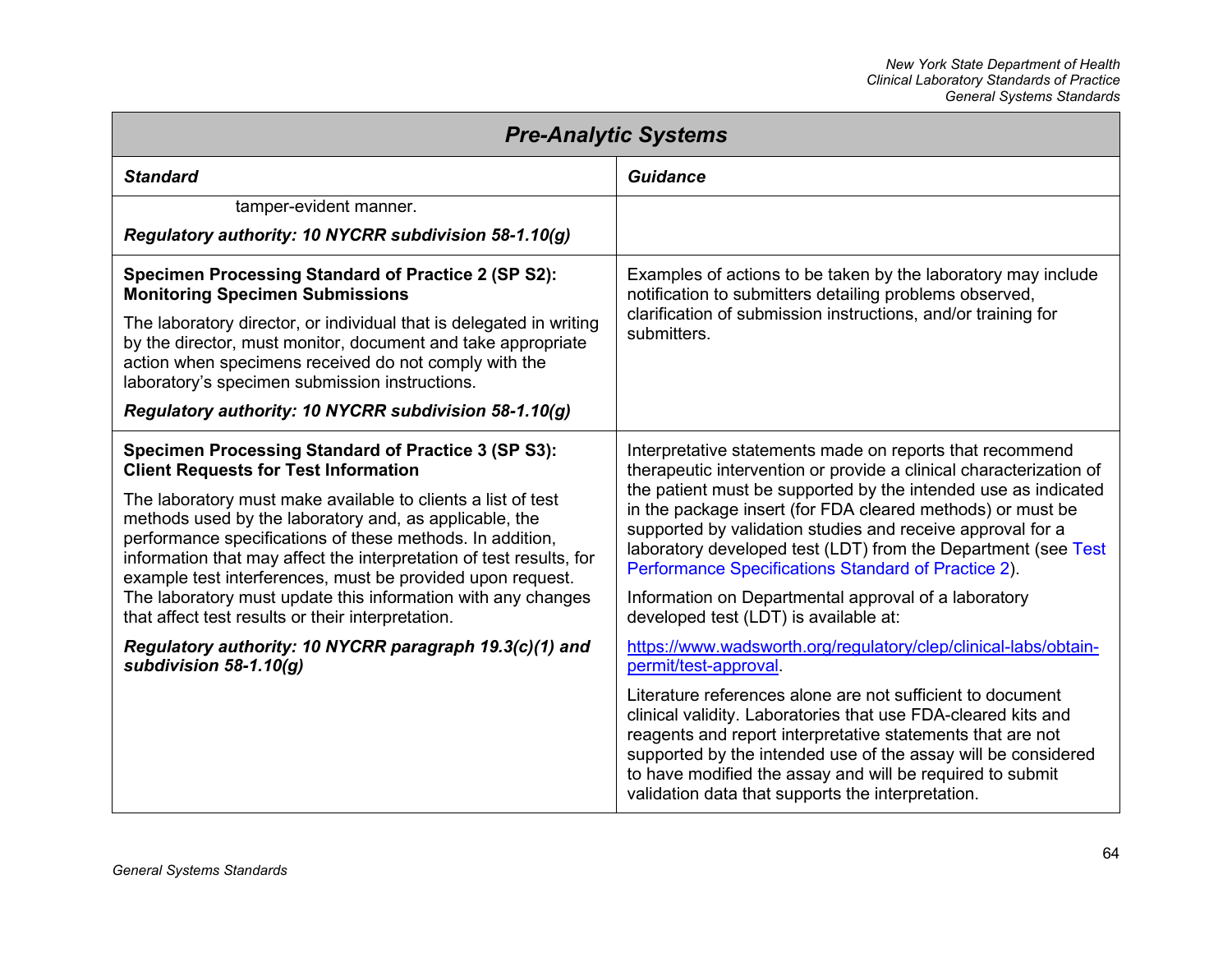| <b>Pre-Analytic Systems</b>                                                                                                                                                                                            |                                                                                                                                                                                                                                                                      |  |
|------------------------------------------------------------------------------------------------------------------------------------------------------------------------------------------------------------------------|----------------------------------------------------------------------------------------------------------------------------------------------------------------------------------------------------------------------------------------------------------------------|--|
| <b>Standard</b>                                                                                                                                                                                                        | <b>Guidance</b>                                                                                                                                                                                                                                                      |  |
| <b>Specimen Processing Standard of Practice 4 (SP S4):</b><br><b>Acceptance and Rejection Procedure</b>                                                                                                                | The laboratory may elect to analyze irreplaceable or critical<br>specimens.                                                                                                                                                                                          |  |
| The laboratory must have a standard operating procedure for<br>the acceptance and rejection of specimens. The laboratory<br>must document the reason(s) for rejecting a specimen and<br>notify the specimen submitter. | If information is missing for irreplaceable or critical specimens,<br>the laboratory may choose to hold results until the requesting<br>physician, or person responsible for specimen collection,<br>provides the proper information. For corrections, the submitter |  |
| The procedure must describe criteria for rejecting specimens,<br>including:                                                                                                                                            | must attest to the accuracy of the changes, and documentation<br>of the change must be recorded by the laboratory.<br>Documentation of the change must be traceable to the                                                                                           |  |
| a) evidence that the specimen is unsatisfactory for testing<br>or that it is inappropriate for the test requested;                                                                                                     | specimen.<br>If compromised specimens are tested, the final report must                                                                                                                                                                                              |  |
| b) evidence of improper collection, labeling, preservation,<br>handling or other conditions that make the specimen<br>unsatisfactory or unreliable for testing;                                                        | indicate the nature of the problem and, if applicable, that<br>caution is required when interpreting the result, according to<br><b>Reporting Standard of Practice 2.</b>                                                                                            |  |
| rejection of a specimen if the time between collection<br>C)<br>and receipt in the laboratory has exceeded<br>requirements; and                                                                                        |                                                                                                                                                                                                                                                                      |  |
| d) the date and, when required, the time of collection is not<br>recorded on the test request.                                                                                                                         |                                                                                                                                                                                                                                                                      |  |
| Regulatory authority: 10 NYCRR subdivision 58-1.10(e)                                                                                                                                                                  |                                                                                                                                                                                                                                                                      |  |
| <b>Specimen Processing Standard of Practice 5 (SP S5):</b><br><b>Accession Procedure and Documentation</b>                                                                                                             |                                                                                                                                                                                                                                                                      |  |
| The laboratory must have a standard operating procedure to<br>receive and document all specimens in an accession book,<br>worksheet, electronic or other comparable system.                                            |                                                                                                                                                                                                                                                                      |  |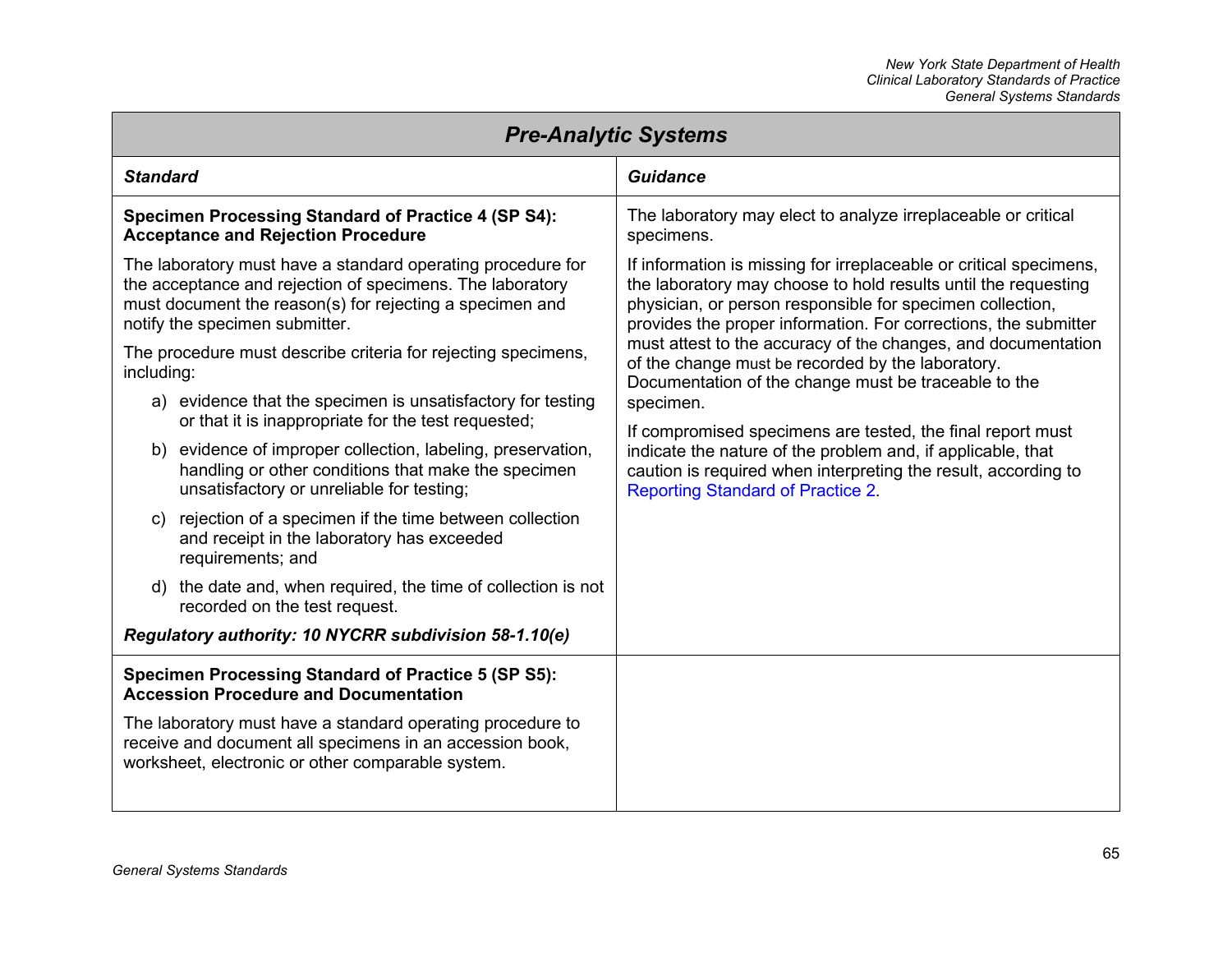| <b>Pre-Analytic Systems</b> |                                                                                                                                                           |                 |
|-----------------------------|-----------------------------------------------------------------------------------------------------------------------------------------------------------|-----------------|
| <b>Standard</b>             |                                                                                                                                                           | <b>Guidance</b> |
|                             | Documentation must include:                                                                                                                               |                 |
|                             | a) the unique accession number or other unique identifier<br>for the specimen;                                                                            |                 |
| b)                          | the name or other identifier for the patient;                                                                                                             |                 |
| C)                          | the date and time the specimen was received in the<br>laboratory;                                                                                         |                 |
| d)                          | the test(s) requested;                                                                                                                                    |                 |
| e)                          | written or electronic documentation of verbal test<br>requests and communication with the authorized<br>ordering source to obtain a written test request; |                 |
| f)                          | in the event a specimen is forwarded to a reference<br>laboratory for testing:                                                                            |                 |
|                             | i.<br>the name of the laboratory;                                                                                                                         |                 |
|                             | ii.<br>the date the specimen was sent to a reference<br>laboratory for testing;                                                                           |                 |
|                             | iii.<br>the date the specimen result(s) were reported;<br>and                                                                                             |                 |
| $\mathfrak{g}$ )            | a brief description of the condition in which<br>unsatisfactory specimens were received (e.g., broken,<br>leaked, hemolyzed, turbid, etc.).               |                 |
|                             | Regulatory authority: 10 NYCRR paragraph 58-1.11(b)(1)                                                                                                    |                 |
|                             |                                                                                                                                                           |                 |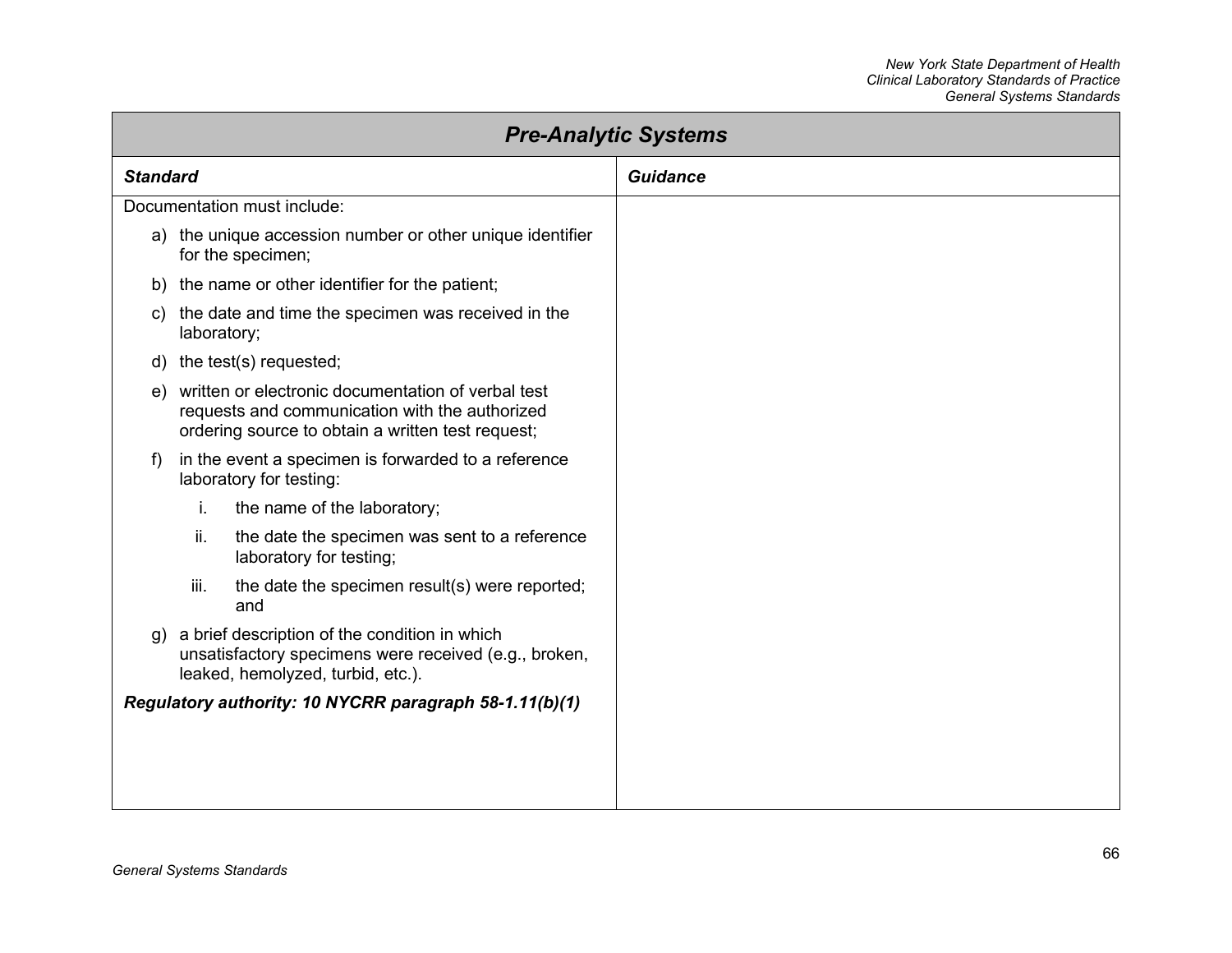| <b>Pre-Analytic Systems</b>                                                                                                                                                                                                                                                                                                                                 |                 |  |
|-------------------------------------------------------------------------------------------------------------------------------------------------------------------------------------------------------------------------------------------------------------------------------------------------------------------------------------------------------------|-----------------|--|
| <b>Standard</b>                                                                                                                                                                                                                                                                                                                                             | <b>Guidance</b> |  |
| Specimen Processing Standard of Practice 6 (SP S6):<br><b>Specimen Transport</b>                                                                                                                                                                                                                                                                            |                 |  |
| The laboratory must monitor that specimens have been<br>transported to the laboratory:                                                                                                                                                                                                                                                                      |                 |  |
| a) within the time frame required to achieve reliable test<br>result;                                                                                                                                                                                                                                                                                       |                 |  |
| b) within a temperature range specified in the specimen<br>submission instructions and, where applicable,<br>appropriate preservatives or protections (e.g., protected<br>from light); and                                                                                                                                                                  |                 |  |
| in a manner that ensures safety and complies with all<br>C)<br>local, state and federal transport requirements.                                                                                                                                                                                                                                             |                 |  |
| Regulatory authority: 10 NYCRR subdivision 58-1.10(d)                                                                                                                                                                                                                                                                                                       |                 |  |
| Specimen Processing Standard of Practice 7 (SP S7):<br>Portion or Aliquot Identification and Integrity                                                                                                                                                                                                                                                      |                 |  |
| Specimen portions or aliquots must be traceable to the original<br>specimen. Standard operating procedures for the preparation<br>and handling of specimen portions or aliquots must describe<br>measures to prevent the cross-contamination of primary and<br>specimen portions as required under Test Procedure Content<br><b>Standard of Practice 1.</b> |                 |  |
| Regulatory authority: 10 NYCRR subdivision 58-1.10(g)                                                                                                                                                                                                                                                                                                       |                 |  |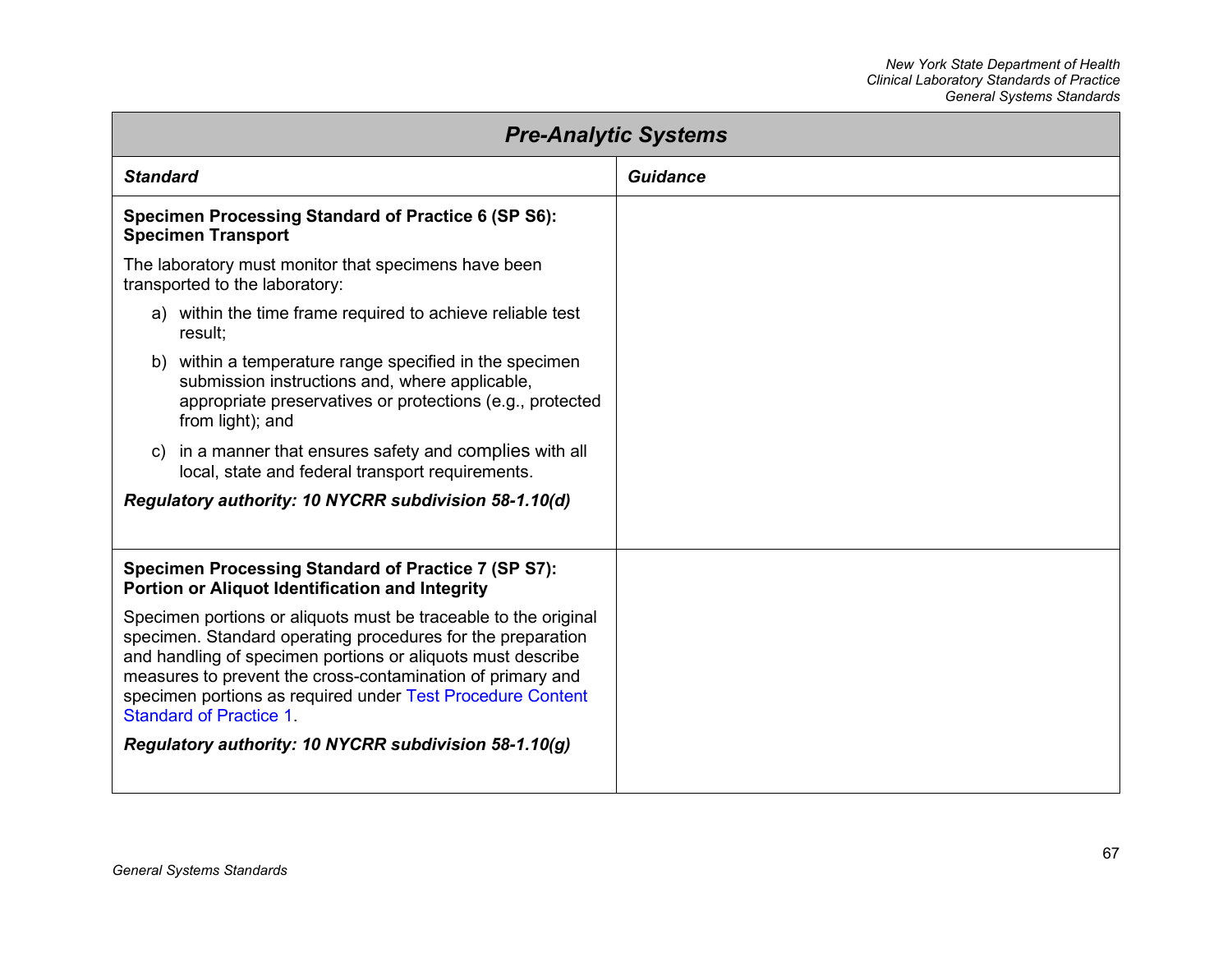| <b>Pre-Analytic Systems</b>                                                                                                                                                                                             |          |  |
|-------------------------------------------------------------------------------------------------------------------------------------------------------------------------------------------------------------------------|----------|--|
| <b>Standard</b>                                                                                                                                                                                                         | Guidance |  |
| <b>Specimen Processing Standard of Practice 8 (SP S8):</b><br><b>Specimen Storage</b>                                                                                                                                   |          |  |
| Specimens must be stored at conditions that ensure stability.<br>Appropriate conditions must be maintained, even during<br>temporary storage, and allow for additional testing.                                         |          |  |
| Regulatory authority: 10 NYCRR subdivision 58-1.10(g)<br>and paragraph $58-1.11(d)(1)$                                                                                                                                  |          |  |
| <b>Reference and Contract Laboratories</b>                                                                                                                                                                              |          |  |
| Reference and Contract Laboratory Standard of Practice 1<br>(RCL S1): Reference Laboratory Selection and Use                                                                                                            |          |  |
| The laboratory must have a standard operating procedure for<br>selecting and using reference and/or contract laboratories,<br>including any secondary reference laboratories used by a<br>primary reference laboratory. |          |  |
| It is the responsibility of the director and owner to select and<br>use only reference and/or contract laboratories that:                                                                                               |          |  |
| a) hold valid New York State permit(s) in the category of<br>testing and any required test approvals;                                                                                                                   |          |  |
| b) use appropriate methods for the requested testing; and                                                                                                                                                               |          |  |
| have the capacity and resources to meet clinical and/or<br>C)<br>contractual requirements.                                                                                                                              |          |  |
| Regulatory authority: 10 NYCRR subdivisions 58-1.1(b)<br>and $58-1.10(g)$                                                                                                                                               |          |  |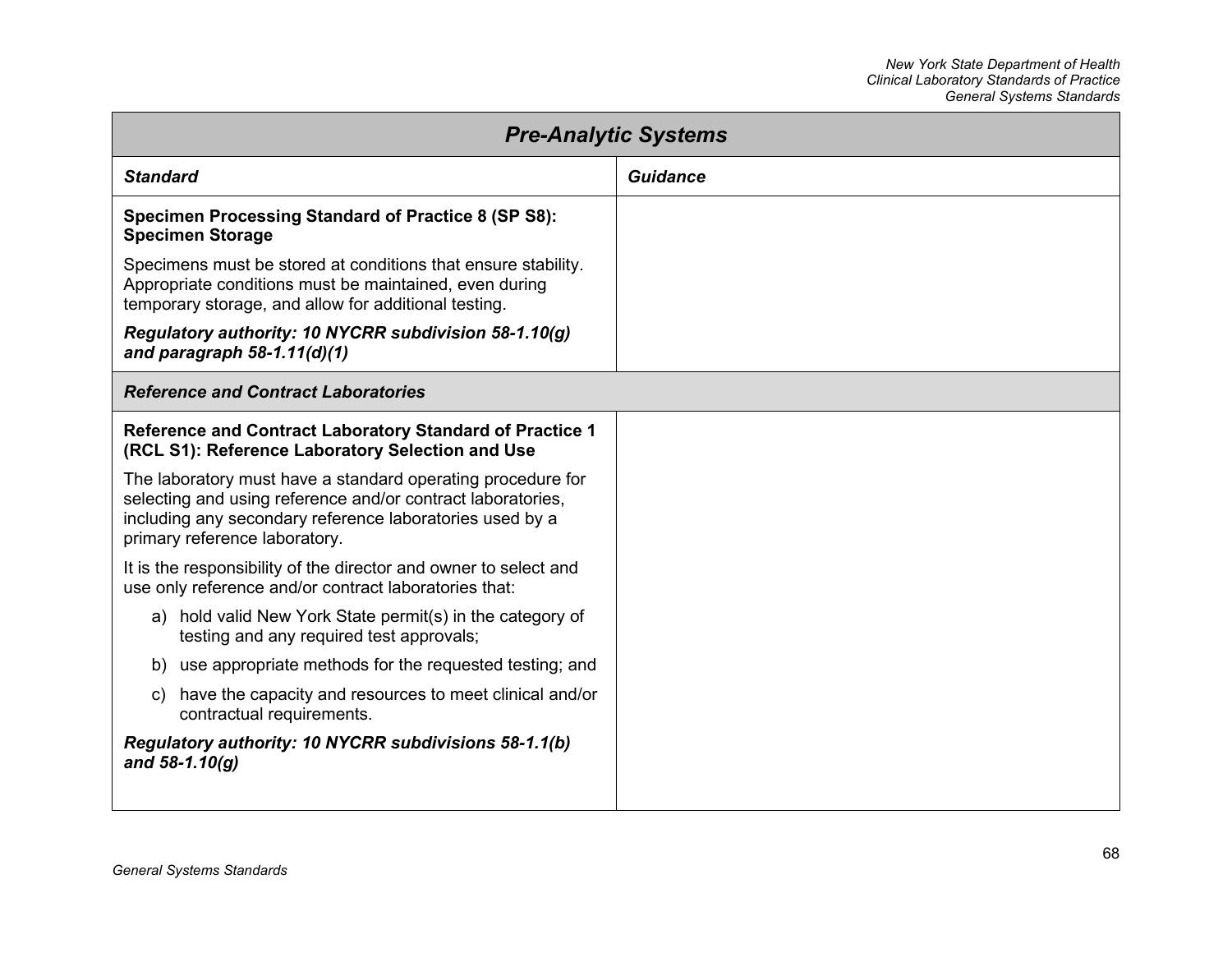| <b>Pre-Analytic Systems</b>                                                                                                                                                                                                                                                                                                          |                                                                                                                                                                                            |  |
|--------------------------------------------------------------------------------------------------------------------------------------------------------------------------------------------------------------------------------------------------------------------------------------------------------------------------------------|--------------------------------------------------------------------------------------------------------------------------------------------------------------------------------------------|--|
| <b>Standard</b>                                                                                                                                                                                                                                                                                                                      | <b>Guidance</b>                                                                                                                                                                            |  |
| Reference and Contract Laboratory Standard of Practice 2<br>(RCL S2): Registry of Reference and Contract Laboratories                                                                                                                                                                                                                | Documentation that the reference or contract laboratory is<br>permitted should be included with the list.                                                                                  |  |
| The laboratory must maintain a list of all:                                                                                                                                                                                                                                                                                          |                                                                                                                                                                                            |  |
| a) reference and/or contracted laboratories that it uses;<br>and                                                                                                                                                                                                                                                                     |                                                                                                                                                                                            |  |
| b) specimens that have been sent to another laboratory.                                                                                                                                                                                                                                                                              |                                                                                                                                                                                            |  |
| The name and address of the laboratory responsible for the<br>testing and result must be provided to users of laboratory<br>services.                                                                                                                                                                                                |                                                                                                                                                                                            |  |
| Regulatory authority: 10 NYCRR subparagraph 58-<br>1.11(b)(1)(vi)                                                                                                                                                                                                                                                                    |                                                                                                                                                                                            |  |
| Reference and Contract Laboratory Standard of Practice 3<br>(RCL S3): Performance Assessment of Reference and<br><b>Contract Laboratories</b>                                                                                                                                                                                        | Action taken by the director for a reference and/or contract<br>laboratory that does not perform acceptably includes written<br>notification of problems encountered or cancelation of the |  |
| Laboratories must have a standard operating procedure to<br>evaluate and document the performance of reference and/or<br>contract laboratories at regularly defined intervals. Laboratories<br>must monitor, document and take appropriate action when<br>reference and/or contract laboratories fail to meet specified<br>criteria. | contract.                                                                                                                                                                                  |  |
| Regulatory authority: 10 NYCRR subdivision 58-1.10(g)                                                                                                                                                                                                                                                                                |                                                                                                                                                                                            |  |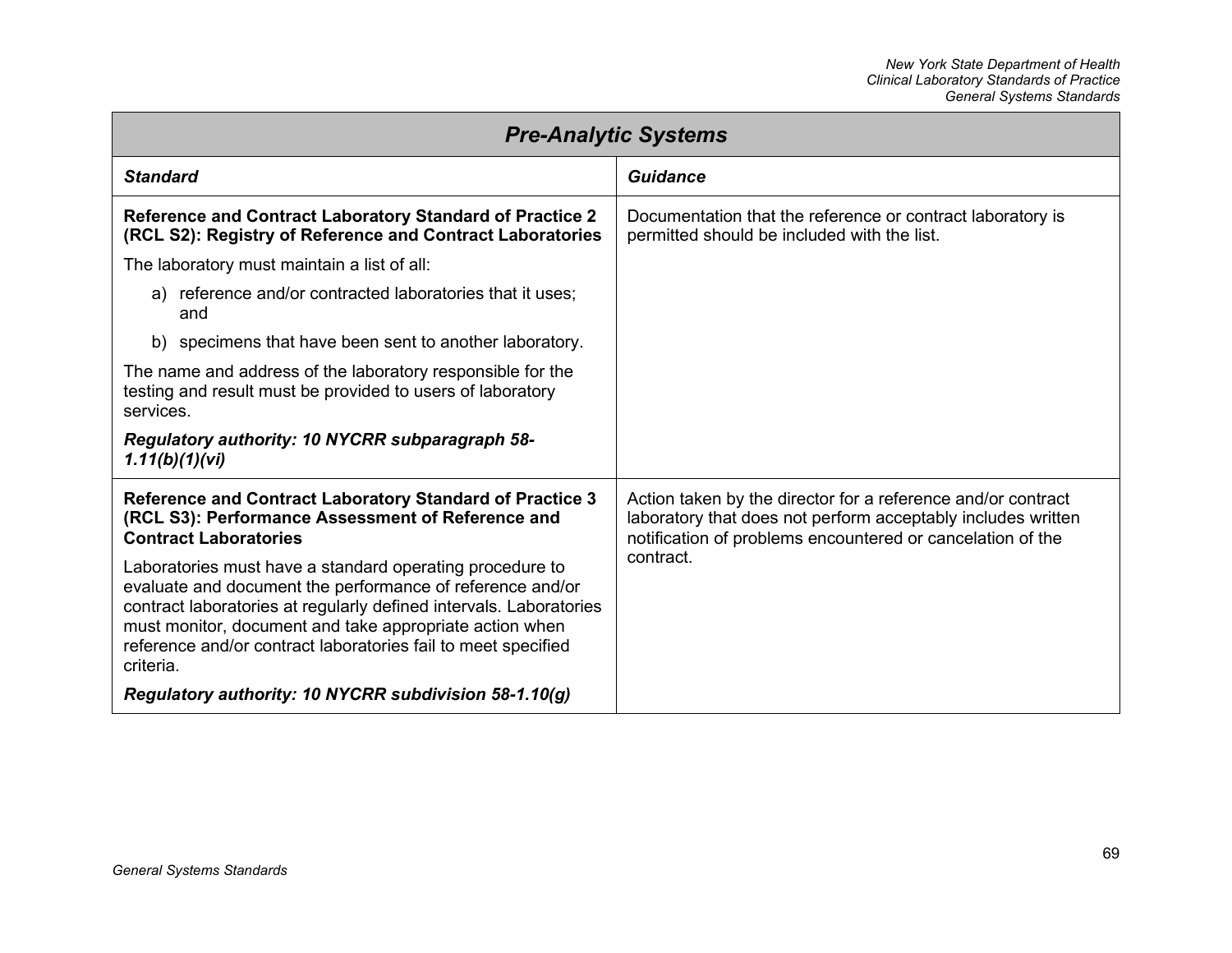## *Analytic Systems*

<span id="page-76-0"></span>

| <b>Analytic Systems</b>                                                                                                                                                                                                                                                                                     |                 |  |
|-------------------------------------------------------------------------------------------------------------------------------------------------------------------------------------------------------------------------------------------------------------------------------------------------------------|-----------------|--|
| <b>Standard</b>                                                                                                                                                                                                                                                                                             | <b>Guidance</b> |  |
| Analytic Systems Fundamental Standard of Practice (AS<br>FS)                                                                                                                                                                                                                                                |                 |  |
| The laboratory must comply with Standards of Practice for Test<br>Procedure Content, Test Performance Specifications,<br>Calibration and Calibration Verification and Quality Control.                                                                                                                      |                 |  |
| The laboratory must have testing and supporting standard<br>operating procedures. All procedures must accurately and<br>completely describe all activities required for the test process<br>and be in full compliance with requirements in the New York<br>State Clinical Laboratory Standards of Practice. |                 |  |
| <b>Statutory authority: Article 5, Title 5 Public Health Law</b><br>Sections 575(2) and (3)                                                                                                                                                                                                                 |                 |  |
| <b>Test Procedure Content</b>                                                                                                                                                                                                                                                                               |                 |  |
| Test Procedure Content Standard of Practice 1 (TPC S1):<br><b>Test Procedure Content</b>                                                                                                                                                                                                                    |                 |  |
| For test procedures, required standard operating procedure<br>content must include:                                                                                                                                                                                                                         |                 |  |
| implementation date for the current version of the test<br>a)<br>procedure;                                                                                                                                                                                                                                 |                 |  |
| test purpose and intended use;<br>b)                                                                                                                                                                                                                                                                        |                 |  |
| analytic principle of the test;<br>C)                                                                                                                                                                                                                                                                       |                 |  |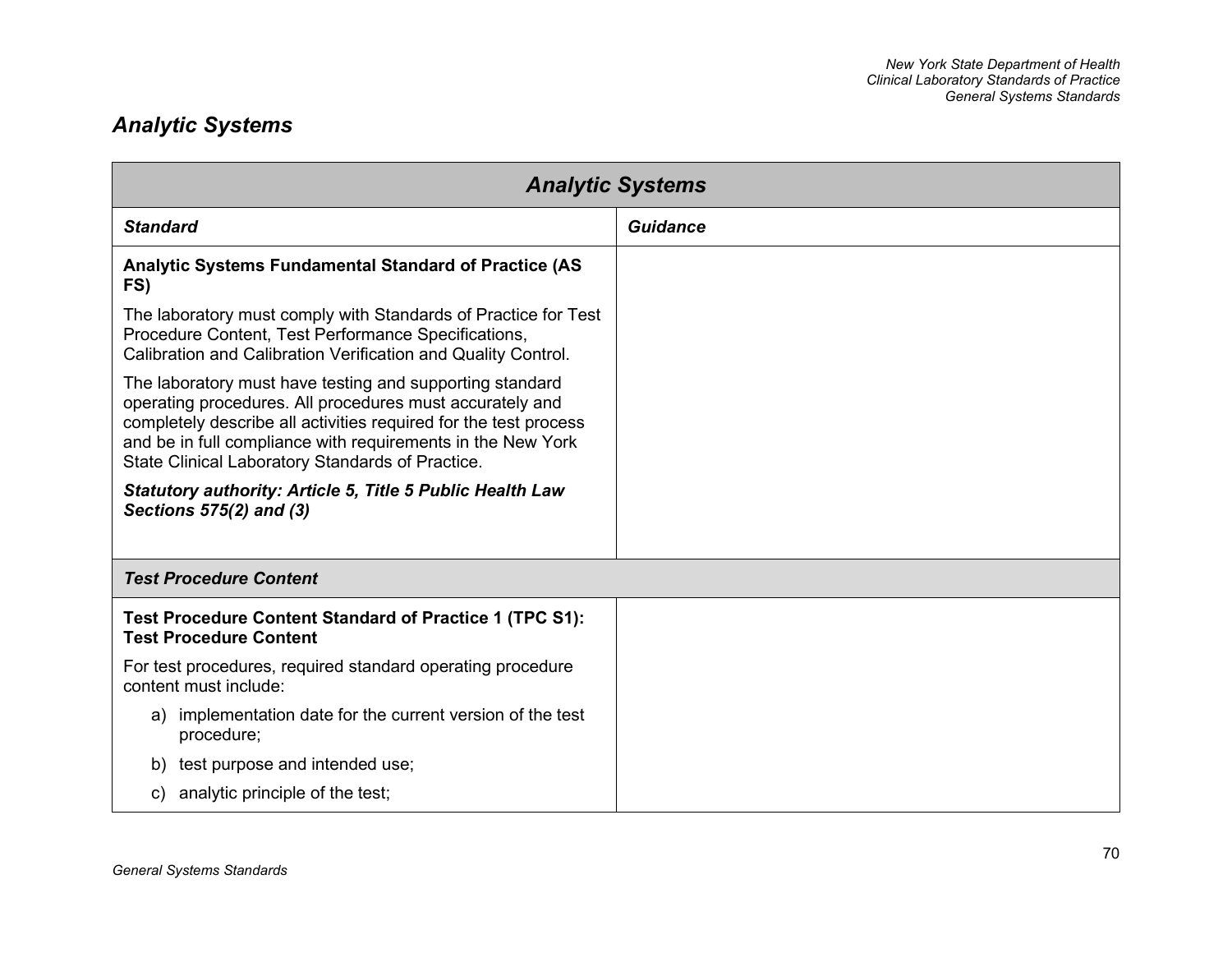| <b>Analytic Systems</b> |                                                                                                                                                                                        |                                                               |  |
|-------------------------|----------------------------------------------------------------------------------------------------------------------------------------------------------------------------------------|---------------------------------------------------------------|--|
| <b>Standard</b>         |                                                                                                                                                                                        | <b>Guidance</b>                                               |  |
| d)                      | biological, chemical and/or radiological safety;                                                                                                                                       |                                                               |  |
| e)                      | specimen type, acceptable container(s), and if<br>applicable, minimum specimen quantity or volume<br>and/or required preservative;                                                     |                                                               |  |
| f)                      | requirements for patient preparation, specimen<br>collection, labeling, storage, preservation,<br>transportation, processing, and/or sending to a<br>reference or contract laboratory; |                                                               |  |
| g)                      | criteria for specimen acceptance and rejection that is<br>consistent with requirements in Specimen Processing<br><b>Standard of Practice 4:</b>                                        |                                                               |  |
|                         | h) storage of residual specimens and time limits for<br>requesting additional testing;                                                                                                 |                                                               |  |
| I)                      | required equipment, instruments and reagents;                                                                                                                                          |                                                               |  |
| J)                      | instrument and equipment function checks and<br>preventive maintenance;                                                                                                                |                                                               |  |
| k)                      | test performance specifications for accuracy, precision,<br>reportable range, and analytical sensitivity and<br>specificity;                                                           |                                                               |  |
| $\vert$                 | environmental requirements, including as needed, the<br>separation of incompatible activities and/or precautions<br>to mitigate specimen contamination;                                |                                                               |  |
|                         | m) actions to be taken if the laboratory is unable to perform<br>any part of the testing procedure;                                                                                    | m) The test procedure may refer to separate policy documents. |  |
| n)                      | steps required for testing, including, as appropriate:                                                                                                                                 |                                                               |  |
|                         | preparation of slides, solutions, calibrators,<br>i.<br>controls, reagents, stains and other materials                                                                                 |                                                               |  |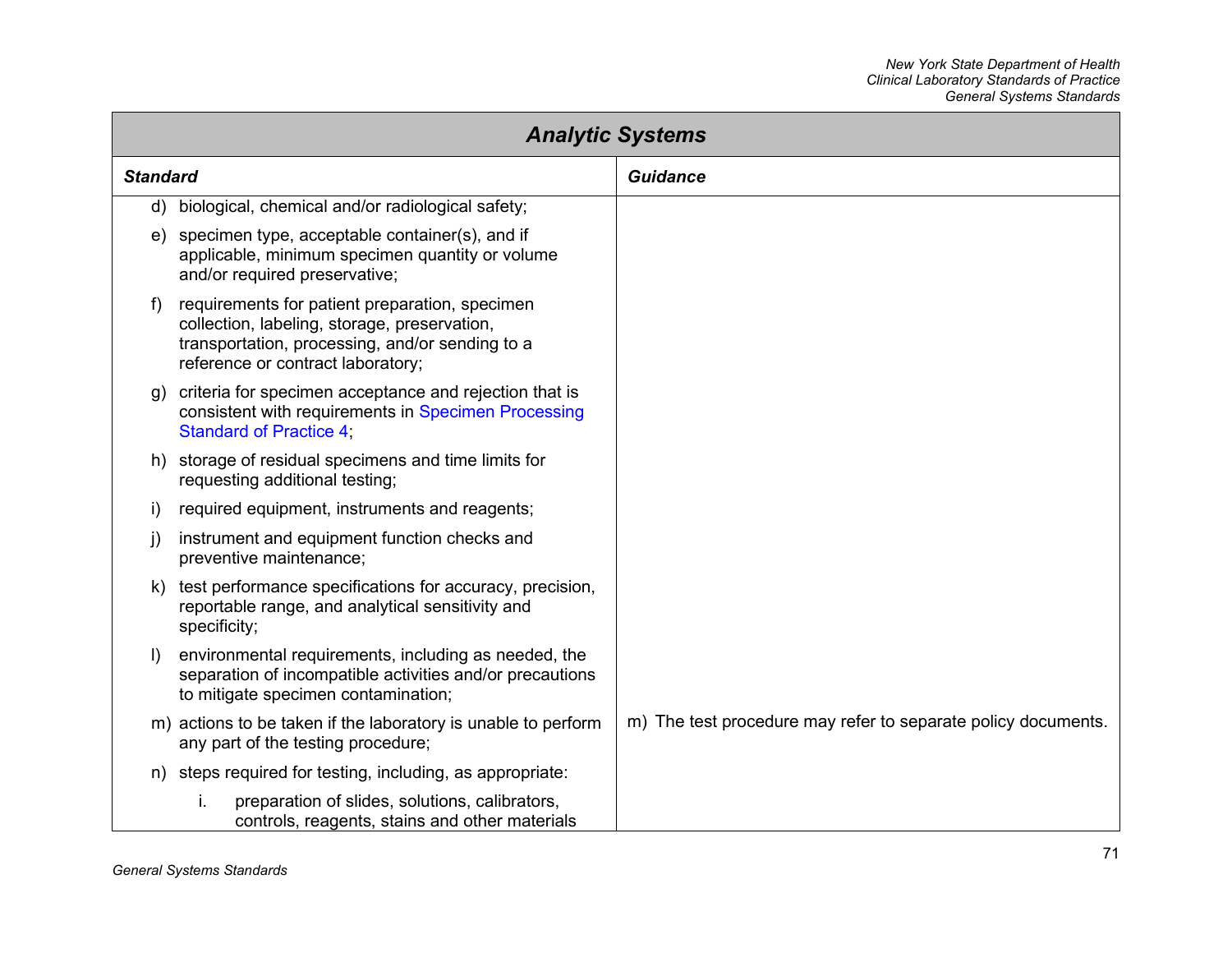| <b>Analytic Systems</b> |       |                                                                                                                                                      |                                                                                                                                                          |                                                                 |
|-------------------------|-------|------------------------------------------------------------------------------------------------------------------------------------------------------|----------------------------------------------------------------------------------------------------------------------------------------------------------|-----------------------------------------------------------------|
| <b>Standard</b>         |       |                                                                                                                                                      |                                                                                                                                                          | <b>Guidance</b>                                                 |
|                         |       | used in testing;                                                                                                                                     |                                                                                                                                                          |                                                                 |
|                         | ii.   | microscopic examination, including the detection<br>of inadequately prepared slides;                                                                 |                                                                                                                                                          |                                                                 |
|                         | iii.  | calibration and calibration verification<br>procedures;                                                                                              |                                                                                                                                                          |                                                                 |
|                         | iv.   | quality control procedures that specify<br>acceptance and rejection criteria;                                                                        |                                                                                                                                                          |                                                                 |
|                         | V.    | corrective action to be taken when quality<br>control or calibration verification fail to meet<br>acceptability criteria;                            |                                                                                                                                                          |                                                                 |
|                         | vi.   | calculations or evaluation criteria used to<br>determine test results;                                                                               |                                                                                                                                                          |                                                                 |
|                         | vii.  | interpretation of test results;                                                                                                                      |                                                                                                                                                          |                                                                 |
|                         | viii. | confirmatory, supplemental or additional testing,<br>if required;                                                                                    |                                                                                                                                                          |                                                                 |
|                         | ix.   | reporting results, including imminently life-<br>threatening results, or panic or alert values; and                                                  | n) ix. Panic or alert value summary lists may be posted if<br>communicated verbally, a read back requirement should be<br>implemented to verify results. | under document control and where these values are               |
| O)                      |       | reportable range for quantitative tests;                                                                                                             |                                                                                                                                                          | referenced in the clinical test procedure. For results that are |
| p)                      |       | reference ranges, therapeutic or toxic concentrations, or<br>other interpretive criteria as appropriate to the test;                                 |                                                                                                                                                          |                                                                 |
| q)                      |       | limitations of the test, including interfering substances<br>when applicable;                                                                        |                                                                                                                                                          |                                                                 |
| r)                      |       | references to pertinent literature; and                                                                                                              |                                                                                                                                                          |                                                                 |
| s)                      |       | any laboratory policy, service or additional requirements<br>as indicated in the New York State Clinical Laboratory<br><b>Standards of Practice.</b> |                                                                                                                                                          |                                                                 |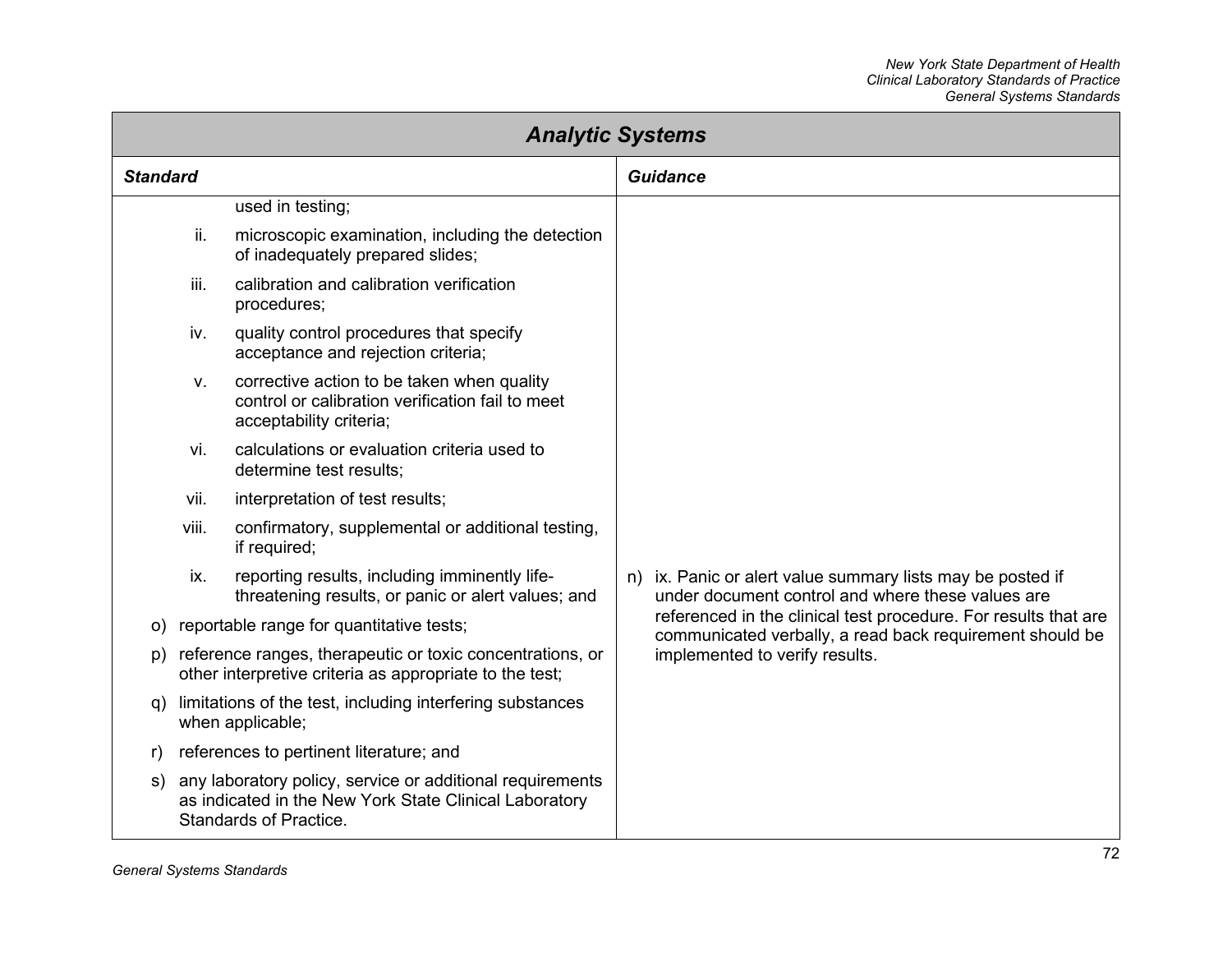| <b>Analytic Systems</b>                                                                                                                                                           |                                                                                                                                                   |  |
|-----------------------------------------------------------------------------------------------------------------------------------------------------------------------------------|---------------------------------------------------------------------------------------------------------------------------------------------------|--|
| <b>Standard</b>                                                                                                                                                                   | <b>Guidance</b>                                                                                                                                   |  |
| Testing procedures must be retained according to Document<br>and Specimen Retention Standard of Practice 3.                                                                       |                                                                                                                                                   |  |
| Regulatory authority: 10 NYCRR subdivision 58-1.10(g)                                                                                                                             |                                                                                                                                                   |  |
|                                                                                                                                                                                   |                                                                                                                                                   |  |
| Test Procedure Content Standard of Practice 2 (TPC S2):<br><b>Test Procedures for Unidirectional Workflow</b>                                                                     | Three (3) separate rooms are recommended for nucleic acid<br>amplification assays. An alternative arrangement may be                              |  |
| In addition to the requirements in Test Procedure Content<br>Standard of Practice 1, laboratories conducting target<br>amplification must have procedures to prevent nucleic acid | developed within a room where reagent preparations (e.g.<br>mastermix set-up and template addition) are performed in<br>distinct areas.           |  |
| contamination that include:                                                                                                                                                       | a) does not apply to FDA-approved Closed System<br>Amplification Tests (CSATs). Individuals performing CSATs                                      |  |
| a) unidirectional workflow from pre- to postamplification;                                                                                                                        | may return to pre-amplification areas.                                                                                                            |  |
| b) work area(s), personal protective equipment, and testing<br>materials dedicated to preamplification procedures;                                                                | the remediation plan should: define the decontamination<br>e)<br>procedure(s) to be employed; include root cause                                  |  |
| c) work area(s), personal protective equipment, and testing<br>materials dedicated to postamplification procedures;                                                               | investigation, corrective action, competency assessment<br>with retraining if necessary, and evidence supporting the                              |  |
| d) processes to prevent exposing specimens and<br>preamplification samples to amplification products; and                                                                         | adequacy of the remediation/decontamination procedures<br>(e.g. environmental monitoring, increasing the number of<br>negative controls per run). |  |
| e) a decontamination and remediation plan to be<br>implemented in the event of contamination.                                                                                     |                                                                                                                                                   |  |
| Testing procedures must be retained according to Document<br>and Specimen Retention Standard of Practice 3.                                                                       |                                                                                                                                                   |  |
| Regulatory authority: 10 NYCRR subdivision 58-1.10(g)                                                                                                                             |                                                                                                                                                   |  |
|                                                                                                                                                                                   |                                                                                                                                                   |  |
|                                                                                                                                                                                   |                                                                                                                                                   |  |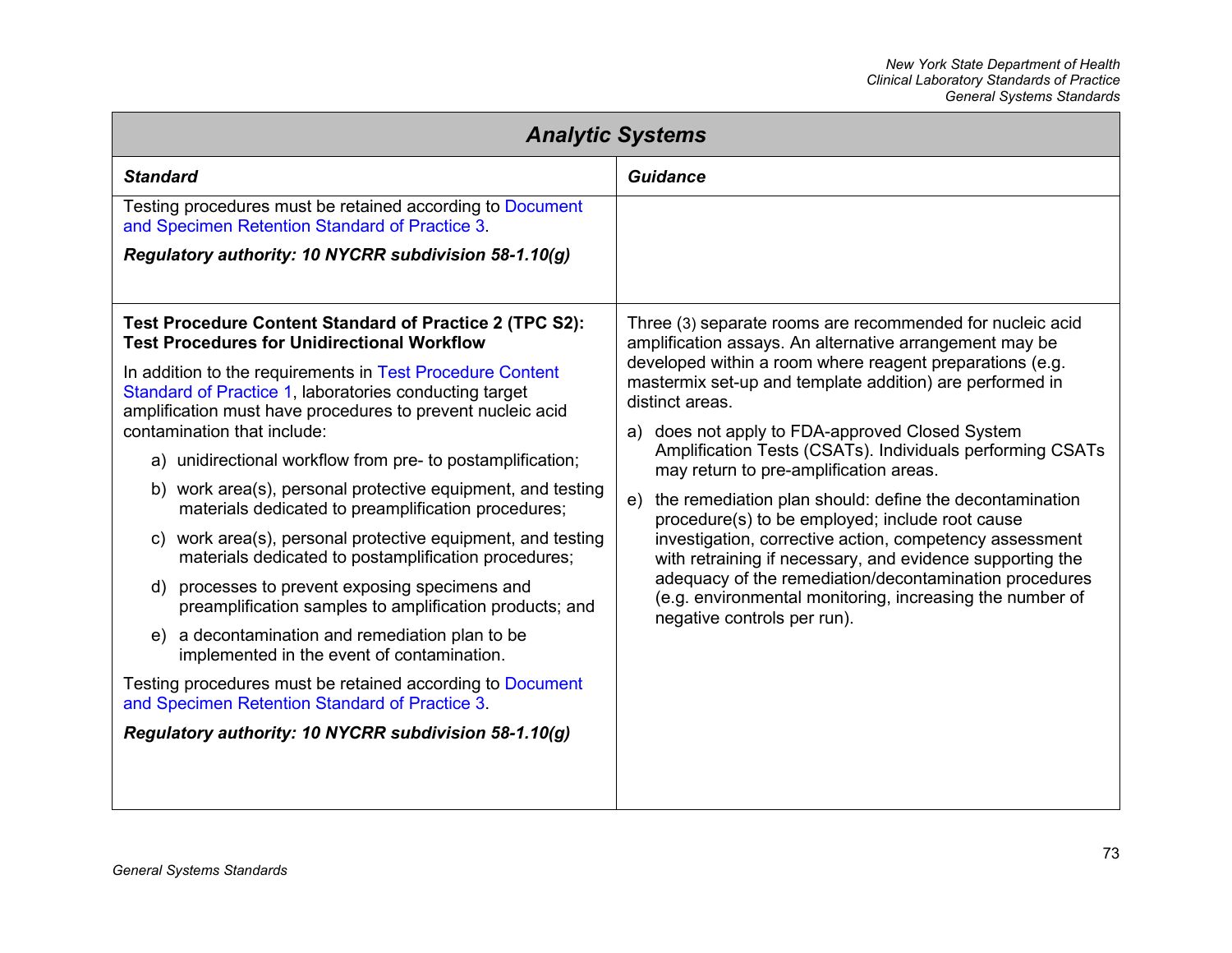<span id="page-80-1"></span><span id="page-80-0"></span>

| <b>Analytic Systems</b>                                                                                                                                                              |                                                                                               |  |
|--------------------------------------------------------------------------------------------------------------------------------------------------------------------------------------|-----------------------------------------------------------------------------------------------|--|
| <b>Standard</b>                                                                                                                                                                      | <b>Guidance</b>                                                                               |  |
| <b>Test Performance Specifications</b>                                                                                                                                               |                                                                                               |  |
| <b>Test Performance Specification Standard of Practice 1</b><br>(TPS S1): Manufacturer Instructions                                                                                  |                                                                                               |  |
| The laboratory must follow manufacturer instructions for FDA<br>approved, cleared or exempt instrument or test system<br>operation and control.                                      |                                                                                               |  |
| For FDA cleared, approved, or exempted methods used in<br>accordance with package inserts, at a minimum, the laboratory<br>must:                                                     |                                                                                               |  |
| a) verify performance specifications for accuracy,<br>precision, and reportable range of test results<br>established by the manufacturer; and,                                       |                                                                                               |  |
| b) establish reference ranges, therapeutic or toxic<br>concentrations, or other interpretive criteria as<br>appropriate to the test.                                                 |                                                                                               |  |
| Regulatory authority: 10 NYCRR subdivision 58-1.10(g)                                                                                                                                |                                                                                               |  |
|                                                                                                                                                                                      |                                                                                               |  |
| <b>Test Performance Specification Standard of Practice 2</b><br>(TPS S2): Laboratory Developed Tests                                                                                 | Information on Departmental approval of a laboratory<br>developed test (LDT) is available at: |  |
| The laboratory must establish method performance<br>specifications before a test method is used to report specimen<br>results.                                                       | https://www.wadsworth.org/regulatory/clep/clinical-labs/obtain-<br>permit/test-approval.      |  |
| For laboratory developed tests (LDTs), modified FDA cleared,<br>approved, or exempted tests, and modifications to standard<br>methods (e.g., textbook methods), the laboratory must: |                                                                                               |  |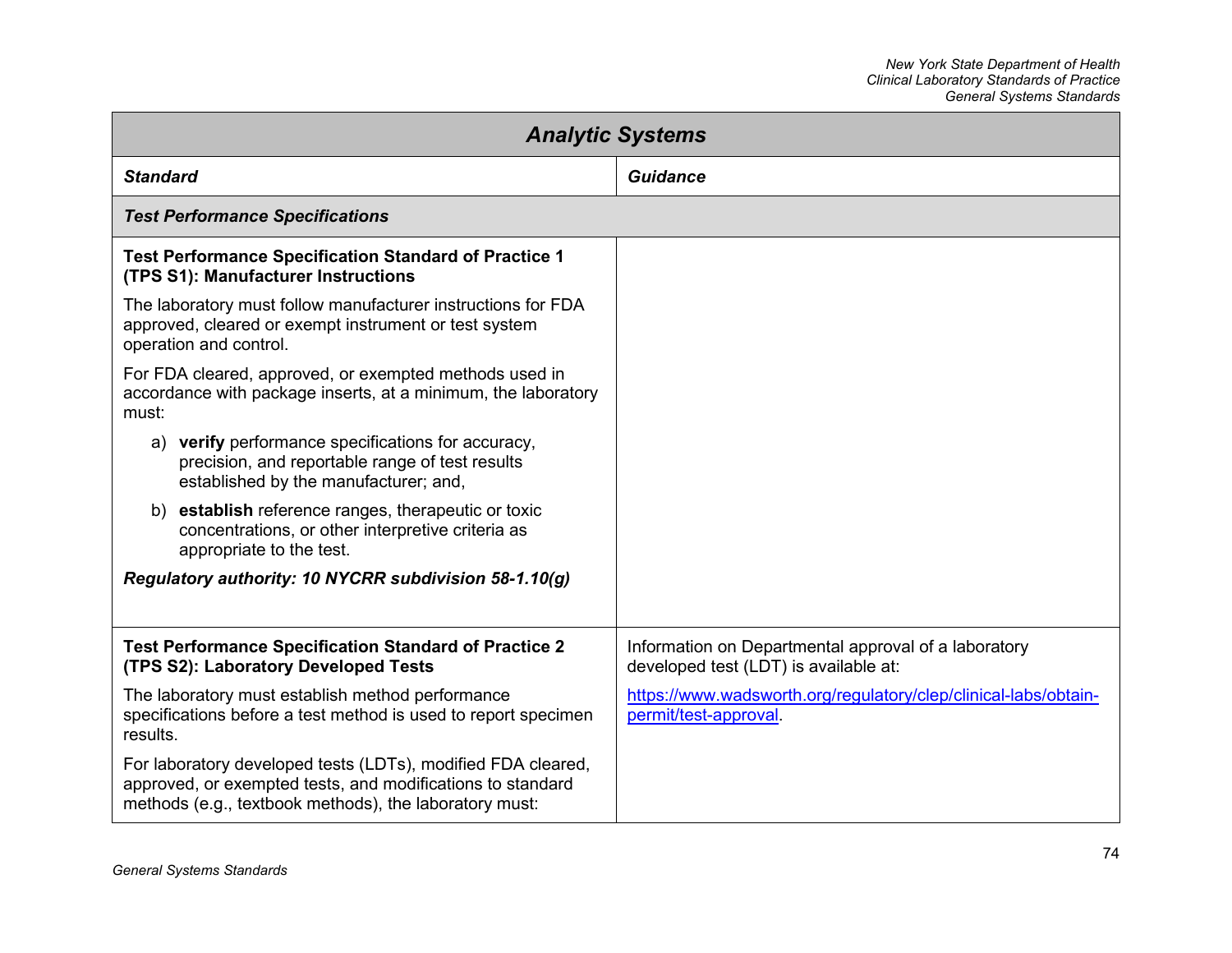| <b>Analytic Systems</b>                                                                                                                                                                                                                                                                      |                                                                                               |  |
|----------------------------------------------------------------------------------------------------------------------------------------------------------------------------------------------------------------------------------------------------------------------------------------------|-----------------------------------------------------------------------------------------------|--|
| <b>Standard</b>                                                                                                                                                                                                                                                                              | <b>Guidance</b>                                                                               |  |
| establish performance specifications for accuracy,<br>a)<br>precision, reportable range, reference range(s),<br>analytical sensitivity and specificity (to include<br>interfering substances); clinical sensitivity and<br>specificity; and other applicable performance<br>characteristics; |                                                                                               |  |
| determine the acceptability of the established<br>b)<br>performance specification; and                                                                                                                                                                                                       |                                                                                               |  |
| c) adhere to LDT guidelines established by the<br>Department and submit required documents to the<br>Department for approval.                                                                                                                                                                |                                                                                               |  |
| Regulatory authority: 10 NYCRR subdivision 58-1.10(g)                                                                                                                                                                                                                                        |                                                                                               |  |
| <b>Test Performance Specification Standard of Practice 3</b><br>(TPS S3): Documentation                                                                                                                                                                                                      | Information on Departmental approval of a laboratory<br>developed test (LDT) is available at: |  |
| Method performance documentation must be available and<br>accessible and include:                                                                                                                                                                                                            | https://www.wadsworth.org/regulatory/clep/clinical-labs/obtain-<br>permit/test-approval.      |  |
| the conclusion of the outcome of the performance<br>a)<br>specification studies, including:                                                                                                                                                                                                  |                                                                                               |  |
| summary(ies) of data and performance<br>i.<br>specifications as determined for Test<br><b>Performance Specification Standards of Practice</b><br>1 or $21$                                                                                                                                   |                                                                                               |  |
| ii.<br>an attestation that the director or individual<br>delegated in writing by the director, has<br>approved the test, including a signature and the<br>approval date; and                                                                                                                 |                                                                                               |  |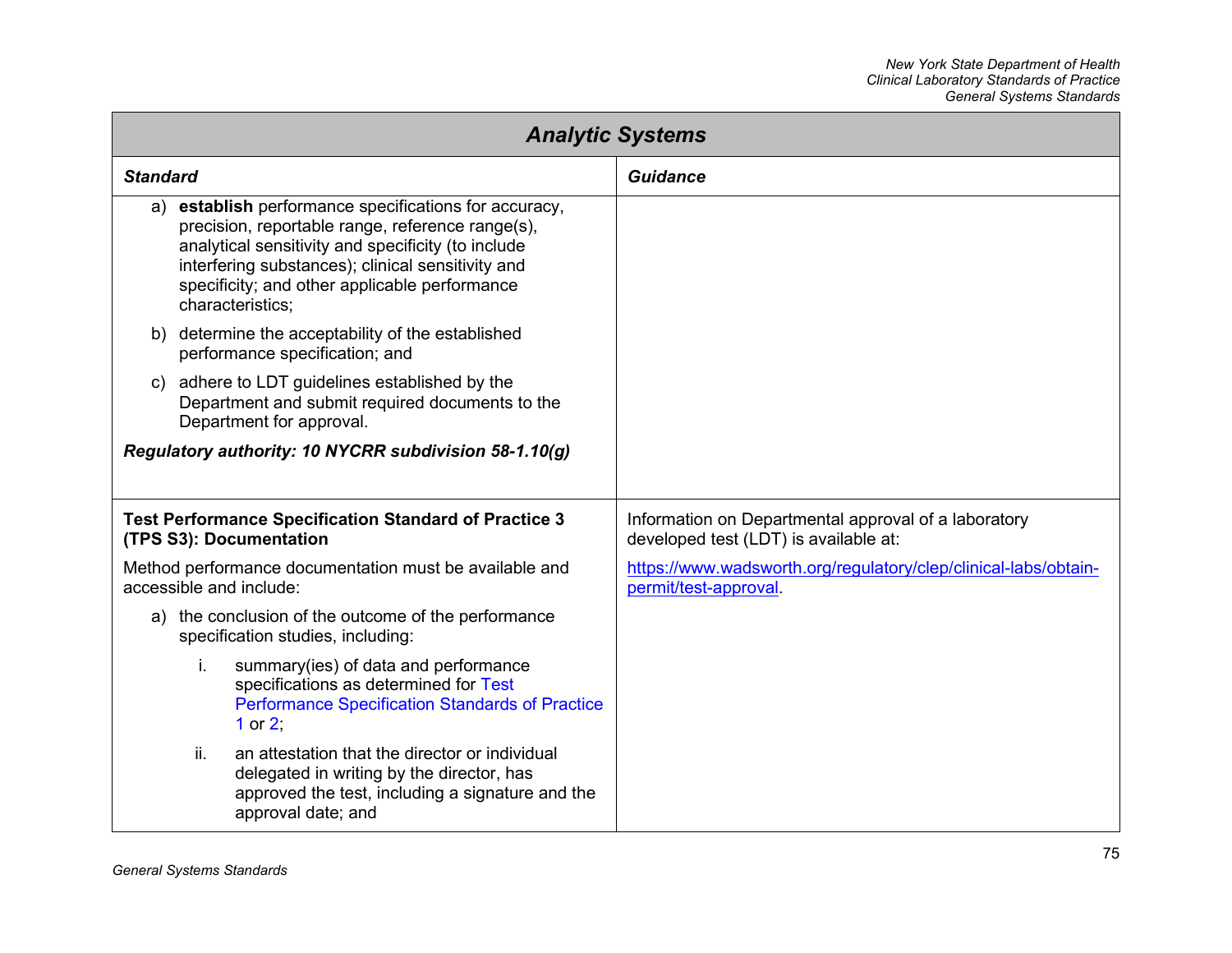| <b>Analytic Systems</b>                                                                                                                                                                                 |                                                                                                                           |  |
|---------------------------------------------------------------------------------------------------------------------------------------------------------------------------------------------------------|---------------------------------------------------------------------------------------------------------------------------|--|
| <b>Standard</b>                                                                                                                                                                                         | Guidance                                                                                                                  |  |
| b) a letter of Department approval, if required.                                                                                                                                                        |                                                                                                                           |  |
| Documentation must be retained according to Document and<br>Specimen Retention Standard of Practice 8.                                                                                                  |                                                                                                                           |  |
| Regulatory authority: 10 NYCRR subdivision 58-1.11(c)(3)                                                                                                                                                |                                                                                                                           |  |
|                                                                                                                                                                                                         |                                                                                                                           |  |
| <b>Test Performance Specification Standard of Practice 4</b><br>(TPS S4): On-site Performance Specification Requirements                                                                                | Mobile instruments and point-of-care devices need not be<br>verified in every possible site under the same New York State |  |
| The laboratory must verify that results meet performance<br>specifications:                                                                                                                             | permit.                                                                                                                   |  |
| a) at the site where testing is performed, and must be<br>conducted by the laboratory's test staff, in addition to<br>any on-site verification by the vendor;                                           |                                                                                                                           |  |
| b) after an instrument is moved or changes testing sites;<br>and                                                                                                                                        |                                                                                                                           |  |
| if the instrument will be hand-carried or otherwise<br>C)<br>transported to the location of the specimen, the<br>laboratory must document the portability of the system.                                |                                                                                                                           |  |
| Regulatory authority: 10 NYCRR subdivision 58-1.10(g)                                                                                                                                                   |                                                                                                                           |  |
| <b>Test Performance Specification Standard of Practice 5</b><br>(TPS S5): Comparability of Test Results                                                                                                 | Analysis of samples from patient specimens is preferred for<br>defining the relationship between test results. Specimens  |  |
| A laboratory that performs the same test using different<br>methods or instruments, and/or performs the same test at<br>multiple test sites under the same Permanent Facility Identifier<br>(PFI) must: | should be selected to provide full-range assessment of<br>comparability.                                                  |  |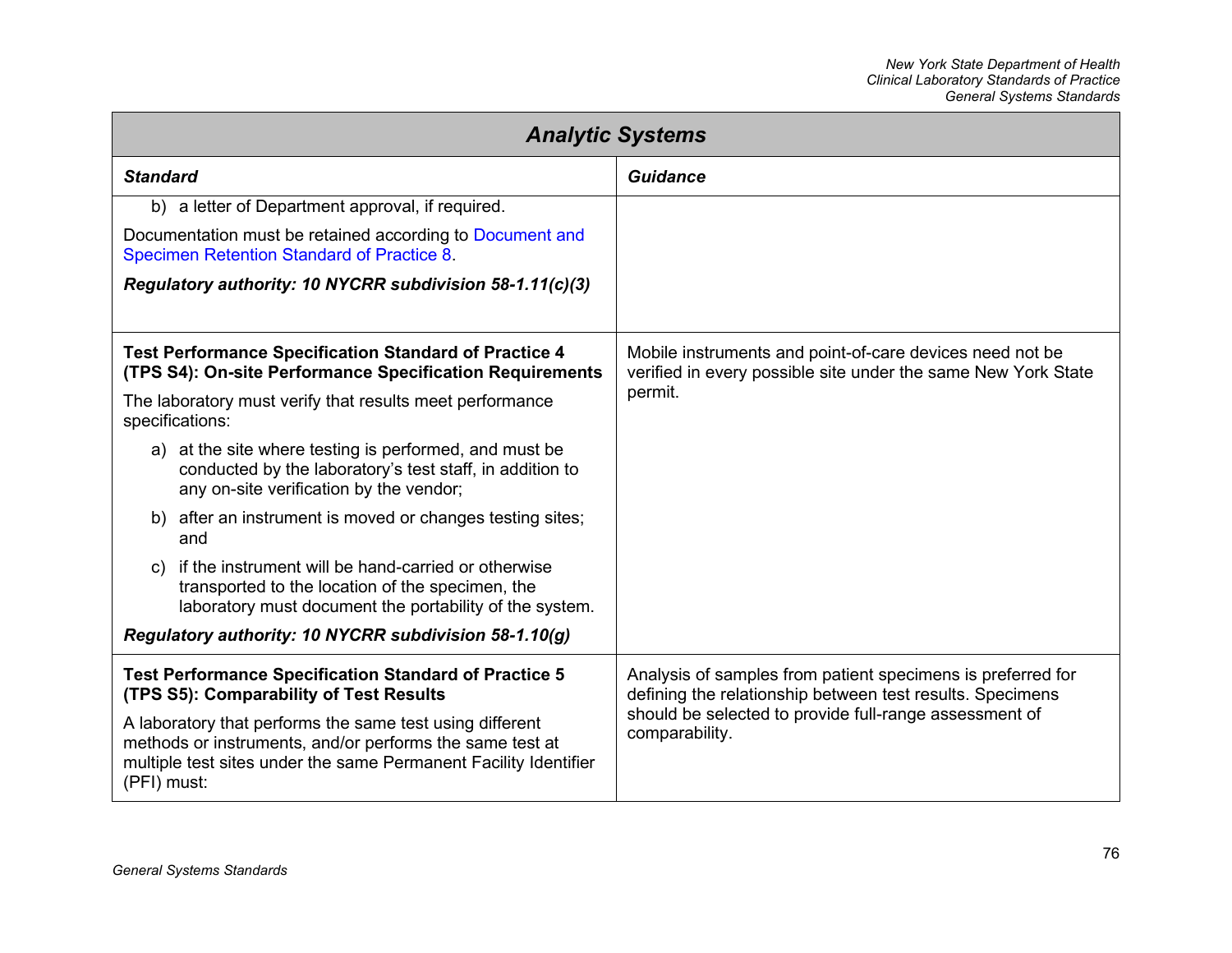| <b>Analytic Systems</b>                                                                                                                                                                       |                                                                                                                                                                                                                                                 |  |
|-----------------------------------------------------------------------------------------------------------------------------------------------------------------------------------------------|-------------------------------------------------------------------------------------------------------------------------------------------------------------------------------------------------------------------------------------------------|--|
| <b>Standard</b>                                                                                                                                                                               | <b>Guidance</b>                                                                                                                                                                                                                                 |  |
| perform comparability studies as specified as part of the<br>a)<br>Quality Management System (QMS);                                                                                           | a) The comparability study acceptability criteria may be<br>detailed in the QMS or standard operating procedures.                                                                                                                               |  |
| establish acceptability criteria for comparing test results<br>b)<br>and document the outcome of the comparison; and                                                                          |                                                                                                                                                                                                                                                 |  |
| compare test results semiannually at a minimum.<br>C)                                                                                                                                         |                                                                                                                                                                                                                                                 |  |
| Regulatory authority: 10 NYCRR subdivision 58-1.10(g)                                                                                                                                         |                                                                                                                                                                                                                                                 |  |
| <b>Calibration and Calibration Verification</b>                                                                                                                                               |                                                                                                                                                                                                                                                 |  |
| <b>Calibration Standard of Practice 1 (CAL S1): Calibration</b><br><b>Process and Documentation</b>                                                                                           | Information on Departmental approval of a laboratory<br>developed test (LDT) is available at:                                                                                                                                                   |  |
| The laboratory must determine, perform and document each<br>system's calibration process for each test. The calibration                                                                       | https://www.wadsworth.org/regulatory/clep/clinical-labs/obtain-<br>permit/test-approval.                                                                                                                                                        |  |
| process must be included in the test procedure according to<br><b>Test Procedure Content Standard of Practice 1</b>                                                                           | Data must be provided for the Department upon request,<br>including statistical analysis of the calibration and instrument                                                                                                                      |  |
| Unless otherwise indicated in the New York State Clinical                                                                                                                                     | read outs.                                                                                                                                                                                                                                      |  |
| Laboratory Standards of Practice, the laboratory must perform<br>calibration:                                                                                                                 | If calibration proves less stable than the manufacturer's<br>specification, more frequent calibration may be required.                                                                                                                          |  |
| a) according to manufacturer instructions, at a minimum,<br>using calibration materials provided or specified by the<br>manufacturer; or                                                      | NOTE: If reagents are obtained from a manufacturer and all of<br>the reagents for a test are packaged together, the laboratory is<br>not required to perform calibration for each package of                                                    |  |
| according to laboratory developed test (LDT) criteria as<br>b)<br>established for Test Performance Specification                                                                              | reagents, provided the packages of reagents are received in<br>the same shipment and contain the same lot.                                                                                                                                      |  |
| <b>Standard of Practice 2:</b><br>i.<br>including the number, type and concentration of<br>calibration materials, acceptable limits for<br>calibration, and the frequency of calibration; and | For hematology cell counting instruments which have been<br>cleared or approved by the FDA and have not been modified by<br>the laboratory, the calibration verification requirements are<br>considered to be met if the laboratory follows the |  |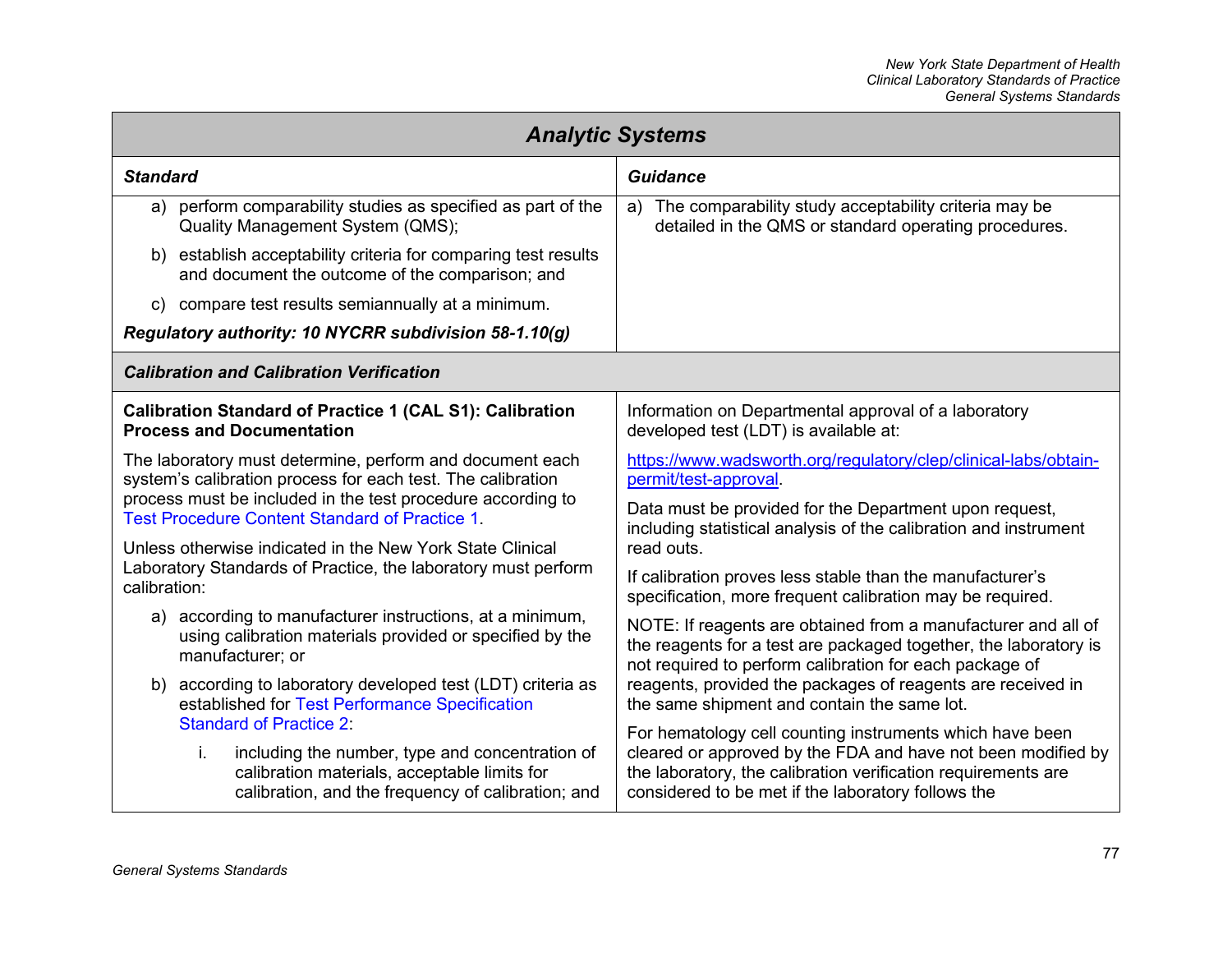| <b>Analytic Systems</b>                                                                                                                                                                                                                                                                                                                                                                  |                                                                                                                                                                                                                                                                                                               |  |
|------------------------------------------------------------------------------------------------------------------------------------------------------------------------------------------------------------------------------------------------------------------------------------------------------------------------------------------------------------------------------------------|---------------------------------------------------------------------------------------------------------------------------------------------------------------------------------------------------------------------------------------------------------------------------------------------------------------|--|
| <b>Standard</b>                                                                                                                                                                                                                                                                                                                                                                          | <b>Guidance</b>                                                                                                                                                                                                                                                                                               |  |
| ii.<br>using calibration materials appropriate for the<br>methodology and, if possible, traceable to a<br>reference method or reference material of<br>known value.                                                                                                                                                                                                                      | manufacturer's instructions for operation and runs at least two<br>controls each day of testing.                                                                                                                                                                                                              |  |
| Regulatory authority: 10 NYCRR subdivision 58-1.10(g)                                                                                                                                                                                                                                                                                                                                    |                                                                                                                                                                                                                                                                                                               |  |
| <b>Calibration Standard of Practice 2 (CAL S2): Periodic</b><br><b>Calibration Verification</b>                                                                                                                                                                                                                                                                                          | Information on Departmental approval of a laboratory<br>developed test (LDT) is available at:                                                                                                                                                                                                                 |  |
| The laboratory must periodically perform and document<br>calibration verification procedures, minimally, according to                                                                                                                                                                                                                                                                    | https://www.wadsworth.org/regulatory/clep/clinical-labs/obtain-<br>permit/test-approval.                                                                                                                                                                                                                      |  |
| manufacturer's instructions where provided, or according to<br>laboratory developed test (LDT) criteria established for Test<br>Performance Specification Standard of Practice 2, including:                                                                                                                                                                                             | For each quantitative test method or analytical system, the<br>laboratory should evaluate the stability of calibration and other<br>operating characteristics in establishing the calibration                                                                                                                 |  |
| the number, type and concentration of calibration<br>a)<br>materials, acceptable limits for calibration verification<br>and frequency;                                                                                                                                                                                                                                                   | verification schedule. Additional calibration materials should be<br>tested as unknowns to verify reportable range (upper, lower<br>and mid-range) of test results.                                                                                                                                           |  |
| using calibration material appropriate for the method<br>b)<br>and, if possible, traceable to a reference method or<br>reference material of known value; and verifying the<br>laboratory's established reportable range of test results,<br>which shall include at least a minimal (or zero) value, a<br>mid-point value, and a maximum value at the upper limit<br>of that range; and, | If the calibration is performed more frequently than six (6)<br>months using calibrators that span the reportable range, the<br>calibration verification requirements are met.                                                                                                                                |  |
|                                                                                                                                                                                                                                                                                                                                                                                          | NOTE: If reagents are obtained from a manufacturer and all of<br>the reagents for a test are packaged together, the laboratory is<br>not required to perform calibration verification for each package<br>of reagents, provided the packages of reagents are received in                                      |  |
| at least every six (6) months, and when any of the<br>C)<br>following occur:                                                                                                                                                                                                                                                                                                             | the same shipment and contain the same lot.                                                                                                                                                                                                                                                                   |  |
| i. a complete change of reagents for a procedure,<br>unless the laboratory can demonstrate that the<br>change does not affect the reportable range, and<br>control values are not adversely affected by                                                                                                                                                                                  | For hematology cell counting instruments which have been<br>cleared or approved by the FDA and have not been modified by<br>the laboratory, the calibration verification requirements are<br>considered to be met if the laboratory follows the<br>manufacturer's instructions for operation and at least two |  |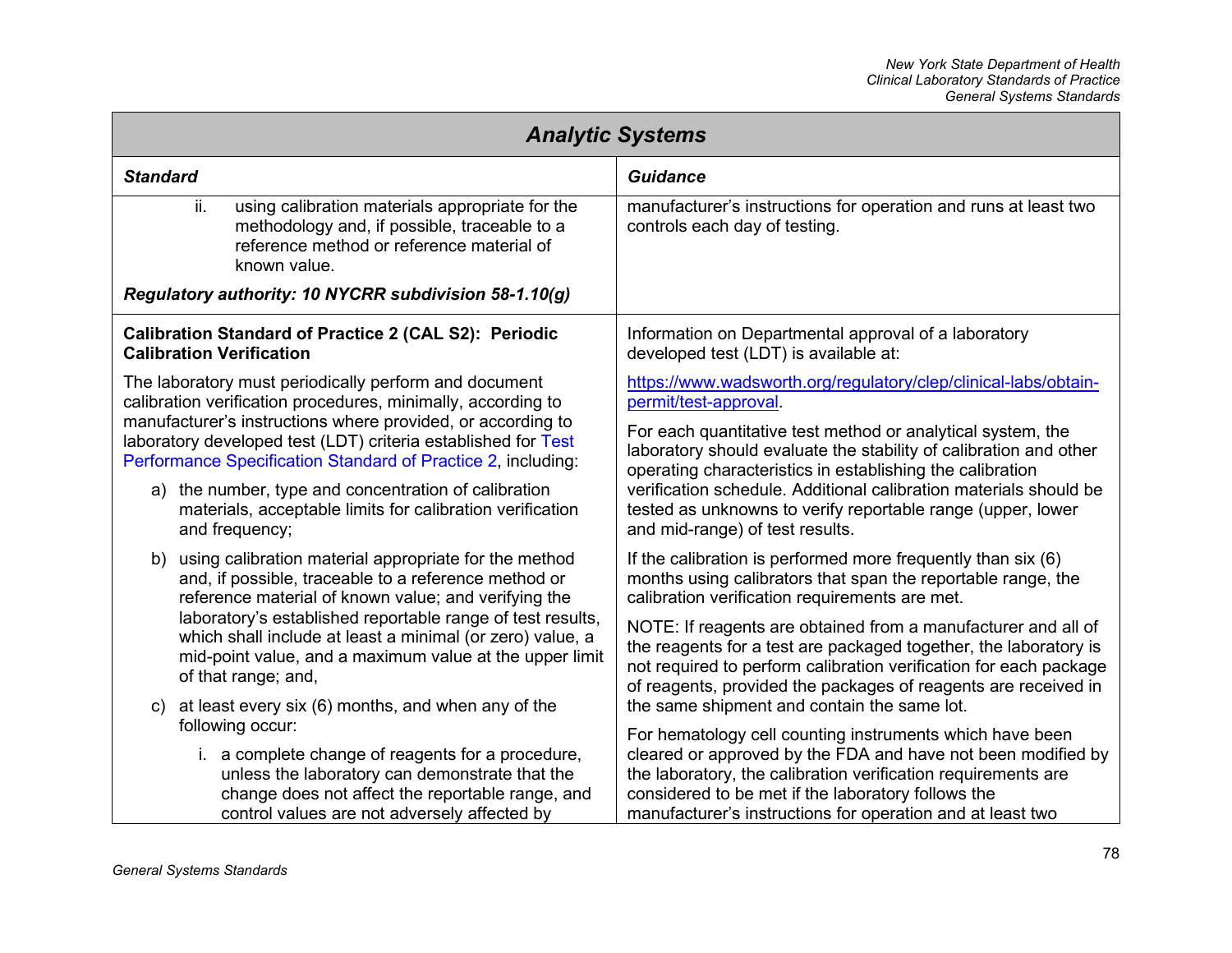<span id="page-85-0"></span>

| <b>Analytic Systems</b>                                                                                             |                                                                                                                                                                  |                                                                                                                                                                                                         |
|---------------------------------------------------------------------------------------------------------------------|------------------------------------------------------------------------------------------------------------------------------------------------------------------|---------------------------------------------------------------------------------------------------------------------------------------------------------------------------------------------------------|
| <b>Standard</b>                                                                                                     |                                                                                                                                                                  | <b>Guidance</b>                                                                                                                                                                                         |
|                                                                                                                     | reagent lot number changes;                                                                                                                                      | controls are run each day of testing.                                                                                                                                                                   |
|                                                                                                                     | ii. major preventive maintenance or replacement of<br>parts that may influence test performance;                                                                 |                                                                                                                                                                                                         |
|                                                                                                                     | controls reflect an unusual trend or shift or are<br>iii.<br>outside the laboratory's acceptable limits and no<br>other action can correct the problem; or       |                                                                                                                                                                                                         |
|                                                                                                                     | iv. the laboratory's procedures require more frequent<br>calibration verification.                                                                               |                                                                                                                                                                                                         |
|                                                                                                                     | Regulatory authority: 10 NYCRR subdivision 58-1.10(g)                                                                                                            |                                                                                                                                                                                                         |
| <b>Quality Control</b>                                                                                              |                                                                                                                                                                  |                                                                                                                                                                                                         |
| Quality Control Standard of Practice 1 (QC S1): Minimum<br><b>Quality Control Requirements</b>                      |                                                                                                                                                                  | Information on Departmental approval of a laboratory<br>developed test (LDT) is available at:                                                                                                           |
| Unless an Individualized Quality Control Plan (IQCP) is<br>established as described in Quality Control Standards of |                                                                                                                                                                  | https://www.wadsworth.org/regulatory/clep/clinical-labs/obtain-<br>permit/test-approval                                                                                                                 |
|                                                                                                                     | Practice 2, 3 and 4, at least once each day specimens are<br>tested, the laboratory must test quality controls as follows:                                       | For tests, such as certain staining procedures, for which no<br>controls are available, the laboratory should describe in their                                                                         |
|                                                                                                                     | a) for qualitative tests, include a positive and negative<br>control;                                                                                            | standard operating procedure how to determine when the<br>expected reaction is not achieved.                                                                                                            |
| b)                                                                                                                  | for quantitative tests, include two (2) control materials of<br>different concentration suitable for error detection<br>throughout the reportable range;         | Although a run may be defined as up to twenty-four (24) hours,<br>a laboratory that elects to perform all quality control at a fixed<br>time (e.g., start of the day shift) should demonstrate that the |
| C)                                                                                                                  | for tests producing graded or titered results, include a<br>negative control material and a control material with<br>graded or titered reactivity, respectively; | system is stable throughout the twenty-four (24) hour period.<br>For semiquantitative tests: anti-streptolysin O titer and<br>C)<br>antihyaluronidase titer tests do not require a negative             |
|                                                                                                                     | d) for tests that include an extraction phase, include at<br>least one (1) control sample or material that is subjected                                          | control; cold agglutination tests do not require a positive                                                                                                                                             |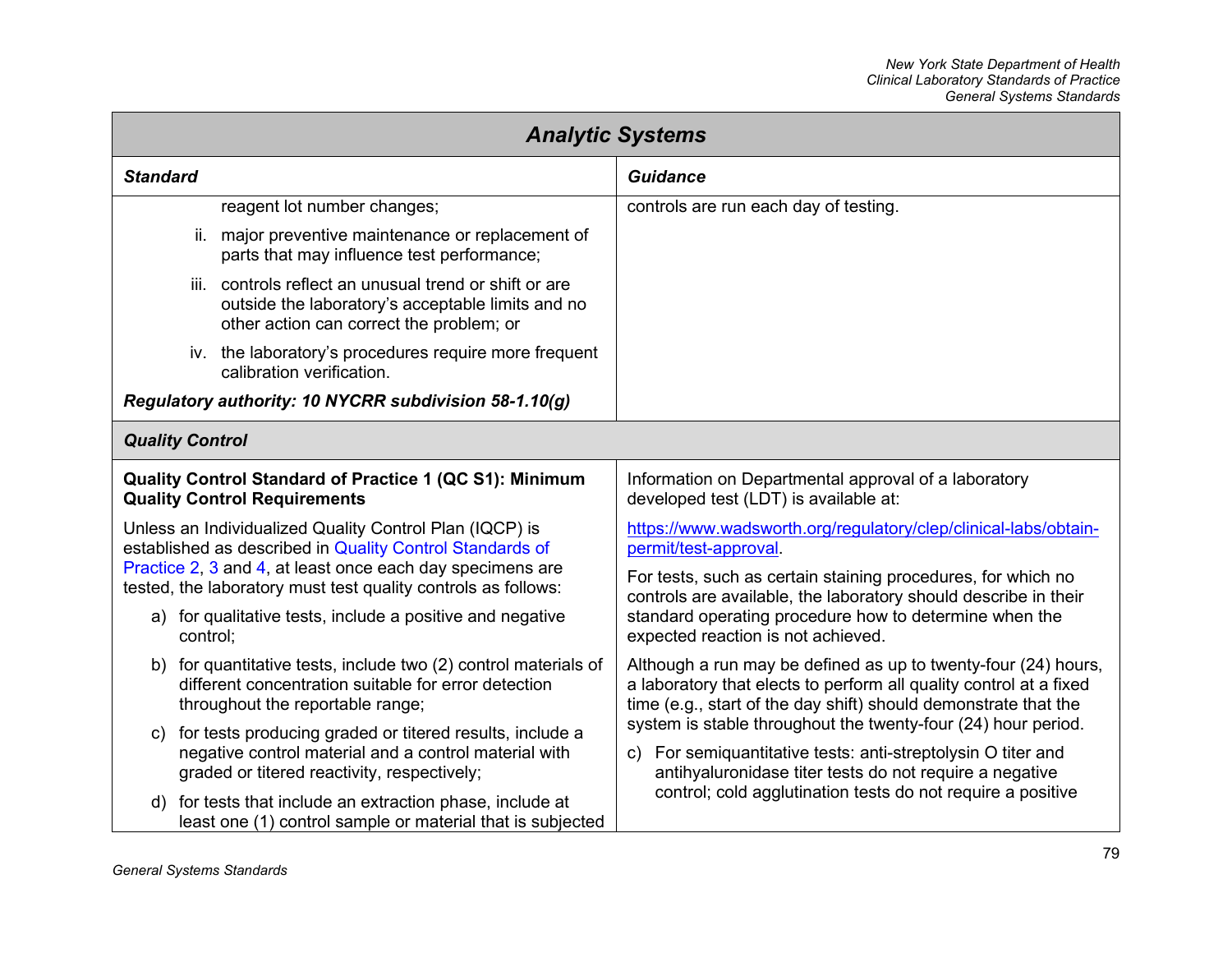| <b>Analytic Systems</b>    |                                                                                                                                                                                                                                                                                                                                                                                                                                                                                                                                                                                                                                                                                                                                           |                                                                                                                                                                                                                                                                                                                                                                                                                                                                                                                                                                                                                                                                                                                                                                                                                                                                                                                                                                                                                                                                                                                                                                                                                                                                                                                                                                                                                                                                                                                                                                           |
|----------------------------|-------------------------------------------------------------------------------------------------------------------------------------------------------------------------------------------------------------------------------------------------------------------------------------------------------------------------------------------------------------------------------------------------------------------------------------------------------------------------------------------------------------------------------------------------------------------------------------------------------------------------------------------------------------------------------------------------------------------------------------------|---------------------------------------------------------------------------------------------------------------------------------------------------------------------------------------------------------------------------------------------------------------------------------------------------------------------------------------------------------------------------------------------------------------------------------------------------------------------------------------------------------------------------------------------------------------------------------------------------------------------------------------------------------------------------------------------------------------------------------------------------------------------------------------------------------------------------------------------------------------------------------------------------------------------------------------------------------------------------------------------------------------------------------------------------------------------------------------------------------------------------------------------------------------------------------------------------------------------------------------------------------------------------------------------------------------------------------------------------------------------------------------------------------------------------------------------------------------------------------------------------------------------------------------------------------------------------|
| <b>Standard</b>            |                                                                                                                                                                                                                                                                                                                                                                                                                                                                                                                                                                                                                                                                                                                                           | <b>Guidance</b>                                                                                                                                                                                                                                                                                                                                                                                                                                                                                                                                                                                                                                                                                                                                                                                                                                                                                                                                                                                                                                                                                                                                                                                                                                                                                                                                                                                                                                                                                                                                                           |
| e)<br>$\ddot{\phantom{1}}$ | to the same extraction process as specimens and that<br>is capable of detecting errors in the extraction process;<br>or<br>for nucleic acid amplification methods:<br>i.<br>include one (1) control capable of detecting<br>amplification inhibition by patient specimens<br>unless the Department approved laboratory<br>developed test (LDT) exempts the requirement;<br>ii.<br>when more than one (1) outcome is possible at<br>a locus, include a control that represents each<br>outcome periodically; and<br>according to manufacturer instructions and all category<br>specific New York State Clinical Laboratory Standards<br>of Practice if more stringent than above.<br>Regulatory authority: 10 NYCRR subdivision 58-1.10(g) | control; radial immuno-diffusion tests require one control or<br>standard on each plate.<br>Inhibition controls may be excluded if there are sufficient<br>e)<br>data showing that the inhibition rate is less than one (1)<br>percent for a specimen type for the assay. It is possible to<br>extend inhibition data to other analytes when applying the<br>same extraction procedure and specimen matrix and<br>utilizing the same amplification methodology. Inhibition<br>controls are not required if the run includes isolates only<br>and not patient specimens.<br>Negative controls, including template-free mastermix controls,<br>not only serve to identify technical and/or reagent issues, but<br>also help identify amplicon contamination. The negative<br>controls may include a reagent processing control that serves<br>as both a template-free mastermix reagent control as well as a<br>processing/extraction negative control. For laboratories<br>preparing mastermix to be used on multiple instruments, the<br>template-free mastermix control should be utilized for each run<br>of each instrument.<br>For infectious diseases molecular amplification procedures, the<br>positive control should be of a low but detectable amount. A<br>low-range positive is defined as having a value of not more<br>than ten (10) fold above the assay detection limit. For multiplex<br>assays, a low range control is required for each target. These<br>may be run on a rotating basis and may include pools of three<br>$(3)$ to four $(4)$ targets. |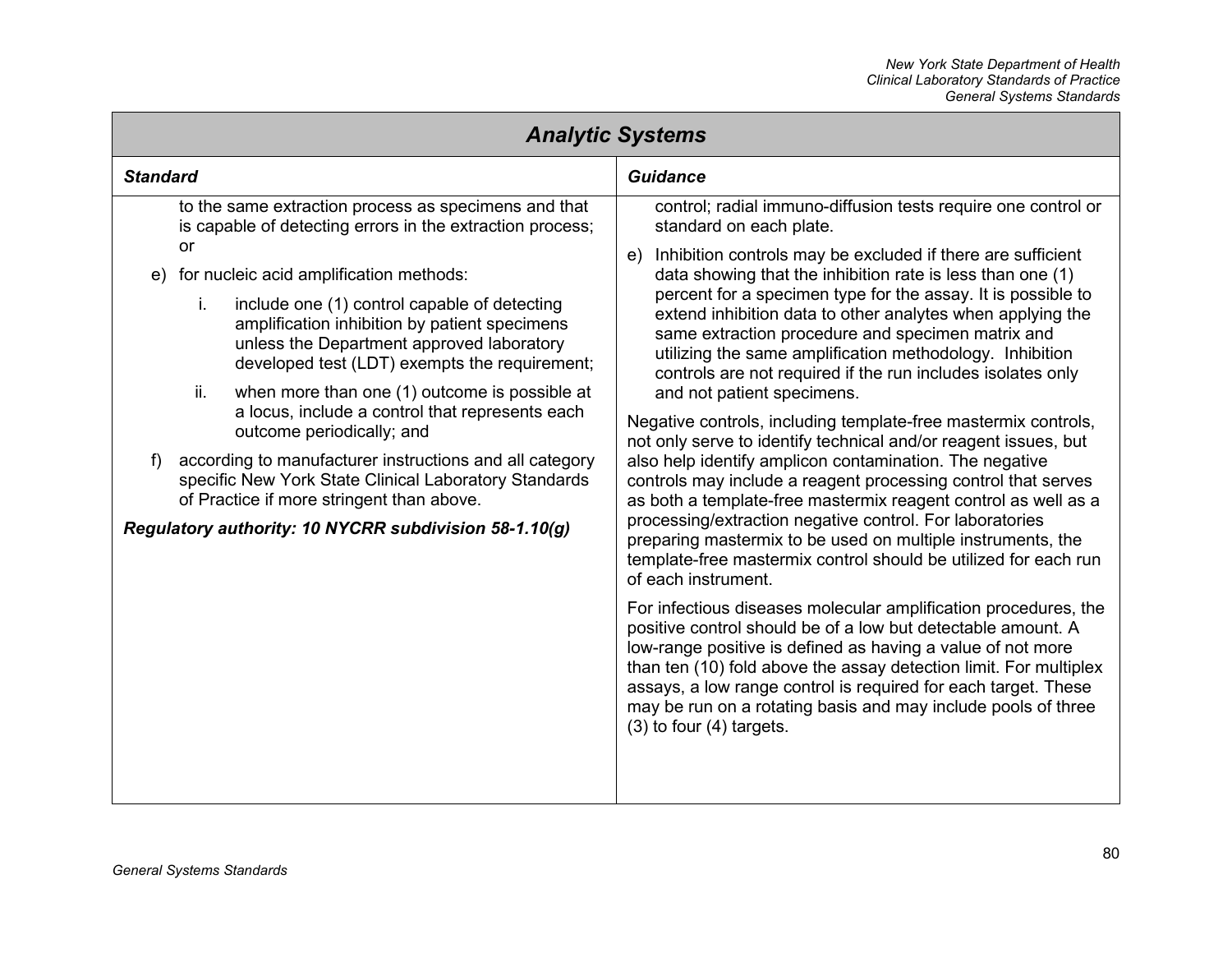## *New York State Department of Health Clinical Laboratory Standards of Practice General Systems Standards*

<span id="page-87-0"></span>

| <b>Analytic Systems</b>                                                                                                                                                                                                                                                                                                                                               |                                                                                                                                                                                                                                                                                                                                                                                                                                                                                                                                                                                                                                                                                                                                                                                                                                                                                  |  |  |
|-----------------------------------------------------------------------------------------------------------------------------------------------------------------------------------------------------------------------------------------------------------------------------------------------------------------------------------------------------------------------|----------------------------------------------------------------------------------------------------------------------------------------------------------------------------------------------------------------------------------------------------------------------------------------------------------------------------------------------------------------------------------------------------------------------------------------------------------------------------------------------------------------------------------------------------------------------------------------------------------------------------------------------------------------------------------------------------------------------------------------------------------------------------------------------------------------------------------------------------------------------------------|--|--|
| <b>Standard</b>                                                                                                                                                                                                                                                                                                                                                       | <b>Guidance</b>                                                                                                                                                                                                                                                                                                                                                                                                                                                                                                                                                                                                                                                                                                                                                                                                                                                                  |  |  |
| <b>Quality Control Standard of Practice 2 (QC S2):</b><br><b>Individualized Quality Control Risk Assessment</b>                                                                                                                                                                                                                                                       | Additional information on IQCP requirements is available on the<br>CMS website.                                                                                                                                                                                                                                                                                                                                                                                                                                                                                                                                                                                                                                                                                                                                                                                                  |  |  |
| If the laboratory does not follow minimum quality control<br>requirements in Quality Control Standard of Practice 1, then a<br>risk assessment must be performed to determine if an<br>Individualized Quality Control Plan (IQCP) may be<br>implemented.<br>The documented risk assessment must, at a minimum:<br>a) identify and evaluate potential sources of error | The laboratory should refer to the following to conduct the risk<br>assessment: regulatory requirements; manufacturer package<br>insert, operator's manual, troubleshooting guide, and bulletins;<br>laboratory-performed verification and establishment of<br>performance specifications data; testing personnel<br>qualifications, training and competency records; historical<br>quality control (QC) data; proficiency testing data; historical<br>quality assurance (QA) data; and scientific publications.<br>In laboratories with multiple numbers of identical devices (same<br>make and model), a single risk assessment may be performed<br>for the test system. When identical devices are utilized in<br>different environments/locations, the risk assessment must<br>consider this factor and the potential need for a customized<br>IQCP for the different sites. |  |  |
| associated with the test process based on testing<br>performed by a representative sampling of staff;<br>b) evaluate the frequency and impact of identified errors;<br>consider the potential errors that might be attributable to<br>$\mathsf{c}$<br>the following components of the test process:                                                                   |                                                                                                                                                                                                                                                                                                                                                                                                                                                                                                                                                                                                                                                                                                                                                                                                                                                                                  |  |  |
| i.<br>specimen (e.g., labeling, transportation, storage,<br>$etc.$ );                                                                                                                                                                                                                                                                                                 | a) to include historical testing data or validation data<br>performed by bona fide employees of the laboratory.                                                                                                                                                                                                                                                                                                                                                                                                                                                                                                                                                                                                                                                                                                                                                                  |  |  |
| ii.<br>test system (e.g., interfering substances,<br>equipment failure/errors, etc.);                                                                                                                                                                                                                                                                                 | i. the following must be considered for the specimen:<br>$\mathsf{C}$<br>patient preparation, specimen collection, labeling, storage,                                                                                                                                                                                                                                                                                                                                                                                                                                                                                                                                                                                                                                                                                                                                            |  |  |
| iii.<br>reagent, quality control materials and calibrators<br>(e.g., shipment, storage, expired materials, etc.);                                                                                                                                                                                                                                                     | preservation, stability, transportation, processing,<br>acceptability, rejection and referral.                                                                                                                                                                                                                                                                                                                                                                                                                                                                                                                                                                                                                                                                                                                                                                                   |  |  |
| iv.<br>environment (e.g., temperature, ventilation, dust,<br>etc.); and                                                                                                                                                                                                                                                                                               | ii. to include function and maintenance checks, inadequate<br>$\mathsf{c}$<br>sampling, detection of interfering substances, mechanical                                                                                                                                                                                                                                                                                                                                                                                                                                                                                                                                                                                                                                                                                                                                          |  |  |
| staff (e.g., training, competency, staffing levels,<br>٧.<br>$etc.$ ).<br>Regulatory authority: 10 NYCRR subdivision 58-1.10(g)                                                                                                                                                                                                                                       | or electronic failures, system control and function checks<br>failures, software and/or hardware issues, transmission of<br>data to electronic systems including the laboratory<br>information system (LIS) or electronic health records (EHR),<br>and results reporting.                                                                                                                                                                                                                                                                                                                                                                                                                                                                                                                                                                                                        |  |  |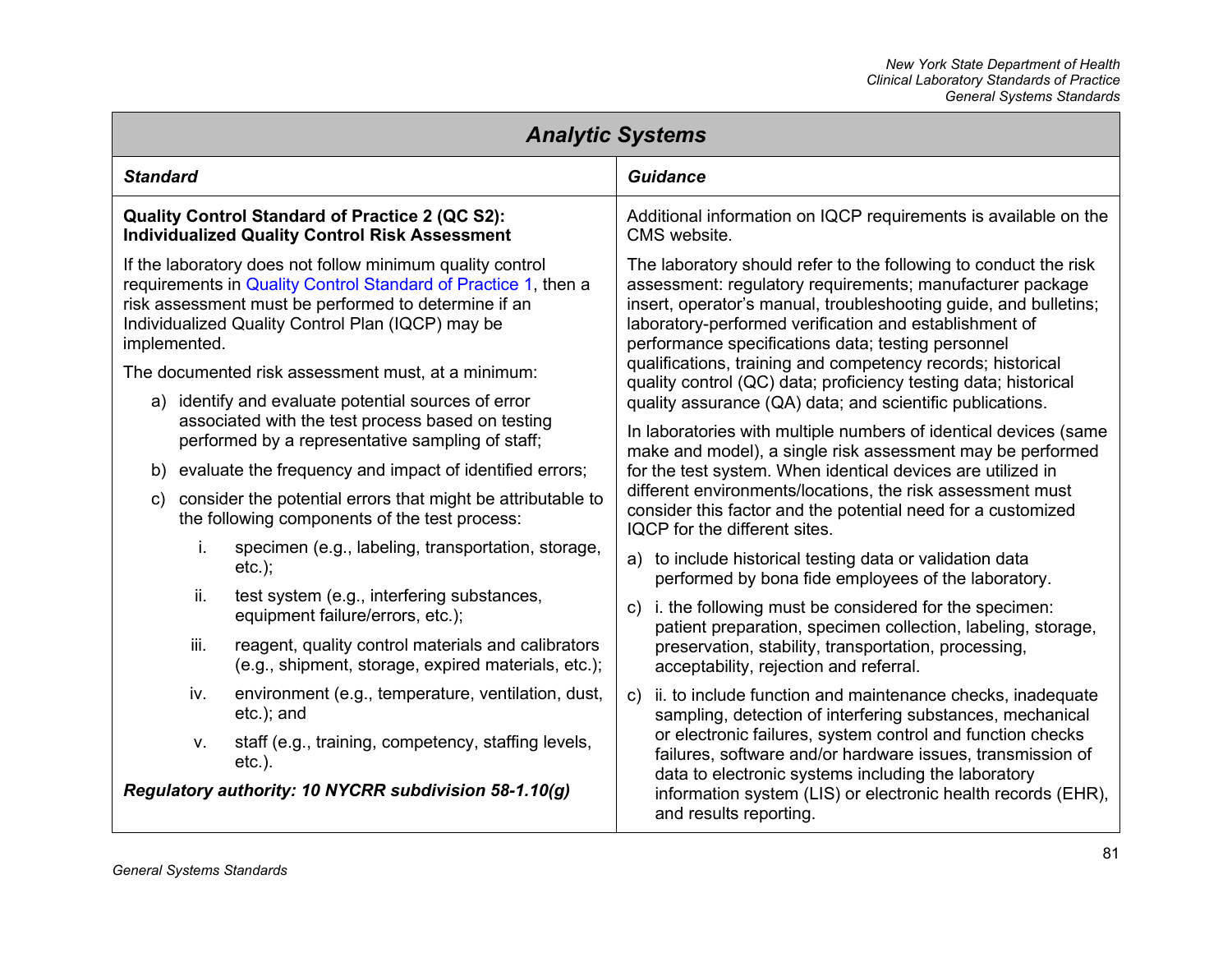<span id="page-88-0"></span>

| <b>Analytic Systems</b>                                                                                                                                                                                                                                                         |                                                                                                                                                                    |  |
|---------------------------------------------------------------------------------------------------------------------------------------------------------------------------------------------------------------------------------------------------------------------------------|--------------------------------------------------------------------------------------------------------------------------------------------------------------------|--|
| <b>Standard</b>                                                                                                                                                                                                                                                                 | <b>Guidance</b>                                                                                                                                                    |  |
|                                                                                                                                                                                                                                                                                 | iii. to include preparation, stability, variability between lots,<br>C)<br>intermixing of reagents from different lots.                                            |  |
|                                                                                                                                                                                                                                                                                 | iv. to include temperature, ventilation, light intensity, noise<br>C)<br>and vibration, humidity, altitude, dust, water, utilities failure,<br>and adequate space. |  |
|                                                                                                                                                                                                                                                                                 | c) v. to include education, licensure where required, training,<br>competency and adequate staffing levels.                                                        |  |
| Quality Control Standard of Practice 3 (QC S3): Design of<br>an Individualized Quality Control Plan                                                                                                                                                                             | Additional information on IQCP requirements is available on the<br>CMS website.                                                                                    |  |
| If the laboratory chooses to perform quality control (QC) less<br>frequently than specified in Quality Control Standard of Practice                                                                                                                                             | Information on Departmental approval of a laboratory<br>developed test (LDT) is available at:                                                                      |  |
| 1, the laboratory must implement an Individualized Quality<br>Control Plan (IQCP) based on the risk assessment performed<br>according to Quality Control Standard of Practice 2.                                                                                                | https://www.wadsworth.org/regulatory/clep/clinical-labs/obtain-<br>permit/test-approval.                                                                           |  |
| The laboratory must establish and maintain an IQCP, as<br>described below, for any assay chosen by the laboratory in all<br>categories, excluding histopathology and cytopathology, that<br>verifies the intended quality of results is achieved prior to<br>reporting results. |                                                                                                                                                                    |  |
| The IQCP must include:                                                                                                                                                                                                                                                          |                                                                                                                                                                    |  |
| a) approval, including signature and date, by the<br>laboratory director or individual delegated in writing by<br>the director before implementation and following any<br>revisions;                                                                                            |                                                                                                                                                                    |  |
| b) the process for performing QC, including:                                                                                                                                                                                                                                    |                                                                                                                                                                    |  |
| the number, type and frequency of control<br>i.<br>materials that must at least meet manufacturer's                                                                                                                                                                             |                                                                                                                                                                    |  |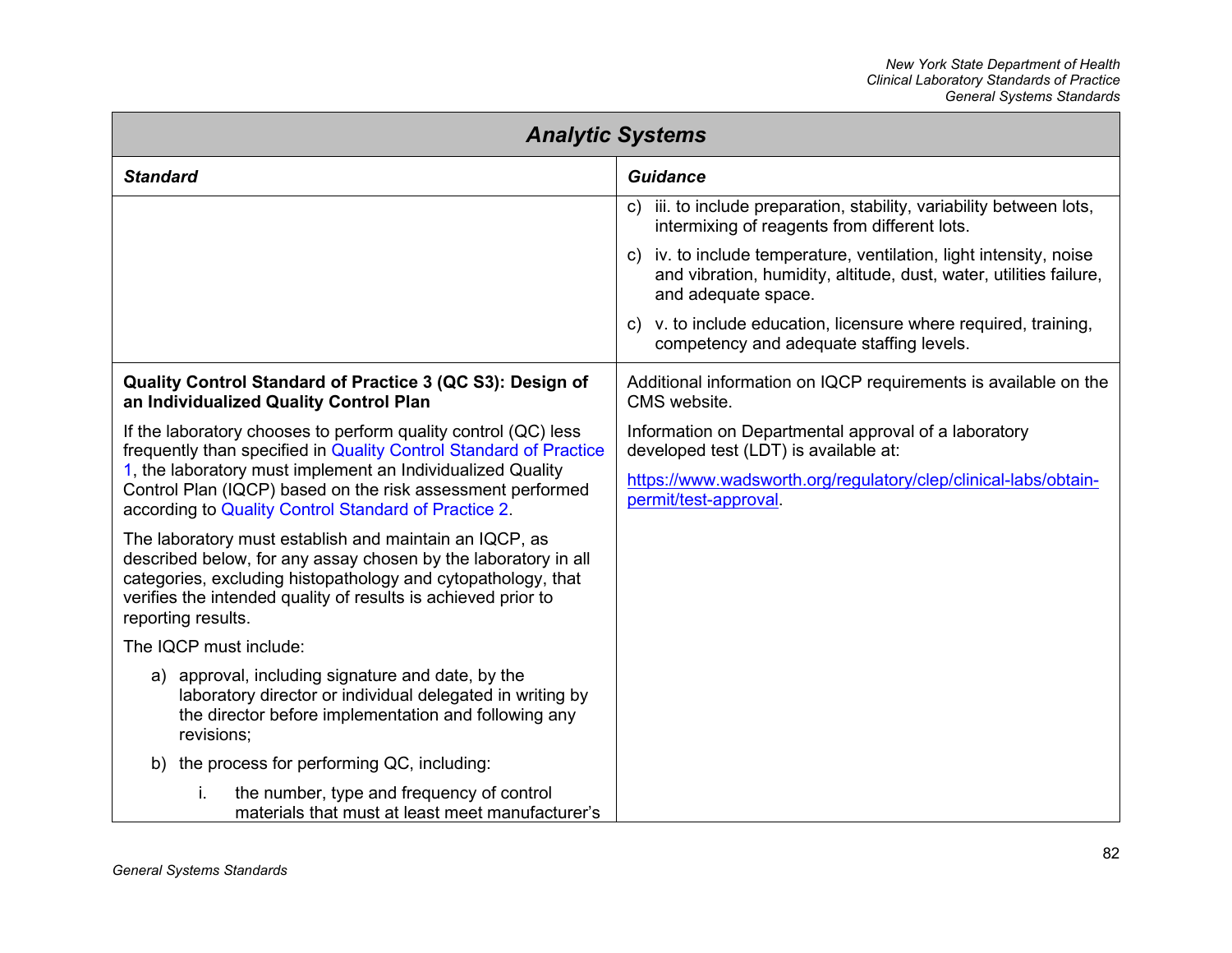| <b>Analytic Systems</b> |           |                                                                                                                                                       |                 |                                                                                                                        |
|-------------------------|-----------|-------------------------------------------------------------------------------------------------------------------------------------------------------|-----------------|------------------------------------------------------------------------------------------------------------------------|
| <b>Standard</b>         |           |                                                                                                                                                       | <b>Guidance</b> |                                                                                                                        |
|                         |           | quality control instructions, when provided;                                                                                                          |                 |                                                                                                                        |
|                         | ii.       | the criteria for acceptable control results and<br>reporting of specimen data; and                                                                    |                 |                                                                                                                        |
| C)                      |           | data from the laboratory to support the process for<br>testing QC in (b) above;                                                                       |                 |                                                                                                                        |
|                         | each:     | d) requirements for testing external QC materials with                                                                                                | d)              | External QC refers to the use of control materials that are<br>not integrated into the design of the assay. This would |
|                         | i.        | change of reagent lot number;                                                                                                                         |                 | include control material purchased from a commercial<br>vendor or derived in-house. This is distinct from internal     |
|                         | ii.       | new shipment;                                                                                                                                         |                 | QC, such as would be encountered in a single-use device<br>like an immunochromatographic cassette.                     |
|                         | iii.      | change in storage conditions;                                                                                                                         |                 |                                                                                                                        |
|                         | iv.       | replacement of a critical part; or                                                                                                                    |                 |                                                                                                                        |
|                         | V.        | following any major preventive maintenance;<br>and                                                                                                    |                 |                                                                                                                        |
| e)                      | approval: | for a laboratory developed test (LDT), the laboratory<br>must submit quality control plans to the Department for                                      |                 |                                                                                                                        |
|                         | i.        | as part of a validation package for the addition of<br>a non-FDA-approved assay to the laboratory's<br>test menu; or                                  |                 |                                                                                                                        |
|                         | ii.       | when the QC procedure is changed for an LDT<br>already approved by the Department; and                                                                |                 |                                                                                                                        |
| f)                      | director. | a process that ensures annual review and<br>documentation of review for effectiveness by the<br>director or an individual delegated in writing by the |                 |                                                                                                                        |
|                         |           | Regulatory authority: 10 NYCRR paragraph 19.3(c)(3) and                                                                                               |                 |                                                                                                                        |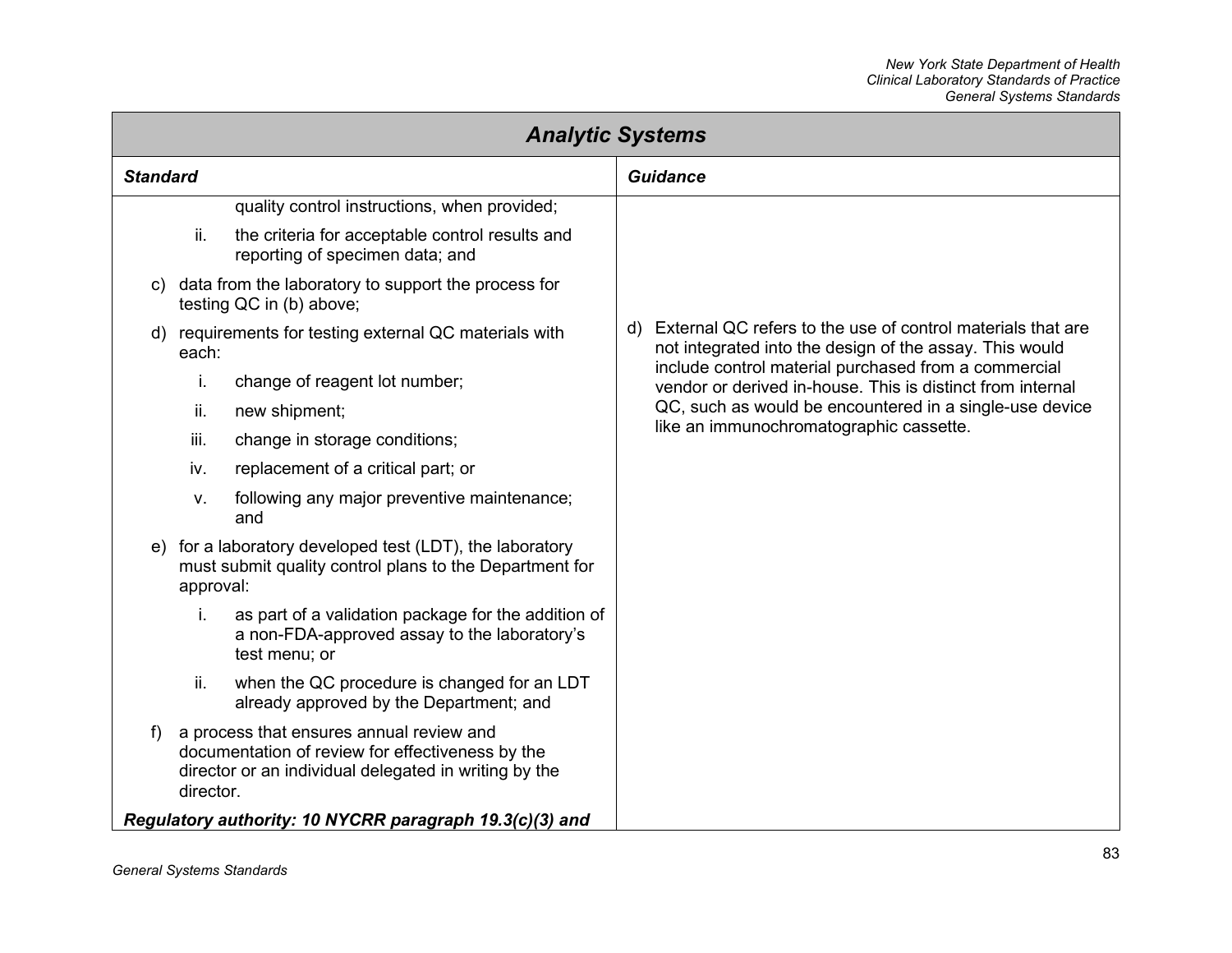<span id="page-90-0"></span>

| <b>Analytic Systems</b>                                                                                                                                                                                                                                               |                                                                                 |  |
|-----------------------------------------------------------------------------------------------------------------------------------------------------------------------------------------------------------------------------------------------------------------------|---------------------------------------------------------------------------------|--|
| <b>Standard</b>                                                                                                                                                                                                                                                       | <b>Guidance</b>                                                                 |  |
| subdivision 58-1.10(g)                                                                                                                                                                                                                                                |                                                                                 |  |
| Quality Control Standard of Practice 4 (QC S4): Quality<br><b>Assessment Plan for Individualized Quality Control Plan</b>                                                                                                                                             | Additional information on IQCP requirements is available on the<br>CMS website. |  |
| If an Individualized Quality Control Plan (IQCP) is developed<br>according to Quality Control Standard of Practice 3, the<br>laboratory must establish and maintain an IQCP Quality<br>Assessment Plan.                                                               |                                                                                 |  |
| The IQCP Quality Assessment Plan must include:                                                                                                                                                                                                                        |                                                                                 |  |
| a) approval, including signature and date, by the<br>laboratory director or individual delegated in writing by<br>the director before implementation and following any<br>revisions;                                                                                  |                                                                                 |  |
| b) a system to monitor overall quality performance, to<br>include an assessment of the accuracy and precision of<br>test performance that may be influenced by changes in<br>test system stability, environmental conditions, or<br>variance in operator performance; |                                                                                 |  |
| a process that defines the review and revision of the<br>$\mathsf{C}$<br>quality control plan, as appropriate, when<br>nonconformances are identified; and                                                                                                            |                                                                                 |  |
| d) a process that ensures annual review and<br>documentation of review for effectiveness by the<br>director or an individual delegated in writing by the<br>director.                                                                                                 |                                                                                 |  |
| Regulatory authority: 10 NYCRR paragraph 19.3(c)(3) and<br>subdivision 58-1.10(g)                                                                                                                                                                                     |                                                                                 |  |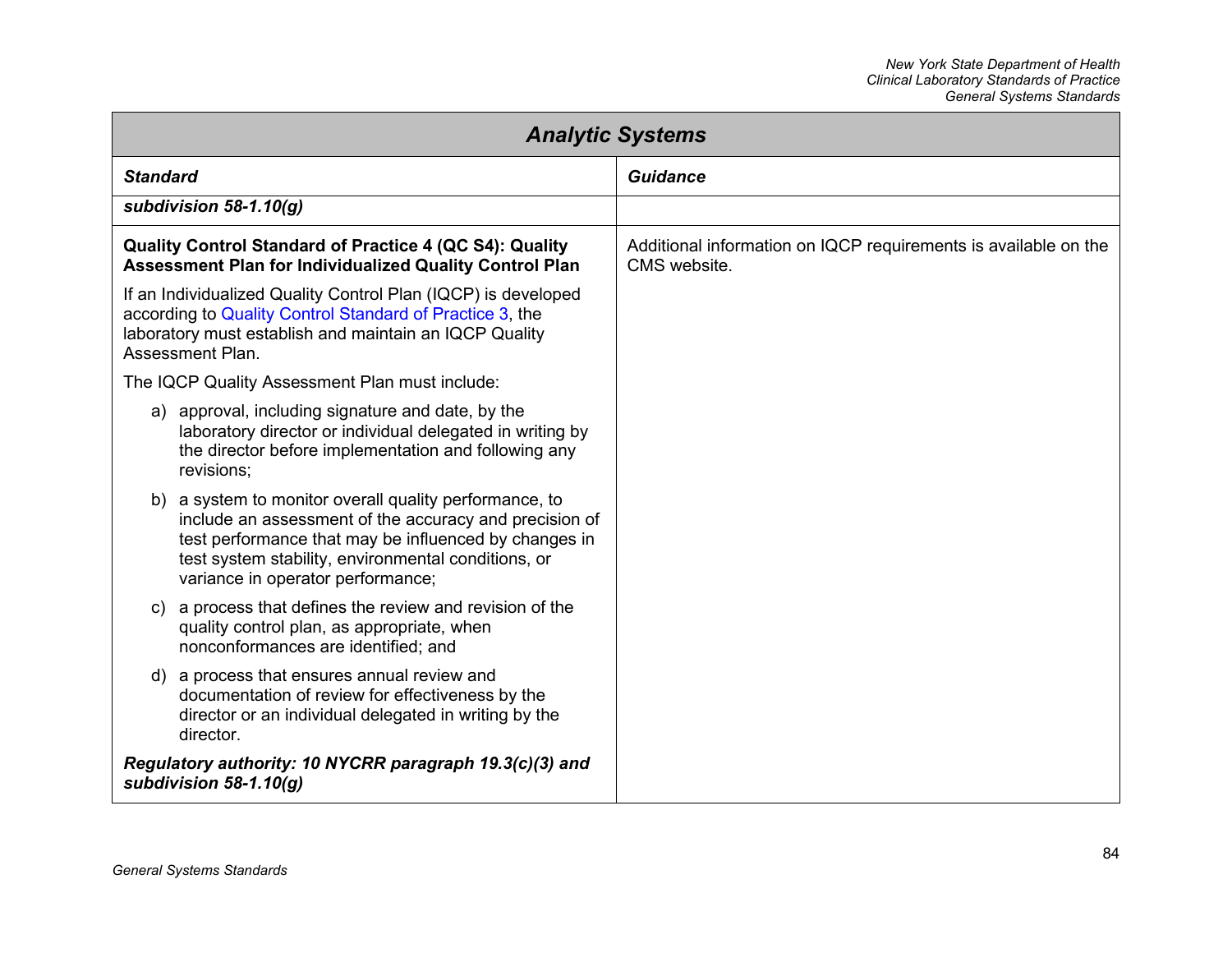| <b>Analytic Systems</b>                                                                                                             |                                                                                                                             |  |
|-------------------------------------------------------------------------------------------------------------------------------------|-----------------------------------------------------------------------------------------------------------------------------|--|
| <b>Standard</b>                                                                                                                     | <b>Guidance</b>                                                                                                             |  |
| Quality Control Standard of Practice 5 (QC S5): Control<br><b>Limits</b>                                                            |                                                                                                                             |  |
| Acceptability criteria for each lot or shipment of unassayed<br>control material must:                                              |                                                                                                                             |  |
| be established over time by the laboratory through:<br>a)                                                                           |                                                                                                                             |  |
| i.<br>concurrent testing with a control material having<br>previously determined ranges; or                                         |                                                                                                                             |  |
| ii.<br>established as fixed limits based on analytical<br>system performance specifications around a<br>validated target value; and |                                                                                                                             |  |
| b) reflect generally accepted medical and analytical<br>requirements for each analyte; and                                          |                                                                                                                             |  |
| be established prior to being placed into use.<br>C)                                                                                |                                                                                                                             |  |
| Regulatory authority: 10 NYCRR paragraph 19.3(c)(3) and<br>subdivision $58-1.10(q)$                                                 |                                                                                                                             |  |
| Quality Control Standard of Practice 6 (QC S6): Assayed<br><b>Value Verification</b>                                                | The control material(s) may be verified concurrent with testing<br>of specimens, but results must not be reported until the |  |
| For each lot of assayed control material, the laboratory must<br>verify the:                                                        | performance criteria have been verified.                                                                                    |  |
| a) assayed value prior to and/or concurrent with being<br>placed into use;                                                          |                                                                                                                             |  |
| b) assayed value corresponds to the method and<br>instrument used; and                                                              |                                                                                                                             |  |
| ranges reflect accepted medical and analytical<br>C)<br>requirements for each analyte.                                              |                                                                                                                             |  |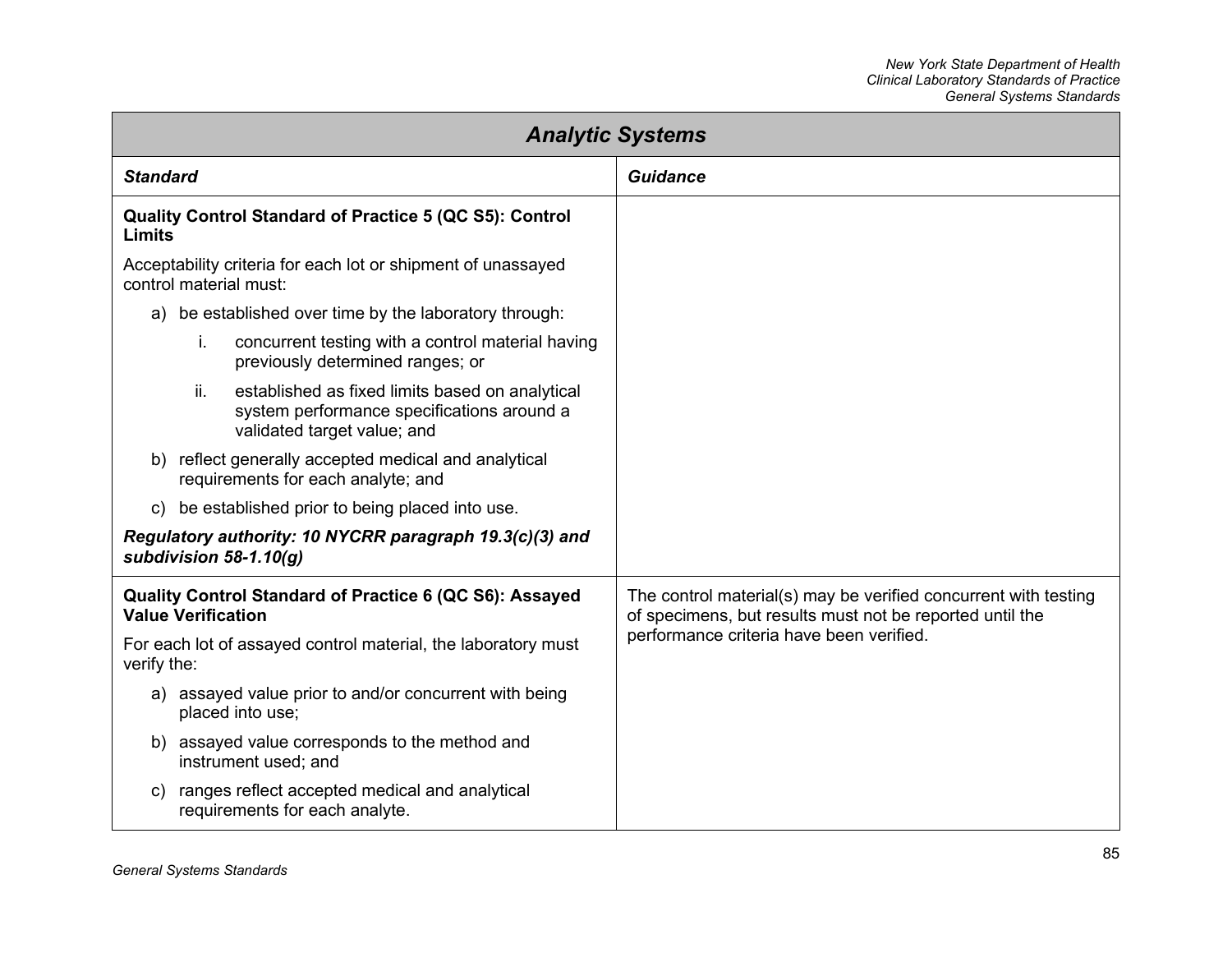| <b>Analytic Systems</b>                                                                                                                                                                                                                                                                                                                                                                                  |          |  |
|----------------------------------------------------------------------------------------------------------------------------------------------------------------------------------------------------------------------------------------------------------------------------------------------------------------------------------------------------------------------------------------------------------|----------|--|
| <b>Standard</b>                                                                                                                                                                                                                                                                                                                                                                                          | Guidance |  |
| Regulatory authority: 10 NYCRR paragraph 19.3(c)(3) and<br>subdivision $58-1.10(q)$                                                                                                                                                                                                                                                                                                                      |          |  |
| Quality Control Standard of Practice 7 (QC S7): Calibration<br><b>Material Used as a Quality Control</b>                                                                                                                                                                                                                                                                                                 |          |  |
| Laboratories using a calibration material as a control must use<br>a calibration material from a different lot number than that used<br>to establish a cut-off value or used as calibration standards for<br>the test system.                                                                                                                                                                            |          |  |
| Regulatory authority: 10 NYCRR paragraph 19.3(c)(3) and<br>subdivision $58-1.10(q)$                                                                                                                                                                                                                                                                                                                      |          |  |
| Quality Control Standard of Practice 8 (QC S8): Alternative<br><b>Means of Quality Control</b>                                                                                                                                                                                                                                                                                                           |          |  |
| A laboratory must use commercially prepared controls or<br>otherwise characterized materials if they are available.                                                                                                                                                                                                                                                                                      |          |  |
| Where quality control (QC) or calibration materials are not<br>available, the laboratory must describe in their test procedure,<br>according to Test Procedure Content Standard of Practice 1,<br>the QC process used to detect immediate errors and monitor<br>test performance over time. The acceptability criteria of<br>alternative control procedures must be documented in the test<br>procedure. |          |  |
| Regulatory authority: 10 NYCRR paragraph 19.3(c)(4) and<br>subdivision $58-1.10(q)$                                                                                                                                                                                                                                                                                                                      |          |  |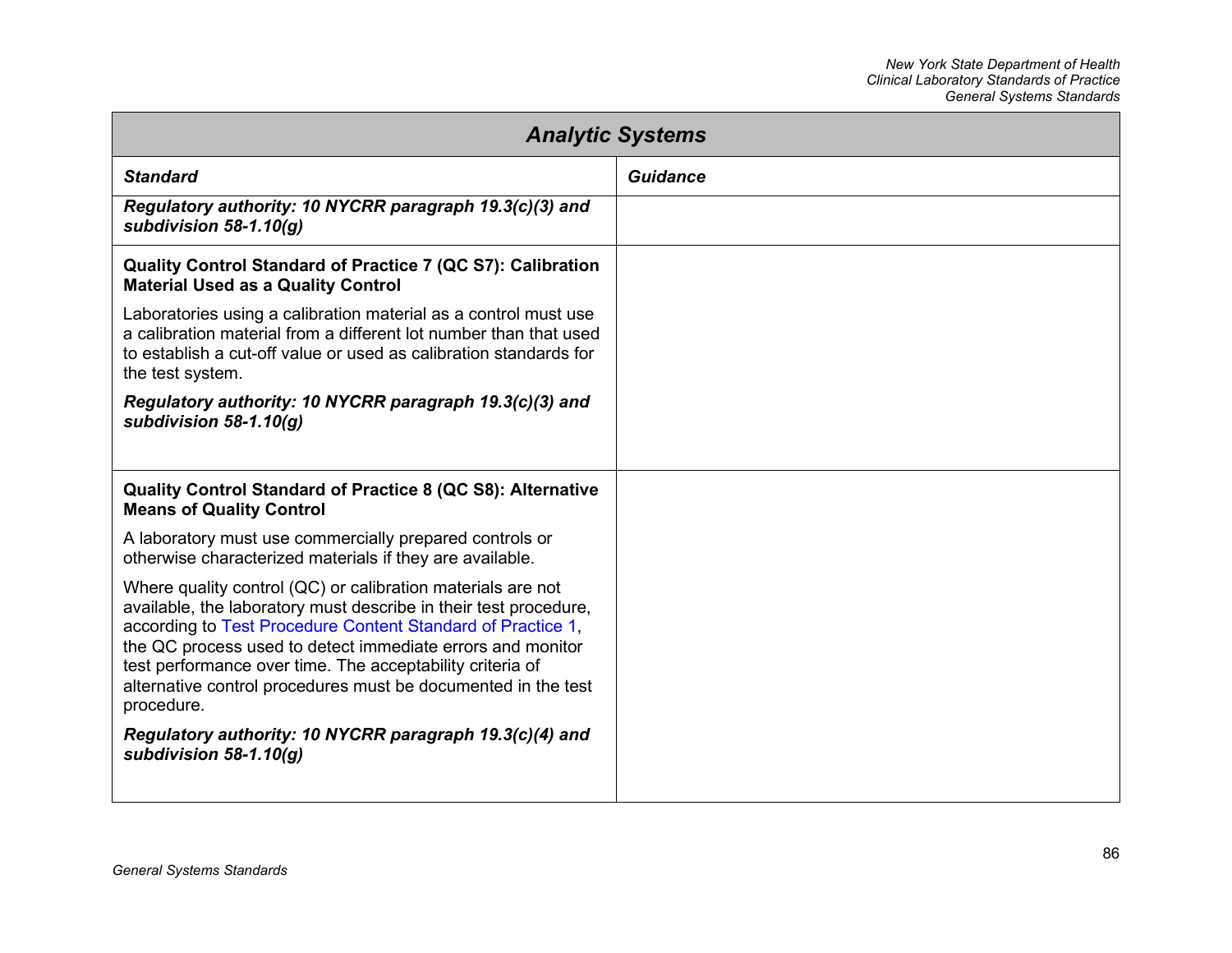| <b>Analytic Systems</b>                                                                                                                                  |                                                                                                                                       |  |
|----------------------------------------------------------------------------------------------------------------------------------------------------------|---------------------------------------------------------------------------------------------------------------------------------------|--|
| <b>Standard</b>                                                                                                                                          | <b>Guidance</b>                                                                                                                       |  |
| Quality Control Standard of Practice 9 (QC S9): Control<br>Implementation                                                                                |                                                                                                                                       |  |
| Laboratories must:                                                                                                                                       |                                                                                                                                       |  |
| a) analyze controls using the number and frequency:                                                                                                      |                                                                                                                                       |  |
| established under Quality Control Standard of<br>i.<br>Practice 1:                                                                                       |                                                                                                                                       |  |
| ii.<br>as required in any applicable category specific<br>New York State Clinical Laboratory Standard of<br>Practice; or                                 |                                                                                                                                       |  |
| iii.<br>following requirements established according to<br>Quality Control Standard of Practice 2, 3 and 4;<br>and                                       |                                                                                                                                       |  |
| b) define and document the acceptability criteria of quality<br>control results.                                                                         |                                                                                                                                       |  |
| Regulatory authority: 10 NYCRR subdivision 58-1.10(g)                                                                                                    |                                                                                                                                       |  |
| Quality Control Standard of Practice 10 (QC S10): Control<br><b>Routine Analysis</b>                                                                     | If a laboratory operates on multiple shifts, quality control<br>material shall be incorporated on other shifts on a regular<br>basis. |  |
| Quality control materials must be rotated among all testing<br>personnel, and to the extent possible, tested in the same<br>manner as patient specimens. | Rotation among testing personnel may be conducted, for<br>example, during annual competency assessments or after                      |  |
| Regulatory authority: 10 NYCRR subdivision 58-1.10(g)                                                                                                    | calibration, or with the verification of new lots of materials.                                                                       |  |
| Quality Control Standard of Practice 11 (QC S11):<br><b>Electrophoresis</b>                                                                              | Where separation is based on both size and charge, running a<br>normal serum sample and an abnormal serum sample may be               |  |
| For laboratories performing electrophoresis:                                                                                                             | adequate.                                                                                                                             |  |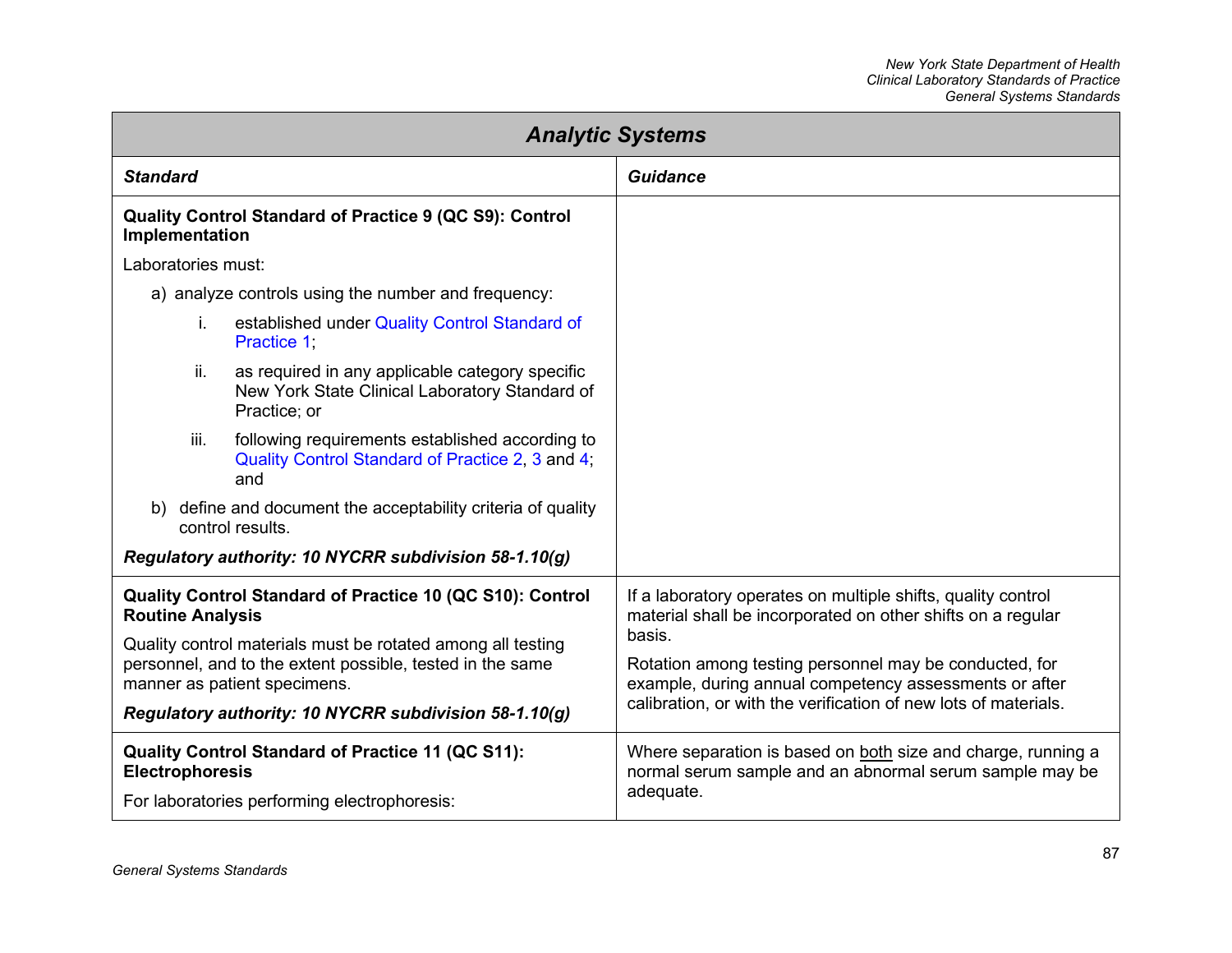| <b>Analytic Systems</b>                                                                                                                                                  |                                                                                                                                    |  |
|--------------------------------------------------------------------------------------------------------------------------------------------------------------------------|------------------------------------------------------------------------------------------------------------------------------------|--|
| <b>Standard</b>                                                                                                                                                          | Guidance                                                                                                                           |  |
| a) each electrophoretic cell or chamber must include at<br>least one (1) control sample containing fractions<br>representative of those routinely reported in specimens; |                                                                                                                                    |  |
| assays where the final product is assessed by product<br>b)<br>size must, with every analysis:                                                                           |                                                                                                                                    |  |
| i.<br>include molecular weight markers of known size<br>that span the range of sizes routinely<br>encountered by the method;                                             |                                                                                                                                    |  |
| ii.<br>flanking size markers must be used with<br>sufficient frequency to perform accurate sizing;<br>and                                                                |                                                                                                                                    |  |
| a method must be established to verify that the transfer<br>from the gel to the membrane was complete.                                                                   |                                                                                                                                    |  |
| Regulatory authority: 10 NYCRR subdivision 58-1.10(g)                                                                                                                    |                                                                                                                                    |  |
| Quality Control Standard of Practice 12 (QC S12): Thin<br><b>Layer Chromatography</b>                                                                                    | A threshold control contains a concentration of the analyte(s) of<br>interest that approximates the limit of detection or cut-off. |  |
| For all compounds or groups of compounds identified by thin<br>layer chromatography, the laboratory must include for each test<br>batch and plate or card:               |                                                                                                                                    |  |
| a) reference standards;                                                                                                                                                  |                                                                                                                                    |  |
| a negative control; and<br>b)                                                                                                                                            |                                                                                                                                    |  |
| a control with analyte concentration near the limit of<br>C)<br>detection where control materials are processed<br>through the extraction phase of the analysis.         |                                                                                                                                    |  |
| Regulatory authority: 10 NYCRR subdivision 58-1.10(g)                                                                                                                    |                                                                                                                                    |  |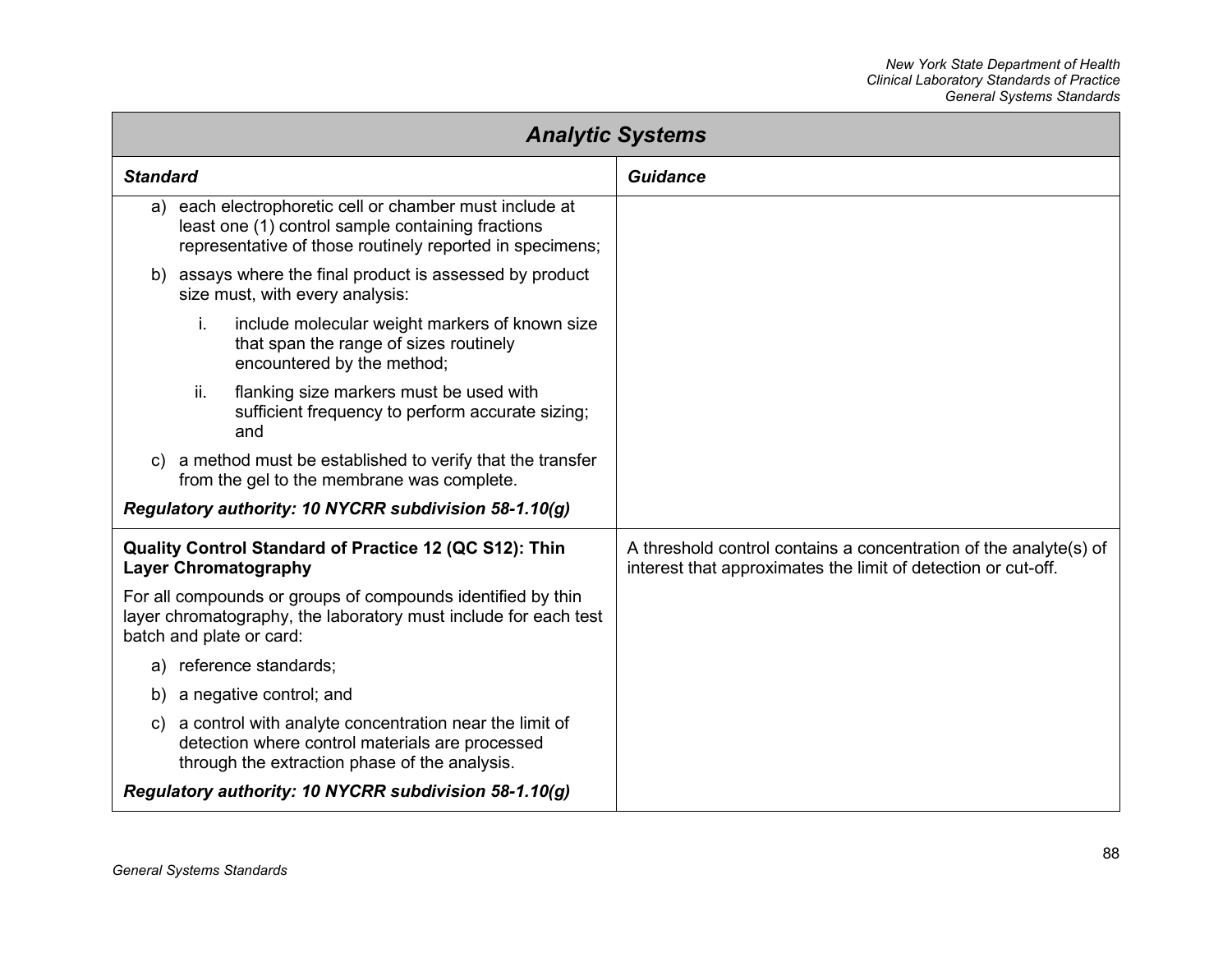| <b>Analytic Systems</b>                                                                                                                                                                                                                                  |                 |  |
|----------------------------------------------------------------------------------------------------------------------------------------------------------------------------------------------------------------------------------------------------------|-----------------|--|
| <b>Standard</b>                                                                                                                                                                                                                                          | <b>Guidance</b> |  |
| Quality Control Standard of Practice 13 (QC S13): Control<br><b>Records</b>                                                                                                                                                                              |                 |  |
| Records of actual results for each quality control must be<br>maintained by the laboratory, including:                                                                                                                                                   |                 |  |
| a) quality control charts; and/or                                                                                                                                                                                                                        |                 |  |
| b) other records which identify the controls by date and lot.                                                                                                                                                                                            |                 |  |
| Actual measurements taken, reactions and /or observations<br>must be recorded, including if the results are acceptable.<br>"Check" marks are not sufficient to record acceptability unless<br>the definition of the checkmark is established in writing. |                 |  |
| For tests in which results are reported in terms of graded<br>reactions (e.g., 1+, 2+, minimally reactive), the reaction grade<br>must be recorded.                                                                                                      |                 |  |
| Control records must be available for recreation of the test<br>process and when requested by the Department.                                                                                                                                            |                 |  |
| Regulatory authority: 10 NYCRR paragraph 58-1.11(c)(3)                                                                                                                                                                                                   |                 |  |
| Quality Control Standard of Practice 14 (QC S14): Control<br><b>Review</b>                                                                                                                                                                               |                 |  |
| The laboratory must have a system for documented review of<br>quality control records that identifies shifts, trends or other<br>indicators of test instability.                                                                                         |                 |  |
| Regulatory authority: 10 NYCRR subdivision 58-1.10(g)                                                                                                                                                                                                    |                 |  |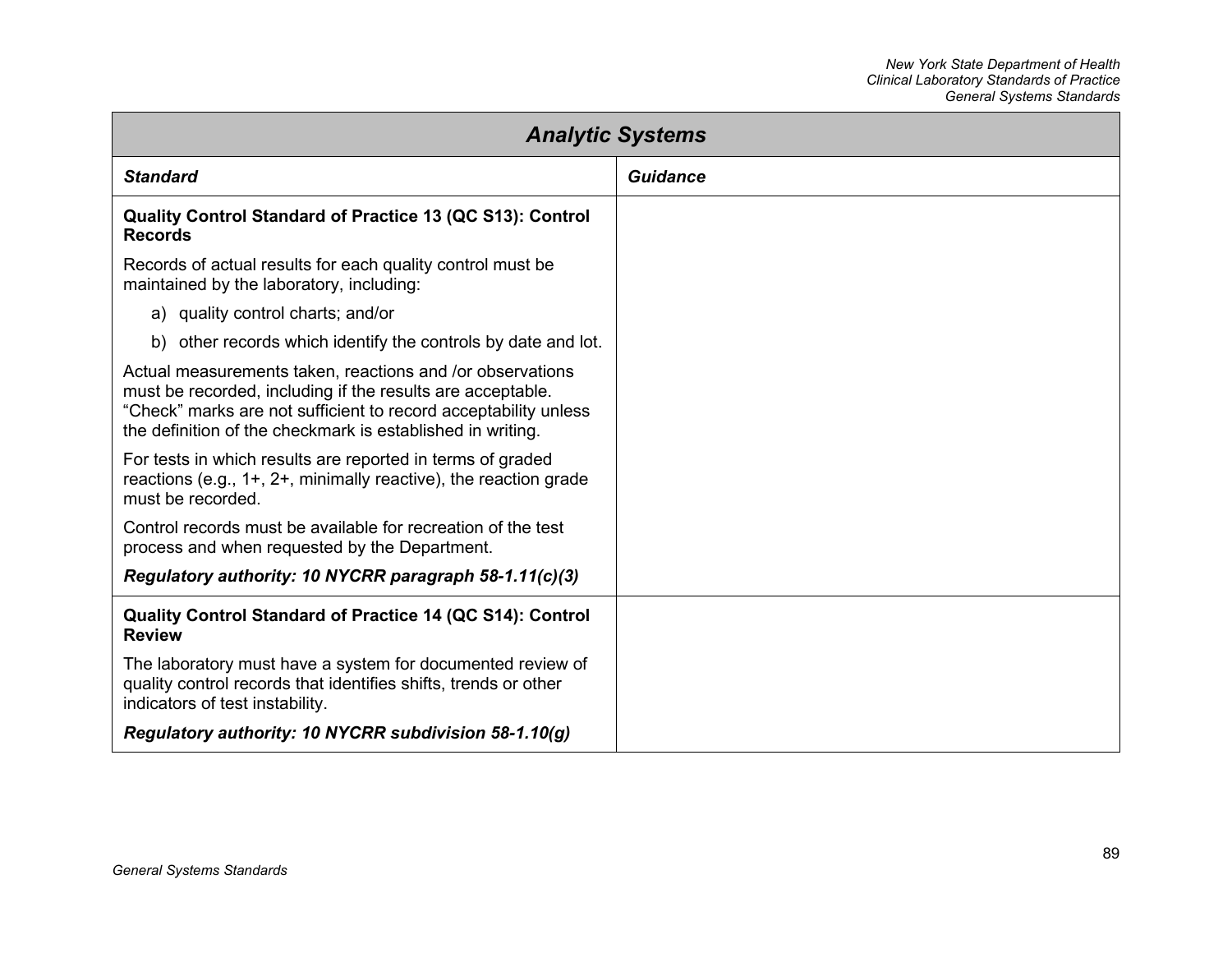## *Post-Analytic Systems*

| <b>Post-Analytic Systems</b>                                                                                                                                                                                                                                                                             |                 |  |
|----------------------------------------------------------------------------------------------------------------------------------------------------------------------------------------------------------------------------------------------------------------------------------------------------------|-----------------|--|
| <b>Standard</b>                                                                                                                                                                                                                                                                                          | <b>Guidance</b> |  |
| Post-Analytic Systems Fundamental Standard of Practice<br>(PAS FS)                                                                                                                                                                                                                                       |                 |  |
| The laboratory must comply with Result Review, Reporting,<br>Public Health Reporting, and Confidentiality Standards of<br>Practice.                                                                                                                                                                      |                 |  |
| Compliance is required to ensure:                                                                                                                                                                                                                                                                        |                 |  |
| a) appropriate data review prior to release of test reports;                                                                                                                                                                                                                                             |                 |  |
| b) test reports are accurate;                                                                                                                                                                                                                                                                            |                 |  |
| that the laboratory complies with New York State public<br>C)<br>health requirements, if applicable; and                                                                                                                                                                                                 |                 |  |
| d) confidentiality of patient information.                                                                                                                                                                                                                                                               |                 |  |
| <b>Statutory authority: Article 5, Title 5 Public Health Law</b><br>Sections 575(2) and (3)                                                                                                                                                                                                              |                 |  |
| <b>Result Review</b>                                                                                                                                                                                                                                                                                     |                 |  |
| <b>Result Review Standard of Practice 1 (RR S1): Result</b><br><b>Review Criteria</b>                                                                                                                                                                                                                    |                 |  |
| The laboratory must have standard operating procedures for<br>the review of test results for accuracy and reliability. Staff that<br>are responsible for result review must be specified. The<br>laboratory must document the review of test results and testing<br>adherence to acceptability criteria. |                 |  |
| Autoverification and subsequent release of examination results<br>is acceptable, provided the conditions and algorithms used                                                                                                                                                                             |                 |  |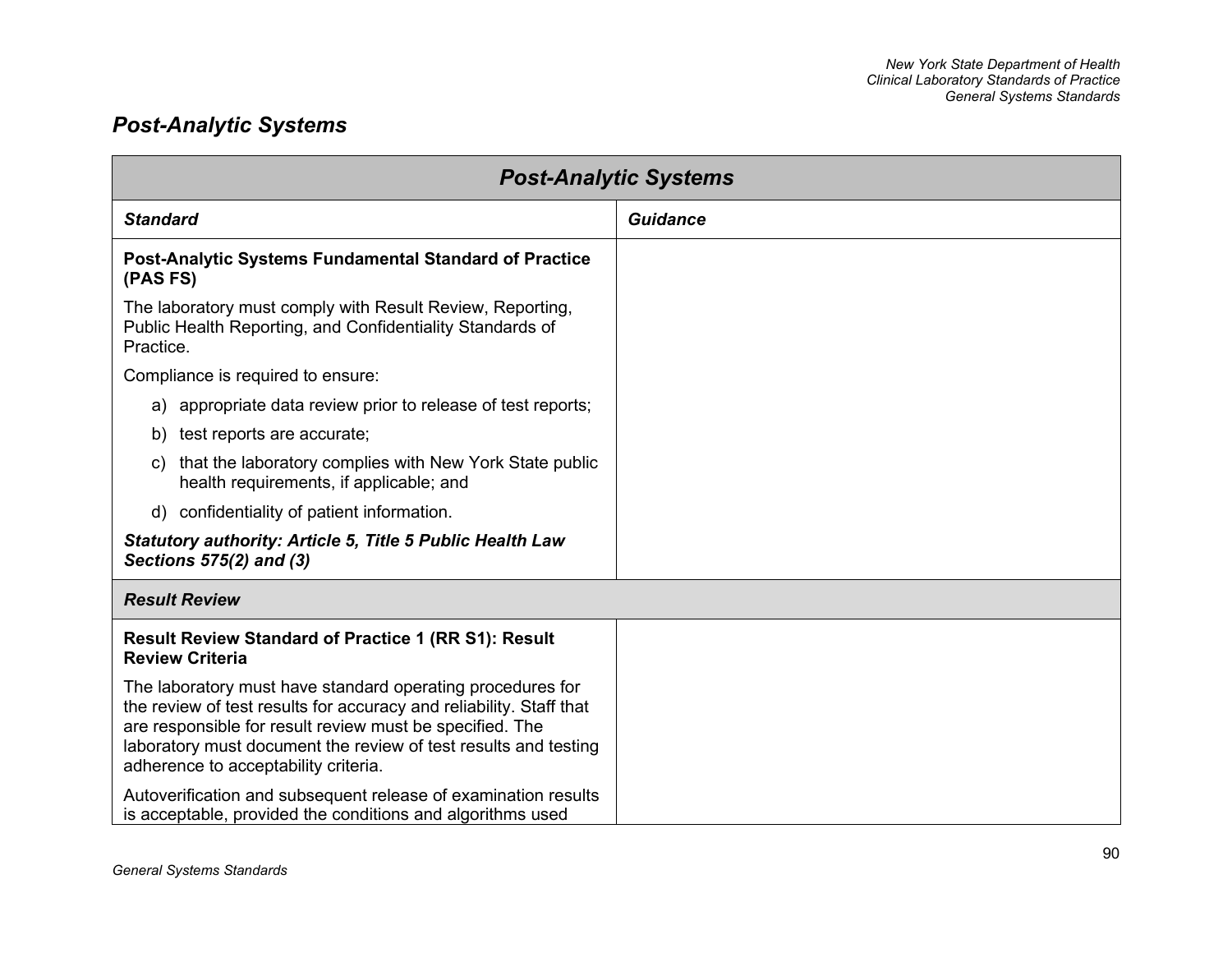| <b>Post-Analytic Systems</b>                 |                                                                                                                                                                      |                 |
|----------------------------------------------|----------------------------------------------------------------------------------------------------------------------------------------------------------------------|-----------------|
| <b>Standard</b>                              |                                                                                                                                                                      | <b>Guidance</b> |
| delegated in writing by the director.        | have been approved and signed by the director or an individual                                                                                                       |                 |
| Review of all test results must verify that: |                                                                                                                                                                      |                 |
| and/or quality control materials;            | a) test results were produced with the required calibration                                                                                                          |                 |
| developed acceptability criteria;            | b) calibration and/or quality control data are acceptable<br>based on manufacturer requirements or laboratory                                                        |                 |
|                                              | c) test results are determined and/or calculated correctly;                                                                                                          |                 |
| d)<br>if needed;                             | dilution and other correction factors have been applied,                                                                                                             |                 |
|                                              | e) specimen identification and associated results are<br>accurately linked and transcribed to the test report;                                                       |                 |
| f)<br>relationship are identified;           | patient test results that are consistent with relevant<br>patient information such as age, gender, diagnosis, and                                                    |                 |
| g) reference ranges are appropriate;         |                                                                                                                                                                      |                 |
| results; and                                 | h) reporting interpretations are appropriate for the test                                                                                                            |                 |
| i)<br>policies.                              | abnormal results are flagged, and alert or panic values<br>are communicated according to the laboratory's<br>established standard operating procedures, protocols or |                 |
| subdivision 58-1.10(g)                       | Regulatory authority: 10 NYCRR paragraph 19.3(c)(4) and                                                                                                              |                 |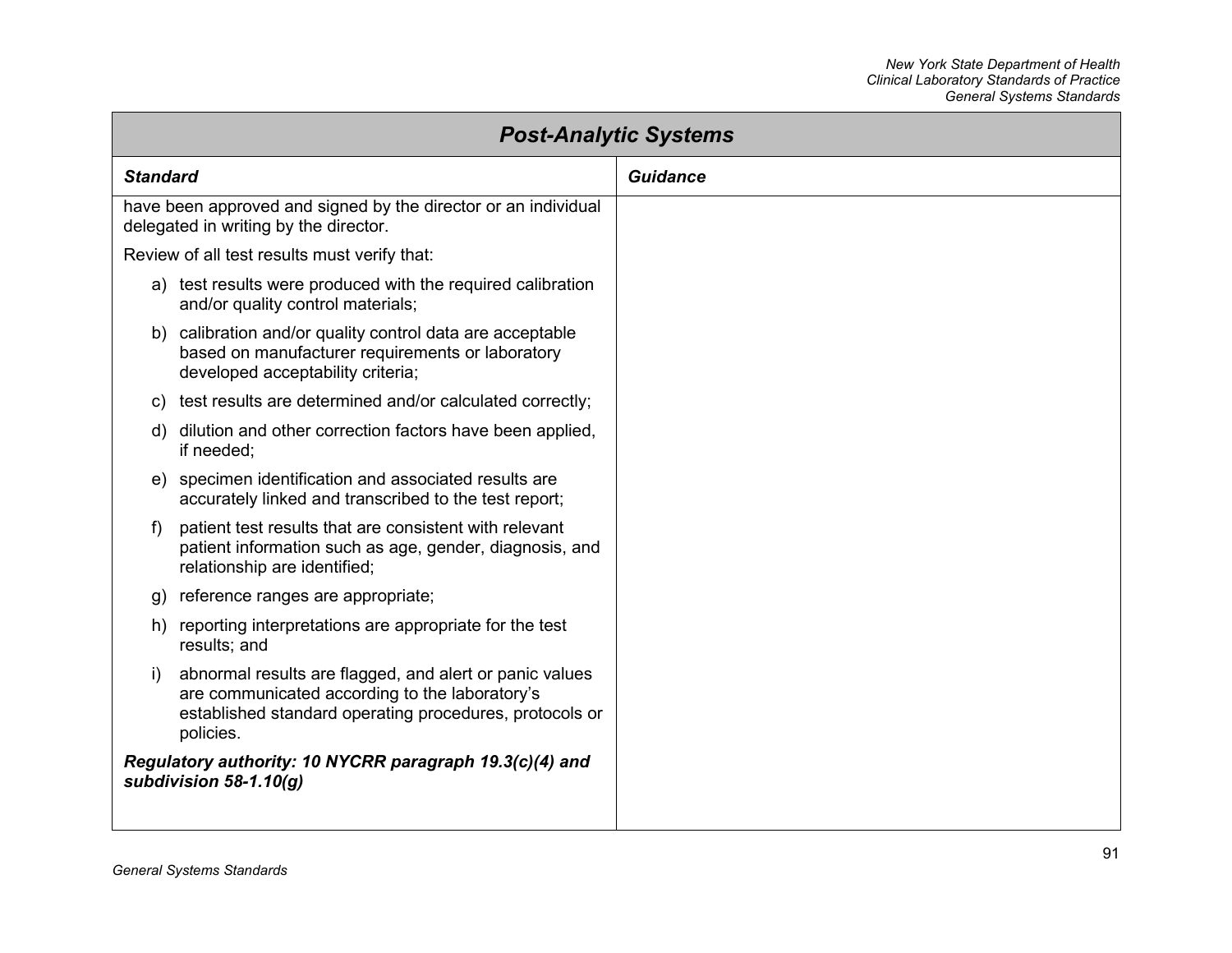| <b>Post-Analytic Systems</b>                                                                                                                                                                           |                                                                                                                                   |  |
|--------------------------------------------------------------------------------------------------------------------------------------------------------------------------------------------------------|-----------------------------------------------------------------------------------------------------------------------------------|--|
| <b>Standard</b>                                                                                                                                                                                        | <b>Guidance</b>                                                                                                                   |  |
| Result Review Standard of Practice 2 (RR S2): Acceptable<br><b>Differences for Replicate Analyses</b>                                                                                                  | Acceptable differences or allowable discrepancies for specimen<br>test results may be determined based on the precision           |  |
| The laboratory must have a policy to establish acceptable<br>differences when replicate analyses are performed on a<br>specimen, including:                                                            | observed for a control material at a similar analyte<br>concentration.                                                            |  |
| a) requirements for retesting if the difference between<br>results is greater than the limits established by the<br>manufacturer's instructions or the laboratory's defined<br>acceptability criteria; |                                                                                                                                   |  |
| b) reporting policies (e.g., first value reported if differences<br>are acceptable, report the mean of two (2) values, etc.);<br>and                                                                   |                                                                                                                                   |  |
| notification of clients if a value cannot be reported due<br>to unacceptable differences in results.                                                                                                   |                                                                                                                                   |  |
| Regulatory authority: 10 NYCRR subdivision 58-1.10(g)                                                                                                                                                  |                                                                                                                                   |  |
| <b>Result Review Standard of Practice 3 (RR S3):</b><br>Nonconformance Identification                                                                                                                  | The requirements of this standard are intended to be assessed<br>in concert with Investigation and Corrective Action Standards of |  |
| During result review, any nonconformities identified as not<br>following the laboratory's established standard operating<br>procedures or policies must be investigated.                               | Practice 3, 4 and 5.                                                                                                              |  |
| Actions taken by the laboratory must include, but are not limited<br>to:                                                                                                                               |                                                                                                                                   |  |
| a) performing root cause analysis when a nonconformance<br>in the test process is identified and implement corrective<br>action(s), if required;                                                       |                                                                                                                                   |  |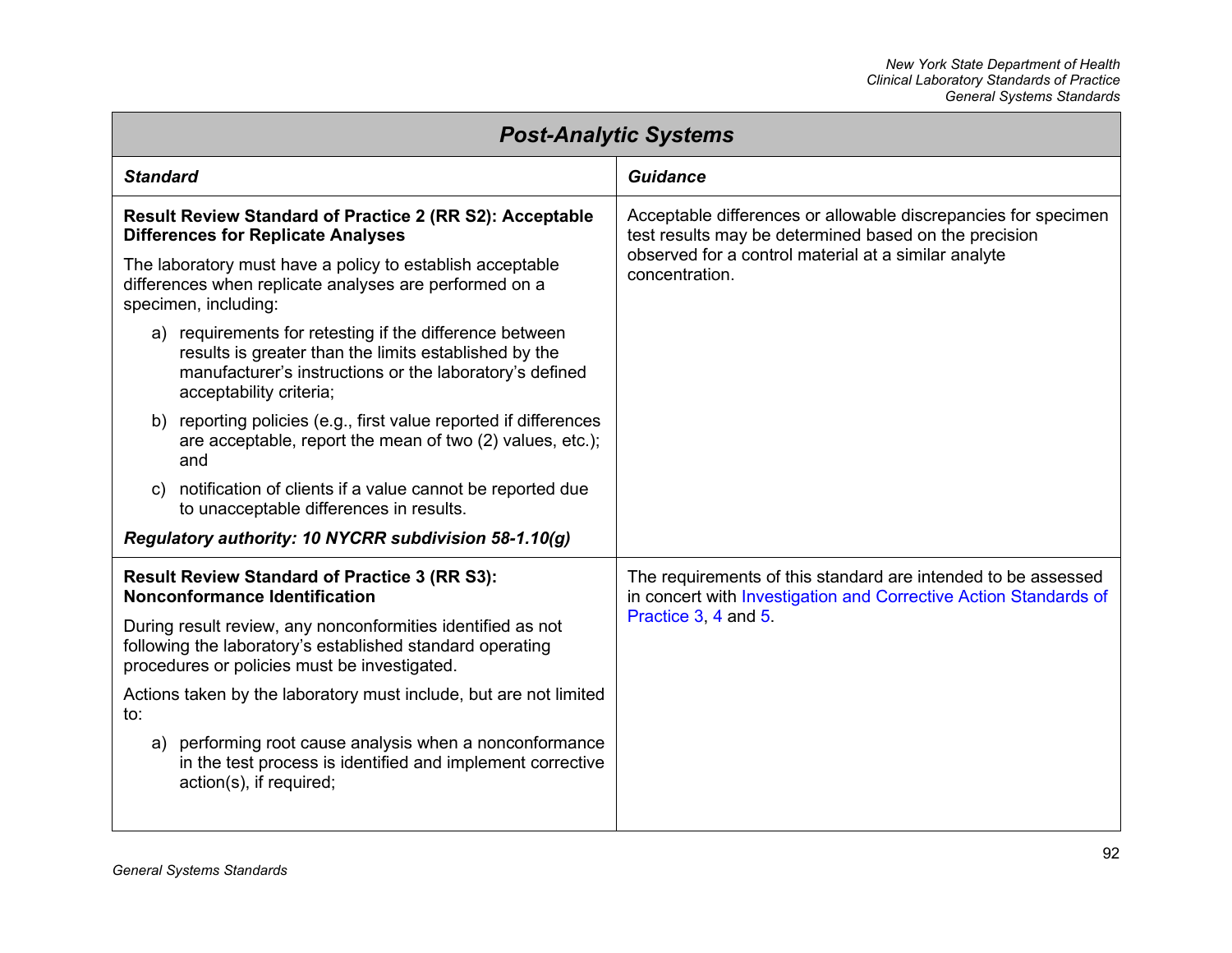<span id="page-99-0"></span>

| <b>Post-Analytic Systems</b>                                                                                                                                                                                                                                                                                                                                                                                                           |                                                                                                                         |
|----------------------------------------------------------------------------------------------------------------------------------------------------------------------------------------------------------------------------------------------------------------------------------------------------------------------------------------------------------------------------------------------------------------------------------------|-------------------------------------------------------------------------------------------------------------------------|
| <b>Standard</b>                                                                                                                                                                                                                                                                                                                                                                                                                        | <b>Guidance</b>                                                                                                         |
| evaluating test results obtained since the last<br>b)<br>acceptable testing to determine if results are inaccurate<br>or unreliable:                                                                                                                                                                                                                                                                                                   |                                                                                                                         |
| retesting specimens and notifying clients for any<br>C)<br>reported results that are determined to be inaccurate or<br>unreliable;                                                                                                                                                                                                                                                                                                     |                                                                                                                         |
| d) releasing test reports only after corrective action has<br>been taken and documented to be effective; and                                                                                                                                                                                                                                                                                                                           |                                                                                                                         |
| taking appropriate preventive action to ensure that<br>e)<br>nonconformance does not recur.                                                                                                                                                                                                                                                                                                                                            |                                                                                                                         |
| The laboratory director or individual delegated in writing by the<br>director must document review of the investigation and<br>approval of any corrective action taken.                                                                                                                                                                                                                                                                |                                                                                                                         |
| Regulatory authority: 10 NYCRR paragraph 19.3(c)(4) and<br>subdivision $58-1.10(q)$                                                                                                                                                                                                                                                                                                                                                    |                                                                                                                         |
| <b>Reporting</b>                                                                                                                                                                                                                                                                                                                                                                                                                       |                                                                                                                         |
| Reporting Standard of Practice 1 (REP S1): Authorized<br><b>Release of Test Results</b>                                                                                                                                                                                                                                                                                                                                                | Supervisor qualified staff must verify that approved protocols<br>are routinely followed by technologists who have been |
| The requirements to authorize release of test results must be<br>described in a standard operating procedure. The procedure<br>must define staff that are authorized to release test results, as<br>delegated in writing by the director. Standard operating<br>procedures for automated verification and release of results<br>must be approved by the director or individual delegated as<br>responsible in writing by the director. | authorized to release results.<br>Electronic signatures must be password protected.                                     |
| In the categories of cytopathology and histopathology, only a<br>licensed pathologist, practicing in the state where they are                                                                                                                                                                                                                                                                                                          |                                                                                                                         |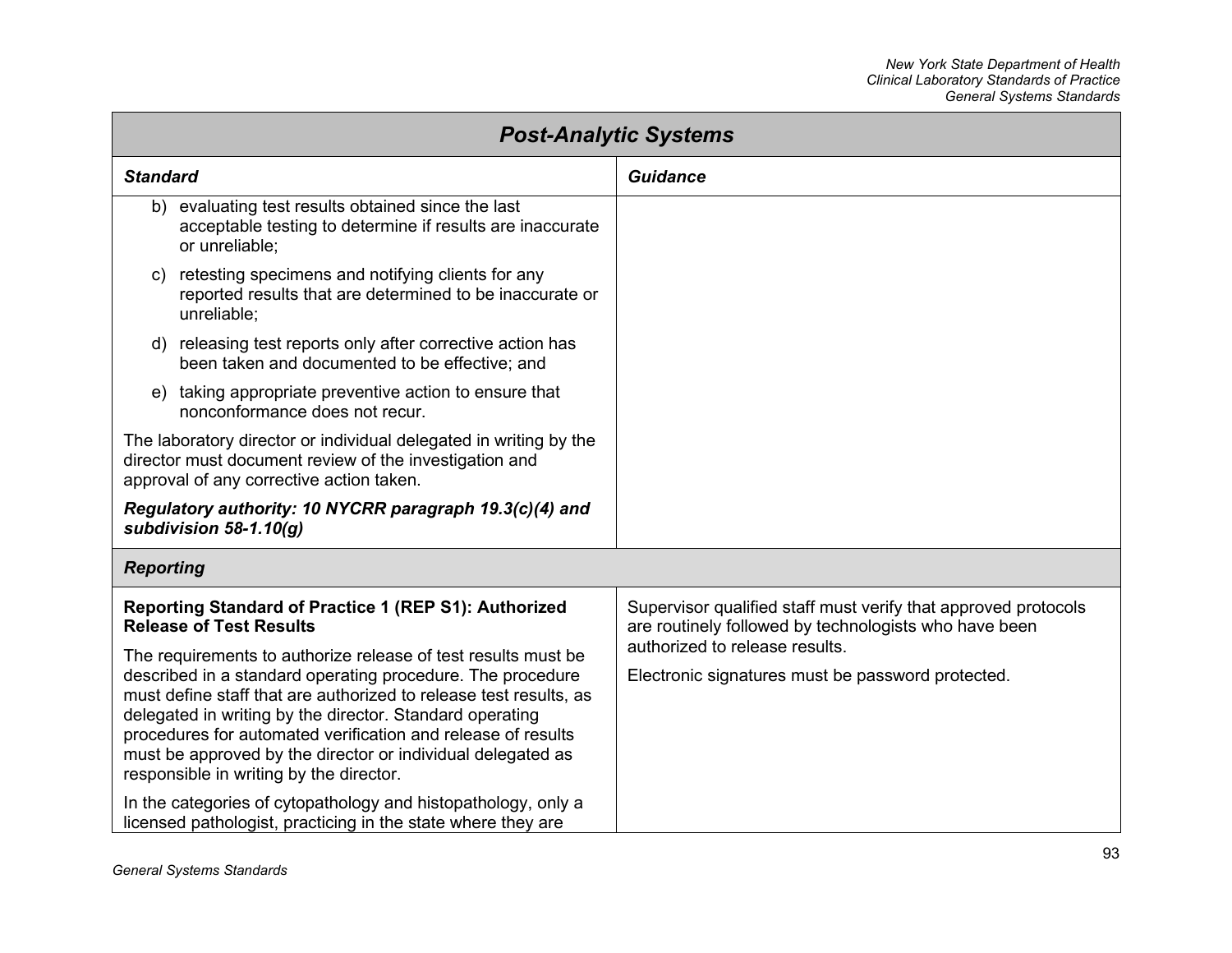| <b>Post-Analytic Systems</b> |                                                                                                                                                                                                       |                 |
|------------------------------|-------------------------------------------------------------------------------------------------------------------------------------------------------------------------------------------------------|-----------------|
| <b>Standard</b>              |                                                                                                                                                                                                       | <b>Guidance</b> |
|                              | licensed, is authorized to release pathology reports, with the<br>exception of negative gynecological cytopathology reports<br>which may be released by a cytotechnologist.                           |                 |
|                              | Regulatory authority: 10 NYCRR section 58-1.3 and<br>subdivision 58-1.10(b) and $(g)$                                                                                                                 |                 |
| <b>Content</b>               | Reporting Standard of Practice 2 (REP S2): Test Report                                                                                                                                                |                 |
|                              | Test results must be available in a timely manner to the<br>authorized ordering source or client. Laboratories must be<br>capable of producing a hard copy of a laboratory report.                    |                 |
|                              | Test results, whether transmitted electronically or by hard copy,<br>must include all required report information, including:                                                                         |                 |
| a)                           | patient name or other identification;                                                                                                                                                                 |                 |
|                              | b) the name and address under which the reporting<br>laboratory has been issued a permit, unless the<br>laboratory has reported to the Department an<br>alternative name (e.g., "doing business as"); |                 |
| C)                           | the date, and hour if required, when the specimen was<br>collected;                                                                                                                                   |                 |
| d)                           | the test report date;                                                                                                                                                                                 |                 |
| e)                           | specimen type and/or source (i.e., anatomic location),<br>when appropriate;                                                                                                                           |                 |
| f)                           | test results, and if applicable, units of measure,<br>reference ranges, or a similar method for identifying<br>abnormal values;                                                                       |                 |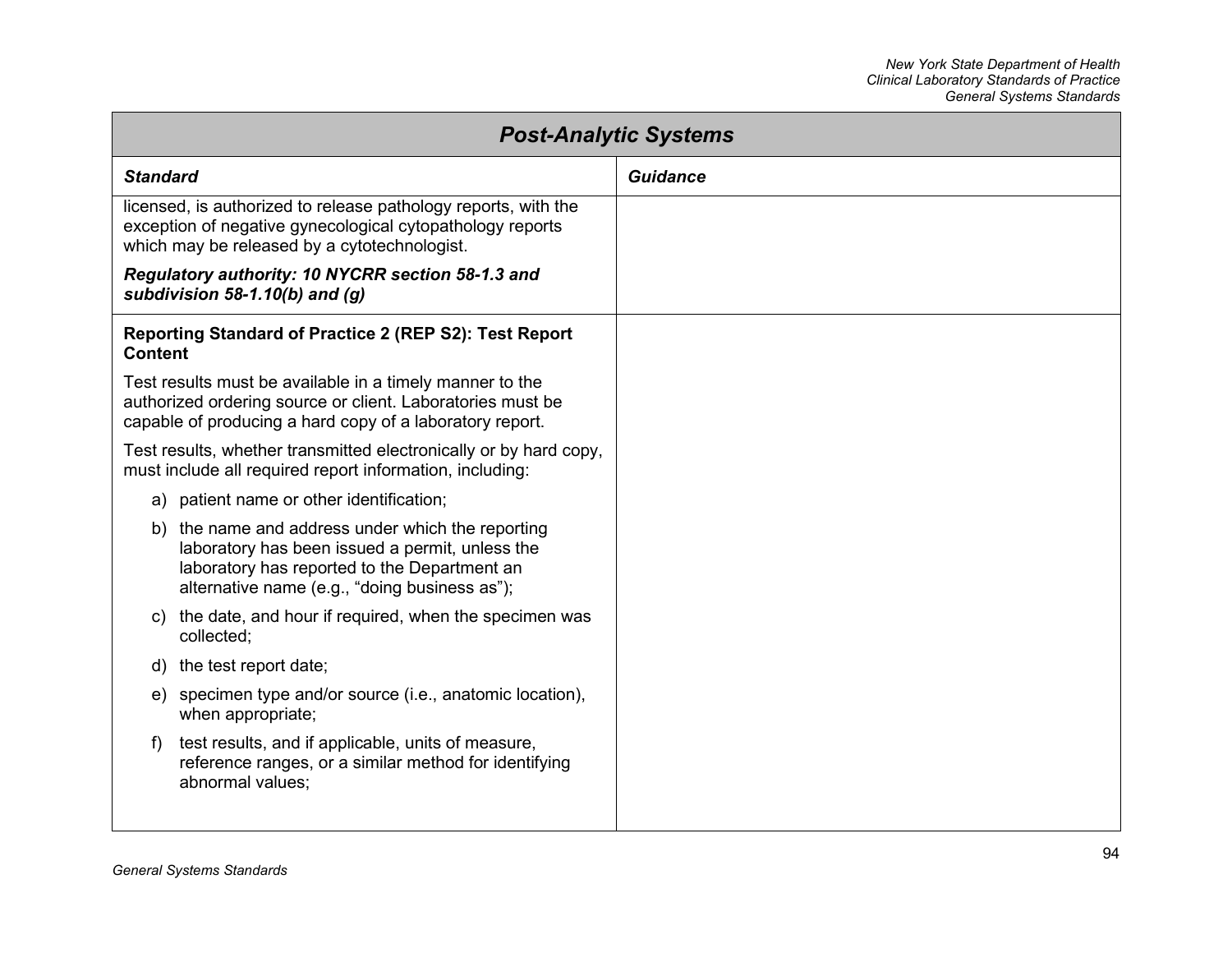| <b>Post-Analytic Systems</b> |                                                                                                                                                                                                     |          |
|------------------------------|-----------------------------------------------------------------------------------------------------------------------------------------------------------------------------------------------------|----------|
| <b>Standard</b>              |                                                                                                                                                                                                     | Guidance |
|                              | g) signature of the qualified person who reviewed,<br>approved and/or diagnosed the case, as required under<br>Reporting Standard of Practice 1; or                                                 |          |
|                              | i.<br>a record of the cytotechnologist releasing the<br>report is required for negative gynecological<br>cytopathology reports; and                                                                 |          |
|                              | h) a statement on the report if compromised specimens<br>are tested, the nature of the problem and, if applicable,<br>any impact on result interpretation;                                          |          |
| i)                           | if applicable, the name and address of the reference or<br>contract laboratory and the date the specimen was<br>tested or the date the result was reported;                                         |          |
| $\vert$ )                    | any disclaimers or limitations to testing where required<br>by the Department for an approved laboratory<br>developed test (LDT);                                                                   |          |
|                              | k) any additional information required for the interpretation<br>of results; and                                                                                                                    |          |
| $\vert$                      | any other information as required in any part of the New<br>York State Clinical Laboratory Standards of Practice.                                                                                   |          |
|                              | Regulatory authority: 10 NYCRR paragraph 58-1.11(b)(2)                                                                                                                                              |          |
|                              | Reporting Standard of Practice 3 (REP S3): Reference and<br><b>Contract Laboratory Test Reports</b>                                                                                                 |          |
|                              | Test results from a reference or contract laboratory must not be<br>revised or altered, including information related to the<br>interpretation of the result(s) provided by the testing laboratory. |          |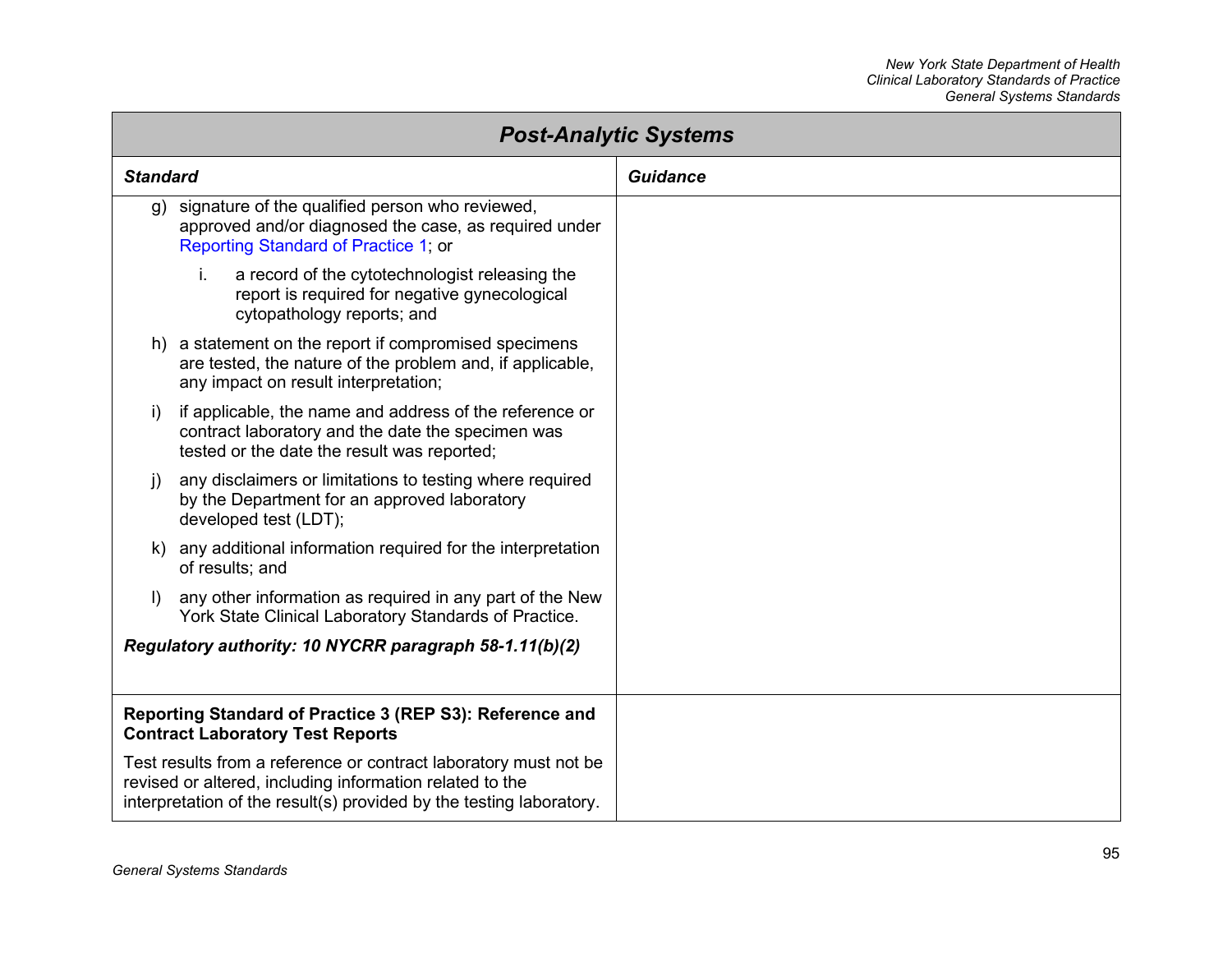| <b>Post-Analytic Systems</b>                                                                                                                               |                                                                                                      |  |
|------------------------------------------------------------------------------------------------------------------------------------------------------------|------------------------------------------------------------------------------------------------------|--|
| <b>Standard</b>                                                                                                                                            | Guidance                                                                                             |  |
| Upon request of the authorized ordering source or client, a<br>reference or contract laboratory must make an exact duplicate<br>of their report available. |                                                                                                      |  |
| Regulatory authority: 10 NYCRR section 58-1.9                                                                                                              |                                                                                                      |  |
| Reporting Standard of Practice 4 (REP S4): Corrected<br><b>Reports</b>                                                                                     | Notification may be given to an agent of the authorized ordering<br>source.                          |  |
| When errors or inaccuracies in test reports are detected, the<br>laboratory must:                                                                          | This standard is not intended to address reports that are<br>amended to include additional findings. |  |
| a) promptly notify the authorized ordering source or client<br>of the reporting error(s);                                                                  |                                                                                                      |  |
| promptly issue a report that identifies the corrected<br>b)<br>information and clearly indicates the report as<br>corrected;                               |                                                                                                      |  |
| maintain the ability to generate the information<br>C)<br>contained in the original report as well as the corrected<br>report to include:                  |                                                                                                      |  |
| İ.<br>the original report date;                                                                                                                            |                                                                                                      |  |
| ii.<br>the corrected report date; and                                                                                                                      |                                                                                                      |  |
| maintain documentation to demonstrate the basis for<br>the change to the test report.                                                                      |                                                                                                      |  |
| Regulatory authority: 10 NYCRR subdivision 58-1.10(g)                                                                                                      |                                                                                                      |  |
|                                                                                                                                                            |                                                                                                      |  |
|                                                                                                                                                            |                                                                                                      |  |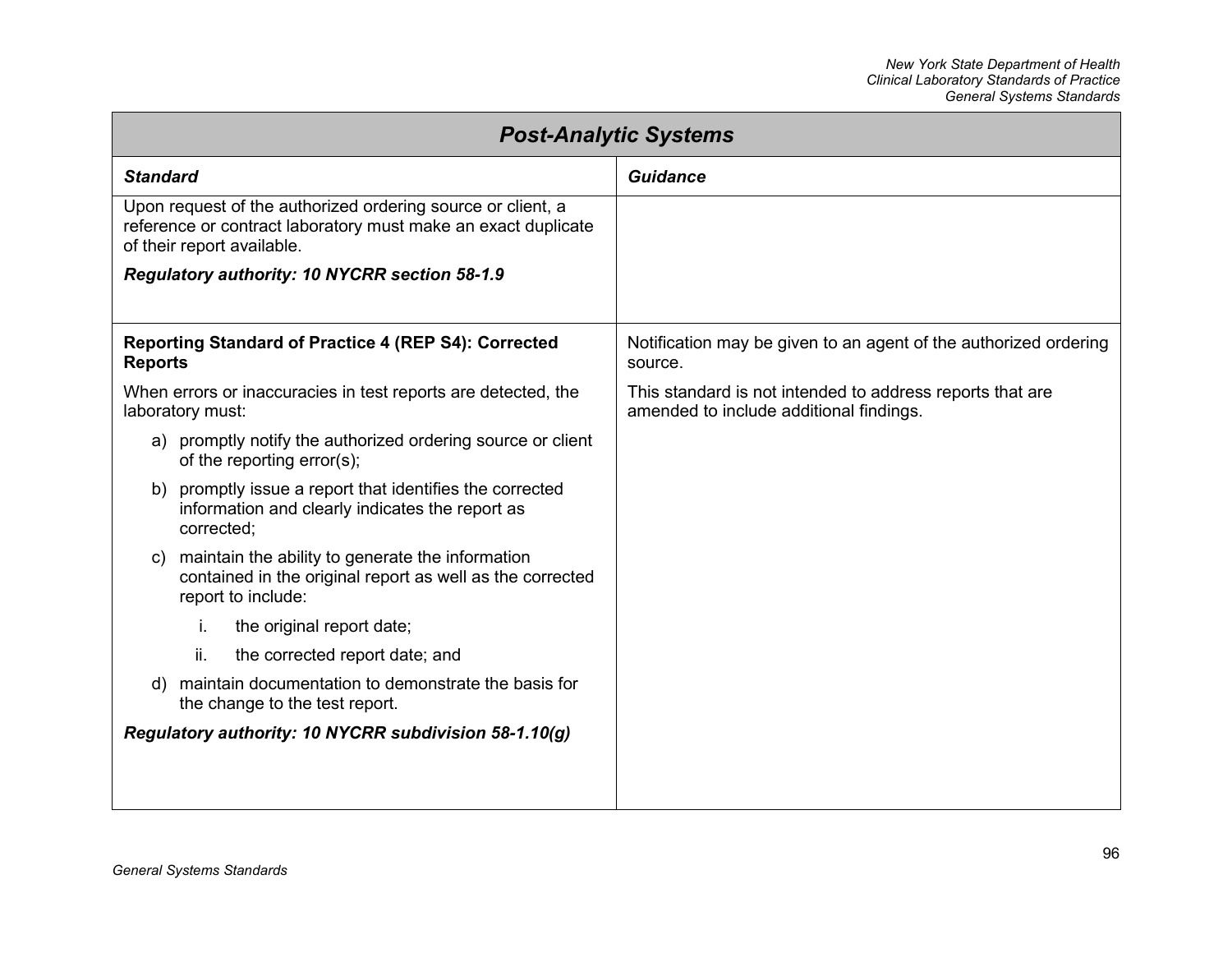| <b>Post-Analytic Systems</b>                                                                                                                                                                                                                                                                                                                                                                |                                                                                                                                                                                             |
|---------------------------------------------------------------------------------------------------------------------------------------------------------------------------------------------------------------------------------------------------------------------------------------------------------------------------------------------------------------------------------------------|---------------------------------------------------------------------------------------------------------------------------------------------------------------------------------------------|
| <b>Standard</b>                                                                                                                                                                                                                                                                                                                                                                             | <b>Guidance</b>                                                                                                                                                                             |
| <b>Reporting Standard of Practice 5 (REP S5): Timeliness</b>                                                                                                                                                                                                                                                                                                                                |                                                                                                                                                                                             |
| When the laboratory cannot report patient test results within its<br>established time frames, the laboratory must have a policy to<br>determine, based on the urgency of the patient test(s)<br>requested, the need to notify the appropriate individual(s) of the<br>delayed testing.                                                                                                      |                                                                                                                                                                                             |
| Regulatory authority: 10 NYCRR subdivision 58-1.10(g)                                                                                                                                                                                                                                                                                                                                       |                                                                                                                                                                                             |
| Reporting Standard of Practice 6 (REP S6): Alert Value                                                                                                                                                                                                                                                                                                                                      |                                                                                                                                                                                             |
| The laboratory must immediately alert the authorized ordering<br>source or client requesting the test and, if applicable, the<br>individual responsible for using the test results, when any test<br>result indicates an imminently life-threatening condition, or<br>panic or alert values, according to protocols established in Test<br><b>Procedure Content Standard of Practice 1.</b> |                                                                                                                                                                                             |
| The laboratory must document the date, time, test results and<br>person to whom the results were reported.                                                                                                                                                                                                                                                                                  |                                                                                                                                                                                             |
| Regulatory authority: 10 NYCRR subdivision 58-1.10(g)                                                                                                                                                                                                                                                                                                                                       |                                                                                                                                                                                             |
| <b>Public Health Reporting</b>                                                                                                                                                                                                                                                                                                                                                              |                                                                                                                                                                                             |
| <b>Public Health Reporting Standard of Practice 1 (PHR S1):</b><br><b>Required Public Health Reporting</b>                                                                                                                                                                                                                                                                                  | Additional information on reporting requirements are available<br>at: https://www.wadsworth.org/regulatory/clep/laws.                                                                       |
| Laboratories must designate staff responsible for reporting<br>results on specimens originating from New York State that are<br>determined to meet any of the following:                                                                                                                                                                                                                    | The testing laboratory is responsible for reporting except for<br>lead testing where the referring laboratory and the testing<br>laboratory may agree on which laboratory will report. Both |
| infectious diseases as required in Title I Section 2102<br>a)<br>for communicable disease reporting;                                                                                                                                                                                                                                                                                        | laboratories are accountable to ensure that a report is made.                                                                                                                               |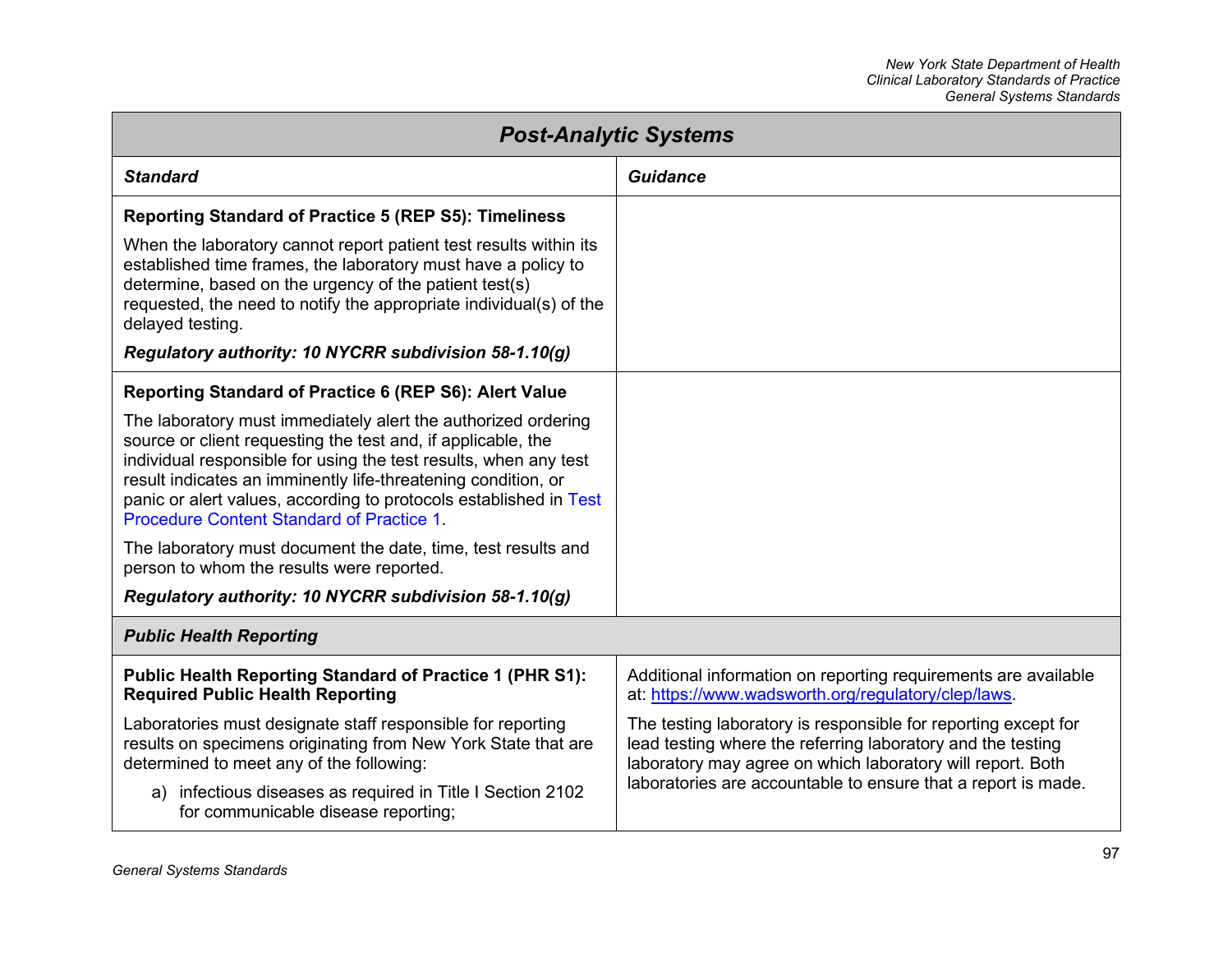| <b>Post-Analytic Systems</b> |                                                                                                                                                                                                                                                                                   |                                                                                                                                              |
|------------------------------|-----------------------------------------------------------------------------------------------------------------------------------------------------------------------------------------------------------------------------------------------------------------------------------|----------------------------------------------------------------------------------------------------------------------------------------------|
| <b>Standard</b>              |                                                                                                                                                                                                                                                                                   | <b>Guidance</b>                                                                                                                              |
| b)                           | cases of initial determination or diagnosis of HIV<br>infection, HIV-related illness and AIDS as required in<br>Subpart 63.4;                                                                                                                                                     | Laboratories must electronically report communicable disease<br>test results though the ECLRS module in the Health Commerce<br>System (HCS). |
| C)                           | results of all blood lead analyses with demographic data<br>as required in Subpart 67-3;                                                                                                                                                                                          | Heavy Metals Registry reporting may be done electronically<br>through ECLRS or by paper.                                                     |
|                              | d) all elevated levels of reportable metal as provided in<br>Title 10 sections 22.6 and 22.7;                                                                                                                                                                                     | For additional information, see Department websites for<br>Communicable Disease Reporting, the Heavy Metals Registry                         |
|                              | e) every case of cancer, brain tumor, or other malignant<br>disease as provided in Title I sections 2400-2404; and                                                                                                                                                                | and the Cancer Registry.                                                                                                                     |
| f)                           | test results indicative of pesticide exposure, such as<br>blood cholinesterase levels and levels of pesticides in<br>human tissue specimens which exceed the normal<br>range established by the laboratory, as required under<br>Part 22 of Chapter 1 of the State Sanitary Code. |                                                                                                                                              |
|                              | In addition, an annual Blood Services Activity report is required<br>from blood banks and transfusion services as required under<br>10 NYCRR section 58-2.10.                                                                                                                     |                                                                                                                                              |
| 19.3(c)(2)                   | Regulatory authority: as noted and 10 NYCRR paragraph                                                                                                                                                                                                                             |                                                                                                                                              |
|                              | <b>Public Health Reporting Standard of Practice 2 (PHR S2):</b><br><b>Communicable Disease Confirmation</b>                                                                                                                                                                       | For specific communicable diseases and additional information,<br>see Communicable Disease Reporting Guidelines at:                          |
|                              | New York State Public Health Law Section 576-c (4) and Article<br>11 of the New York City Health Code require confirmatory<br>testing of isolates for communicable diseases.                                                                                                      | https://www.wadsworth.org/regulatory/clep/laws.                                                                                              |
|                              | For specimens that are suspected or reported as confirmed<br>positive for communicable diseases, the testing laboratory must                                                                                                                                                      |                                                                                                                                              |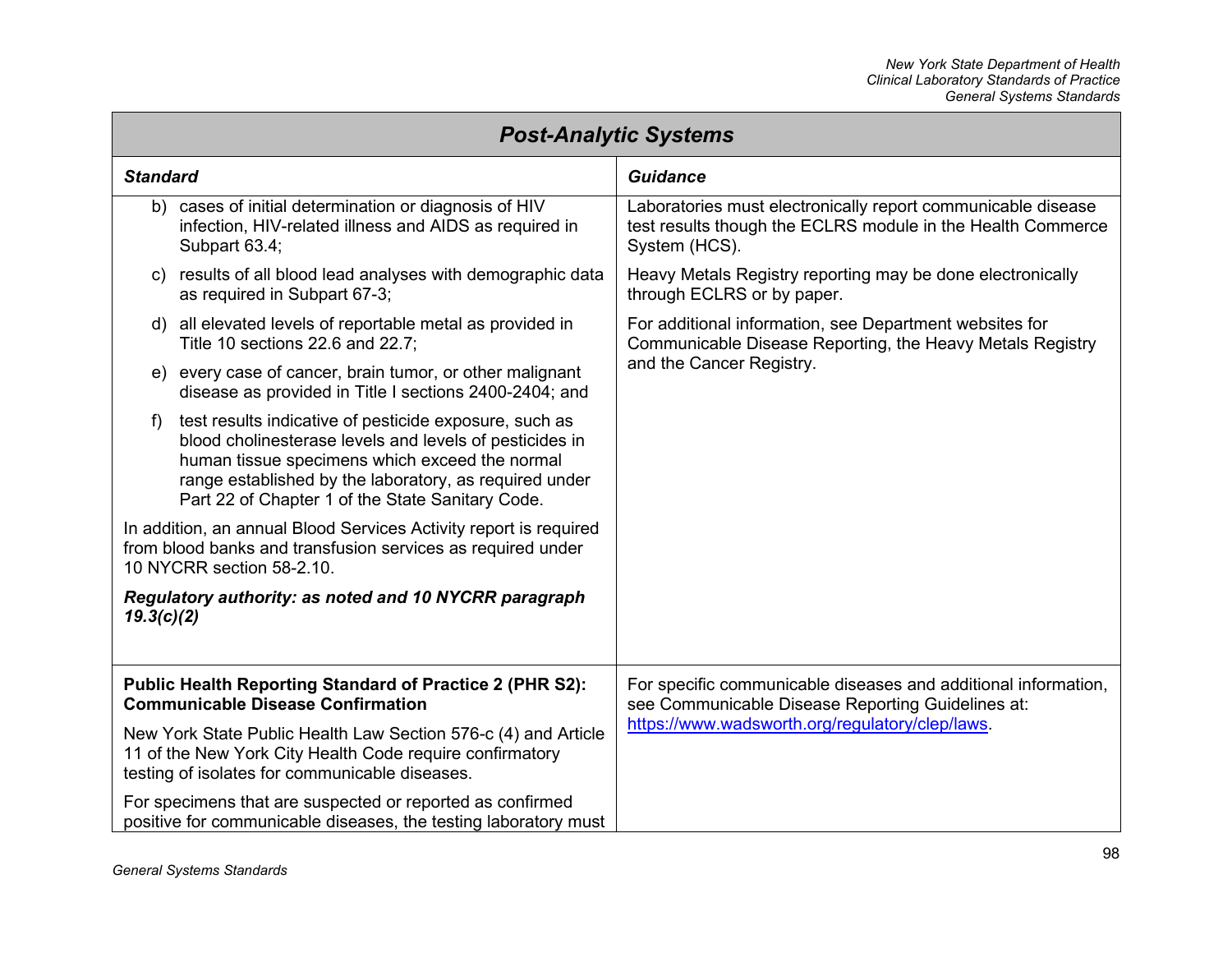| <b>Post-Analytic Systems</b>                                                                                                                                                                                    |                                                                                                                                                                                     |
|-----------------------------------------------------------------------------------------------------------------------------------------------------------------------------------------------------------------|-------------------------------------------------------------------------------------------------------------------------------------------------------------------------------------|
| <b>Standard</b>                                                                                                                                                                                                 | Guidance                                                                                                                                                                            |
| submit isolates for confirmatory testing in accordance with the<br><b>Communicable Disease Reporting Guidelines.</b>                                                                                            |                                                                                                                                                                                     |
| <b>Statutory authority: as noted</b>                                                                                                                                                                            |                                                                                                                                                                                     |
| <b>Confidentiality</b>                                                                                                                                                                                          |                                                                                                                                                                                     |
| <b>Confidentiality Standard of Practice 1 (CON S1):</b><br><b>Confidentiality Training</b>                                                                                                                      | Special attention should be given to confidentiality training of<br>employees of patient service centers and other patient contact                                                  |
| The laboratory must ensure that protected health information<br>regarding patients is kept confidential throughout all phases of<br>the total testing process that are under the laboratory's control.          | areas of the laboratory.                                                                                                                                                            |
| The laboratory must have a policy to educate staff on protected<br>health information. At a minimum, confidentiality training must<br>be done as part of initial employee training, and annually<br>thereafter. |                                                                                                                                                                                     |
| Regulatory authority: 10 NYCRR subdivision 58-1.10(g)                                                                                                                                                           |                                                                                                                                                                                     |
| <b>Confidentiality Standard of Practice 2 (CON S2):</b><br><b>Confidentiality Protocol</b>                                                                                                                      | Employees who may have contact with confidential information<br>should sign an attestation statement, which documents training                                                      |
| The laboratory must establish policies and protocols to ensure<br>that protected health information remains confidential. The<br>policies and protocols must include:                                           | on the laboratory's confidentiality policy, applicable statutes<br>and regulations, and acknowledgment of the consequences of<br>violation, which may include criminal prosecution. |
| a) a prohibition of access or disclosure unless approved by<br>the director to perform duties; and                                                                                                              |                                                                                                                                                                                     |
| b) responsibilities of all employees and agents to ensure<br>that:                                                                                                                                              |                                                                                                                                                                                     |
| i. confidential information is accessible only to<br>authorized persons;                                                                                                                                        |                                                                                                                                                                                     |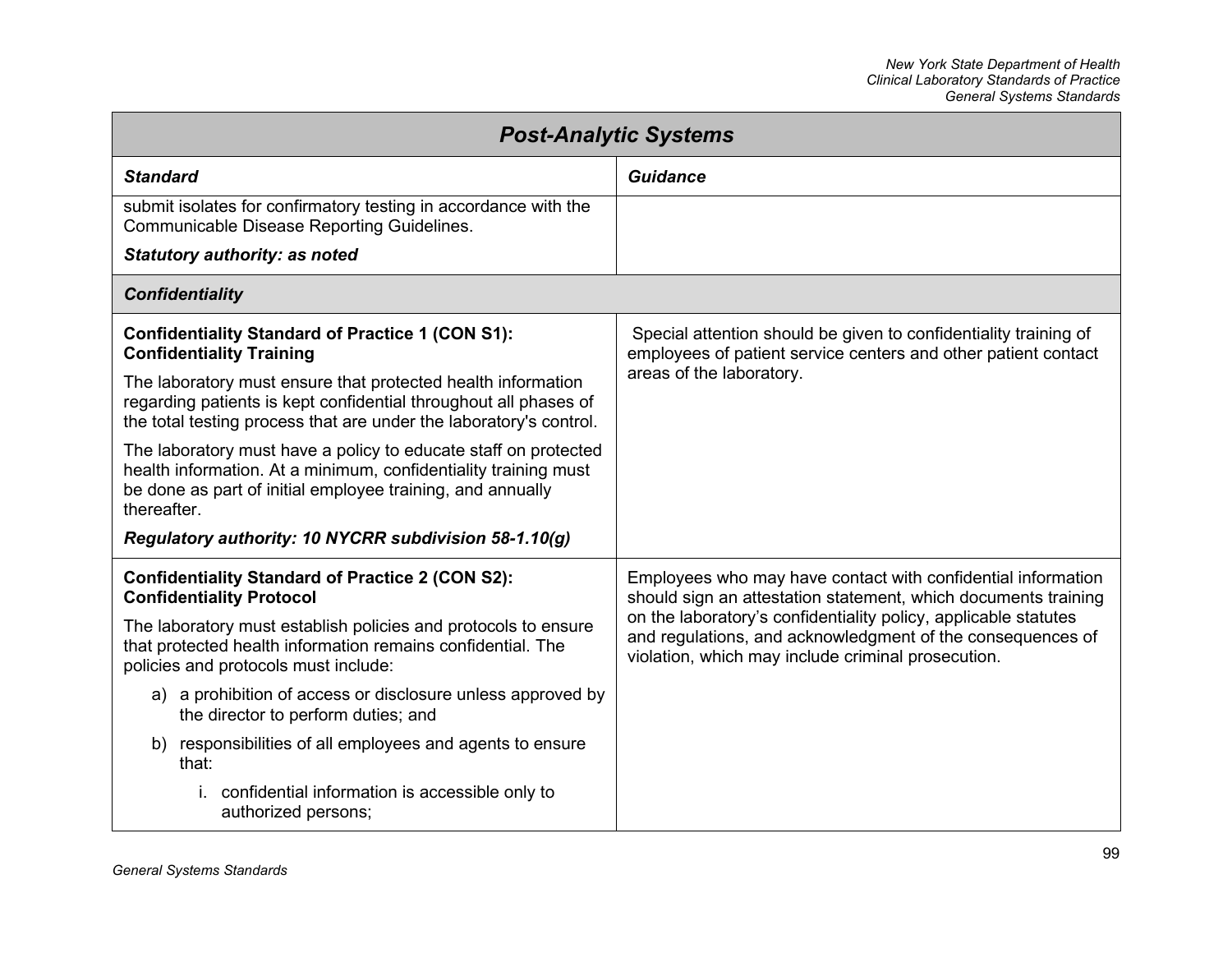| <b>Post-Analytic Systems</b>                                                                                                                                            |                                                                                                                             |
|-------------------------------------------------------------------------------------------------------------------------------------------------------------------------|-----------------------------------------------------------------------------------------------------------------------------|
| <b>Standard</b>                                                                                                                                                         | <b>Guidance</b>                                                                                                             |
| ii. confidential information, if stored, is secure;                                                                                                                     |                                                                                                                             |
| iii. only information necessary to fulfill authorized<br>functions is maintained in the laboratory units;                                                               |                                                                                                                             |
| iv. confidential information is secured from casual<br>observation;                                                                                                     |                                                                                                                             |
| y. confidential information is released or transferred<br>only as authorized by the director, subject to New<br>York State and federal confidentiality<br>requirements; |                                                                                                                             |
| vi. obsolete information is purged or destroyed in an<br>appropriate manner; and                                                                                        |                                                                                                                             |
| vii. proper behavior is exhibited showing no<br>discrimination, abuse or other adverse actions<br>directed at any patient or client.                                    |                                                                                                                             |
| Regulatory authority: 10 NYCRR subdivision 58-1.10(g)                                                                                                                   |                                                                                                                             |
| <b>Confidentiality Standard of Practice 3 (CON S3): Controlled</b><br><b>Records Access</b>                                                                             | Laws and regulations pertaining to HIV-related and genetic<br>testing information and information on their applicability to |
| The director is responsible for determining and approving:                                                                                                              | testing performed at the laboratory should be available to<br>employees.                                                    |
| a) the circumstances and duties where access to<br>confidential information is appropriate for staff; and                                                               |                                                                                                                             |
| b) how, and to whom, information is to be released,<br>subject to state and federal confidentiality requirements.                                                       |                                                                                                                             |
| Regulatory authority: 10 NYCRR subdivision 58-1.10(g)                                                                                                                   |                                                                                                                             |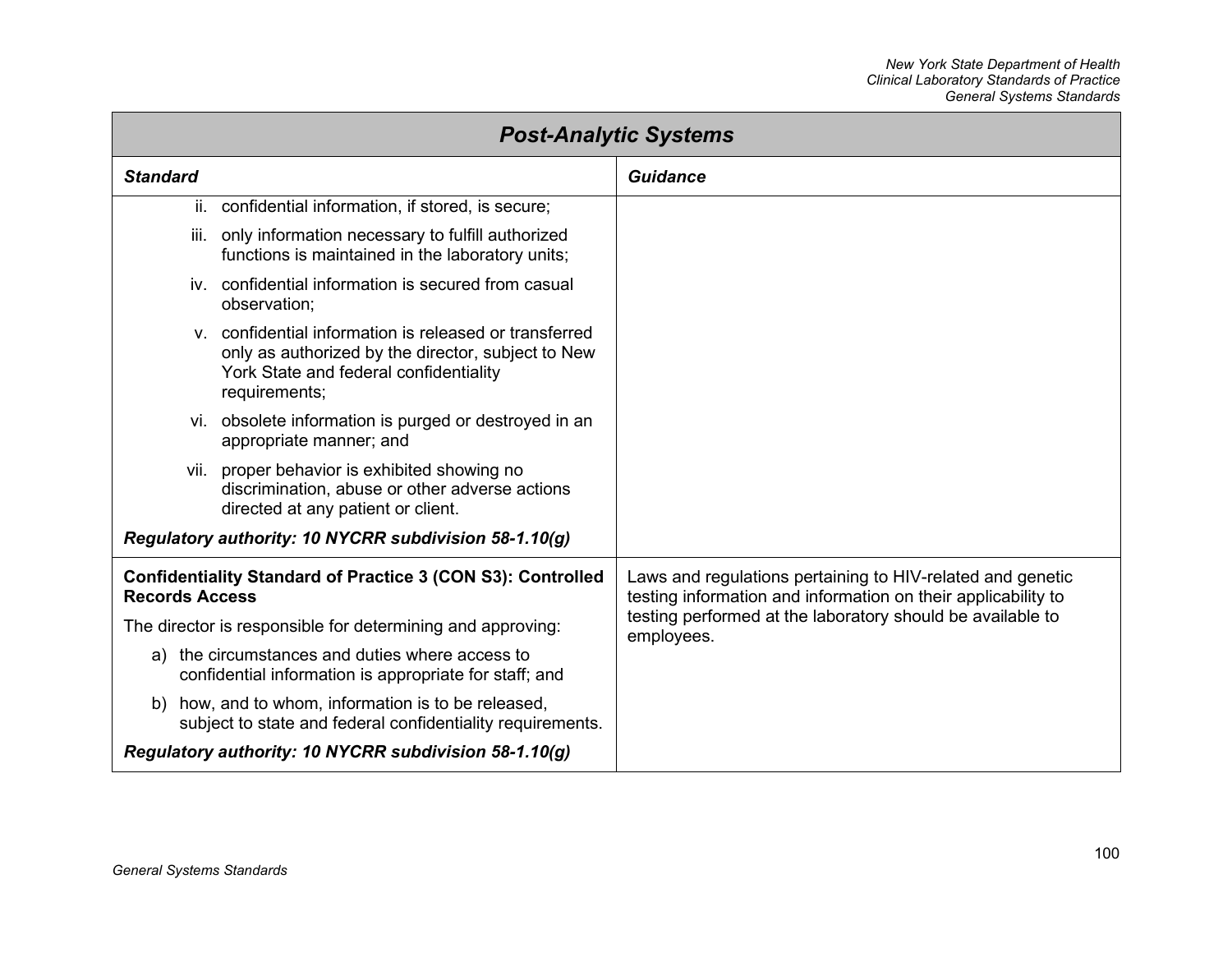## *Document and Specimen Retention*

| <b>Document and Specimen Retention</b>                                                                                                                                                                                                                                                     |                                       |  |
|--------------------------------------------------------------------------------------------------------------------------------------------------------------------------------------------------------------------------------------------------------------------------------------------|---------------------------------------|--|
| <b>Former Standard and Guidance</b>                                                                                                                                                                                                                                                        | <b>Proposed Standard and Guidance</b> |  |
| Document and Specimen Retention Fundamental Standard<br>of Practice (DSR FS)                                                                                                                                                                                                               |                                       |  |
| The laboratory must comply with Document and Specimen<br>Retention requirements as indicated in any part of the New<br>York State Clinical Laboratory Standards of Practice.<br>Documents must be retained for recreation of the test process<br>and to substantiate test report findings. |                                       |  |
| Statutory authority: Article 5, Title 5 Public Health Law<br><b>Section 576</b>                                                                                                                                                                                                            |                                       |  |
| Document and Specimen Retention Standard of Practice 1<br>(DSR S1): Quality Assurance Records                                                                                                                                                                                              |                                       |  |
| All manuals, standard operating procedures, policies and<br>documents related to the laboratory's Quality Management<br>System (QMS) and quality assurance activities must be<br>retained for a minimum of two (2) years, unless otherwise<br>indicated below.                             |                                       |  |
| Documentation that must be retained includes, but is not<br>limited to:                                                                                                                                                                                                                    |                                       |  |
| internal systems and process audits, and external<br>a)<br>inspection documents, including:                                                                                                                                                                                                |                                       |  |
| i.<br>who conducted the audit;                                                                                                                                                                                                                                                             |                                       |  |
| ii.<br>the dates of the audit;                                                                                                                                                                                                                                                             |                                       |  |
| iii.<br>audit findings and any actions taken;                                                                                                                                                                                                                                              |                                       |  |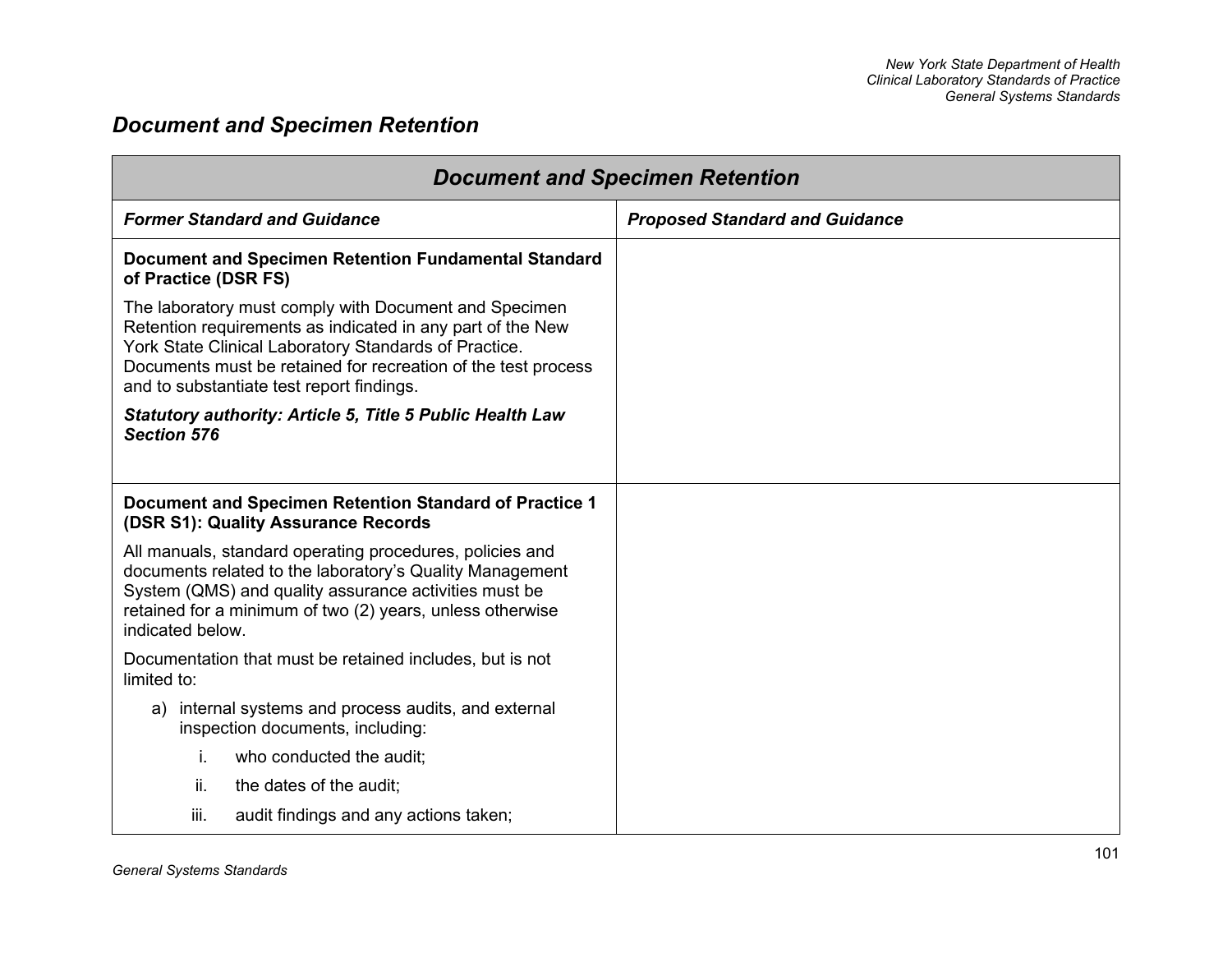| <b>Document and Specimen Retention</b>                                                                                                                                                          |                                       |
|-------------------------------------------------------------------------------------------------------------------------------------------------------------------------------------------------|---------------------------------------|
| <b>Former Standard and Guidance</b>                                                                                                                                                             | <b>Proposed Standard and Guidance</b> |
| for the category of forensic identity, all audit<br>iv.<br>records must be retained for three (3) years and<br>according to Forensic Identity Standard of<br>Practice 29; and                   |                                       |
| b) complaints, investigations related to complaints and, if<br>applicable, corrective action(s) associated with<br><b>Investigation and Corrective Action Standards of</b><br><b>Practice 1</b> |                                       |
| nonconformances and related documents associated<br>C)<br>with Investigation and Corrective Action Standard of<br>Practice 2,                                                                   |                                       |
| d) corrective action documents associated with<br><b>Investigation and Corrective Action Standard of Practice</b><br>$\overline{4}$ .                                                           |                                       |
| for the category of forensic identity, laboratories<br>i.<br>must retain corrective action records for three<br>(3) years and according to Forensic Identity<br>Standard of Practice 28; and    |                                       |
| review of the effectiveness of corrective actions<br>e)<br>associated with Investigation and Corrective Action<br><b>Standard of Practice 5.</b>                                                |                                       |
| Regulatory authority:10 NYCRR subdivision 58-1.2(c)                                                                                                                                             |                                       |
| Document and Specimen Retention Standard of Practice 2<br>(DSR S2): Human Resources, Training and Competency<br><b>Records</b>                                                                  |                                       |
| The laboratory must retain human resources, training and<br>competency records for the duration of employment and six (6)                                                                       |                                       |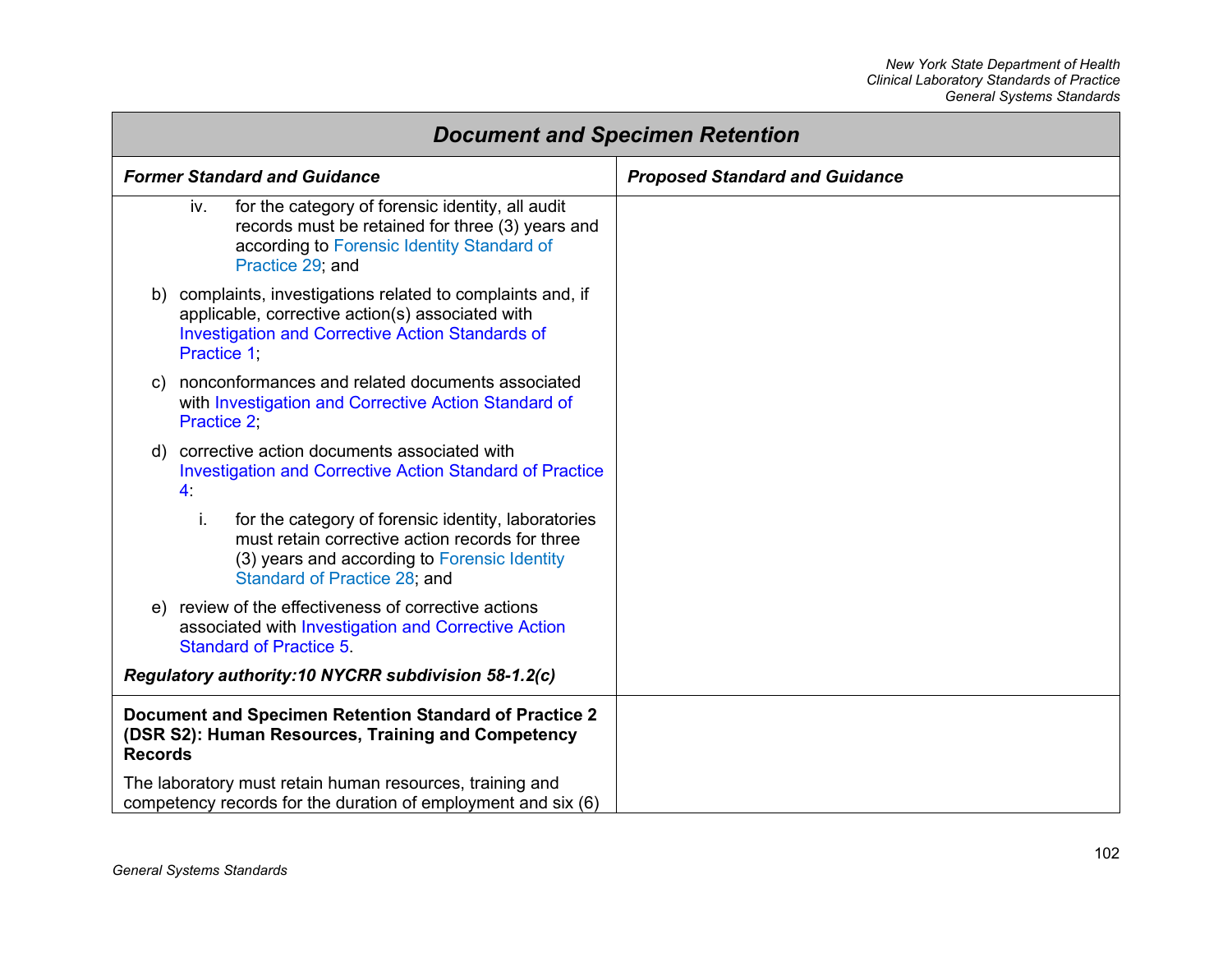| <b>Document and Specimen Retention</b>                                                                                                                                                                                                                                                                                                                                                                        |                                                                                                                      |
|---------------------------------------------------------------------------------------------------------------------------------------------------------------------------------------------------------------------------------------------------------------------------------------------------------------------------------------------------------------------------------------------------------------|----------------------------------------------------------------------------------------------------------------------|
| <b>Former Standard and Guidance</b>                                                                                                                                                                                                                                                                                                                                                                           | <b>Proposed Standard and Guidance</b>                                                                                |
| years thereafter, unless otherwise indicated below, including:                                                                                                                                                                                                                                                                                                                                                |                                                                                                                      |
| a) relevant licensure;                                                                                                                                                                                                                                                                                                                                                                                        |                                                                                                                      |
| educational and professional qualifications;<br>b)                                                                                                                                                                                                                                                                                                                                                            |                                                                                                                      |
| dates of employment;<br>C)                                                                                                                                                                                                                                                                                                                                                                                    |                                                                                                                      |
| job descriptions;<br>d)                                                                                                                                                                                                                                                                                                                                                                                       |                                                                                                                      |
| training:<br>e)                                                                                                                                                                                                                                                                                                                                                                                               |                                                                                                                      |
| with the exception of safety training which must<br>i.<br>be retained for three (3) years.                                                                                                                                                                                                                                                                                                                    |                                                                                                                      |
| competency assessments; and<br>f)                                                                                                                                                                                                                                                                                                                                                                             |                                                                                                                      |
| continuing education.<br>q)                                                                                                                                                                                                                                                                                                                                                                                   |                                                                                                                      |
| Regulatory authority: 10 NYCRR Subdivision 58-1.2(d)                                                                                                                                                                                                                                                                                                                                                          |                                                                                                                      |
|                                                                                                                                                                                                                                                                                                                                                                                                               |                                                                                                                      |
| Document and Specimen Retention Standard of Practice 3<br>(DSR S3): Controlled Document Retention                                                                                                                                                                                                                                                                                                             | Transfusion and blood services regulations (10 NYCRR<br>paragraph 58-2.8(a)(9)) require that discontinued procedures |
| Unless a longer retention time is required in another part of the<br>New York State Clinical Laboratory Standards of Practice or<br>elsewhere in regulation, the laboratory must retain controlled<br>documents, including test procedures developed according to<br>Test Procedure Content Standards of Practice 1 and 2, for the<br>duration of use and two (2) years after discontinuation or<br>archival. | be retained for at least seven (7) years.                                                                            |
| Regulatory authority: 10 NYCRR subdivision 58-1.10(g)                                                                                                                                                                                                                                                                                                                                                         |                                                                                                                      |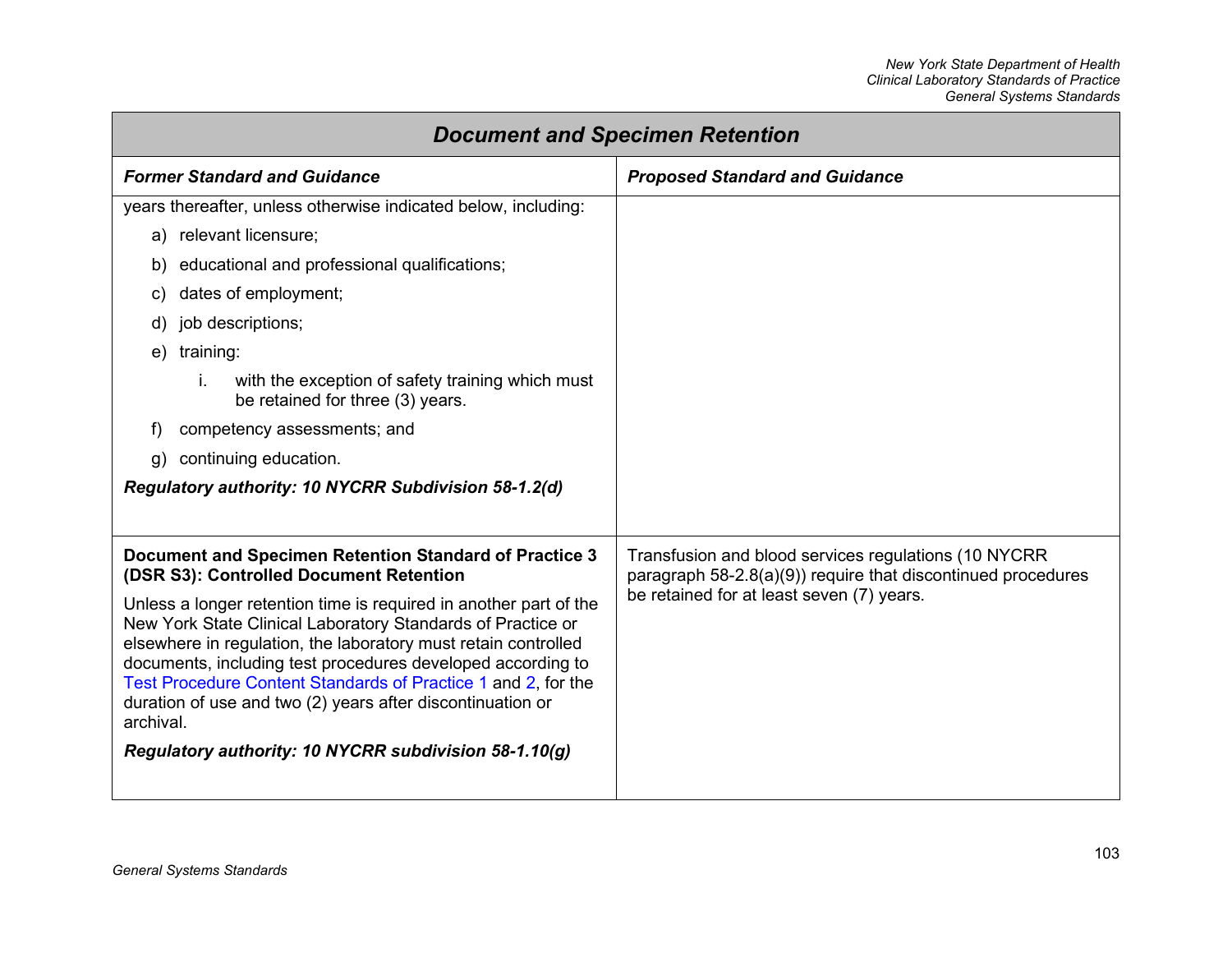| <b>Document and Specimen Retention</b>                                                                                                                                                                             |                                                                                                                    |
|--------------------------------------------------------------------------------------------------------------------------------------------------------------------------------------------------------------------|--------------------------------------------------------------------------------------------------------------------|
| <b>Former Standard and Guidance</b>                                                                                                                                                                                | <b>Proposed Standard and Guidance</b>                                                                              |
| Document and Specimen Retention Standard of Practice 4<br>(DSR S4): Laboratory Information System Records<br><b>Retention</b>                                                                                      |                                                                                                                    |
| The laboratory must retain laboratory information system (LIS)<br>records for two (2) years including records related to:                                                                                          |                                                                                                                    |
| a) validation of system changes, including new or revised<br>software and/or hardware prior to their use for specimen<br>testing, reporting and record keeping functions; and                                      |                                                                                                                    |
| b) system maintenance required by the LIS manufacturer,<br>or established and validated by the laboratory, including<br>the environmental and operating conditions necessary<br>to maintain the integrity of data. |                                                                                                                    |
| Regulatory authority: 10 NYCRR subdivision 58-1.2(c)                                                                                                                                                               |                                                                                                                    |
| Document and Specimen Retention Standard of Practice 5<br>(DSR S5): Verification Records                                                                                                                           | The minimum retention period for the supplies inventory<br>records is two (2) years; the laboratory management may |
| The laboratory must retain records on verification of supplies,<br>equipment and instruments, and reagents and media for the<br>duration of use and two (2) years after discontinuation.                           | define any length of storage greater than two (2) years.                                                           |
| Regulatory authority: 10 NYCRR subdivision 58-1.10(g)                                                                                                                                                              |                                                                                                                    |
| Document and Specimen Retention Standard of Practice 6<br>(DSR S6): Monitoring, Maintenance and Preventive<br><b>Maintenance Records</b>                                                                           |                                                                                                                    |
| The laboratory must retain records for:                                                                                                                                                                            |                                                                                                                    |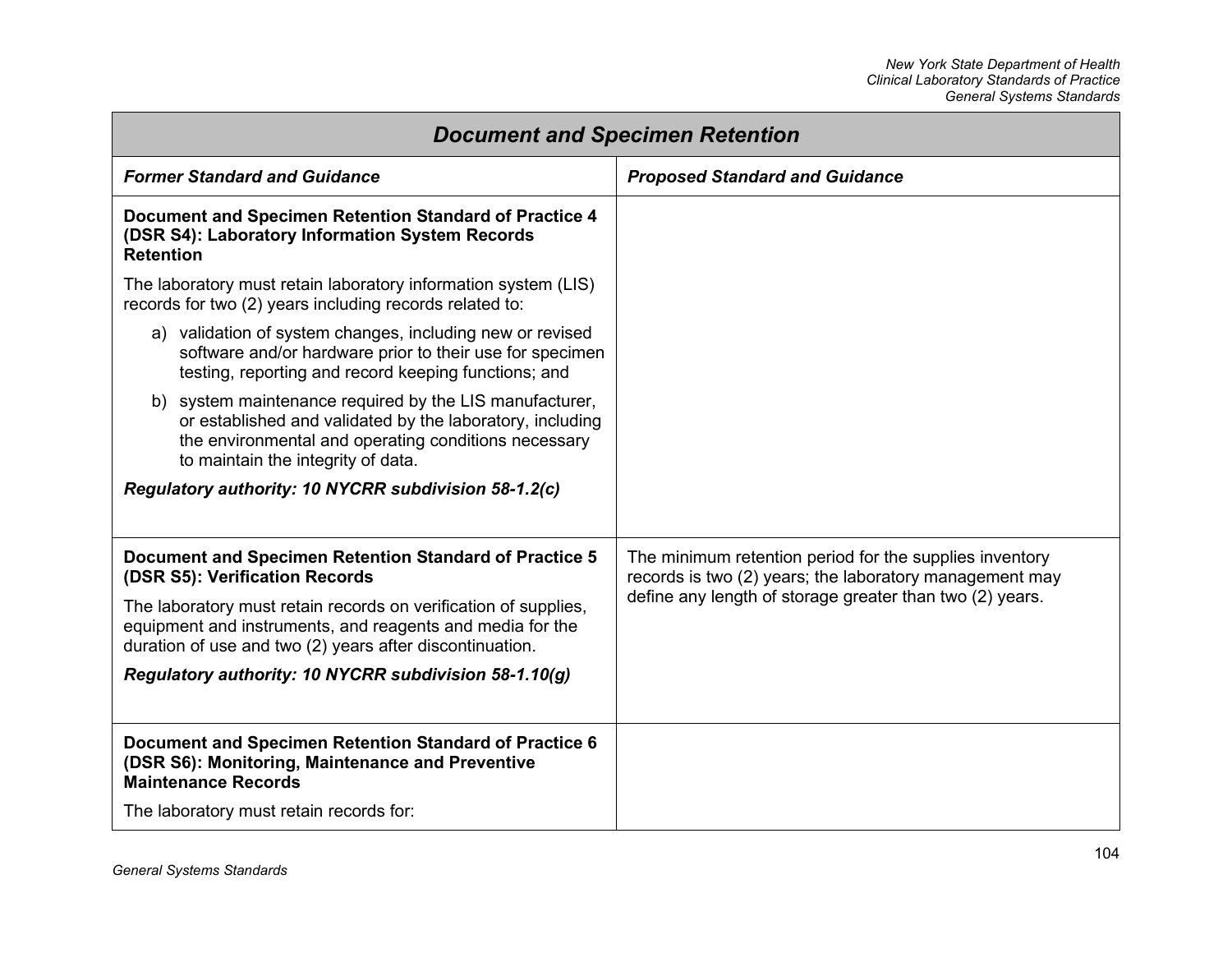| <b>Document and Specimen Retention</b>                                                                                                                                                                                                                                                                                          |                                       |
|---------------------------------------------------------------------------------------------------------------------------------------------------------------------------------------------------------------------------------------------------------------------------------------------------------------------------------|---------------------------------------|
| <b>Former Standard and Guidance</b>                                                                                                                                                                                                                                                                                             | <b>Proposed Standard and Guidance</b> |
| environmental monitoring performed according to<br>a)<br><b>Facility Design Standard of Practice 2, including</b><br>monitoring of temperature-controlled spaces, for two (2)<br>years; and                                                                                                                                     |                                       |
| maintenance and preventive maintenance records<br>b)<br>generated according to Laboratory Equipment and<br>Instrument Standard of Practice 3, including service and<br>repair records, for as long as the instrument remains in<br>use and two (2) years following discontinuation of use.                                      |                                       |
| Regulatory authority: 10 NYCRR paragraphs 58-<br>1.11(c)(2), (3), (4)                                                                                                                                                                                                                                                           |                                       |
| Document and Specimen Retention Standard of Practice 7<br>(DSR S7): Test Request and Specimen Processing<br><b>Documents</b>                                                                                                                                                                                                    |                                       |
| The following records must be retained for at least the period<br>specified, except where other New York State or federal<br>regulations or statutes require retention for different periods of<br>time, the laboratory must retain the appropriate record for the<br>longest period applicable.                                |                                       |
| The laboratory must retain:                                                                                                                                                                                                                                                                                                     |                                       |
| a) test request documentation associated with Test<br>Request Standards of Practice for the same period of<br>time as required for the test report for a specific<br>category or seven (7) years, whichever is less, with the<br>exception of information for cytogenetic cases that must<br>be retained for six (6) years; and |                                       |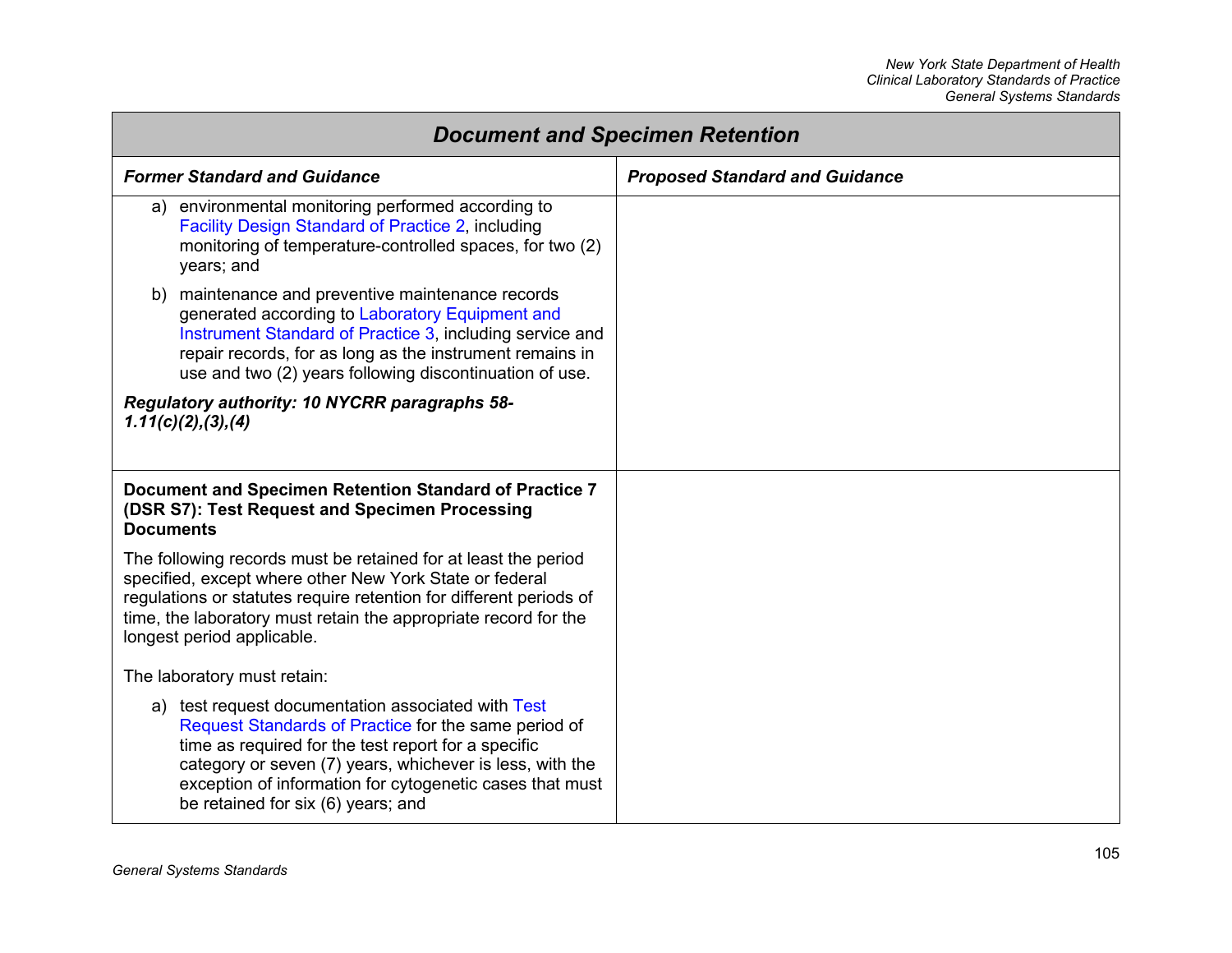<span id="page-112-0"></span>

| <b>Document and Specimen Retention</b> |                                                                                                                                                                                                                                                                                                                       |                                       |
|----------------------------------------|-----------------------------------------------------------------------------------------------------------------------------------------------------------------------------------------------------------------------------------------------------------------------------------------------------------------------|---------------------------------------|
|                                        | <b>Former Standard and Guidance</b>                                                                                                                                                                                                                                                                                   | <b>Proposed Standard and Guidance</b> |
|                                        | b) accession records associated with Specimen<br>Processing Standards of Practice for seven (7) years.                                                                                                                                                                                                                |                                       |
| and $(2)$                              | Regulatory authority: 10 NYCRR paragraphs 58-1.11(c)(1)                                                                                                                                                                                                                                                               |                                       |
|                                        | Document and Specimen Retention Standard of Practice 8<br>(DSR S8): Analytic System Records Retention                                                                                                                                                                                                                 |                                       |
| follows:                               | Analytic system records must be retained by the laboratory, as                                                                                                                                                                                                                                                        |                                       |
|                                        | a) performance specification data and records of<br>acceptability criteria that the laboratory establishes or<br>verifies under Test Performance Specification<br>Standards of Practice 1 and 2 must be retained for as<br>long as the laboratory uses the test process, plus two<br>(2) years after discontinuation: |                                       |
|                                        | b) testing records, including but not limited to worksheets<br>containing instrument readings, the identity of staff who<br>performed the test(s), and raw patient results, must be<br>retained for two (2) years;                                                                                                    |                                       |
| C)                                     | result review records, including acceptability of quality<br>control and calibration materials for two (2) years:                                                                                                                                                                                                     |                                       |
| d)<br>years;                           | histogram of an automated differential result for two (2)                                                                                                                                                                                                                                                             |                                       |
|                                        | e) a record of the purity of all drug standard(s) for the<br>period they are in use, and for two years thereafter for<br>forensic toxicology; and                                                                                                                                                                     |                                       |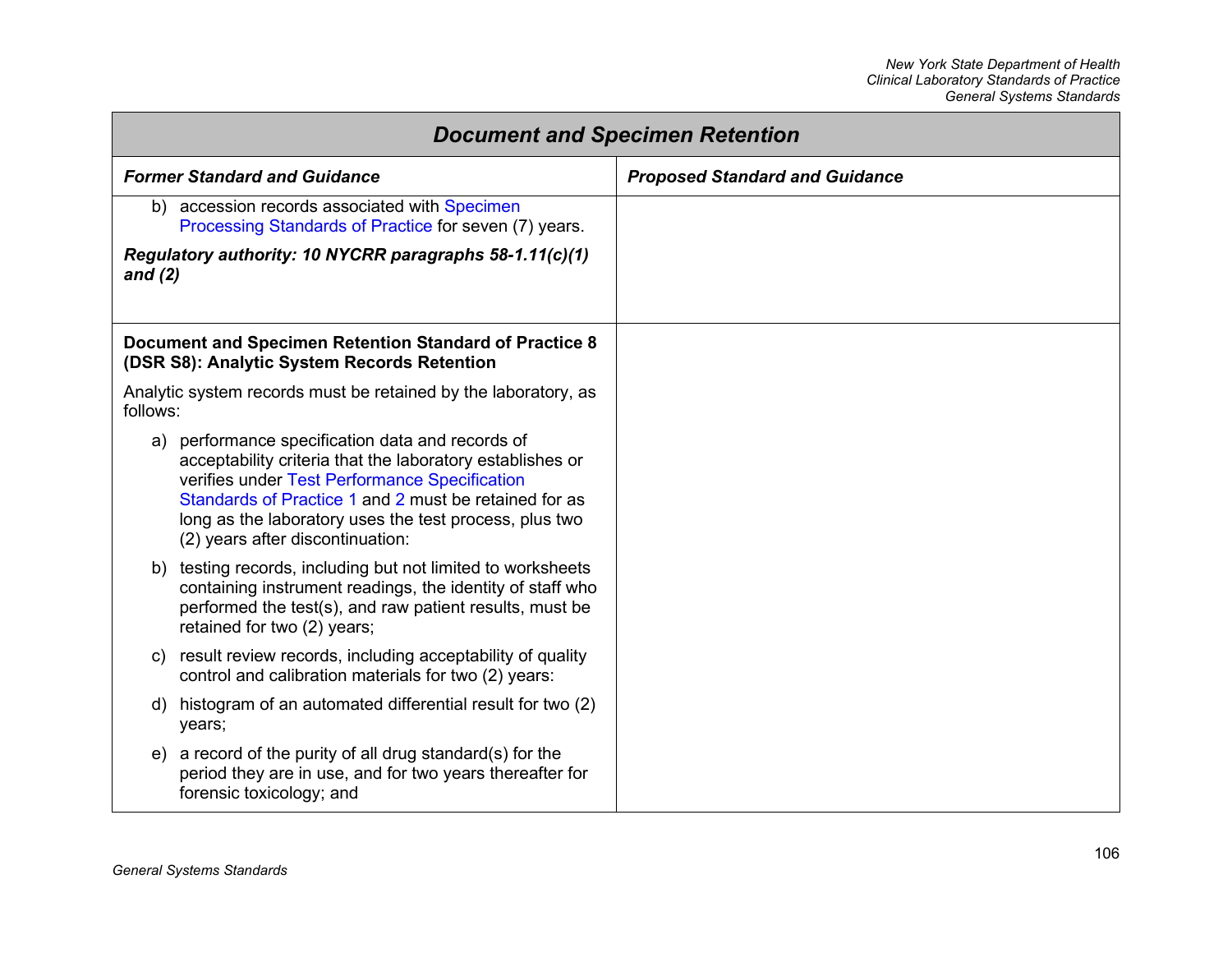| <b>Document and Specimen Retention</b>                                                                                                                              |                                                                                                                               |
|---------------------------------------------------------------------------------------------------------------------------------------------------------------------|-------------------------------------------------------------------------------------------------------------------------------|
| <b>Former Standard and Guidance</b>                                                                                                                                 | <b>Proposed Standard and Guidance</b>                                                                                         |
| cellular immunology electronic flow cytometer data in<br>f<br>listmode or equivalent format for one (1) year.                                                       |                                                                                                                               |
| Regulatory authority: 10 NYCRR paragraphs 58-<br>1.11(c)(2), (3), (4)                                                                                               |                                                                                                                               |
| Document and Specimen Retention Standard of Practice 9<br>(DSR S9): Report Retention                                                                                | Off-site or electronic storage systems are acceptable, provided<br>the laboratory can produce records within twenty-four (24) |
| All reports of tests performed, including the original or                                                                                                           | hours of a request.                                                                                                           |
| duplicates of original reports received from another laboratory,<br>must be kept on the premises of both laboratories.                                              | Original electronic data must be maintained as long as the<br>case file and must be protected from loss or modification.      |
| Reports must be produced for the Department upon request<br>and be retained by the laboratory for:                                                                  |                                                                                                                               |
| a) tissue pathology including exfoliative cytology for twenty<br>$(20)$ years;                                                                                      |                                                                                                                               |
| b) syphilis serology negative report for two (2) years;                                                                                                             |                                                                                                                               |
| c) cytogenetics for twenty-five (25) years and according to<br><b>Cytogenetics Standard of Practice 14;</b>                                                         |                                                                                                                               |
| d) case files for forensic identity investigations and<br>electronic data for fifteen (15) years and according to<br>Forensic Identity Standard of Practice 19; and |                                                                                                                               |
| all others for seven (7) years.<br>e)                                                                                                                               |                                                                                                                               |
| Regulatory authority: 10 NYCRR paragraph 58-1.11(c)(5)                                                                                                              |                                                                                                                               |
|                                                                                                                                                                     |                                                                                                                               |
|                                                                                                                                                                     |                                                                                                                               |
|                                                                                                                                                                     |                                                                                                                               |
|                                                                                                                                                                     |                                                                                                                               |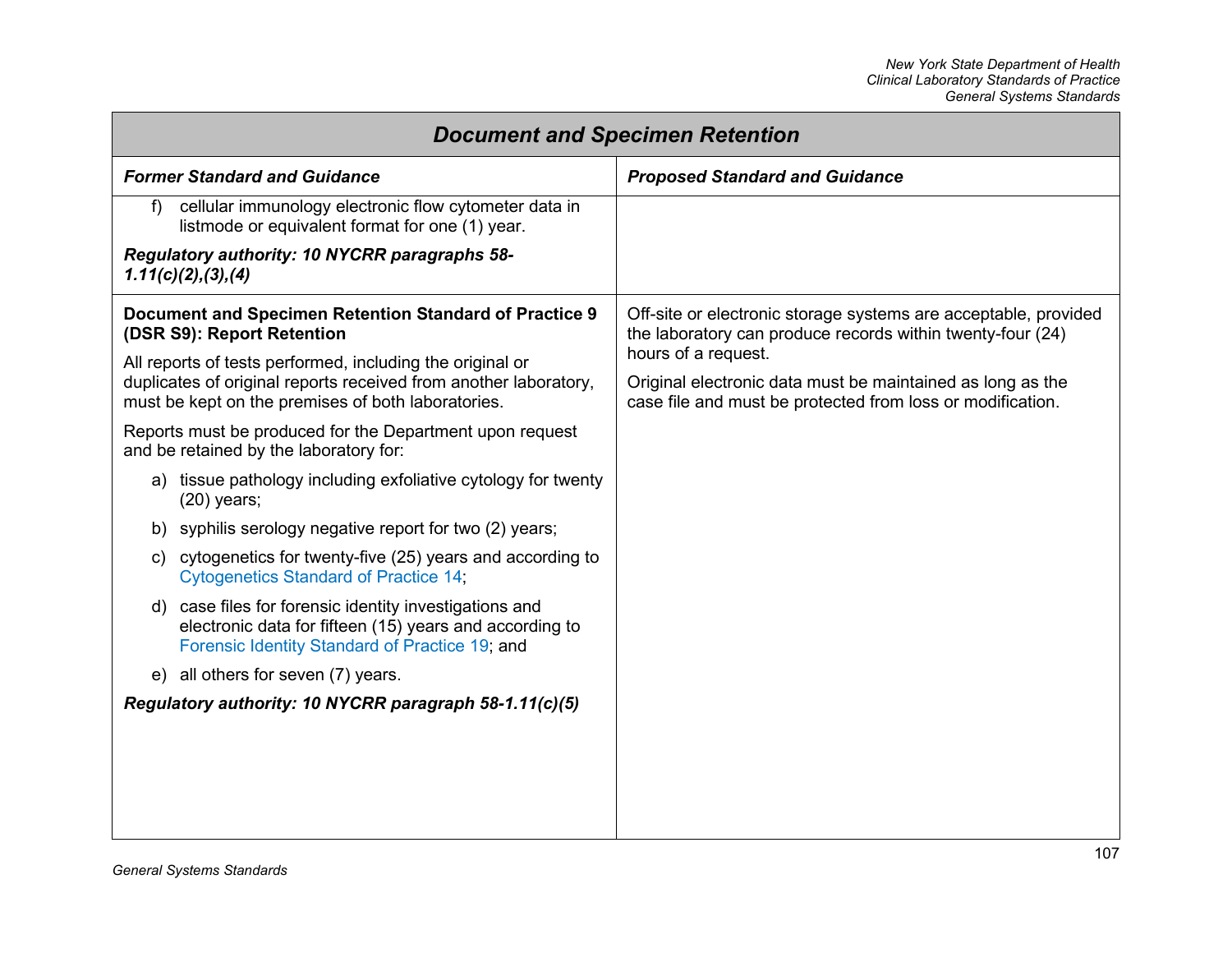| <b>Document and Specimen Retention</b>                                                                                                           |                                                                                                                                                                                              |  |
|--------------------------------------------------------------------------------------------------------------------------------------------------|----------------------------------------------------------------------------------------------------------------------------------------------------------------------------------------------|--|
| <b>Former Standard and Guidance</b>                                                                                                              | <b>Proposed Standard and Guidance</b>                                                                                                                                                        |  |
| <b>Document and Specimen Retention Standard of Practice</b><br>10 (DSR S10): Specimen Retention                                                  | For specimens not addressed in this Standard, the laboratory<br>director may determine an appropriate retention time.                                                                        |  |
| Laboratories must be able to retrieve specimens within twenty-<br>four (24) hours. Specimens must be retained, as follows:<br>blood films:<br>a) | a) i and ii. A routine blood film is one where no abnormal cells<br>or cell counts are observed, or where a blood disorder is<br>not indicated.                                              |  |
| i.<br>routine, for six (6) months;<br>ii.<br>other than routine, for one (1) year;                                                               | A routine histogram of an automated differential is one that<br>a)<br>results as "normal" or "negative" and does not imply the<br>need for further analysis. Histograms are considered to be |  |
| bacteriology slide on which a diagnosis depends, for<br>one (1) year;                                                                            | an instrument printout and must therefore be retained,<br>electronically or as hard copy, for two (2) years as required<br>in Document and Specimen Retention Standard of Practice           |  |
| cytology slide showing:<br>C)<br>no abnormality, for five (5) years;<br>i.                                                                       | 8. It is not required for a laboratory to create or maintain<br>routine blood films if such films are not routinely generated<br>in accordance with the laboratory's approved procedures.    |  |
| ii.<br>any abnormality, for ten (10) years;<br>tissue block for twenty (20) years;<br>d)                                                         | i. and ii. include gynecological, non-gynecological, and fine<br>C)<br>needle aspirate (FNA) for cytopathology.                                                                              |  |
| pathology tissue remnants, until a diagnosis is made;<br>e)<br>histopathology:<br>f)                                                             | i. and ii. Slides or electronic images that allow re-evaluation<br>f)<br>of the entire slide(s) used for reported results.                                                                   |  |
| i.<br>block, for twenty (20) years;<br>ii.<br>slide, for twenty (20) years;                                                                      |                                                                                                                                                                                              |  |
| bone marrow biopsy, for twenty (20) years;<br>g)                                                                                                 |                                                                                                                                                                                              |  |
| cytogenetic slide, for six (6) years;<br>h)                                                                                                      | i)<br>Recipient refers to any person receiving blood or blood                                                                                                                                |  |
| recipient blood specimens, for one (1) week stoppered<br>I)<br>at one (1) to six (6) degrees Celsius;                                            | components.                                                                                                                                                                                  |  |
| samples of each unit of transfused blood, for seven (7)<br>j)<br>days for further testing in the event of a transfusion                          |                                                                                                                                                                                              |  |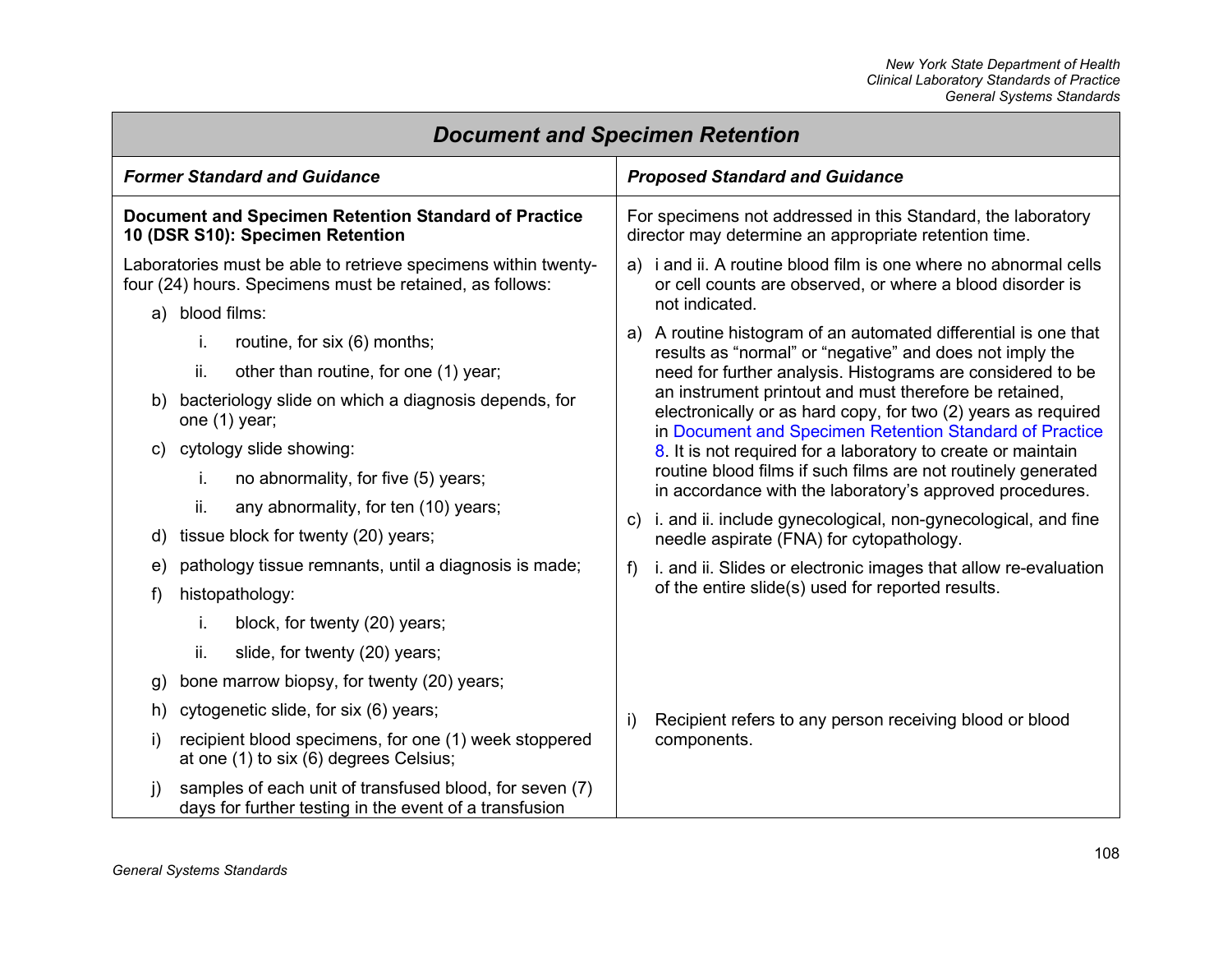<span id="page-115-0"></span>

| <b>Document and Specimen Retention</b>                                                                                                                                                                                  |                                       |
|-------------------------------------------------------------------------------------------------------------------------------------------------------------------------------------------------------------------------|---------------------------------------|
| <b>Former Standard and Guidance</b>                                                                                                                                                                                     | <b>Proposed Standard and Guidance</b> |
| reaction;                                                                                                                                                                                                               |                                       |
| forensic toxicology specimens that were reported as<br>k)<br>positive, adulterated, substituted or invalid for a<br>minimum of one (1) year and according to Forensic<br><b>Toxicology Standard of Practice 34; and</b> |                                       |
| mycobacteriology:<br>$\vert$                                                                                                                                                                                            |                                       |
| all original and subsequent M. tuberculosis<br>i.<br>complex isolates from all patients, for one (1)<br>year and according to Mycobacteriology<br>Standard of Practice 13; and                                          |                                       |
| ii.<br>stained slides of direct smears from primary<br>specimens, until the final culture report has been<br>issued and according to Mycobacteriology<br><b>Standard of Practice 9.</b>                                 |                                       |
| Regulatory authority: 10 NYCRR paragraph 58-1.11(d)(1)                                                                                                                                                                  |                                       |
| <b>Document and Specimen Retention Standard of Practice</b><br>11 (DSR S11): Proficiency Testing Records Retention                                                                                                      |                                       |
| A laboratory must maintain all records generated during the<br>test process for proficiency testing samples, including test<br>reports.                                                                                 |                                       |
| All documentation of review, investigation, corrective action,<br>nonconformance, or other documentation related to proficiency<br>testing, must also be retained.                                                      |                                       |
| Records must be retained for a minimum of two (2) years from<br>the date of the proficiency test for all categories except:                                                                                             |                                       |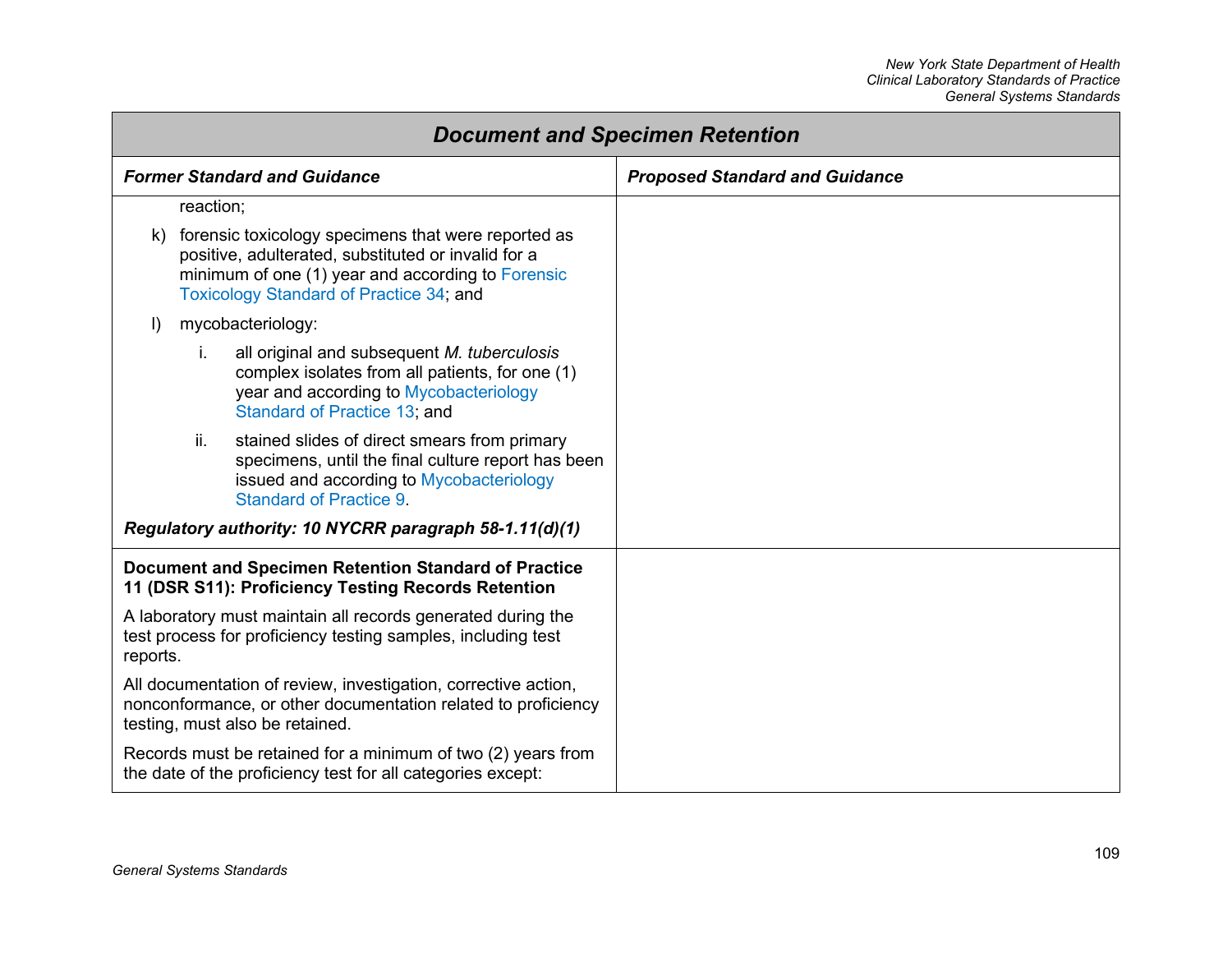| <b>Document and Specimen Retention</b>                                                                                                                                                                                                                                                                                                                                                                                       |                                       |
|------------------------------------------------------------------------------------------------------------------------------------------------------------------------------------------------------------------------------------------------------------------------------------------------------------------------------------------------------------------------------------------------------------------------------|---------------------------------------|
| <b>Former Standard and Guidance</b>                                                                                                                                                                                                                                                                                                                                                                                          | <b>Proposed Standard and Guidance</b> |
| forensic identity, which requires three (3) years and<br>a)<br>according to Forensic Identity Standard of Practice 26;<br>and<br>b) immunohematology, which requires five (5) years.                                                                                                                                                                                                                                         |                                       |
| <b>Statutory authority: Article 5, Title 5 Public Health Law</b><br><b>Section 576(3)</b>                                                                                                                                                                                                                                                                                                                                    |                                       |
| Document and Specimen Retention Standard of Practice<br>12 (DSR S12): Laboratory Closure                                                                                                                                                                                                                                                                                                                                     |                                       |
| The laboratory director and owner are jointly responsible for<br>notifying the Department if the laboratory ceases operation.                                                                                                                                                                                                                                                                                                |                                       |
| The laboratory director and owner are jointly and separately<br>responsible for ensuring that all records and, as applicable,<br>slides, blocks, and tissue, are retained and available for the<br>time frames specified in this section. The laboratory must<br>inform the Department and former clients as to where such<br>records and specimens are maintained.<br>Regulatory authority: 10 NYCRR subdivision 58-1.10(g) |                                       |
|                                                                                                                                                                                                                                                                                                                                                                                                                              |                                       |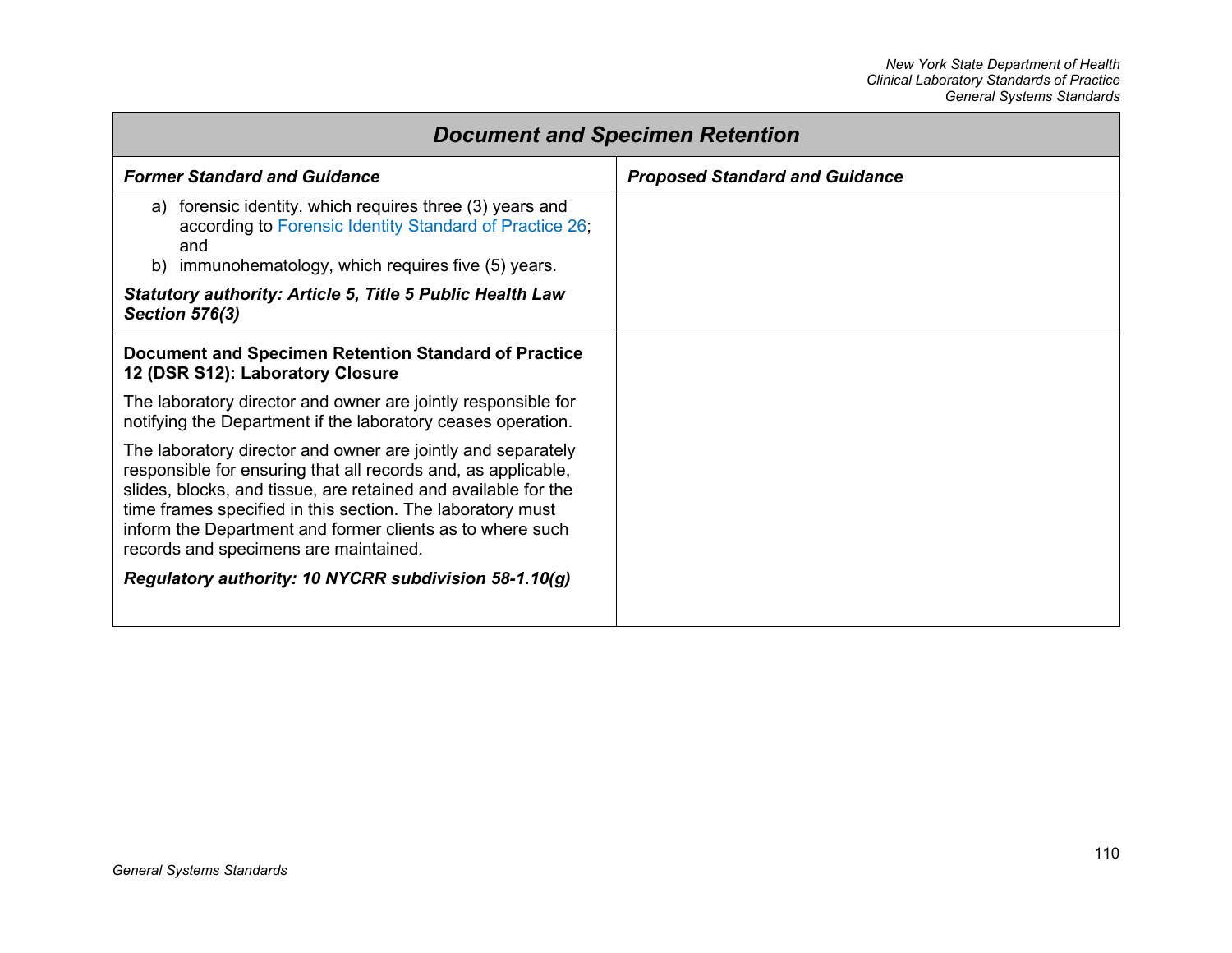## *Proficiency Testing*

| <b>Proficiency Testing</b>                                                                                                                                                                                                                                                        |                                                                                                                                                                                                   |
|-----------------------------------------------------------------------------------------------------------------------------------------------------------------------------------------------------------------------------------------------------------------------------------|---------------------------------------------------------------------------------------------------------------------------------------------------------------------------------------------------|
| <b>Standard</b>                                                                                                                                                                                                                                                                   | <b>Guidance</b>                                                                                                                                                                                   |
| <b>Proficiency Testing Fundamental Standard of Practice (PT</b><br>FS)                                                                                                                                                                                                            |                                                                                                                                                                                                   |
| All permitted laboratories must meet New York State and<br>federal proficiency test requirements. Failure to comply with<br>New York State Standards and federal regulation may result in<br>sanctions being brought against laboratories under state and<br>federal regulations. |                                                                                                                                                                                                   |
| For each analyte performed, in all categories held on the<br>permit, the laboratory is responsible for establishing, monitoring<br>and maintaining the:                                                                                                                           |                                                                                                                                                                                                   |
| a) accuracy and reliability of test results through<br>participation in proficiency testing; and/or                                                                                                                                                                               |                                                                                                                                                                                                   |
| b) alternative assessment of test performance.                                                                                                                                                                                                                                    |                                                                                                                                                                                                   |
| <b>Statutory authority: Article 5, Title 5 Public Health Law</b><br><b>Section 576(3)</b>                                                                                                                                                                                         |                                                                                                                                                                                                   |
| <b>Proficiency Testing Standard of Practice 1 (PT S1):</b><br><b>Enrollment, Department Notification and Participation</b>                                                                                                                                                        | Please see 42 CFR §493.801 for federal Proficiency Testing<br>regulations.                                                                                                                        |
| For each category, subcategory and analyte designated as<br>New York State mandated in the Clinical Laboratory Evaluation<br>Program Proficiency Testing Guide, laboratories must:                                                                                                | Information on Department notification and annual Proficiency<br>Testing enrollment is available in the PT Guide and on our<br>website and available at:                                          |
| a) enroll in a New York State approved and mandated<br>proficiency testing program;                                                                                                                                                                                               | https://www.wadsworth.org/regulatory/clep/pt.<br>Participation in proficiency testing is recommended for all tests<br>not included in Subpart I, if a formally evaluated program is<br>available. |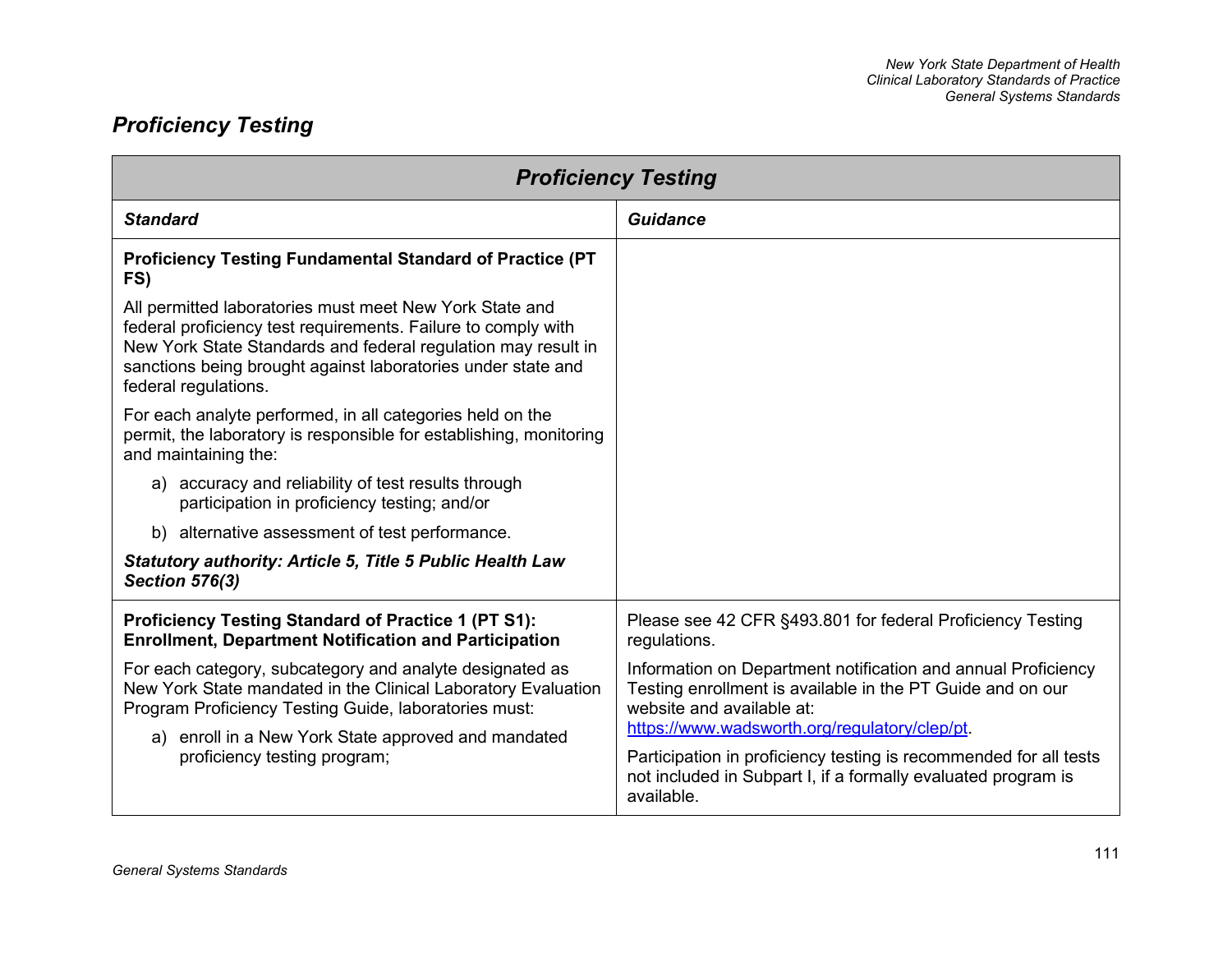<span id="page-118-0"></span>

| <b>Proficiency Testing</b>                                                                                                                                                              |                                                                                                                                                                                            |  |
|-----------------------------------------------------------------------------------------------------------------------------------------------------------------------------------------|--------------------------------------------------------------------------------------------------------------------------------------------------------------------------------------------|--|
| <b>Standard</b>                                                                                                                                                                         | <b>Guidance</b>                                                                                                                                                                            |  |
| notify the Department on an annual basis, in a manner<br>b)<br>prescribed by the Department, of proficiency testing<br>program(s) to be used to fulfill these requirements;             | When laboratories use more than one method to determine<br>results for a given analyte, only the primary method should be<br>evaluated using proficiency testing. Secondary methods should |  |
| c) successfully participate in proficiency testing using their<br>primary method of analysis.                                                                                           | be assessed as outlined in Test Performance Specification<br><b>Standard of Practice 5.</b>                                                                                                |  |
| Once enrolled with a proficiency testing program to fulfil this<br>requirement, the laboratory must participate with the same<br>program until the end of the calendar year.            |                                                                                                                                                                                            |  |
| <b>Statutory authority: Article 5, Title 5 Public Health Law</b><br><b>Section 576(3)</b>                                                                                               |                                                                                                                                                                                            |  |
| <b>Proficiency Testing Standard of Practice 2 (PT S2):</b><br><b>Authorized Release of Proficiency Testing Results</b>                                                                  | Participation in proficiency testing is recommended for all tests<br>not included in Subpart I, if a formally evaluated program is                                                         |  |
| The laboratory must authorize the proficiency test provider to<br>release all proficiency testing grades and/or results to the<br>Department, in a manner prescribed by the Department. | available.                                                                                                                                                                                 |  |
| <b>Statutory authority: Article 5, Title 5 Public Health Law</b><br><b>Section 576(3)</b>                                                                                               |                                                                                                                                                                                            |  |
| <b>Proficiency Testing Standard of Practice 3 (PT S3):</b><br><b>Alternative to Proficiency Testing</b>                                                                                 | Information on New York State PT requirements is available at:<br>https://www.wadsworth.org/regulatory/clep/pt.                                                                            |  |
| Laboratories must have standard operating procedures to<br>verify the reliability and accuracy of test results for:                                                                     | The laboratory may evaluate the accuracy of testing through<br>testing of: split-samples (specimens and/or quality control                                                                 |  |
| a) New York State mandated analytes for which there is<br>no commercially-available proficiency testing; and                                                                            | samples) with another validated method; blind testing of<br>specimens with known results; or other equivalent system.                                                                      |  |
| b) tests/analytes that are not listed in 42 CFR 493 subpart<br>I for which:                                                                                                             |                                                                                                                                                                                            |  |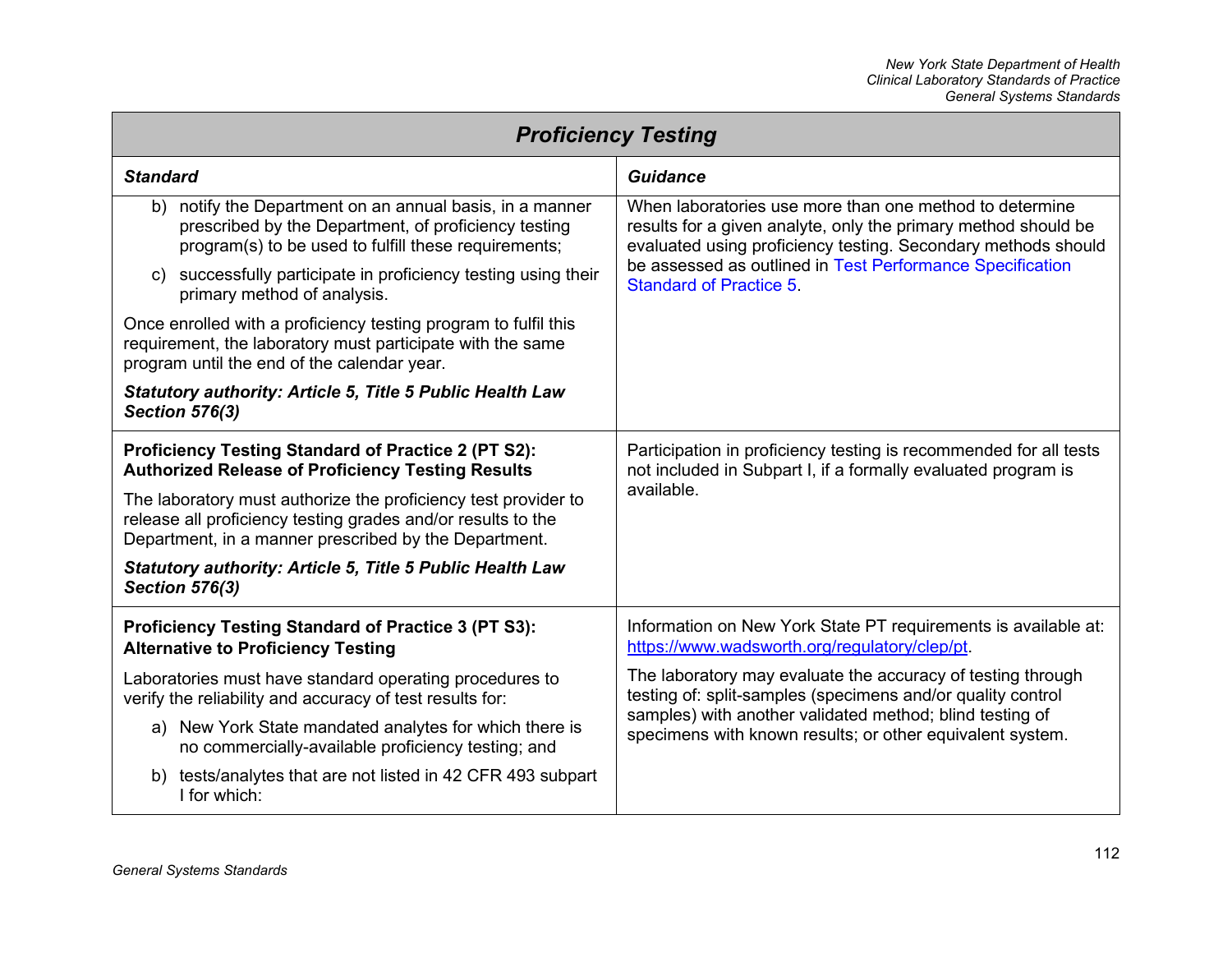| <b>Proficiency Testing</b>                                                                                                                                                             |                                                                                                                                                                                                                           |
|----------------------------------------------------------------------------------------------------------------------------------------------------------------------------------------|---------------------------------------------------------------------------------------------------------------------------------------------------------------------------------------------------------------------------|
| <b>Standard</b>                                                                                                                                                                        | Guidance                                                                                                                                                                                                                  |
| the laboratory does not participate in<br>i.<br>commercially-available proficiency testing; or                                                                                         |                                                                                                                                                                                                                           |
| ii.<br>proficiency testing is not available.                                                                                                                                           |                                                                                                                                                                                                                           |
| Test reliability and accuracy assessment must be conducted at<br>least semiannually and according to Proficiency Testing<br><b>Standard of Practice 10</b>                             |                                                                                                                                                                                                                           |
| Regulatory authority: 10 NYCRR paragraph 19.3(c)(4) and<br>subdivision $58-1.10(q)$                                                                                                    |                                                                                                                                                                                                                           |
| <b>Proficiency Testing Standard of Practice 4 (PT S4): Routine</b><br><b>Analysis</b>                                                                                                  | Proficiency test samples must be accessioned and handled as<br>much like patient specimens as possible, with the exception of                                                                                             |
| Unless instructed otherwise by the proficiency testing provider,<br>laboratories must use the same test process for proficiency<br>testing samples that is used for patient specimens. | automatic reflex testing to another laboratory.                                                                                                                                                                           |
| Proficiency testing samples must be:                                                                                                                                                   |                                                                                                                                                                                                                           |
| incorporated into the laboratory's routine workflow; and<br>a)                                                                                                                         |                                                                                                                                                                                                                           |
| b) rotated among all operators that perform testing.                                                                                                                                   |                                                                                                                                                                                                                           |
| <b>Statutory authority: Article 5, Title 5 Public Health Law</b><br><b>Section 576(3)</b>                                                                                              |                                                                                                                                                                                                                           |
| <b>Proficiency Testing Standard of Practice 5 (PT S5):</b><br><b>Repeated Analysis</b>                                                                                                 | Proficiency test samples must not be used for other purposes<br>(e.g., competency testing) until after the date the laboratory is<br>required to report the proficiency test results to the proficiency<br>test provider. |
| Laboratories must not repeatedly analyze proficiency testing<br>samples unless patient specimens are routinely tested this<br>way.                                                     |                                                                                                                                                                                                                           |
| <b>Statutory authority: Article 5, Title 5 Public Health Law</b><br><b>Section 576(3)</b>                                                                                              |                                                                                                                                                                                                                           |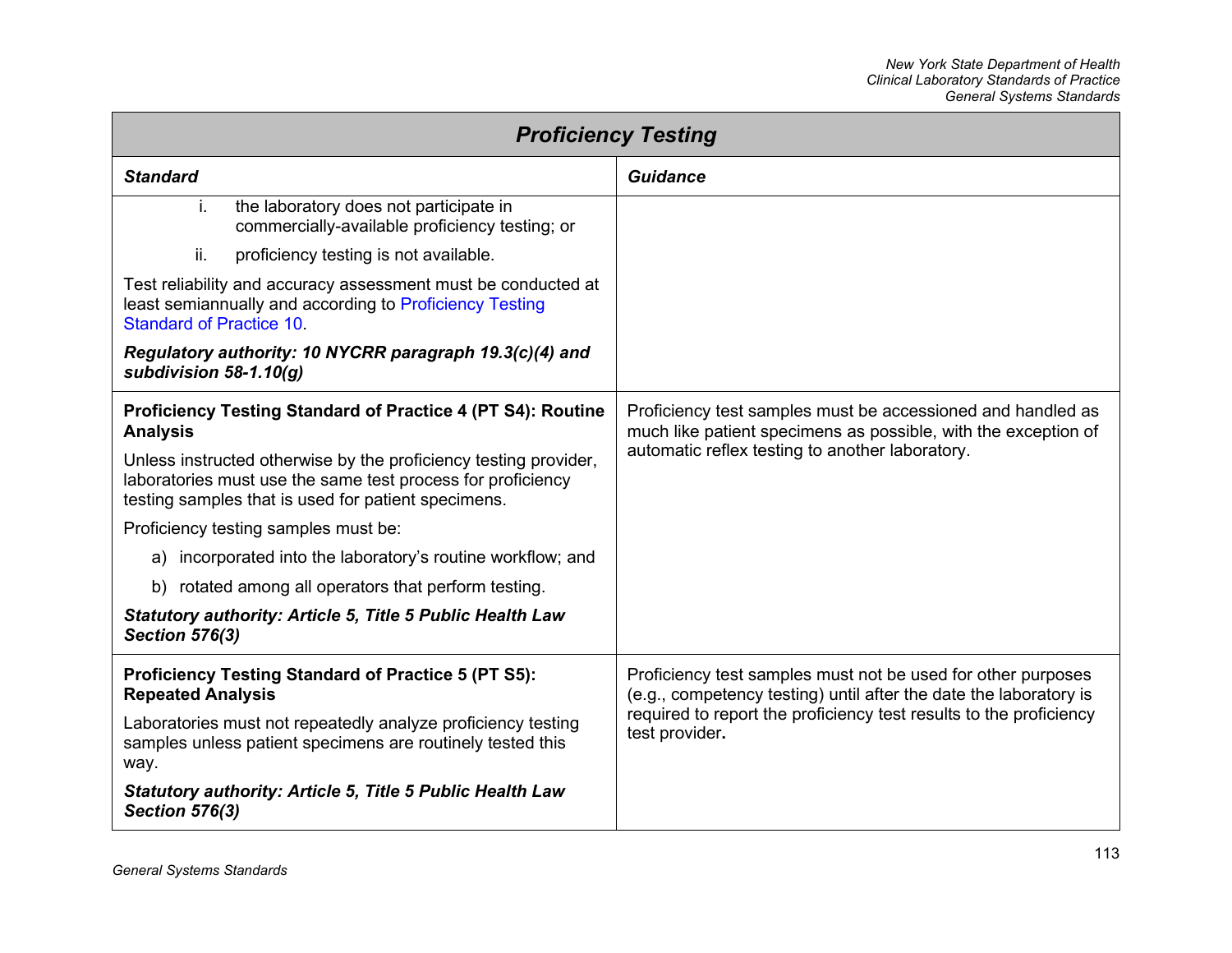| <b>Proficiency Testing</b>                                                                                                                                                                                                                                                                                                              |                                                                                                                                                                                                                                                                                                                                          |
|-----------------------------------------------------------------------------------------------------------------------------------------------------------------------------------------------------------------------------------------------------------------------------------------------------------------------------------------|------------------------------------------------------------------------------------------------------------------------------------------------------------------------------------------------------------------------------------------------------------------------------------------------------------------------------------------|
| <b>Standard</b>                                                                                                                                                                                                                                                                                                                         | Guidance                                                                                                                                                                                                                                                                                                                                 |
| <b>Proficiency Testing Standard of Practice 6 (PT S6):</b><br><b>Interlaboratory Communication</b>                                                                                                                                                                                                                                      | Whenever the Department finds evidence that a laboratory has<br>misrepresented its proficiency through referral of proficiency                                                                                                                                                                                                           |
| Laboratories, including laboratories with multiple testing sites or<br>separate locations, must not engage in interlaboratory<br>communication or discussions related to the results of<br>proficiency testing samples until after the date the laboratories<br>are required to report the results to the proficiency test<br>provider. | test samples and/or interlaboratory communication, resulting in<br>submission of results generated elsewhere or generated in<br>collusion, the laboratories are subject to enforcement sanctions<br>under Section 577 of Article 5, Title 5, which include revocation<br>of laboratory permit and director certificate of qualification. |
| <b>Statutory authority: Article 5, Title 5 Public Health Law</b><br><b>Section 576(3)</b>                                                                                                                                                                                                                                               |                                                                                                                                                                                                                                                                                                                                          |
| <b>Proficiency Testing Standard of Practice 7 (PT S7):</b><br><b>Proficiency Testing Sample Referral</b>                                                                                                                                                                                                                                | Whenever the Department finds evidence that a laboratory has<br>misrepresented its proficiency through referral of proficiency                                                                                                                                                                                                           |
| Laboratories must not send proficiency test samples or share<br>portions or aliquots of proficiency testing samples with any<br>other laboratory until after the date the laboratories are<br>required to report the results to the proficiency test provider.                                                                          | test samples and/or interlaboratory communication, resulting in<br>submission of results generated elsewhere or generated in<br>collusion, the laboratories are subject to enforcement sanctions<br>under Section 577 of Article 5, Title 5, which include revocation<br>of laboratory permit and director certificate of qualification. |
| Statutory authority: Article 5, Title 5 Public Health Law<br><b>Section 576(3)</b>                                                                                                                                                                                                                                                      |                                                                                                                                                                                                                                                                                                                                          |
| <b>Proficiency Testing Standard of Practice 8 (PT S8):</b><br><b>Proficiency Testing Referral Notification</b>                                                                                                                                                                                                                          |                                                                                                                                                                                                                                                                                                                                          |
| The laboratory must have a standard operating procedure or<br>policy that prohibits proficiency testing sample referral to, and<br>acceptance from, other laboratories.                                                                                                                                                                 |                                                                                                                                                                                                                                                                                                                                          |
| Laboratories must notify the Department within seventy-two<br>(72) hours if samples are received or identified as proficiency<br>testing samples from another laboratory.                                                                                                                                                               |                                                                                                                                                                                                                                                                                                                                          |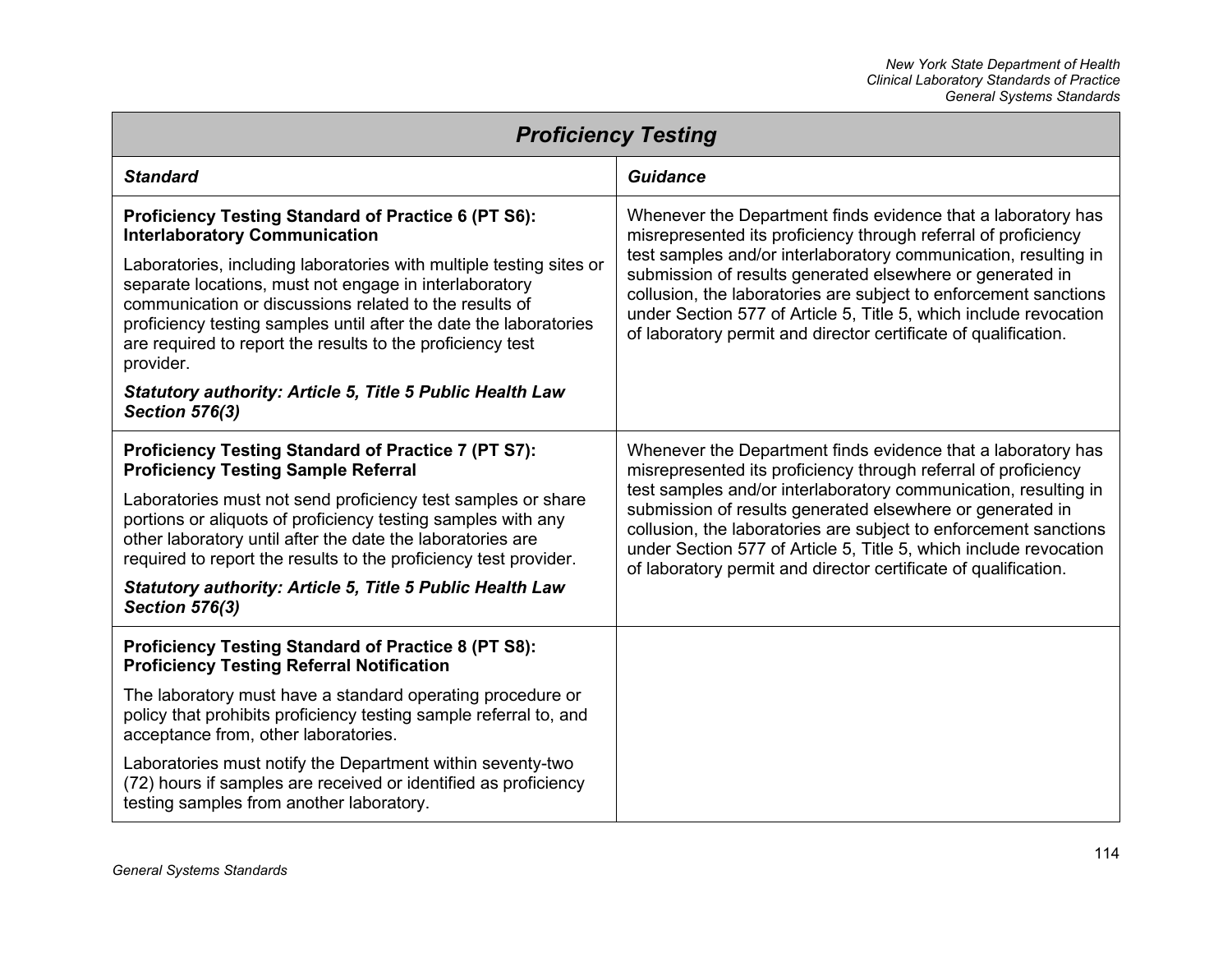<span id="page-121-0"></span>

| <b>Proficiency Testing</b>                                                                                                                                  |                                                                                                                             |
|-------------------------------------------------------------------------------------------------------------------------------------------------------------|-----------------------------------------------------------------------------------------------------------------------------|
| <b>Standard</b>                                                                                                                                             | Guidance                                                                                                                    |
| <b>Statutory authority: Article 5, Title 5 Public Health Law</b><br><b>Section 576(3)</b>                                                                   |                                                                                                                             |
| <b>Proficiency Testing Standard of Practice 9 (PT S9):</b><br><b>Attestation</b>                                                                            | The summary page(s) generated by online results submission,<br>signed by the required personnel, fulfills this requirement. |
| The proficiency test provider's attestation statement must be<br>signed by the:                                                                             | These documents will be reviewed during the on-site survey.                                                                 |
| a) laboratory director or individual delegated in writing by<br>the director as responsible; and                                                            |                                                                                                                             |
| b) analyst(s) performing the test.                                                                                                                          |                                                                                                                             |
| The signed document must be kept on file in the laboratory for<br>review by the Department during on-site survey.                                           |                                                                                                                             |
| <b>Statutory authority: Article 5, Title 5 Public Health Law</b><br><b>Section 576(3)</b>                                                                   |                                                                                                                             |
| <b>Proficiency Testing Standard of Practice 10 (PT S10):</b><br><b>Performance Review - All Results</b>                                                     | This standard applies to all proficiency tests, alternatives to<br>proficiency testing, and educational analytes/events.    |
| The laboratory director or staff delegated in writing by the<br>director, must review and document evaluation:                                              |                                                                                                                             |
| a) of all proficiency testing results;                                                                                                                      |                                                                                                                             |
| of any results produced as an alternative to proficiency<br>b)<br>testing to fulfill the requirements of Proficiency Testing<br>Standard of Practice 3; and |                                                                                                                             |
| c) within two (2) weeks of proficiency testing results<br>becoming available from the provider or completing the<br>alternative assessment.                 |                                                                                                                             |
| For proficiency testing, an individual analyte score and, when                                                                                              |                                                                                                                             |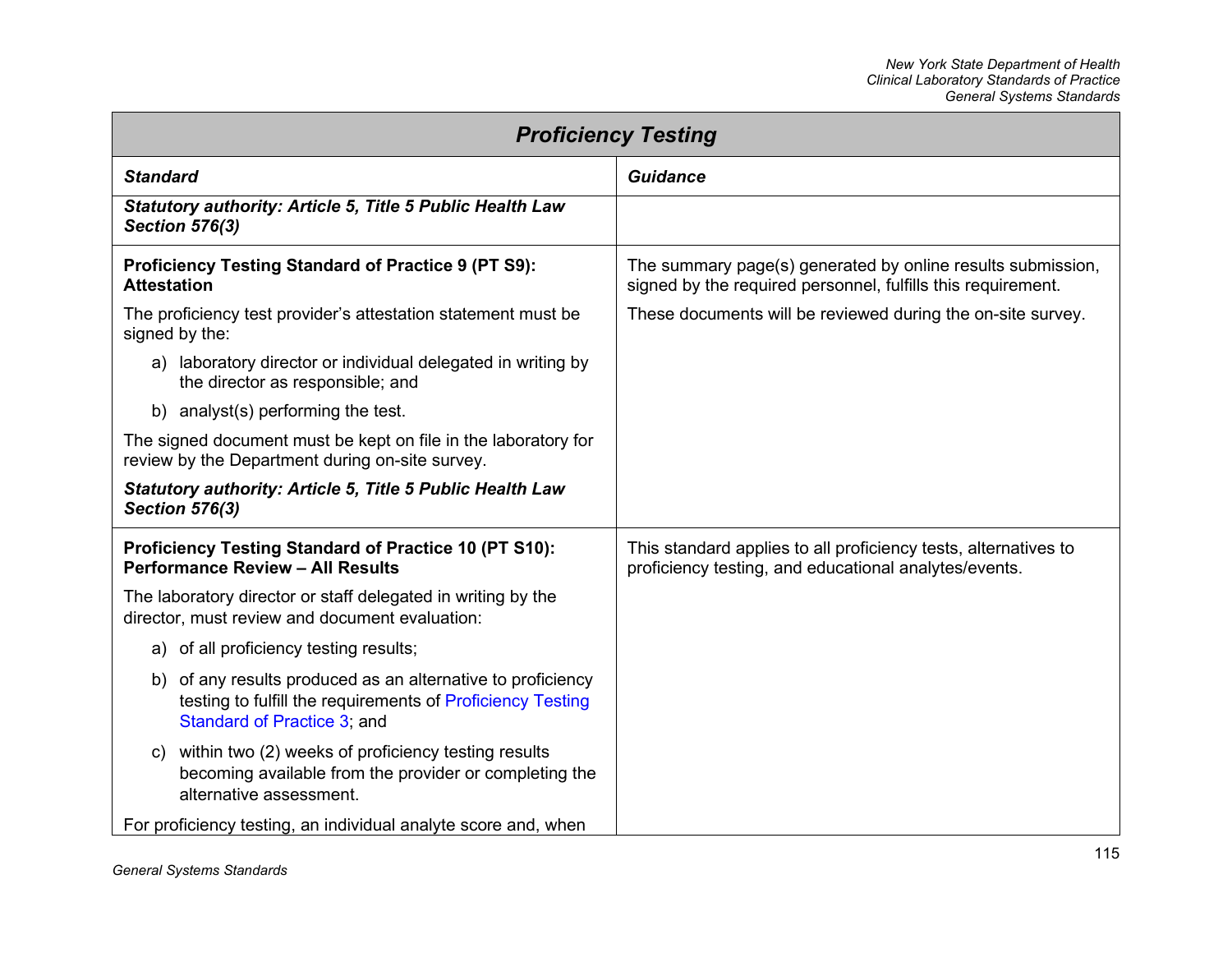<span id="page-122-0"></span>

| <b>Proficiency Testing</b>                                                                                                                                                                           |                                                                           |
|------------------------------------------------------------------------------------------------------------------------------------------------------------------------------------------------------|---------------------------------------------------------------------------|
| <b>Standard</b>                                                                                                                                                                                      | <b>Guidance</b>                                                           |
| applicable, overall event testing score, must be reviewed.                                                                                                                                           |                                                                           |
| <b>Statutory authority: Article 5, Title 5 Public Health Law</b><br><b>Section 576(3)</b>                                                                                                            |                                                                           |
| <b>Proficiency Testing Standard of Practice 11 (PT S11):</b><br><b>Result Investigation</b>                                                                                                          | This standard applies to all proficiency tests and alternatives to<br>PT. |
| The laboratory must perform root cause analysis for all<br>proficiency testing results and any results produced as an<br>alternative to proficiency testing when:                                    |                                                                           |
| a) the score received in a proficiency testing program is<br>less than one hundred (100) percent;                                                                                                    |                                                                           |
| b) results do not meet the laboratory's specified<br>performance criteria; and/or                                                                                                                    |                                                                           |
| shifts and trends are identified.<br>C)                                                                                                                                                              |                                                                           |
| The laboratory director or assistant director responsible for the<br>category must document review of the investigation.                                                                             |                                                                           |
| <b>Statutory authority: Article 5, Title 5 Public Health Law</b><br><b>Section 576(3)</b>                                                                                                            |                                                                           |
| <b>Proficiency Testing Standard of Practice 12 (PT S12):</b><br>Unsatisfactory and Unacceptable Performance - Remedial<br><b>Action</b>                                                              |                                                                           |
| The laboratory must implement and document corrective<br>action(s), if needed, when an unsatisfactory or unacceptable<br>proficiency testing (PT) or alternative assessment result is<br>identified. |                                                                           |
| Laboratories that demonstrate unsatisfactory or unacceptable                                                                                                                                         |                                                                           |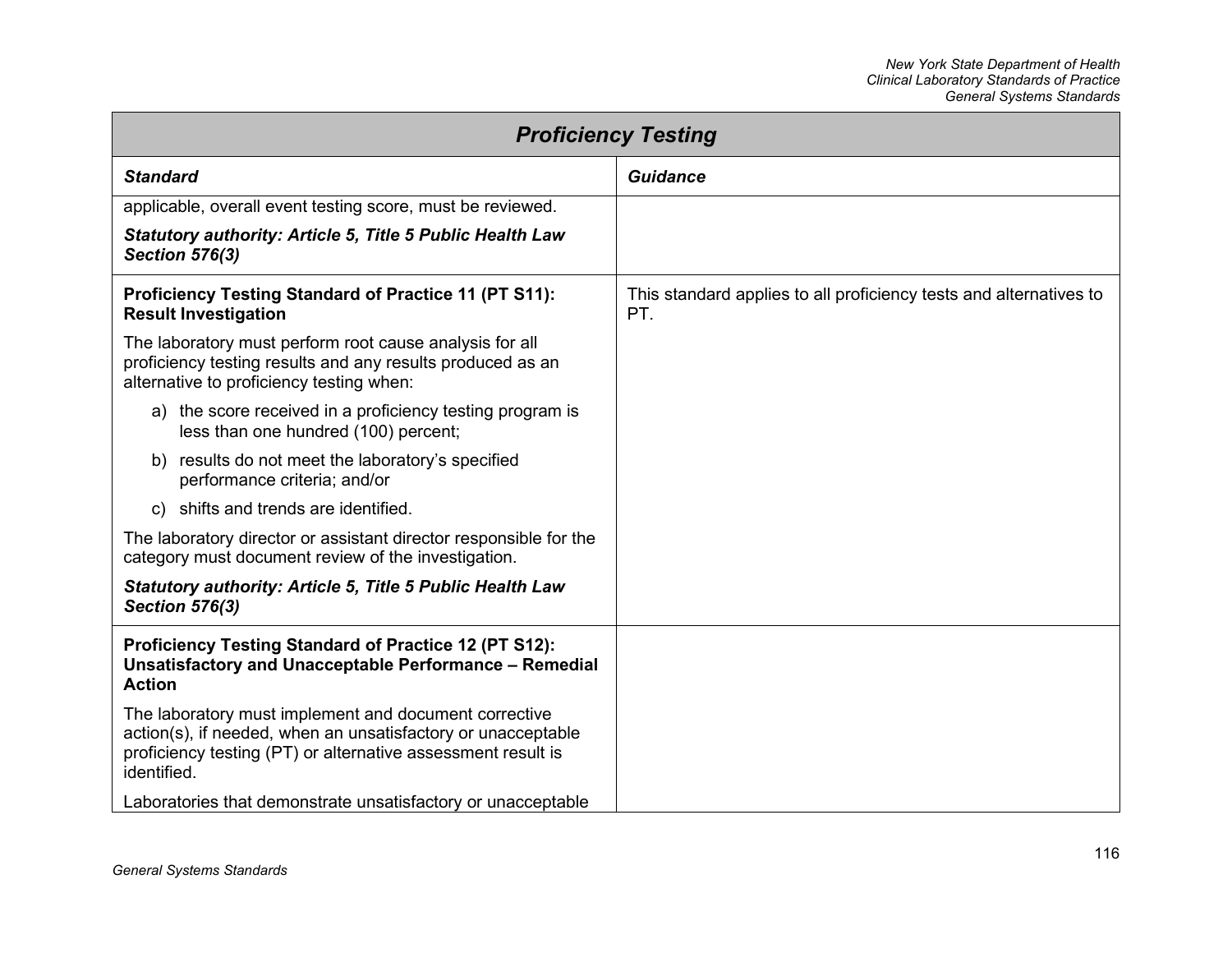<span id="page-123-0"></span>

| <b>Proficiency Testing</b>                                                                                                                                                                                                   |                                                                                                                                                                 |
|------------------------------------------------------------------------------------------------------------------------------------------------------------------------------------------------------------------------------|-----------------------------------------------------------------------------------------------------------------------------------------------------------------|
| <b>Standard</b>                                                                                                                                                                                                              | <b>Guidance</b>                                                                                                                                                 |
| performance must:                                                                                                                                                                                                            |                                                                                                                                                                 |
| a) identify impacted patient results based on the root<br>cause analysis of the unsuccessful or unsatisfactory PT<br>performance investigation performed according to<br>Proficiency Testing Standard of Practice 11; and    |                                                                                                                                                                 |
| b) notify clients and issue corrected reports for reported<br>results that are determined to be inaccurate or<br>unreliable.                                                                                                 |                                                                                                                                                                 |
| The laboratory director or staff delegated as responsible in<br>writing by the director must document review and approval of<br>any corrective action taken.                                                                 |                                                                                                                                                                 |
| <b>Statutory authority: Article 5, Title 5 Public Health Law</b><br><b>Section 576(3)</b>                                                                                                                                    |                                                                                                                                                                 |
| Proficiency Testing Standard of Practice 13 (PT S13):<br><b>Unsuccessful Performance - Remedial Action and</b><br><b>Continued Specimen Testing</b>                                                                          | Laboratories may perform one (1) out of sequence event per<br>year if the out of sequence event is supplied by the PT provider<br>designated by the laboratory. |
| Laboratories that are notified by the Department of<br>unsuccessful performance in proficiency testing must:                                                                                                                 |                                                                                                                                                                 |
| a) identify a New York State permitted laboratory to refer<br>patient specimens to for testing, in the event that patient<br>testing is voluntarily stopped;                                                                 |                                                                                                                                                                 |
| immediately perform root cause analysis to identify the<br>b)<br>root or contributing cause(s) of the deficiency to include<br>what happened, why and how the nonconformity<br>occurred, when it began and who was involved; |                                                                                                                                                                 |
| describe the impact of the nonconformity on results;<br>C)                                                                                                                                                                   |                                                                                                                                                                 |
| notify clients and issue corrected reports for reported<br>d)                                                                                                                                                                |                                                                                                                                                                 |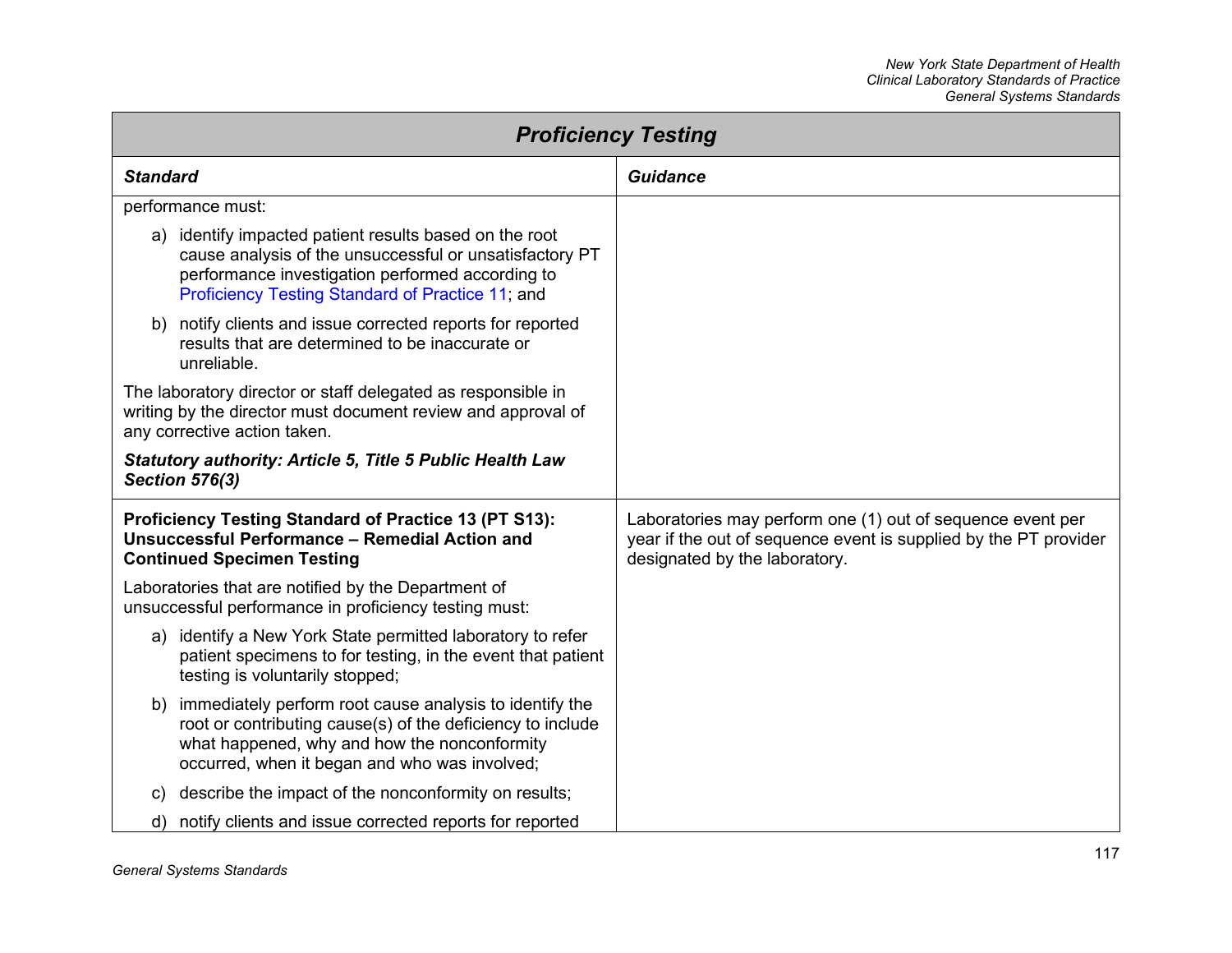<span id="page-124-0"></span>

| <b>Proficiency Testing</b>                                                                                                                                                                                                                                                                            |                 |
|-------------------------------------------------------------------------------------------------------------------------------------------------------------------------------------------------------------------------------------------------------------------------------------------------------|-----------------|
| <b>Standard</b>                                                                                                                                                                                                                                                                                       | <b>Guidance</b> |
| results that are determined to be inaccurate or<br>unreliable;                                                                                                                                                                                                                                        |                 |
| report findings to the Department within the specified<br>e)<br>time period of notification of unsuccessful performance:                                                                                                                                                                              |                 |
| i.<br>failure to report the results of the investigation<br>and plan of correction to the Department within<br>ten (10) business days, or when the plan of<br>correction is deemed unacceptable by the<br>Department, will result in a cease testing<br>directive being issued by the Department; and |                 |
| demonstrate the effectiveness of the corrective action<br>f<br>through successful performance in two (2) consecutive<br>proficiency test events.                                                                                                                                                      |                 |
| The laboratory director or assistant director responsible for the<br>category must document review of the investigation and<br>approval of any corrective action taken.                                                                                                                               |                 |
| <b>Statutory authority: Article 5, Title 5 Public Health Law</b><br><b>Section 576(3)</b>                                                                                                                                                                                                             |                 |
| Proficiency Testing Standard of Practice 14 (PT S14):<br><b>Unsuccessful Performance - Cessation of Specimen</b><br><b>Testing</b>                                                                                                                                                                    |                 |
| The laboratory must cease testing of clinical specimens for a<br>minimum of six (6) months upon unsuccessful performance in<br>proficiency testing and in the event that the Department<br>determines that any of the following conditions exist:                                                     |                 |
| a) immediate jeopardy to patient health or safety;                                                                                                                                                                                                                                                    |                 |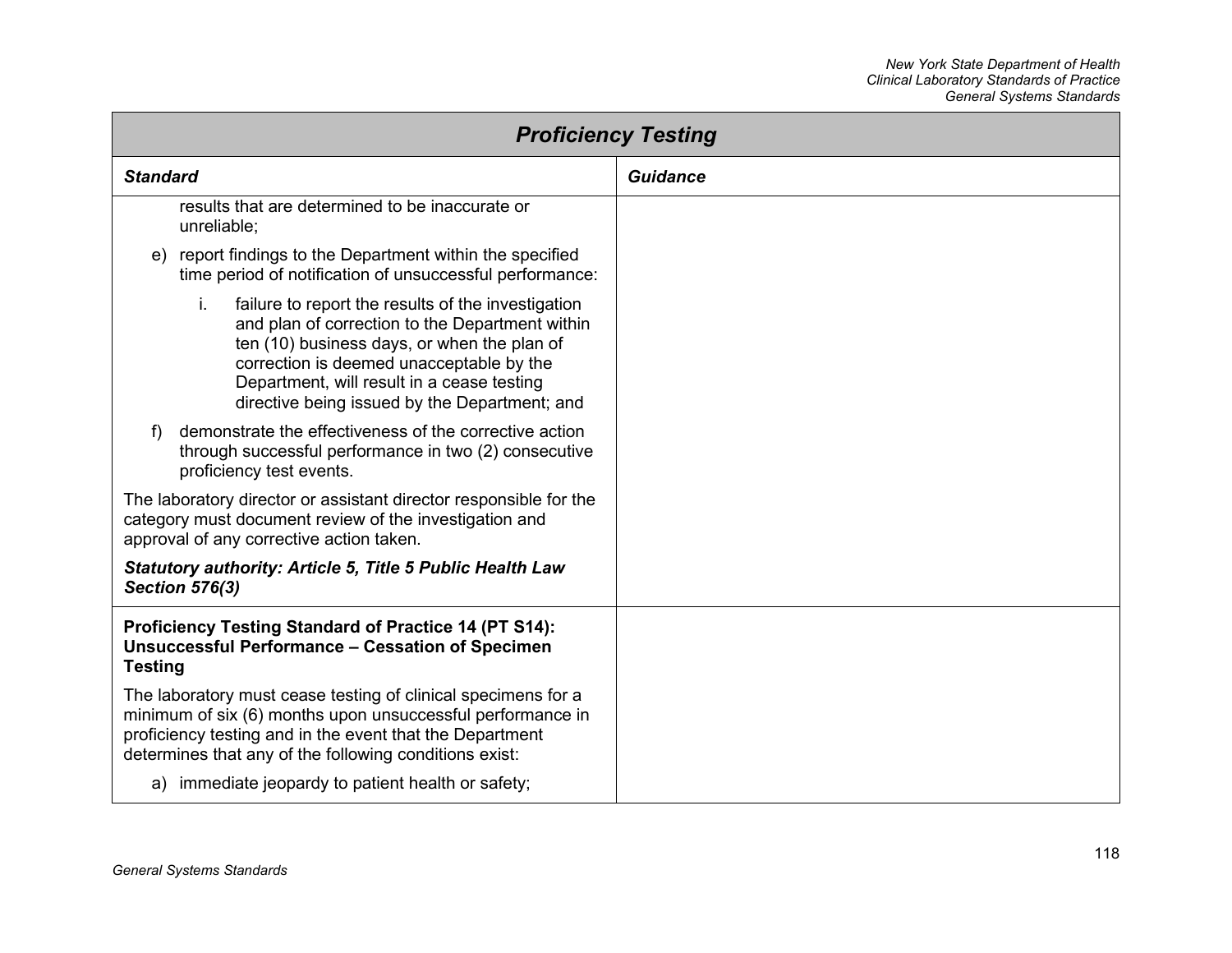| <b>Proficiency Testing</b>                                                                                                  |  |  |
|-----------------------------------------------------------------------------------------------------------------------------|--|--|
| <b>Guidance</b>                                                                                                             |  |  |
|                                                                                                                             |  |  |
|                                                                                                                             |  |  |
|                                                                                                                             |  |  |
|                                                                                                                             |  |  |
|                                                                                                                             |  |  |
| Subsequent to enforcement for ceased patient testing for six<br>(6) months, reinstatement of testing approval is considered |  |  |
| only if the laboratory is fully compliant with requirements under<br><b>Proficiency Testing Standard of Practice 13.</b>    |  |  |
|                                                                                                                             |  |  |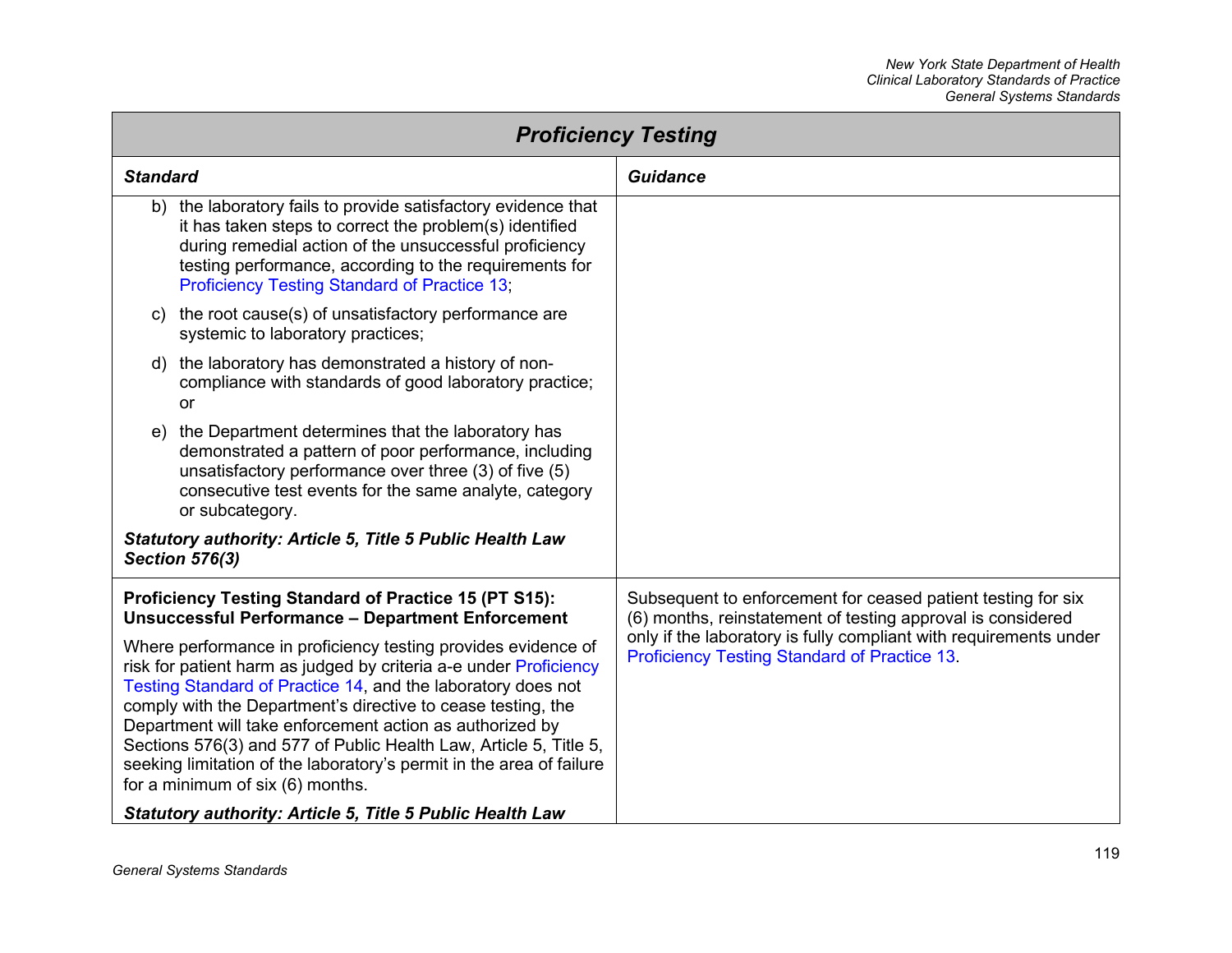| <b>Proficiency Testing</b>                                                                                                                                                                         |          |
|----------------------------------------------------------------------------------------------------------------------------------------------------------------------------------------------------|----------|
| <b>Standard</b>                                                                                                                                                                                    | Guidance |
| Section 576(3) and 577                                                                                                                                                                             |          |
| <b>Proficiency Testing Standard of Practice 16 (PT S16):</b><br><b>Proficiency Testing Documentation</b>                                                                                           |          |
| Laboratories must maintain the following documentation of the<br>processing and reporting of proficiency testing samples:                                                                          |          |
| a) steps taken in preparing, processing, examining, testing<br>and reporting all results in the proficiency test event;                                                                            |          |
| b) the proficiency testing provider's attestation form<br>completed in accordance with the provider's instructions<br>and requirements; and                                                        |          |
| c) copies of all testing records, including copies of the<br>proficiency test report forms that must be retained<br>according to Document and Specimen Retention<br><b>Standard of Practice 11</b> |          |
| <b>Statutory authority: Article 5, Title 5 Public Health Law</b><br><b>Section 576(3)</b>                                                                                                          |          |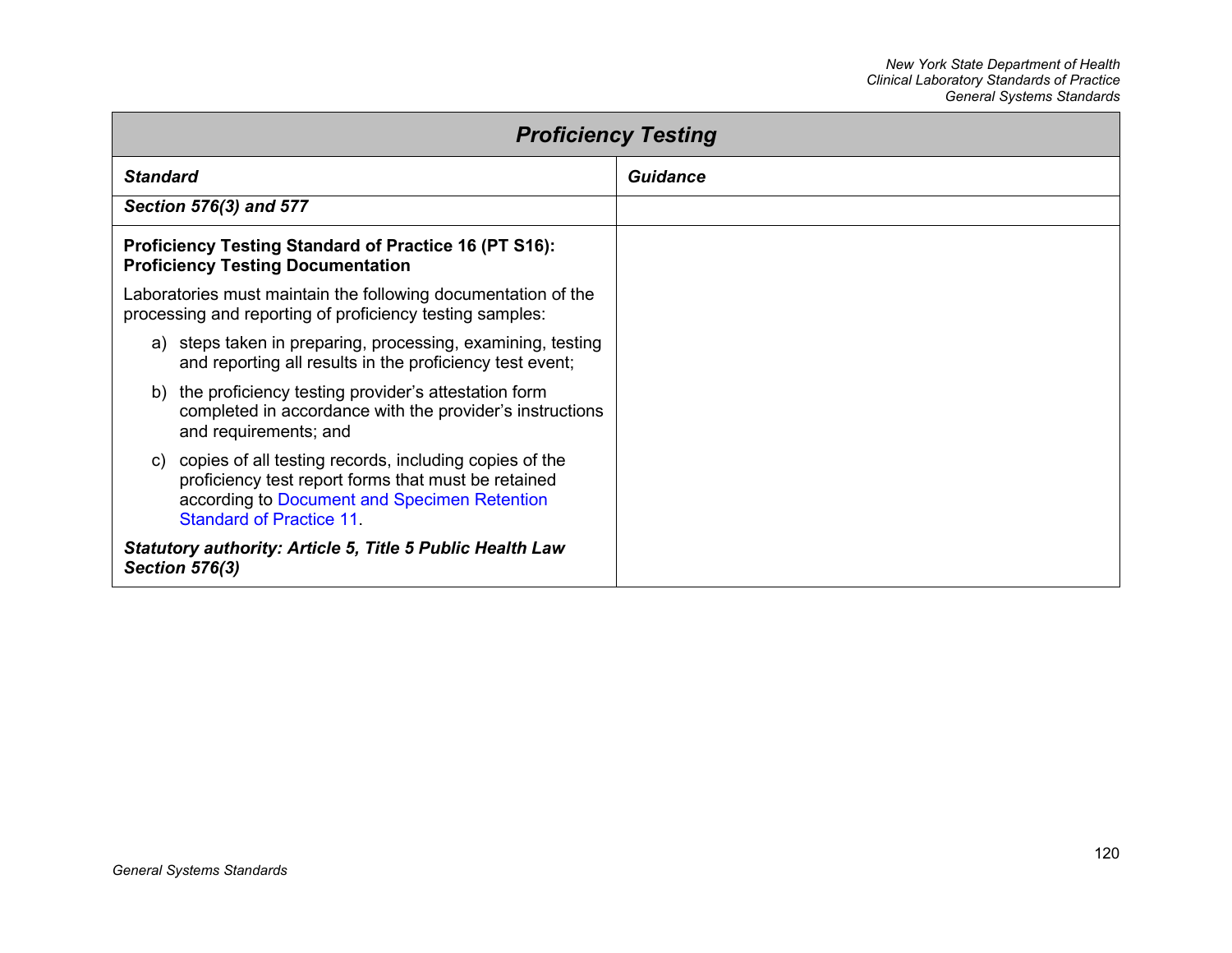## *Investigation and Corrective Action*

<span id="page-127-0"></span>

| <b>Investigation and Corrective Action</b>                                                                                                                                                                                                      |                 |
|-------------------------------------------------------------------------------------------------------------------------------------------------------------------------------------------------------------------------------------------------|-----------------|
| <b>Standard</b>                                                                                                                                                                                                                                 | <b>Guidance</b> |
| <b>Investigation and Corrective Action Fundamental Standard</b><br>of Practice (ICA FS)                                                                                                                                                         |                 |
| The laboratory must comply with the Standards of Practice<br>provided in this section. The laboratory must follow established<br>procedures, address nonconformances when appropriate, and<br>evaluate the effectiveness of corrective actions. |                 |
| Statutory authority: Article 5, Title 5, Public Health Law<br>Sections 575(2) and (3)                                                                                                                                                           |                 |
| <b>Investigation and Corrective Action Standard of Practice 1</b><br>(ICA S1): Complaint Investigation and Resolution                                                                                                                           |                 |
| The laboratory must have a standard operating procedure to<br>address and resolve complaints or other communications<br>received from staff, clients, and/or any outside sources or<br>entities. The procedure must describe requirements for:  |                 |
| documentation:<br>a)                                                                                                                                                                                                                            |                 |
| b) criteria for complaint investigation; and                                                                                                                                                                                                    |                 |
| c) actionable events requiring nonconformance<br>investigation and corrective action.                                                                                                                                                           |                 |
| Regulatory authority: 10 NYCRR paragraph 19.3(c)(5) and<br>subdivision $58-1.2(c)$                                                                                                                                                              |                 |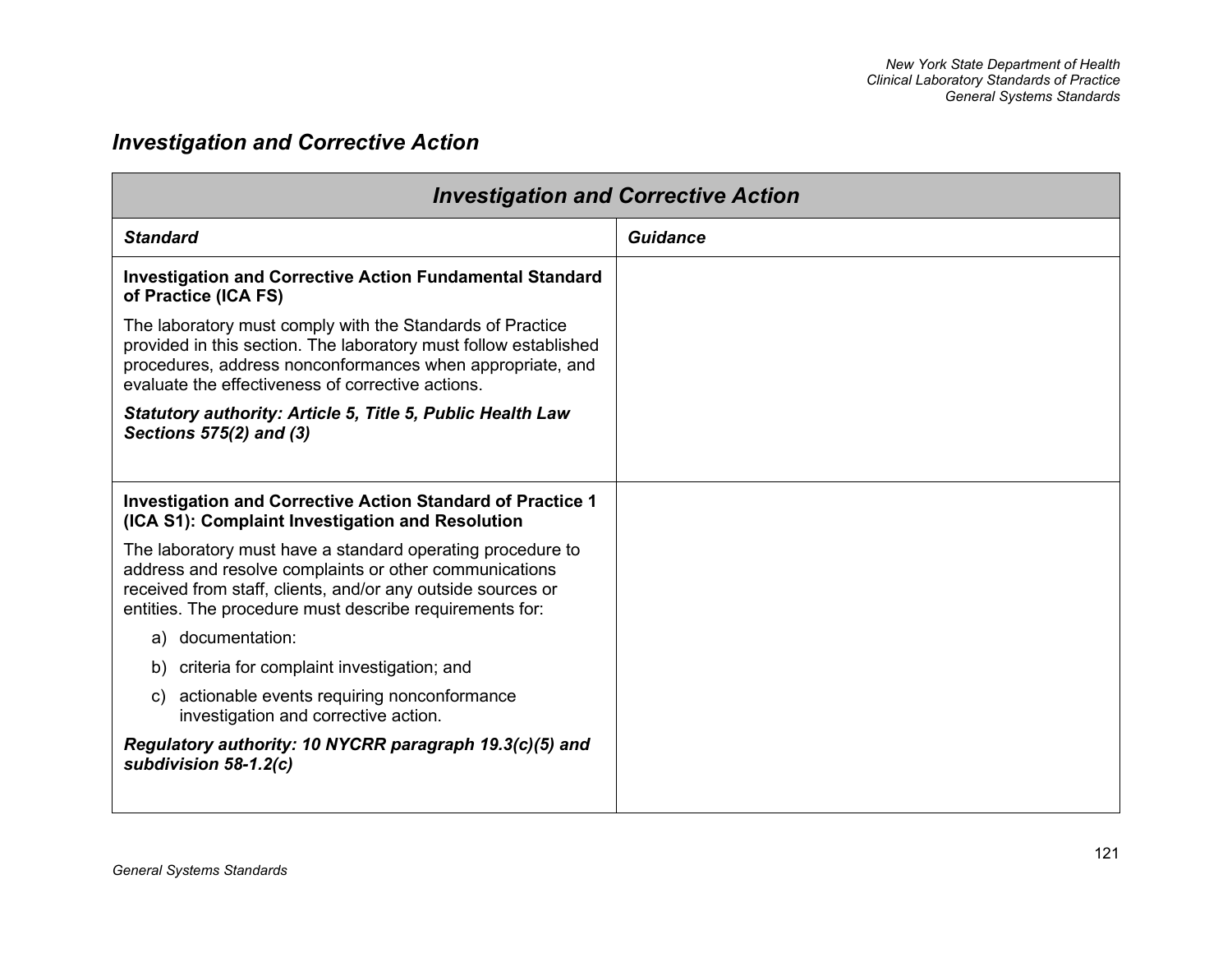<span id="page-128-0"></span>

| <b>Investigation and Corrective Action</b> |                                                                                                                                                                                                                                                                              |                 |
|--------------------------------------------|------------------------------------------------------------------------------------------------------------------------------------------------------------------------------------------------------------------------------------------------------------------------------|-----------------|
| <b>Standard</b>                            |                                                                                                                                                                                                                                                                              | <b>Guidance</b> |
|                                            | Investigation and Corrective Action Standard of Practice 2<br>(ICA S2): Procedure and Documentation for Control of<br><b>Nonconformities</b>                                                                                                                                 |                 |
|                                            | The laboratory must have a standard operating procedure<br>describing actions taken when laboratory services do not follow<br>an established policy and/or standard operating procedure,<br>requirements of the Quality Management System (QMS) or<br>client specifications. |                 |
|                                            | All nonconformities must be documented and ensure that:                                                                                                                                                                                                                      |                 |
|                                            | a) personnel responsible for problem resolution are<br>designated;                                                                                                                                                                                                           |                 |
| b)                                         | appropriate steps to be followed are defined;                                                                                                                                                                                                                                |                 |
| C)                                         | the clinical significance of the nonconforming laboratory<br>service is considered, and where appropriate, the<br>authorized ordering source or client is informed;                                                                                                          |                 |
| d)                                         | testing is suspended, and reports withheld as<br>necessary;                                                                                                                                                                                                                  |                 |
| e)                                         | corrective action and root cause analysis are initiated at<br>the time the nonconformance is identified;                                                                                                                                                                     |                 |
| f                                          | any released test results associated with nonconforming<br>laboratory services are identified and recalled or<br>corrected, if necessary;                                                                                                                                    |                 |
|                                            | g) steps to be taken to resume testing and authorization<br>for resumed testing are defined; and                                                                                                                                                                             |                 |
| h)                                         | each episode of nonconformity is documented,<br>recorded and reviewed at regular specified intervals as                                                                                                                                                                      |                 |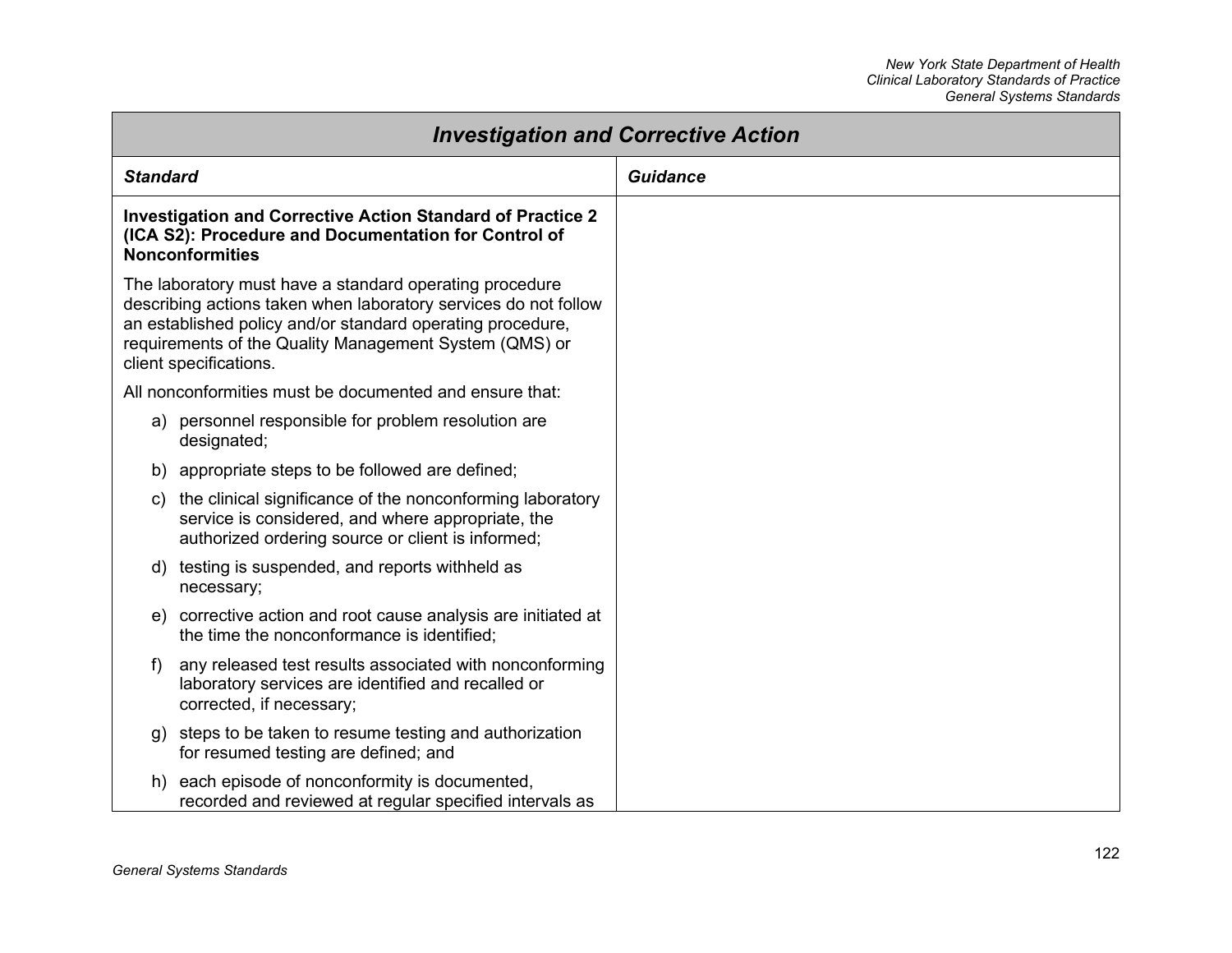| <b>Investigation and Corrective Action</b>                                                                                                                                                                                                                                               |                 |
|------------------------------------------------------------------------------------------------------------------------------------------------------------------------------------------------------------------------------------------------------------------------------------------|-----------------|
| <b>Standard</b>                                                                                                                                                                                                                                                                          | <b>Guidance</b> |
| defined in the standard operating procedures to detect<br>trends and initiate preventive action(s).                                                                                                                                                                                      |                 |
| Regulatory authority: 10 NYCRR paragraph 19.3(c)(5) and<br>subdivision 58-1.2(c)                                                                                                                                                                                                         |                 |
| <b>Investigation and Corrective Action Standard of Practice 3</b><br>(ICA S3): Actionable Events                                                                                                                                                                                         |                 |
| The laboratory must define a nonconformity to include any<br>aspect of the test process that does not follow the laboratory's<br>established standard operating procedure and/or policies,<br>requirements of the Quality Management System (QMS) or<br>client specifications including: |                 |
| a) when the criteria for proper storage of reagents and<br>specimens are not met; or                                                                                                                                                                                                     |                 |
| b) supplies are insufficient or not available for testing; or                                                                                                                                                                                                                            |                 |
| equipment, instruments or testing that perform outside<br>C)<br>of established operating parameters or performance<br>specifications, as evidenced by:                                                                                                                                   |                 |
| i.<br>unacceptable results or performance;                                                                                                                                                                                                                                               |                 |
| ii.<br>unacceptable differences in test results between<br>different instruments or with the same test<br>performed at multiple testing sites; or                                                                                                                                        |                 |
| when results of quality control and/or or calibration<br>d)<br>materials fail to meet the laboratory's established<br>acceptability criteria; or                                                                                                                                         |                 |
| specimen results outside of the laboratory's reportable<br>e)<br>range for the test procedure indicate that the test is not                                                                                                                                                              |                 |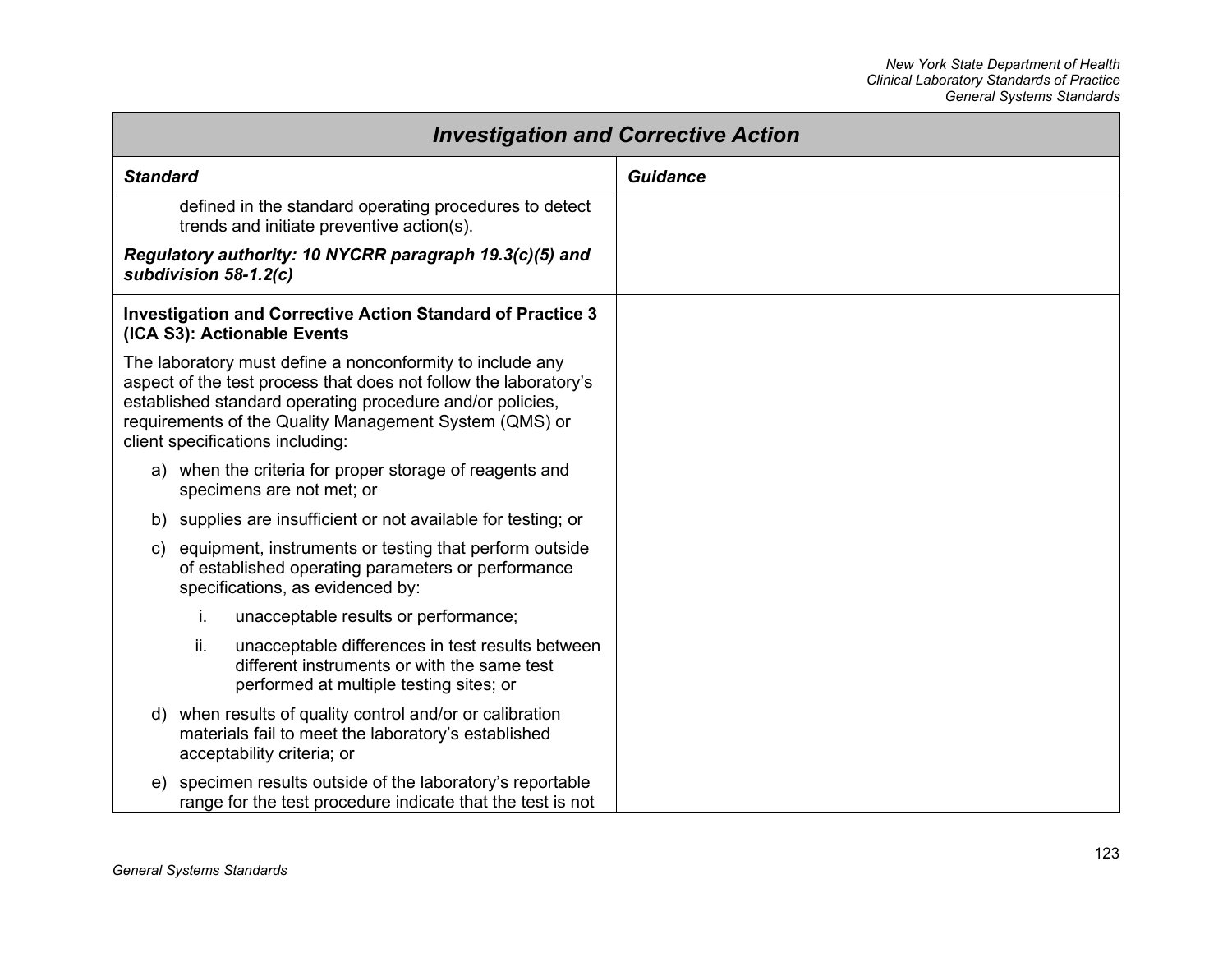<span id="page-130-0"></span>

|                                                                                                                                                                                                                            | <b>Investigation and Corrective Action</b> |
|----------------------------------------------------------------------------------------------------------------------------------------------------------------------------------------------------------------------------|--------------------------------------------|
| <b>Standard</b>                                                                                                                                                                                                            | <b>Guidance</b>                            |
| performing according to the laboratory's defined<br>performance specifications; or                                                                                                                                         |                                            |
| reference ranges for a test procedure are inappropriate<br>T)<br>for the laboratory's test population.                                                                                                                     |                                            |
| Regulatory authority: 10 NYCRR paragraph 19.3(c)(5) and<br>subdivision $58-1.2(c)$                                                                                                                                         |                                            |
| <b>Investigation and Corrective Action Standard of Practice 4</b><br>(ICA S4): Corrective Action Procedure and Documentation                                                                                               |                                            |
| The laboratory must have a standard operating procedure<br>describing the process for initiating corrective actions that are<br>appropriate to the magnitude of the problem and commiserate<br>with the risks encountered. |                                            |
| For corrective actions, the laboratory must:                                                                                                                                                                               |                                            |
| a) perform root cause analysis to identify underlying<br>cause(s) of a nonconformance;                                                                                                                                     |                                            |
| b) initiate and document corrective actions and, where<br>appropriate, preventive actions;                                                                                                                                 |                                            |
| document and implement any policy and/or standard<br>C)<br>operating procedure changes required for corrective<br>actions, if applicable;                                                                                  |                                            |
| assess the results of any corrective actions taken to<br>d)<br>ensure that they have been effective;                                                                                                                       |                                            |
| ensure that noncompliant practices are not occurring in<br>e)<br>other sections/categories of the laboratory; and                                                                                                          |                                            |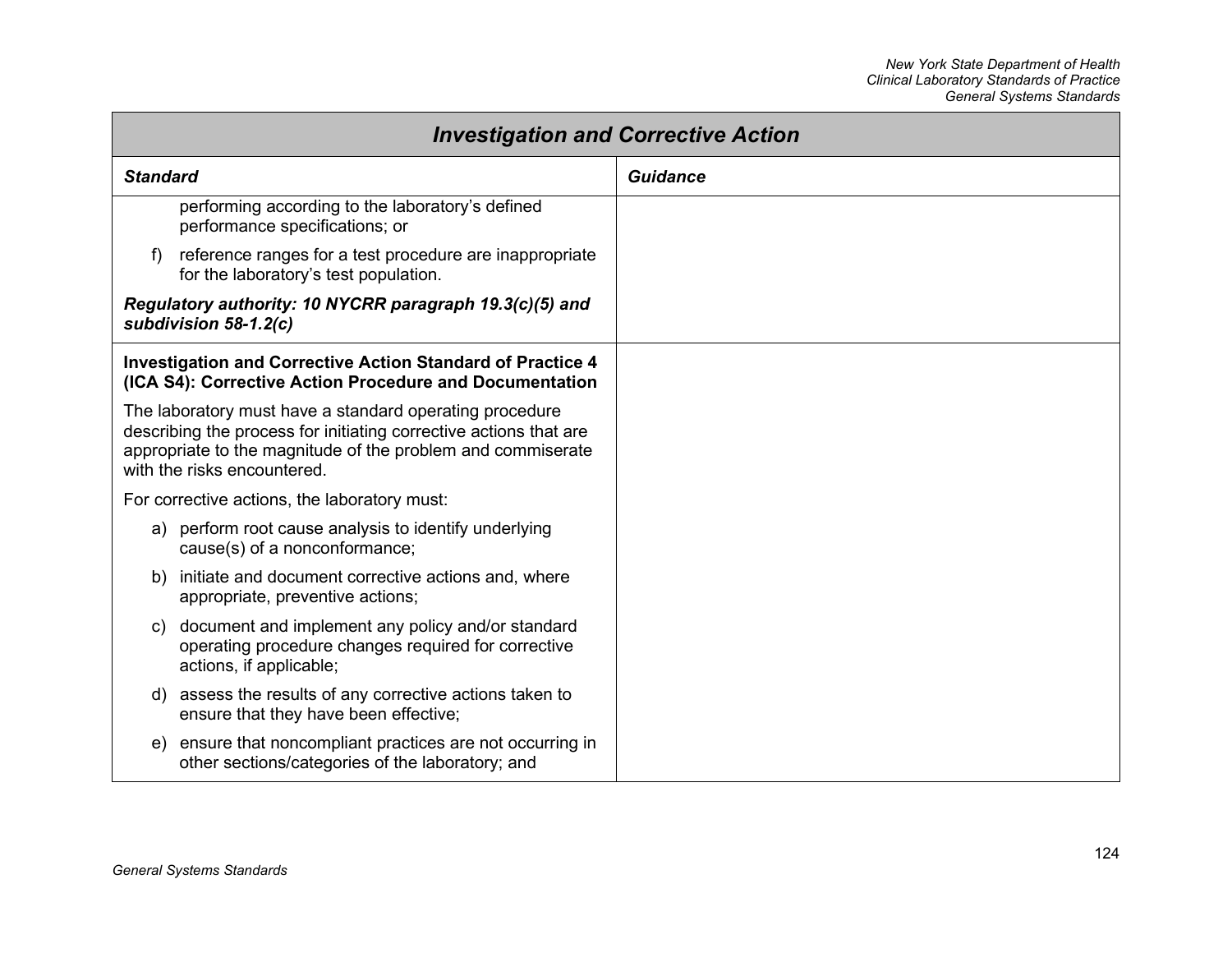<span id="page-131-0"></span>

| <b>Investigation and Corrective Action</b>                                                                                                                       |          |
|------------------------------------------------------------------------------------------------------------------------------------------------------------------|----------|
| <b>Standard</b>                                                                                                                                                  | Guidance |
| submit the results of corrective actions to the laboratory<br>f)<br>director or individual designated in writing by the<br>director for documentation of review. |          |
| Regulatory authority: 10 NYCRR paragraph 19.3(c)(5) and<br>subdivision $58-1.2(c)$                                                                               |          |
| Investigation and Corrective Action Standard of Practice 5<br>(ICA S5): Corrective Action Effectiveness                                                          |          |
| After implementation of a corrective action, preventive action,<br>or improvement, the laboratory must evaluate and document<br>an assessment of effectiveness.  |          |
| Regulatory authority: 10 NYCRR paragraph 19.3(c)(5) and<br>subdivision 58-1.2(c)                                                                                 |          |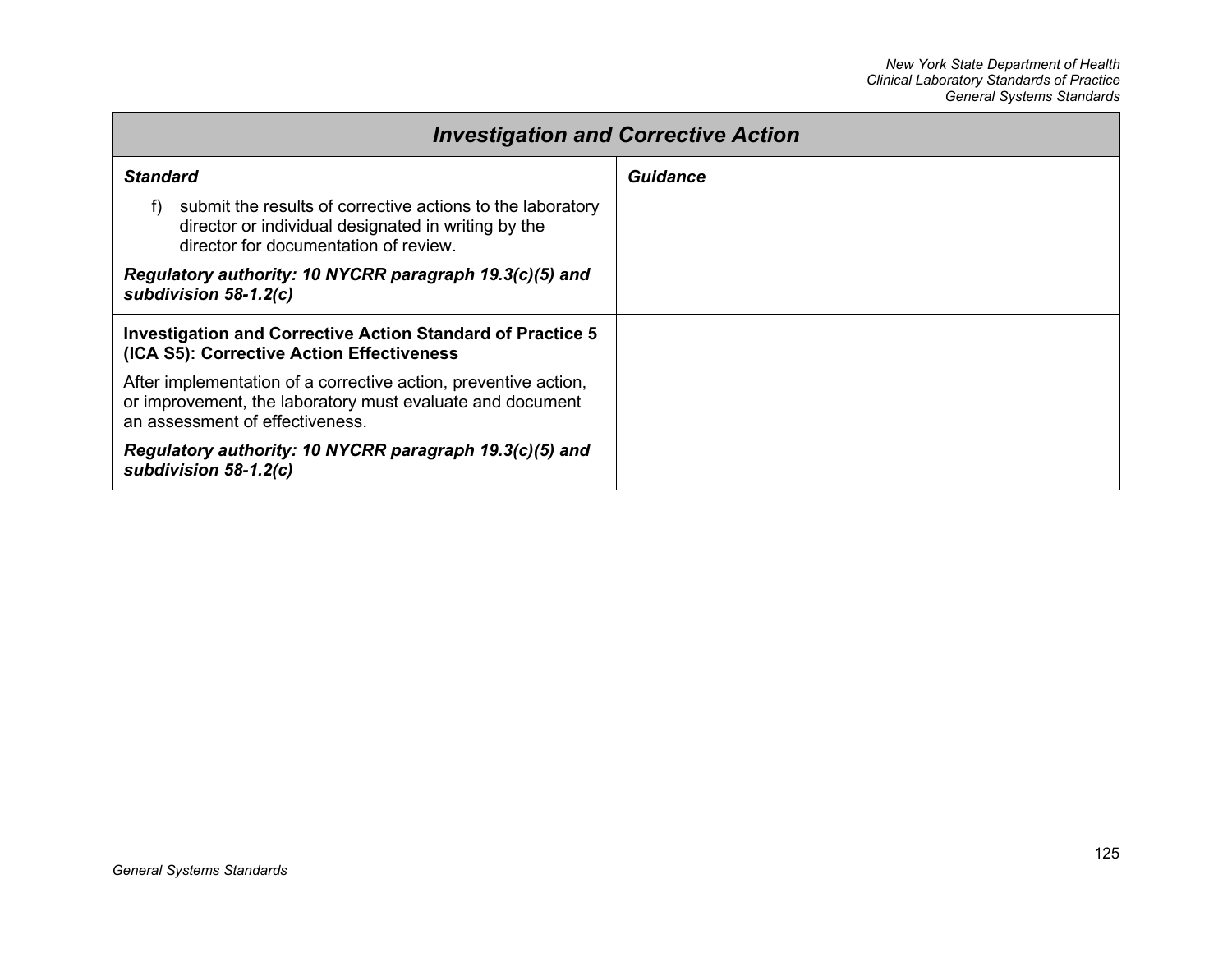## **APPENDIX**

**Table 1.** Test Procedure content requirements in General Systems Standards and Specialty Requirements by Category

| <b>Section or Category</b>                                         | <b>Abbreviation</b> | <b>Standard title</b>                                                   |
|--------------------------------------------------------------------|---------------------|-------------------------------------------------------------------------|
| <b>General Systems</b>                                             | TPC <sub>S1</sub>   | <b>Test Procedure Content</b>                                           |
| <b>General Systems</b>                                             | TPC <sub>S2</sub>   | <b>Test Procedures for Unidirectional Workflow</b>                      |
| <b>Laboratory Blood Services</b>                                   | LBS <sub>S2</sub>   | Procedure                                                               |
| Cellular Immunology                                                | CI <sub>S9</sub>    | Antibody Fluorochrome Stability                                         |
| Cellular Immunology                                                | <b>CI S13</b>       | <b>Event Collection Procedure</b>                                       |
| Cellular Immunology - Leukocyte Function                           | LF <sub>S6</sub>    | Function Quality Control - Negative, Positive, and Multi-level Controls |
| Cellular Immunology - Non-Malignant Leukocyte<br>Immunophenotyping | NM <sub>S1</sub>    | <b>Single Platform Requirements</b>                                     |
| <b>Genetic Testing</b>                                             | GT <sub>S3</sub>    | <b>Test Procedure</b>                                                   |
| Histocompatibility                                                 | HC <sub>S1</sub>    | <b>Test Procedure</b>                                                   |
| Immunohematology                                                   | IH <sub>S4</sub>    | <b>Standard Operating Procedure</b>                                     |
| Microbiology                                                       | MB <sub>S7</sub>    | Laboratory Response Network                                             |
| Microbiology - Bacteriology                                        | <b>BT S5</b>        | Defining Antibiotic Panels                                              |
| Microbiology - Mycology                                            | MY <sub>S8</sub>    | Antifungal Susceptibility Testing Quality Control                       |
| Microbiology - Parasitology                                        | <b>PS S5</b>        | <b>Examination of Blood Smears</b>                                      |
| Microbiology - Virology                                            | <b>VR S2</b>        | <b>Cell Culture Records</b>                                             |
| Microbiology - Virology                                            | VR <sub>S3</sub>    | Cell Culture Shelf Life and Condition                                   |
| Microbiology - Virology                                            | VR S7               | Viral Culture Criteria and Timepoints                                   |
| Parentage/Identity Testing                                         | PIT <sub>S6</sub>   | <b>Test Procedure Content</b>                                           |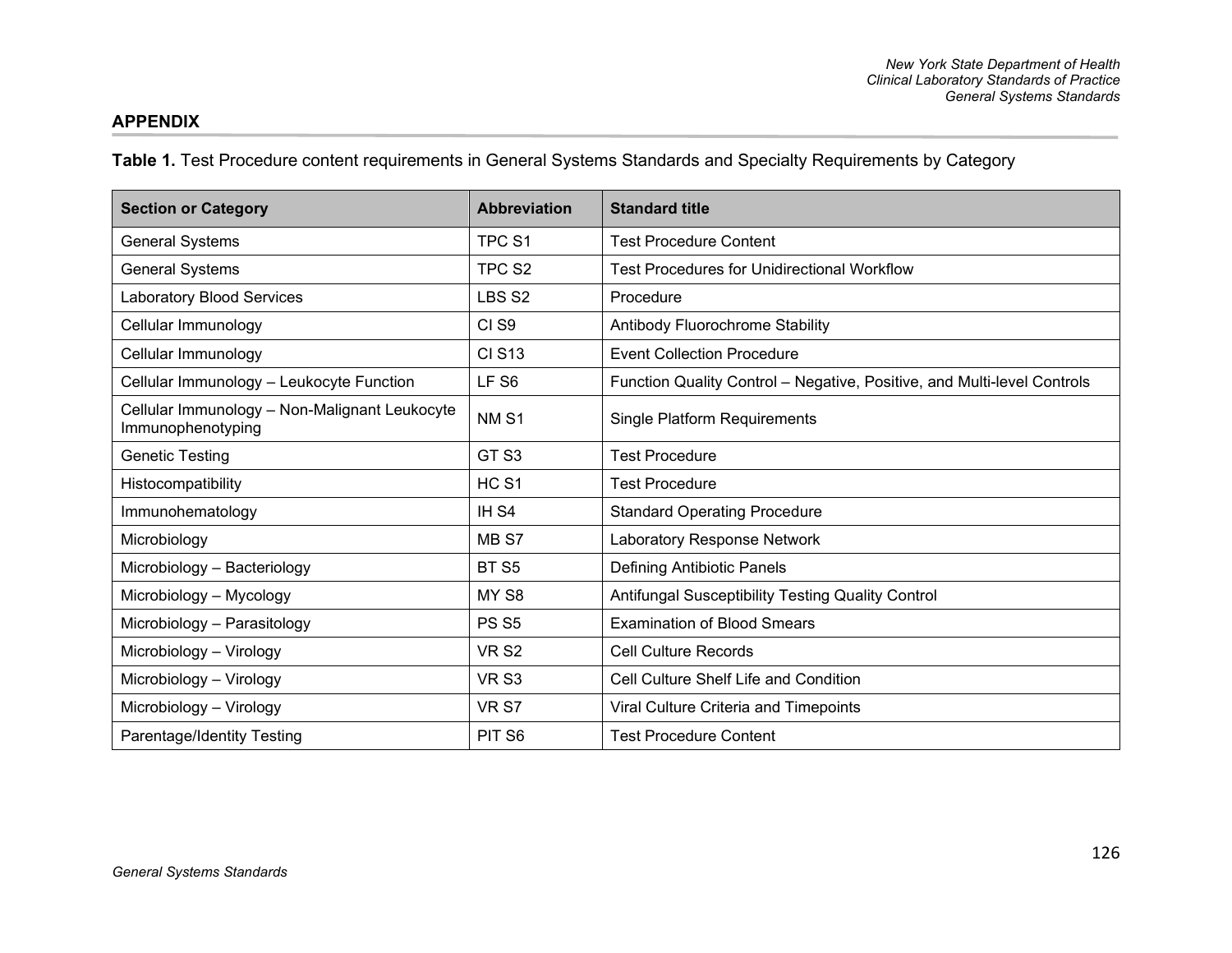## **Table 2.** Reporting content requirements in General Systems Standards and Specialty Requirements by Category

| <b>Section or Category</b>                                         | <b>Abbreviation</b> | <b>Standard title</b>                                                            |
|--------------------------------------------------------------------|---------------------|----------------------------------------------------------------------------------|
| <b>General Systems</b>                                             | REP <sub>S2</sub>   | <b>Test Report Content</b>                                                       |
| <b>Blood Lead</b>                                                  | BL <sub>S8</sub>    | <b>Reporting Potential Contamination</b>                                         |
| <b>Blood Lead</b>                                                  | BL <sub>S9</sub>    | Reporting Potential for Fingerstick Contamination                                |
| <b>Blood Lead</b>                                                  | <b>BL S11</b>       | Reporting                                                                        |
| <b>Blood Lead ASV Sensor</b>                                       | <b>BLS S4</b>       | <b>Repeat Analysis</b>                                                           |
| <b>Blood Lead ASV Sensor</b>                                       | <b>BLS S5</b>       | Potential for Fingerstick Contamination                                          |
| Cellular Immunology                                                | CI <sub>S5</sub>    | <b>Viability Reporting</b>                                                       |
| Cellular Immunology - Leukocyte Function                           | <b>LF S13</b>       | <b>Proliferation Reporting</b>                                                   |
| Cellular Immunology - Leukocyte Function                           | <b>LF S14</b>       | Reporting Flow Cytometric Results for Functional Analysis                        |
| Cellular Immunology - Non-Malignant Leukocyte<br>Immunophenotyping | <b>NM S13</b>       | CD34 Stem Cell Enumeration - Reporting Requirements                              |
| Cellular Immunology - Non-Malignant Leukocyte<br>Immunophenotyping | <b>NM S17</b>       | Paroxysmal Nocturnal Hemoglobinuria Diagnosis - Review Criteria and<br>Reporting |
| Cellular Immunology - Non-Malignant Leukocyte<br>Immunophenotyping | <b>NM S19</b>       | Leukocyte Adhesion Deficiency (unstimulated expression) - Report<br>Requirements |
| Cellular Immunology - Malignant Leukocyte<br>Immunophenotyping     | ML S4               | <b>Report Requirements</b>                                                       |
| <b>Clinical Toxicology</b>                                         | CT <sub>S2</sub>    | <b>Qualitative Testing</b>                                                       |
| <b>Clinical Toxicology</b>                                         | CT <sub>S3</sub>    | Reports                                                                          |
| Cytogenetics                                                       | <b>CG S12</b>       | Reporting                                                                        |
| Diagnostic Immunology                                              | DI S1               | Syphilis Screening Algorithm Using Nontreponemal Tests                           |
| Diagnostic Immunology                                              | DI <sub>S2</sub>    | Syphilis Screening Algorithm Using Treponemal Tests                              |
| Diagnostic Immunology                                              | <b>DI S5</b>        | Reporting Preliminary Positive HIV Test Results                                  |
| Forensic Identity                                                  | FI 20               | <b>Reports and Case Files</b>                                                    |